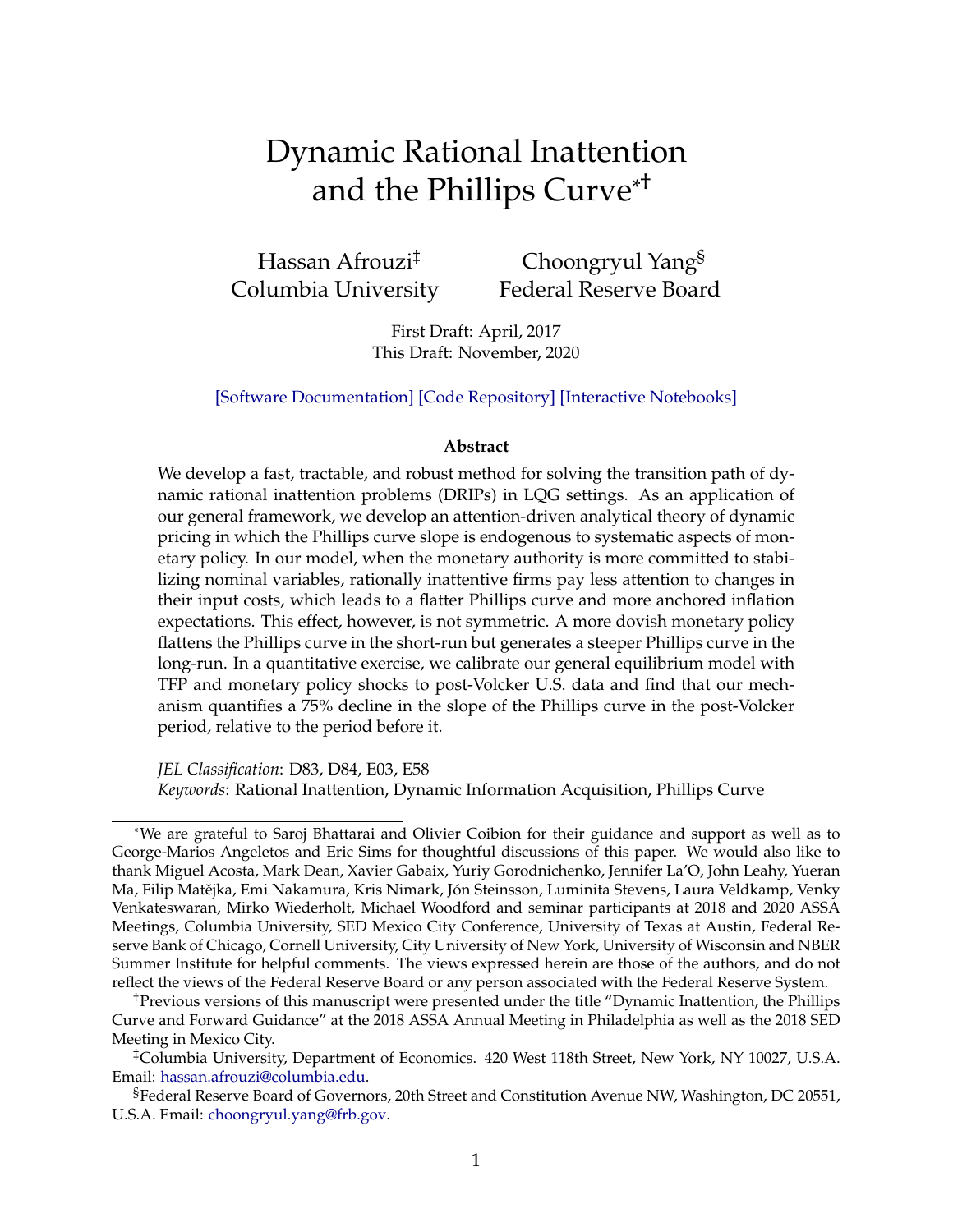*"The relationship between the slack in the economy or unemployment and inflation was a strong one 50 years ago...and has gone away"* [–Jerome Powell \(2019\)](#page-50-0)

## **1 Introduction**

A recent growing literature documents that the slope of the Phillips curve has flattened during the last few decades.<sup>[1](#page-0-0)</sup> Since the trade-off between inflation and unemployment is at the core of the monetary theory, understanding the sources of this change is important for studying the impact of monetary policy.

While benchmark New Keynesian models relate this flattening to changes in the model's structural parameters, in an analytical framework with rationally inattentive firms, we show that the Phillips curve slope is endogenous to the conduct of monetary policy. In our model, when monetary authority puts a larger weight on stabilizing the nominal variables, firms endogenously choose to pay less attention to changes in their input costs. Accordingly, when monetary policy is more stabilizing, prices are less sensitive to the slack in the economy, and the Phillips curve is flatter. Therefore, our theory suggests that the decline in the slope of the Phillips curve can be explained, at least partially, by the more *hawkish* monetary policy adopted at the beginning of the Great Moderation.[2](#page-0-0)

This effect, however, is not symmetric in our model. While more hawkish monetary policy flattens the Phillips curve, a more dovish monetary policy completely flattens the Phillips curve in the short-run but eventually leads to a steeper Phillips curve in the longrun. The key to this asymmetry lies in the dynamic incentives in information acquisition. In our model, forward-looking firms learn about their input costs' persistent changes and invest in a stock of knowledge about these processes. When monetary policy becomes more dovish, firms suddenly find themselves in a more uncertain environment where their stock of knowledge depreciates faster. Hence, a more dovish monetary policy decreases the net present value of knowledge, and *crowds out* firms' information acquisition in the short-run, a period during which prices are not sensitive to changes in input costs and the Phillips curve is *completely flat*. However, this effect dissipates as firms' uncertainty about their input costs grow, and they eventually restart paying attention to their costs once their knowledge has depreciated enough. In this new regime, firms have a lower stock of knowledge, but they acquire information at a higher rate. The higher rate

<sup>&</sup>lt;sup>1</sup>See, for instance, [Coibion and Gorodnichenko](#page-46-0) [\(2015b\)](#page-46-0); [Blanchard](#page-46-1) [\(2016\)](#page-46-1); [Bullard](#page-46-2) [\(2018\)](#page-46-2); [Hooper,](#page-47-0) [Mishkin and Sufi](#page-47-0) [\(2019\)](#page-47-0); [Del Negro, Lenza, Primiceri and Tambalotti](#page-47-1) [\(2020\)](#page-47-1).

<sup>&</sup>lt;sup>2</sup>See [Clarida, Galí and Gertler](#page-46-3) [\(2000\)](#page-46-3); [Coibion and Gorodnichenko](#page-46-4) [\(2011\)](#page-46-4) for evidence on more hawkish monetary policy in the post-Volcker period.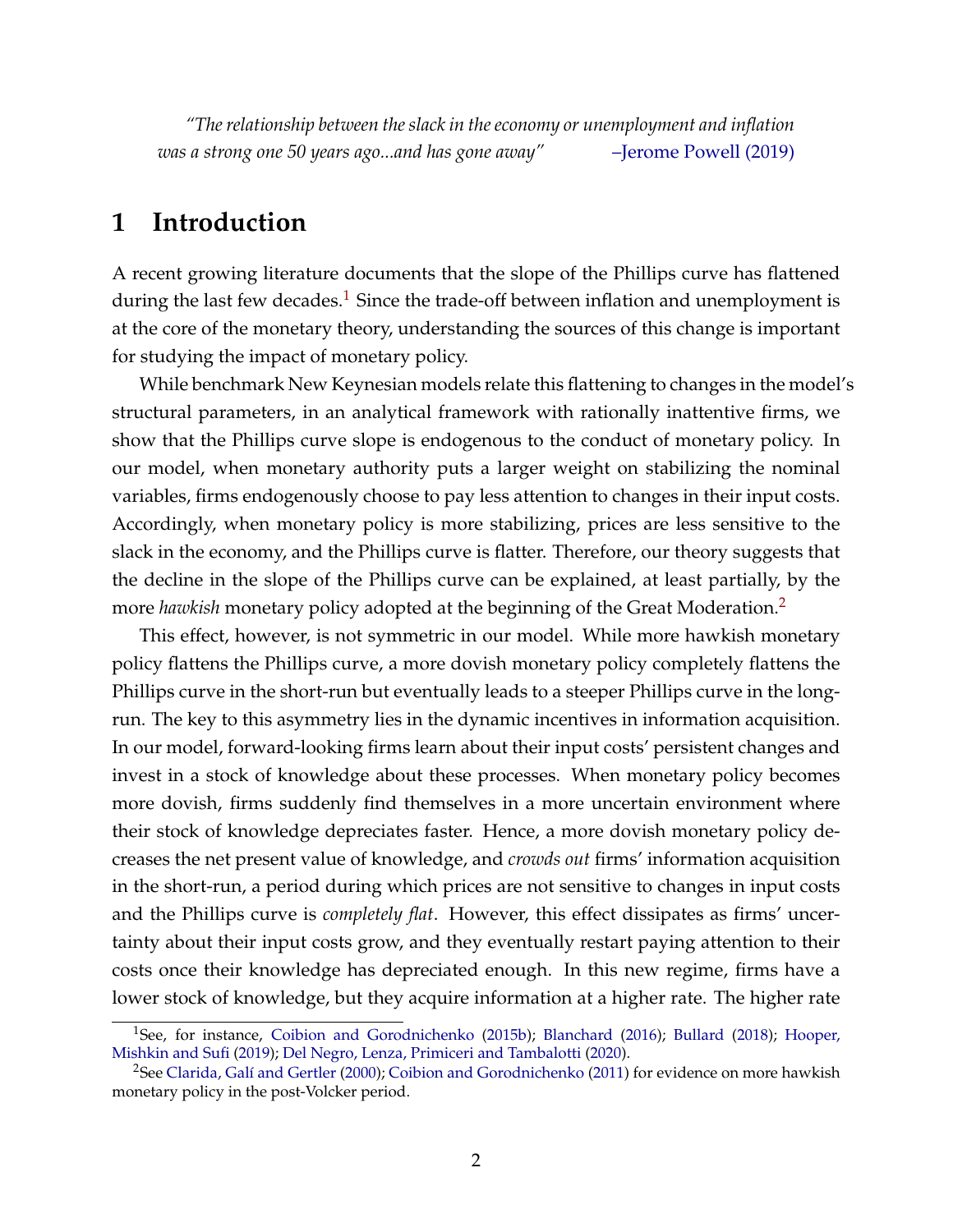of information acquisition makes prices more sensitive to changes in input costs and leads to a *steeper* Phillips curve relative to the previous regime.

Furthermore, our model provides an endogenous explanation for how monetary policy's conduct affects the anchoring of inflation expectations. Since attention is endogenous, firms' expectations of inflation are less sensitive to short-run fluctuations and comove less with the output gap when monetary policy is more hawkish. Moreover, the asymmetries outlined above also appear in how inflation expectations are formed. When monetary policy becomes more dovish, the pass-through of changes in input costs to firms' inflation expectations is zero as long as the Phillips curve is flat. It is only in the long-run, when firms restart paying attention to input costs, that inflation expectations become more sensitive to changes in those costs.

**Methodological Contributions.** Our theory of the Phillips curve is an application of a tractable method that we develop for solving dynamic rational inattention problems (DRIPs) with multiple shocks and actions in linear quadratic Gaussian (LQG) settings. Our first methodological contribution in this area is to formulate and analytically characterize the full transition dynamics of DRIPs. We show that the transition dynamics in DRIPs are characterized by inaction regions for the decision maker's uncertainty in different state dimensions.

Our second contribution is that we use our theoretical results to develop a computational toolbox that decreases the solution times for these problems by several orders of magnitude. Furthermore, as far as we are aware, we provide the first solution method that characterizes the transition dynamics of DRIPs. To demonstrate our computational toolbox's accuracy and efficiency, we have replicated three canonical papers (Maćkowiak [and Wiederholt,](#page-48-0) [2009a;](#page-48-0) [Sims,](#page-50-1) [2010;](#page-50-1) Maćkowiak, Matějka and Wiederholt, [2018a\)](#page-48-1) that use three different solution methods. Our algorithm provides equally accurate solutions but is significantly faster than other available methods because it utilizes our theoretical find-ings.<sup>[3](#page-0-0)</sup> A summary of our computing times are reported in Table [1.](#page-14-0) Our computational toolbox is available for public use as the DRIPs. j1 Julia package.<sup>[4](#page-0-0)</sup> Finally, all examples and replications are also available as interactive Jupyter notebooks that are accessible online with no software requirements. $<sup>5</sup>$  $<sup>5</sup>$  $<sup>5</sup>$ </sup>

 $3$ Our replications of [Sims](#page-50-1) [\(2010\)](#page-50-1); Maćkowiak and Wiederholt [\(2009a\)](#page-48-0); Maćkowiak et al. [\(2018a\)](#page-48-1) is described in Section [2.4,](#page-16-0) Appendix [B.1](#page-62-0) and Appendix [B.2,](#page-62-1) respectively.

<sup>4</sup>Link: <https://www.afrouzi.com/DRIPs.jl/dev/>

<sup>5</sup>Link: <https://mybinder.org/v2/gh/afrouzi/DRIPs.jl/binder?filepath=examples>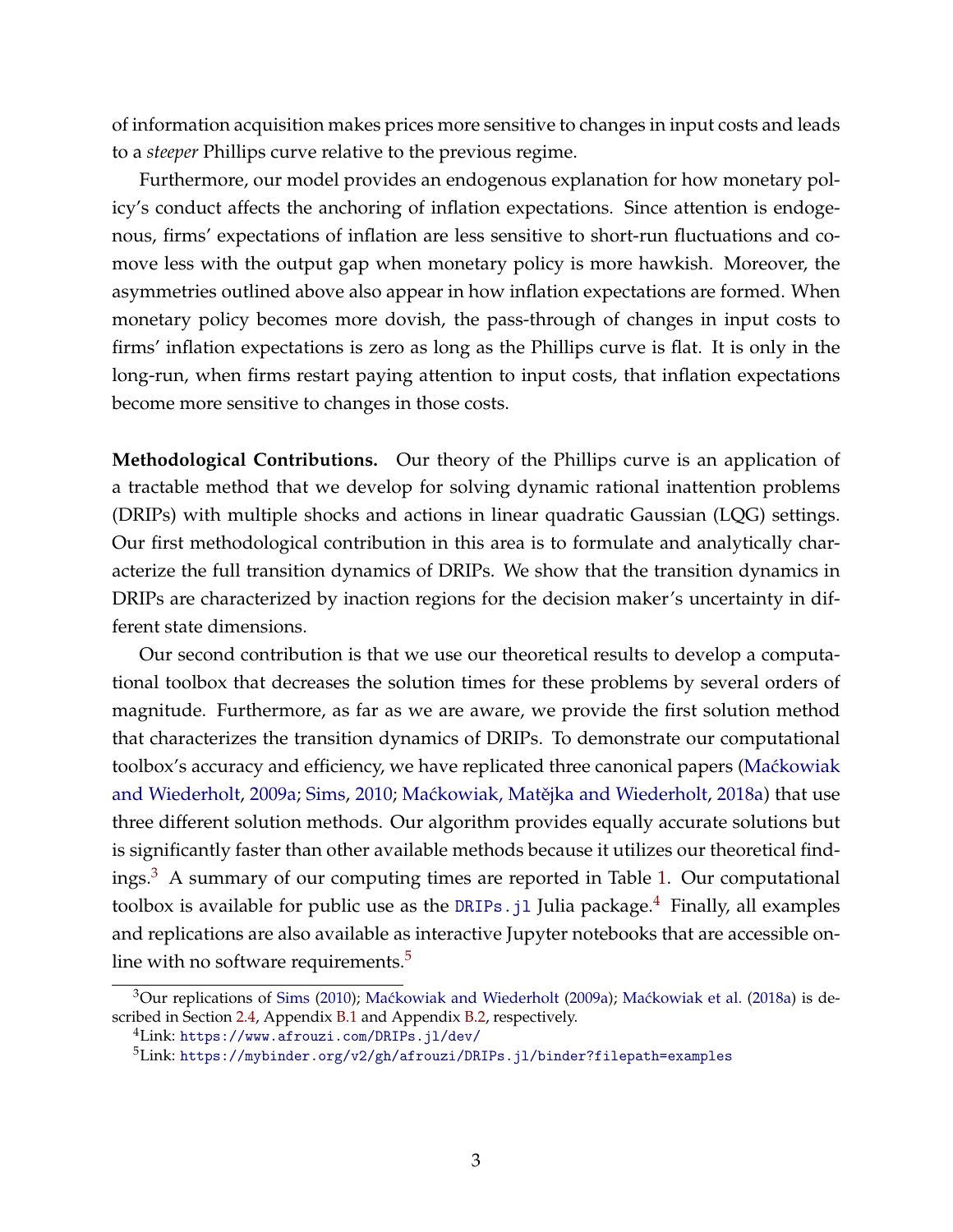**Quantitative Results.** Our final contribution is to test the quantitative relevance of our proposed mechanism for the change in the slope of the Phillips curve. Our quantitative exercise uses our computational toolbox to solve and calibrate a dynamic general equilibrium version of our rational inattention model with monetary policy and supply shocks. To calibrate our model, we estimate a Taylor rule for the post-Volcker era and target the variance-covariance structure of output and inflation in this period.

To assess the out-of-sample fit of our model, we perform an exercise in the spirit of Maćkowiak and Wiederholt [\(2015\)](#page-48-2). In particular, in our calibrated model, we replace the post-Volcker Taylor rule of monetary policy with an estimated Taylor rule for the pre-Volcker period and find that our model quantitatively matches the higher variance of inflation and GDP in the pre-Volcker era as non-targeted moments.

Our main empirical exercise directly assesses whether our proposed mechanism can explain the decline in the Phillips curve slope. To do so, we simulate data from our calibrated model using our pre- and post-Volcker monetary policy rule estimates and estimate the implied slope of the Phillips curve in both samples. We find that our model can explain up to a 75% decline in the Phillips curve slope in the post-Volcker period.

**Related Literature.** Dynamic rational inattention models have long been applied to dif-ferent settings in macroeconomics.<sup>[6](#page-0-0)</sup> We contribute to a subset of this literature that has laid the ground for solving dynamic rational inattention problems in LQG settings [\(Sims,](#page-50-2) [2003;](#page-50-2) Maćkowiak, Matějka and Wiederholt, [2018a;](#page-48-1) [Fulton,](#page-47-2) [2018\)](#page-47-2). These papers make two simplifying assumptions that we depart from: (1) they abstract away from transition dynamics, and (2) they solve for the long-run steady-state information structure that is independent of time and state. However, two papers study the same problem as we do and are the closest to our study. The first paper is [Sims](#page-50-1) [\(2010\)](#page-50-1) who formulates the dynamic rational inattention problem on the transition path, but only provides solutions for two special cases: first, an example with two shocks and one action, and second, a first-order condition to the general problem assuming that the solution is interior. The second paper is [Miao, Wu and Young](#page-49-0) [\(2020\)](#page-49-0), who also study the same problem as we do, but provide an approximate solution to the steady-state information structure, which they call the

<sup>&</sup>lt;sup>6</sup>See, for instance, Mackowiak and Wiederholt [\(2009a\)](#page-48-0); [Paciello](#page-49-1) [\(2012\)](#page-49-1); [Melosi](#page-49-2) [\(2014\)](#page-49-2); [Pasten and](#page-49-3) [Schoenle](#page-49-3) [\(2016\)](#page-49-3); Matějka [\(2015\)](#page-49-4); [Afrouzi](#page-45-0) [\(2020\)](#page-45-0); [Yang](#page-50-3) [\(2019\)](#page-50-3) for applications to pricing; [Sims](#page-50-2) [\(2003\)](#page-50-2); [Luo](#page-48-3) [\(2008\)](#page-48-3); [Tutino](#page-50-4) [\(2013\)](#page-50-4) for consumption; [Luo, Nie and Young](#page-48-4) [\(2012\)](#page-48-4) for current account; [Zorn](#page-50-5) [\(2016\)](#page-50-5) for investment; [Woodford](#page-50-6) [\(2009\)](#page-50-6); [Stevens](#page-50-7) [\(2019\)](#page-50-7); [Khaw and Zorrilla](#page-48-5) [\(2018\)](#page-48-5) for infrequent adjustments in decisions; [Ma´ckowiak and Wiederholt](#page-48-2) [\(2015\)](#page-48-2) for business cycles; [Paciello and Wiederholt](#page-49-5) [\(2014\)](#page-49-5) for optimal policy; [Peng and Xiong](#page-50-8) [\(2006\)](#page-50-8); [Van Nieuwerburgh and Veldkamp](#page-49-6) [\(2010\)](#page-49-6) for asset pricing; [Mondria and Wu](#page-49-7) [\(2010\)](#page-49-7) for home bias; and [Ilut and Valchev](#page-48-6) [\(2017\)](#page-48-6) for imperfect problem solving. See also [Angeletos and](#page-46-5) [Lian](#page-46-5) [\(2016\)](#page-46-5); Maćkowiak, Matějka and Wiederholt [\(2018b\)](#page-49-8).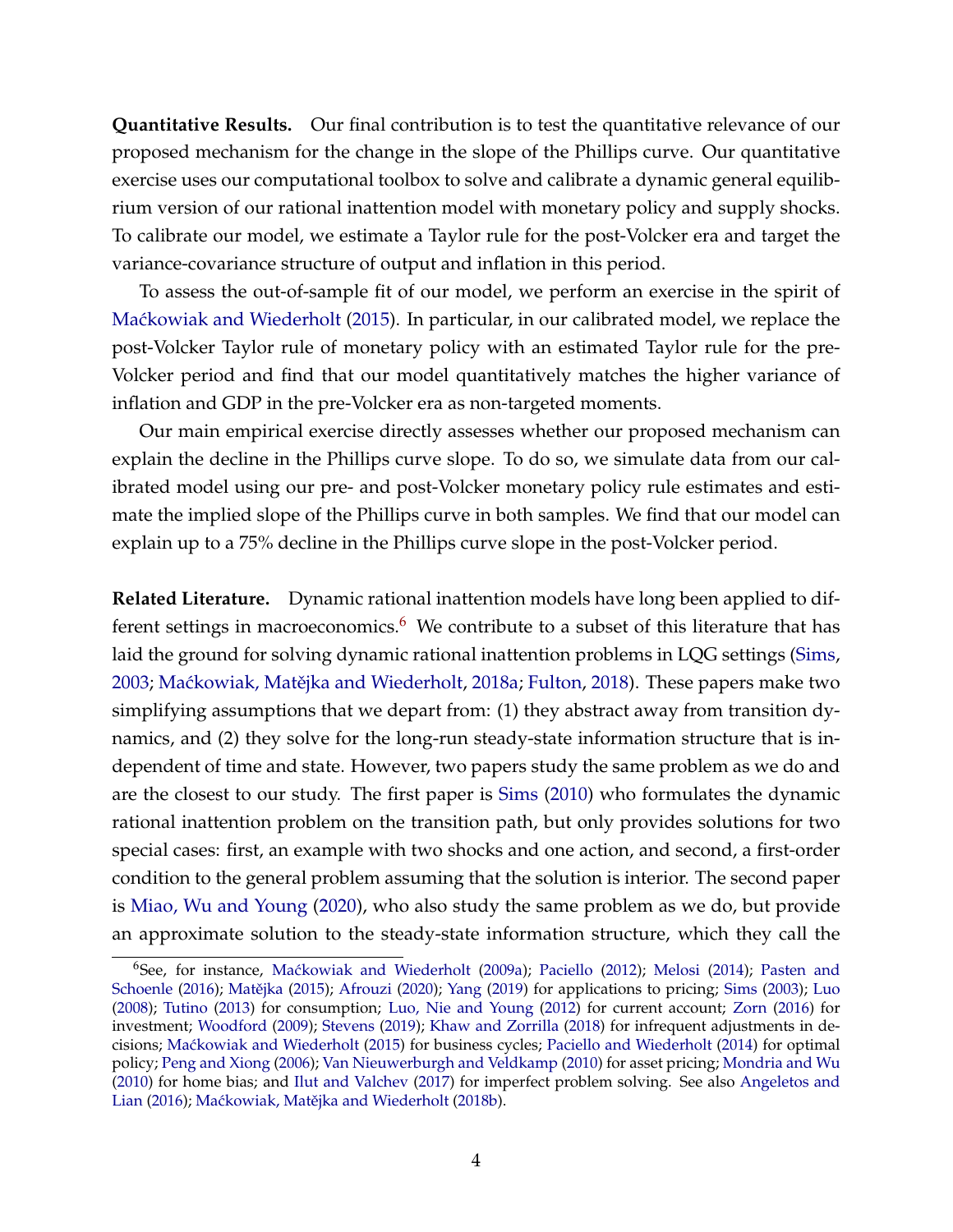Golden rule approximation.

We make two main contributions relative to this literature. (1) We provide an analytical characterization of the solution to the general problem, both on the transition path and in the steady-state. Our solution goes beyond the one in [Sims](#page-50-1) [\(2010\)](#page-50-1) in that we fully characterize the optimal information structure, taking corner solutions into account. We show that these cases are not rare and arise under fairly general circumstances—most notably when the number of actions is smaller than the number of shocks.<sup>[7](#page-0-0)</sup> Relative to [Miao et](#page-49-0) [al.](#page-49-0) [\(2020\)](#page-49-0), we go beyond studying the steady-state information structure and characterize transition dynamics as well. Moreover, our solution does not restrict us to the Golden rule approximation but embeds it as a special case. (2) Our second contribution is to provide a fast and robust algorithm and a software package that utilize our theoretical results. As far as we are aware, our solution method is the first one that allows for solving the transition dynamics of these problems without value function iteration, which significantly improves computing times. For instance, [Miao et al.](#page-49-0) [\(2020\)](#page-49-0) report that it takes 18 minutes to solve for [Sims](#page-50-1) [\(2010\)](#page-50-1)'s example using value function iteration and 3 seconds to solve for the Golden rule approximation of the solution. It takes our algorithm  $7.9 \times 10^{-4}$ seconds to solve for the steady-state as well as the transition dynamics and  $1.6 \times 10^{-4}$ seconds to solve for the Golden rule approximation of the solution.

Our attention-driven theory of the Phillips curve is motivated by the evidence for the flattening of the Phillips curve in the last few decades [\(Blanchard,](#page-46-1) [2016;](#page-46-1) [Bullard,](#page-46-2) [2018;](#page-46-2) [Hooper et al.,](#page-47-0) [2019;](#page-47-0) [Del Negro et al.,](#page-47-1) [2020\)](#page-47-1).<sup>[8](#page-0-0)</sup> Another literature that motivates our model provides evidence for the information rigidities that economic agents exhibit in forming their expectations.<sup>[9](#page-0-0)</sup>

We also contribute to the literature that considers how imperfect information affects the Phillips curve [\(Lucas,](#page-48-7) [1972;](#page-48-7) [Mankiw and Reis,](#page-49-9) [2002;](#page-49-9) [Woodford,](#page-50-9) [2003;](#page-50-9) [Nimark,](#page-49-10) [2008;](#page-49-10)

 $7$ These corner solutions arise when the agent values information in a particular dimension of the state less than the cost of acquiring it. Similar corner solutions arise in [Van Nieuwerburgh and Veldkamp](#page-49-6) [\(2010\)](#page-49-6) who refer to these as no-forgetting constraints.

<sup>8</sup>A recent study by [Hazell, Herreño, Nakamura and Steinsson](#page-47-3) [\(2020\)](#page-47-3) also documents that the Phillips curve is flatter in the post-Volcker era, but once viewed through the lens of benchmark New Keynesian models, the slope implied by their estimates is so small that the flattening is irrelevant. Our model has different implications for their estimates as we do not rely on the benchmark New Keynesian models. According to our model, the benchmark New Keynesian Phillips curve is "too" forward-looking, which is why the implied slope in [Hazell et al.](#page-47-3) [\(2020\)](#page-47-3) is small.

<sup>&</sup>lt;sup>9</sup>For recent progress in this literature, see for instance, [Kumar, Afrouzi, Coibion and Gorodnichenko](#page-48-8) [\(2015\)](#page-48-8); [Coibion and Gorodnichenko](#page-46-6) [\(2015a\)](#page-46-6); [Ryngaert](#page-50-10) [\(2017\)](#page-50-10); [Roth and Wohlfart](#page-50-11) [\(2018\)](#page-50-11); [Gaglianone, Giaco](#page-47-4)[mini, Issler and Skreta](#page-47-4) [\(2019\)](#page-47-4); [Coibion, Gorodnichenko and Ropele](#page-47-5) [\(2020\)](#page-47-5) for survey evidence, and [Khaw,](#page-48-9) [Stevens and Woodford](#page-48-9) [\(2017\)](#page-48-9); [Khaw and Zorrilla](#page-48-5) [\(2018\)](#page-48-5); [Afrouzi, Kwon, Landier, Ma and Thesmar](#page-45-1) [\(2020\)](#page-45-1) for experimental evidence.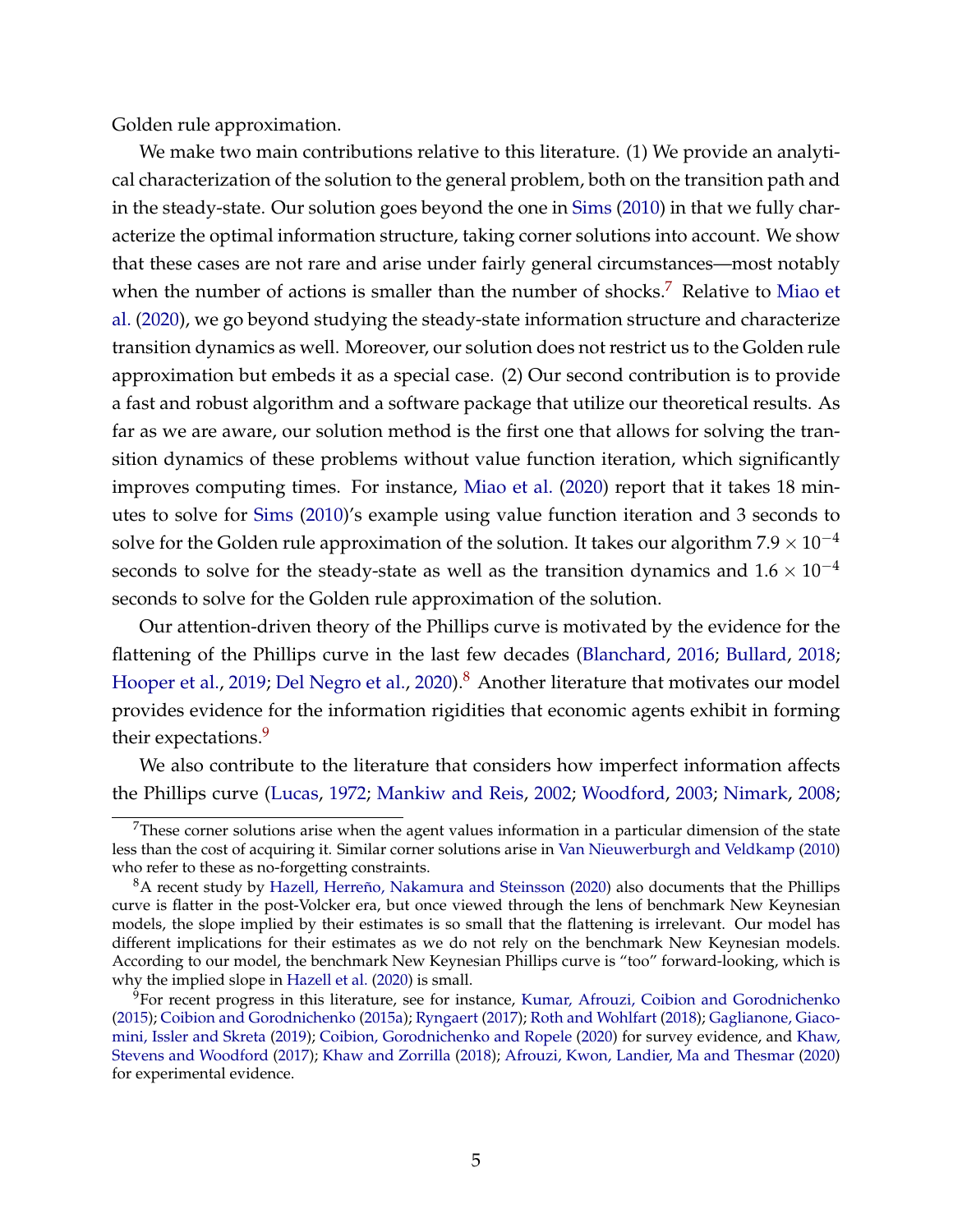[Angeletos and La'O,](#page-46-7) [2009;](#page-46-7) [Angeletos and Huo,](#page-46-8) [2018\)](#page-46-8).<sup>[10](#page-0-0)</sup> Our main departure is to derive a Phillips curve in a model with rational inattention and study how *monetary policy* shapes and alters the incentives in information acquisition of firms. Specifically, a notable implication of our model is the different short-run and long-run implications of changes in monetary policy for the slope of the Phillips curve.

Finally, while we provide an attention-based theory for the Phillips curve slope, a series of alternative explanations have been proposed by other recent studies. These explanations include non-linearities in the slope of the Phillips curve [\(Kumar and Orrenius,](#page-48-10) [2016;](#page-48-10) [Babb and Detmeister,](#page-46-9) [2017;](#page-46-9) [Hooper et al.,](#page-47-0) [2019\)](#page-47-0), identification issues due to optimal monetary policy [\(McLeay and Tenreyro,](#page-49-11) [2020\)](#page-49-11), changes in the input-output structure of the economy [\(Rubbo,](#page-50-12) [2020\)](#page-50-12), or changes in price stickiness due to pursuit of price stability by the central bank [\(L'Huillier and Zame,](#page-48-11) [2020\)](#page-48-11). Instead, our Phillips curve model focuses on how the conduct of monetary policy affects the attention allocation of firms.

**Layout.** The paper is organized as follows. In Section [2,](#page-5-0) we start by setting up the dynamic rational inattention problem and then characterize the solution for the LQG case. We conclude Section [2](#page-5-0) by outlining our solution method and studying the transition dynamics of attention in an extension of the example from [Sims](#page-50-1) [\(2010\)](#page-50-1). In Section [3,](#page-23-0) we outline our attention driven theory of the Phillips curve with analytical solutions. In Section [4,](#page-34-0) we present our quantitative model and results. Section [5](#page-45-2) concludes. Proofs for Sections [2](#page-5-0) and [3](#page-23-0) are included in Appendices [A](#page-51-0) and [C](#page-65-0) respectively.

## <span id="page-5-0"></span>**2 Theoretical Framework**

In this section we formalize the choice problem of an agent who chooses her information structure endogenously over time. We start by setting up the general problem without making assumptions on payoffs and information structures. We then derive and solve the implied LQG problem. We then present our algorithm for solving DRIPs.

### **2.1 Environment**

**Preferences.** Time is discrete and is indexed by  $t \in \{0, 1, 2, \dots\}$ . At each time *t* the agent chooses a vector of actions  $\vec{a}_t \in \mathbb{R}^m$  and gains an instantaneous payoff of  $v(\vec{a}_t; \vec{x}_t)$  where  $\{\vec{x}_t \in \mathbb{R}^n\}_{t=0}^\infty$  is an exogenous stochastic process, and  $v(.): \mathbb{R}^m \times \mathbb{R}^n \to \mathbb{R}$  is strictly concave and bounded above with respect to its first argument.

<sup>10</sup>See, also, [Reis](#page-50-13) [\(2006\)](#page-50-13); [Angeletos and Lian](#page-46-5) [\(2016,](#page-46-5) [2018\)](#page-46-10); [Gabaix](#page-47-6) [\(2020\)](#page-47-6).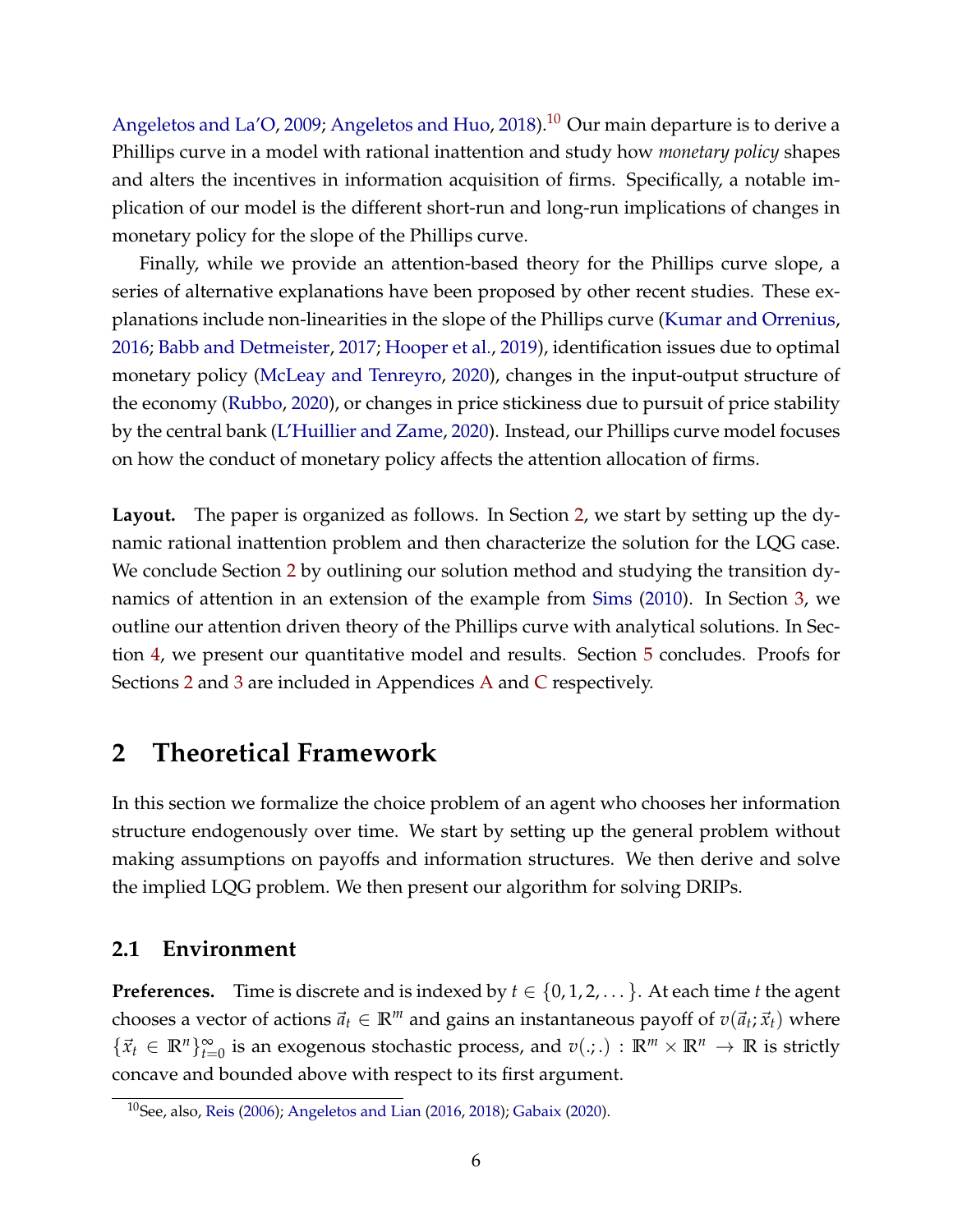**Set of Available Signals.** We assume that at any time *t*, the agent has access to a set of available signals in the economy, which we call  $\mathcal{S}^t$ . Signals in  $\mathcal{S}^t$  are informative of  $X^t \equiv (\vec{x}_0, \dots, \vec{x}_t)$ . In particular, we assume:

- 1.  $S<sup>t</sup>$  is *rich*: for any posterior distribution on  $X<sup>t</sup>$ , there is a set of signals  $S<sup>t</sup> \subset S<sup>t</sup>$  that generate that posterior.
- 2. Available signals do not expire over time:  $\mathcal{S}^t \subset \mathcal{S}^{t+h}$ ,  $\forall h \geq 0$ .
- 3. Available signals at time *t* are not informative of future innovations to  $\vec{x}_t$ :  $\forall S_t \in$  $S^t$ ,  $\forall h \geq 1$ ,  $S_t \perp \vec{x}_{t+h} | X^t$ .

**Information Sets and Dynamics of Beliefs.** Our main assumption here is that the agent does not forget information over time, which is commonly referred to as the "no-forgetting constraint". The agent understands that any choice of information will affect their priors in the future and that information has a continuation value.<sup>[11](#page-0-0)</sup> Formally, a sequence of information sets  $\{S^t \subseteq S^t\}_{t\geq 0}$  satisfy the *no-forgetting* constraint for the agent if  $S^t \subseteq$  $S^{t+\tau}$ ,  $\forall t \geq 0$ ,  $\tau \geq 0$ .

**Cost of Information and the Attention Problem.** We assume cost of information is lin-ear in Shannon's mutual information function.<sup>[12](#page-0-0)</sup> Formally, let  $\{S^t\}_{t\geq 0}$  denote a set of information sets for the agent which satisfies the no-forgetting constraint. Then, the agent's flow cost of information at time *t* is  $\omega \mathbb{I}(X^t; S^t | S^{t-1})$ , where

$$
\mathbb{I}(X^{t}; S^{t} | S^{t-1}) \equiv h(X^{t} | S^{t-1}) - \mathbb{E}[h(X^{t} | S^{t}) | S^{t-1}]
$$

is the reduction in the entropy of  $X<sup>t</sup>$  that the agent experiences by expanding her knowledge from  $S^{t-1}$  to  $S^t$ , and  $\omega$  is the marginal cost of a nat of information.

We can now formalize the rational inattention problem (henceforth RI Problem) of the

 $11$ Although we assume perfect memory in our benchmark, these dynamic incentives exist as long as the agent can carry a part of her memory with her over time. For a model with fading memory with exogenous information, see [Nagel and Xu](#page-49-12) [\(2019\)](#page-49-12). Furthermore, [da Silveira, Sung and Woodford](#page-47-7) [\(2019\)](#page-47-7) endogenize noisy memory in a setting where carrying information over time is costly.

 $12$ For a discussion of Shannon's mutual information function and generalizations see [Caplin, Dean and](#page-46-11) [Leahy](#page-46-11) [\(2017\)](#page-46-11). See also [Hébert and Woodford](#page-47-8) [\(2018\)](#page-47-8) for an alternative cost function.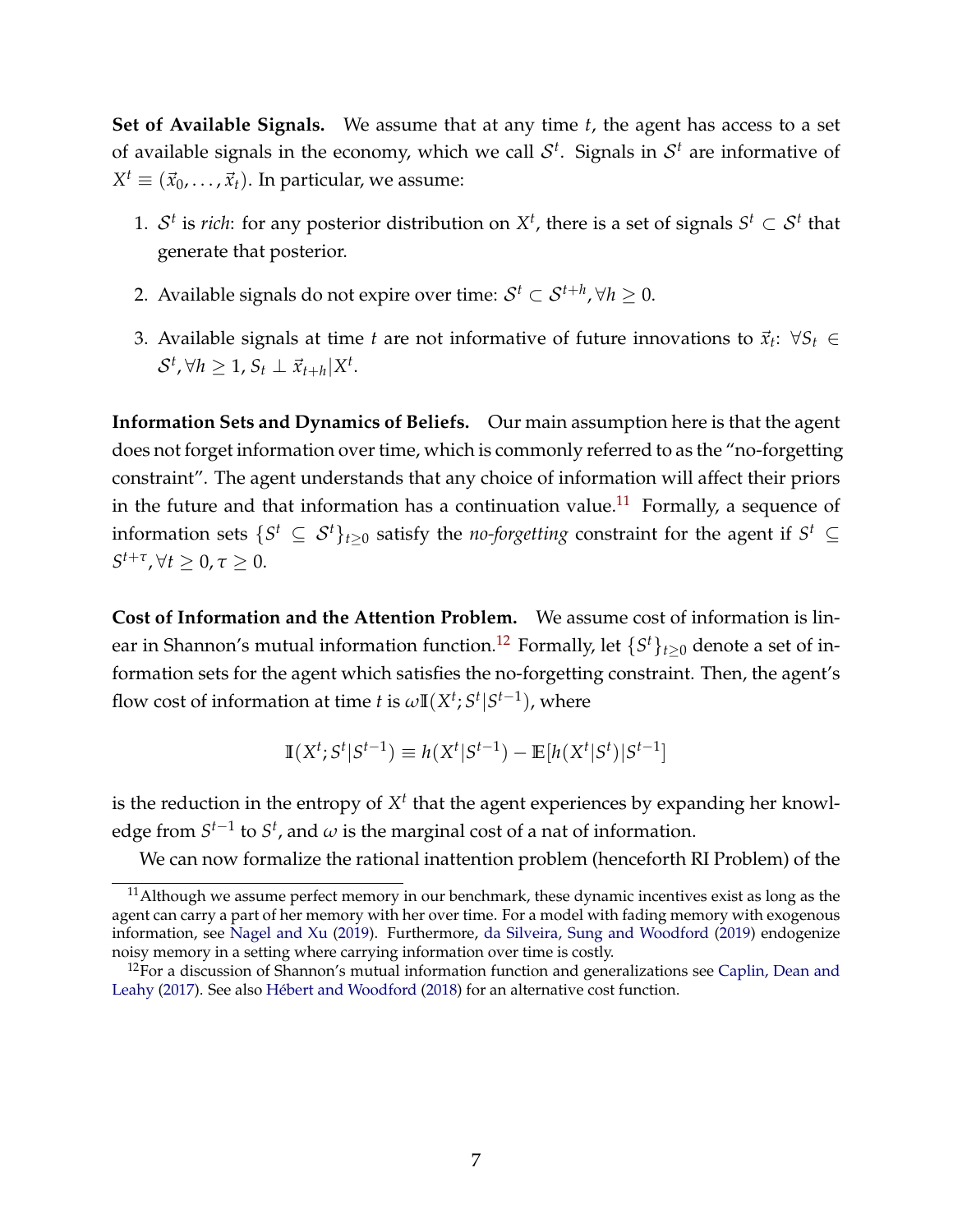agent in our setup:

$$
V_0(S^{-1}) = \sup_{\{S_t \subset \mathcal{S}^t, \vec{a}_t : S^t \to \mathbb{R}^m\}_{t \ge 0}} \sum_{t=0}^{\infty} \beta^t \mathbb{E} [v(\vec{a}_t; \vec{x}_t) - \omega \mathbb{I}(X^t; S^t | S^{t-1}) | S^{-1}] \tag{2.1}
$$

$$
s.t. St = St-1 \cup St, \forall t \ge 0,
$$
\n
$$
(2.2)
$$

<span id="page-7-2"></span><span id="page-7-1"></span><span id="page-7-0"></span>
$$
S^{-1} \text{ given.} \tag{2.3}
$$

where Equation [\(2.1\)](#page-7-0) is the RI Problem in which the agent maximizes the net present value of her payoffs minus the cost of attention; Equation [\(2.2\)](#page-7-1) captures the evolution of the agent's information set over time and Equation [\(2.3\)](#page-7-2) specifies the initial condition for the dynamic problem.

It is important to note that this problem is a dynamic problem *only* because of information acquisition: any information acquired in a given period potentially reduces the expected costs of information acquisition in the future by expanding the agent's information set.

#### **2.1.1 Two General Properties of the Solution**

Solving the RI problem in Equation [\(2.1\)](#page-7-0) is complicated by two issues: (1) the agent can choose any subset of signals in any period and (2) the cost of information depends on the whole history of actions and states, which increases the dimensionality of the problem with time. The following two lemmas present results that simplify these complications.

**Sufficiency of Actions for Signals.** An important consequence of assuming that the cost of information is linear in Shannon's mutual information function is that it implies actions are sufficient statistics for signals over time (Steiner, Stewart and Matějka, [2017;](#page-50-14) [Ravid,](#page-50-15) [2019\)](#page-50-15). The following lemma formalizes this result in our setting.

<span id="page-7-3"></span>**Lemma [2.1.](#page-7-0)** *Suppose* {( $S^t ⊂ S^t$ , $\vec{a}_t : S^t → \mathbb{R}^m$ } $_{t=0}^\infty ∪ S^{-1}$  *is a solution to the* 2.1. ∀*t* ≥ 0, define  $a^t \equiv \{\vec{a}_\tau\}_{0\leq \tau\leq t} \cup S^{-1}.$  Then,  $X^t\to a^t\to S^t$  forms a Markov chain, i.e.  $a^t$  is a sufficient statistic *for S<sup>t</sup> with respect to X<sup>t</sup> .*

*Proof.* See Appendix [A.1.](#page-51-1)

Lemma [2.1](#page-7-3) allows us to directly substitute actions for signals. In particular, we can impose that the agent directly chooses  $\{\vec{a}_t \in S^t\}_{t>0}$  without any loss of generality.

П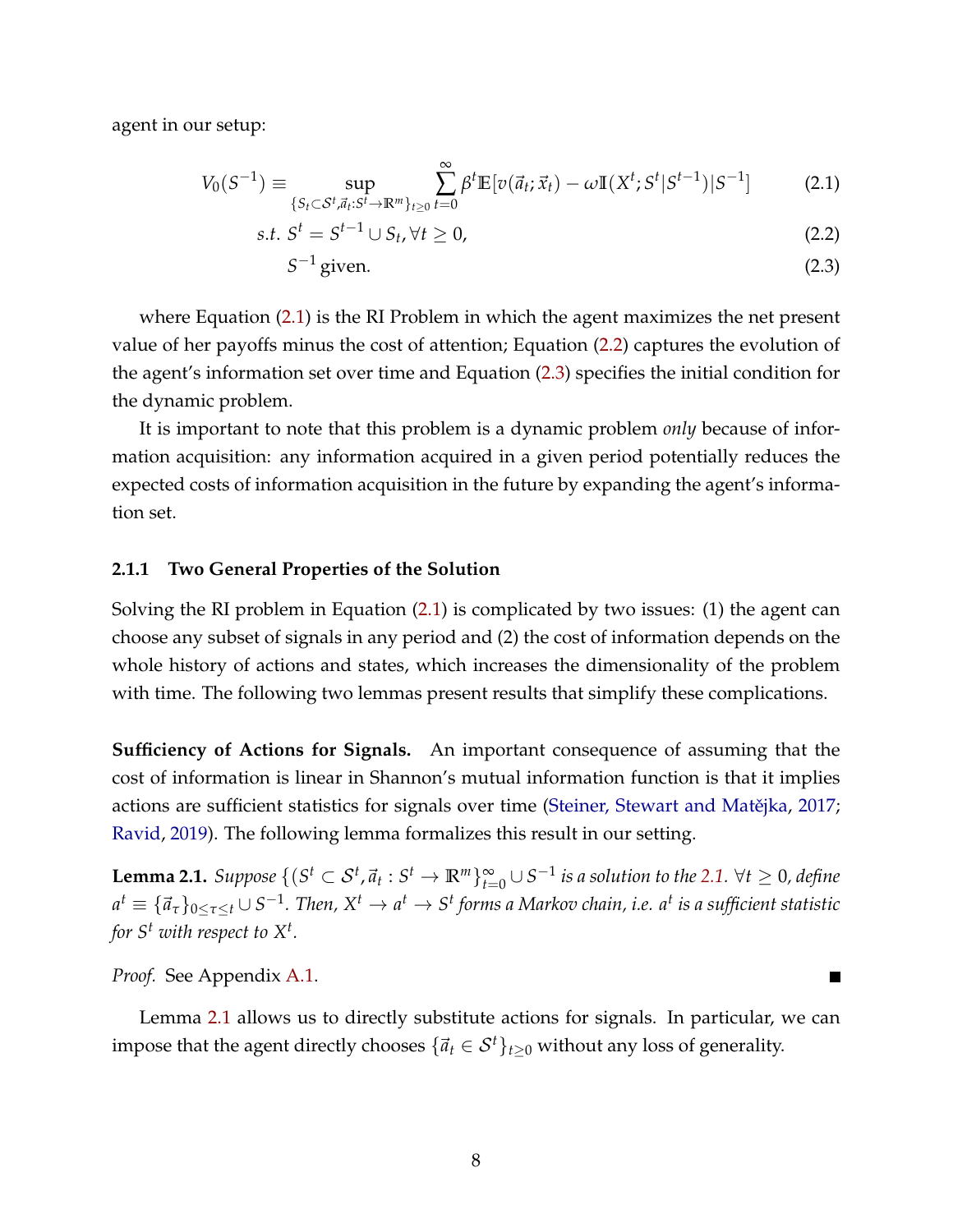**Conditional Independence of Actions from Past Shocks.** It follows from Lemma [2.1](#page-7-3) that if an optimal information structure exists, then  $\forall t \geq 0 : \mathbb{I}(X^t; S^t | S^{t-1}) = \mathbb{I}(X^t; a^t | a^{t-1}).$ Here we show this can be simplified if  $\{\vec{x}_t\}_{t>0}$  follows a Markov process.

<span id="page-8-0"></span>**Lemma 2.2.** *Suppose*  $\{\vec{x}_t\}_{t>0}$  *is a Markov process and*  $\{\vec{a}_t\}_{t>0}$  *is a solution to the* [2.1](#page-7-0) *given an initial information set S*−<sup>1</sup> *. Then* ∀*t* ≥ 0*:*

$$
\mathbb{I}(X^t; a^t | a^{t-1}) = \mathbb{I}(\vec{x}_t; \vec{a}_t | a^{t-1}), \quad a^{-1} \equiv S^{-1}.
$$

п

*Proof.* See Appendix [A.2.](#page-52-0)

When  $\{\vec{x}_t\}_{t\geq 0}$  is Markov, at any time *t*,  $\vec{x}_t$  is all the agent needs to know to predict the future states. Therefore, it is suboptimal to acquire information about previous realizations of the state.

#### **2.2 The Linear-Quadratic-Gaussian Problem**

In this section, we characterize the necessary and sufficient conditions for the optimal information structure in a Linear-Quadratic-Gaussian (LQG) setting. In particular, we assume that  $\{\vec{x}_t \in \mathbb{R}^n : t \geq 0\}$  is a Gaussian process and the payoff function of the agent is quadratic and given by:

$$
v(\vec{a}_t; \vec{x}_t) = -\frac{1}{2}(\vec{a}'_t - \vec{x}'_t \mathbf{H})(\vec{a}_t - \mathbf{H}'\vec{x}_t)
$$

Here,  $\mathbf{H} \in \mathbb{R}^{n \times m}$  has full column rank and captures the interaction of the actions with the state.<sup>[13](#page-0-0)</sup> The assumption of  $rank(H) = m$  is without loss of generality; in the case that any two column of **H** are linearly dependent, we can reclassify the problem so that all colinear actions are in one class.

Moreover, we have normalized the Hessian matrix of  $v$  with respect to  $\vec{a}$  to negative identity.<sup>[14](#page-0-0)</sup>

**Optimality of Gaussian Posteriors.** We start by proving that optimal actions are Gaussian under quadratic payoff with a Gaussian initial prior. Maćkowiak and Wiederholt

<sup>&</sup>lt;sup>13</sup>While we take this as an assumption, this payoff function can also be derived as a second order approximation to a twice differentiable function  $v(.;.)$  around the non-stochastic optimal action and disregarding the terms that are independent of the agent's choices.

<sup>14</sup>This is without loss of generality; for any negative definite Hessian matrix −**H***aa* ≺ 0, normalize the action vectors by  $\mathbf{H}^{-\frac{1}{2}}_{aa}$  to transform the payoff function to our original formulation.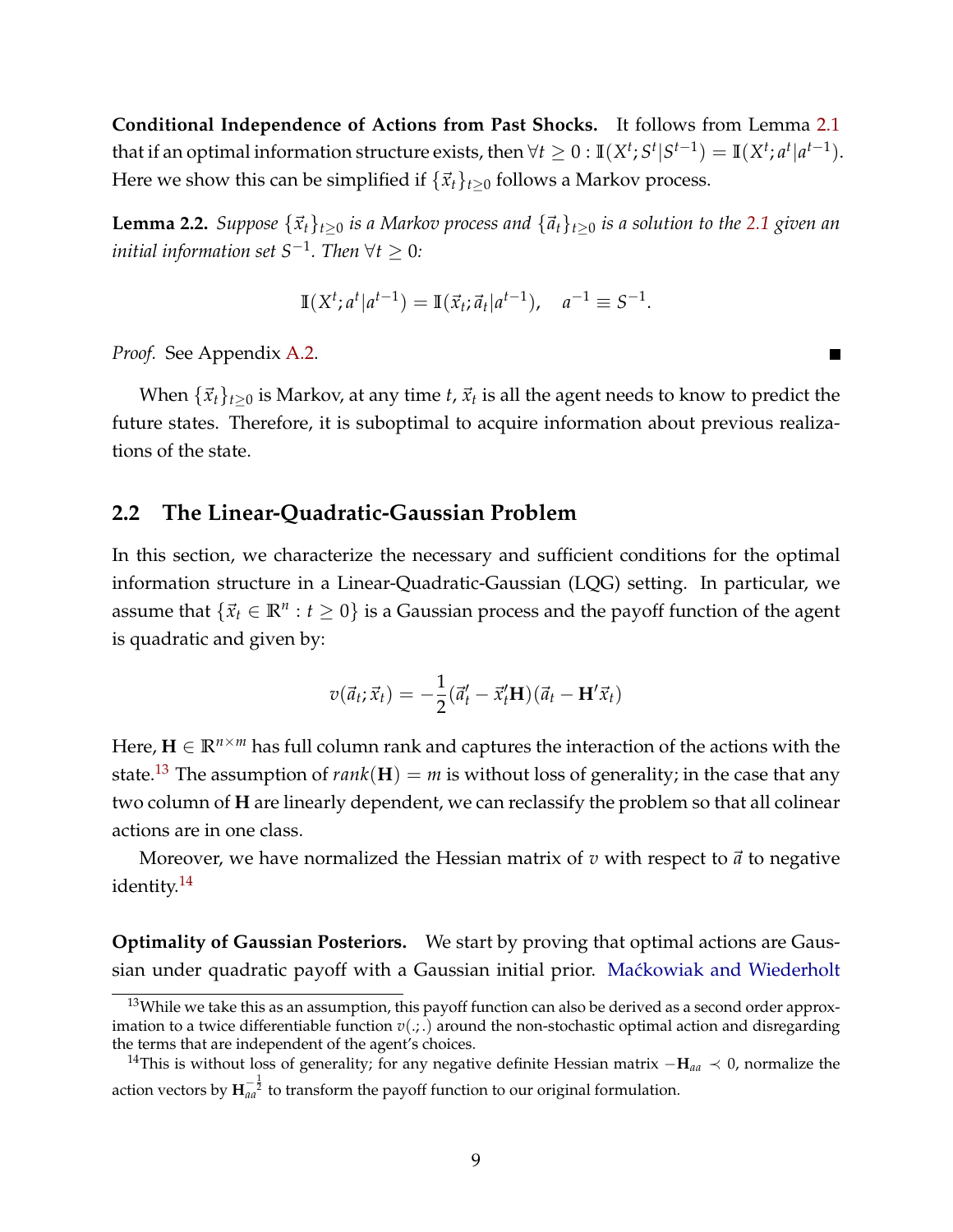[\(2009b\)](#page-48-12) prove this result in their setup where the cost of information is given by

$$
\lim_{T \to \infty} \frac{1}{T} \mathbb{I}(X^T; a^T)
$$

Our setup is marginally different as in our case the cost of information is discounted at rate *β* and is equal to  $(1 - β) \sum_{t=0}^{\infty} β^t \mathbb{I}(X^t; a^t)$ , as derived in the proof of Lemma [2.1.](#page-7-3) The following lemma presents a modified proof that applies to our specification.

<span id="page-9-0"></span> ${\bf Lemma 2.3.}$  *Suppose the initial conditional prior,*  $\vec{x}_0|S^{-1}$ *, is Gaussian. If*  $\{\vec{a}_t\}_{t\geq 0}$  *is a solution to the [2.1](#page-7-0) with quadratic payoff given S* $^{-1}$ *, then*  $\forall t\geq0$ *, the posterior distribution*  $\vec{x}_t|\{\vec{a}_\tau\}_{0\leq \tau\leq t}\cup\{0\}$ *S* −1 *is also Gaussian.*

*Proof.* See Appendix [A.3.](#page-52-1)

**The Equivalent LQG Problem.** Lemma [2.3](#page-9-0) simplifies the structure of the problem in that it allows us to re-write the RI problem in Equation [\(2.1\)](#page-7-0) in terms of choosing a set of Gaussian joint distributions between the actions and the state. This is a canonical formulation of the rational inattention problems in LQG settings and it appears in different forms throughout the literature. For completeness, the following Lemma derives the LQG problem in our setting that follows from the RI problem in Equation [\(2.1\)](#page-7-0). A similar formulation appears in Equation (27) in [Sims](#page-50-1) [\(2010\)](#page-50-1).

<span id="page-9-1"></span> $\bf{Lemma 2.4.}$  *Suppose the initial prior*  $\vec{x}_0|S^{-1}$  *is Gaussian and that*  $\{\vec{x}_t\}_{t\geq 0}$  *is a Markov process with the following state-space representation:*

$$
\vec{x}_t = \mathbf{A}\vec{x}_{t-1} + \mathbf{Q}\vec{u}_t,
$$
  
\n
$$
\vec{u}_t \perp \vec{x}_{t-1}, \quad \vec{u}_t \sim \mathcal{N}(0, \mathbf{I}^{k \times k}), k \in \mathbb{N},
$$

*Then, the RI problem in Equation* [\(2.1\)](#page-7-0) *with quadratic payoff is equivalent to choosing a set of symmetric positive semidefinite matrices*  $\{\mathbf{\Sigma}_{t|t}\}_{t>0}$ *:* 

$$
V_0(\Sigma_{0|-1}) = \max_{\{\Sigma_{t|t}\in\mathbb{S}_+^n\}_{t\geq 0}} -\frac{1}{2}\sum_{t=0}^\infty \beta^t \left[tr(\Sigma_{t|t}\Omega) + \omega \ln\left(\frac{|\Sigma_{t|t-1}|}{|\Sigma_{t|t}|}\right)\right]
$$
(2.4)

$$
s.t. \qquad \Sigma_{t+1|t} = A\Sigma_{t|t}A' + QQ', \quad \forall t \ge 0,
$$
\n
$$
(2.5)
$$

<span id="page-9-3"></span><span id="page-9-2"></span>
$$
\Sigma_{t|t-1} - \Sigma_{t|t} \succeq 0, \quad \forall t \ge 0 \tag{2.6}
$$

<span id="page-9-5"></span><span id="page-9-4"></span>
$$
0 \prec \Sigma_{0|-1} \prec \infty \quad given. \tag{2.7}
$$

 $\blacksquare$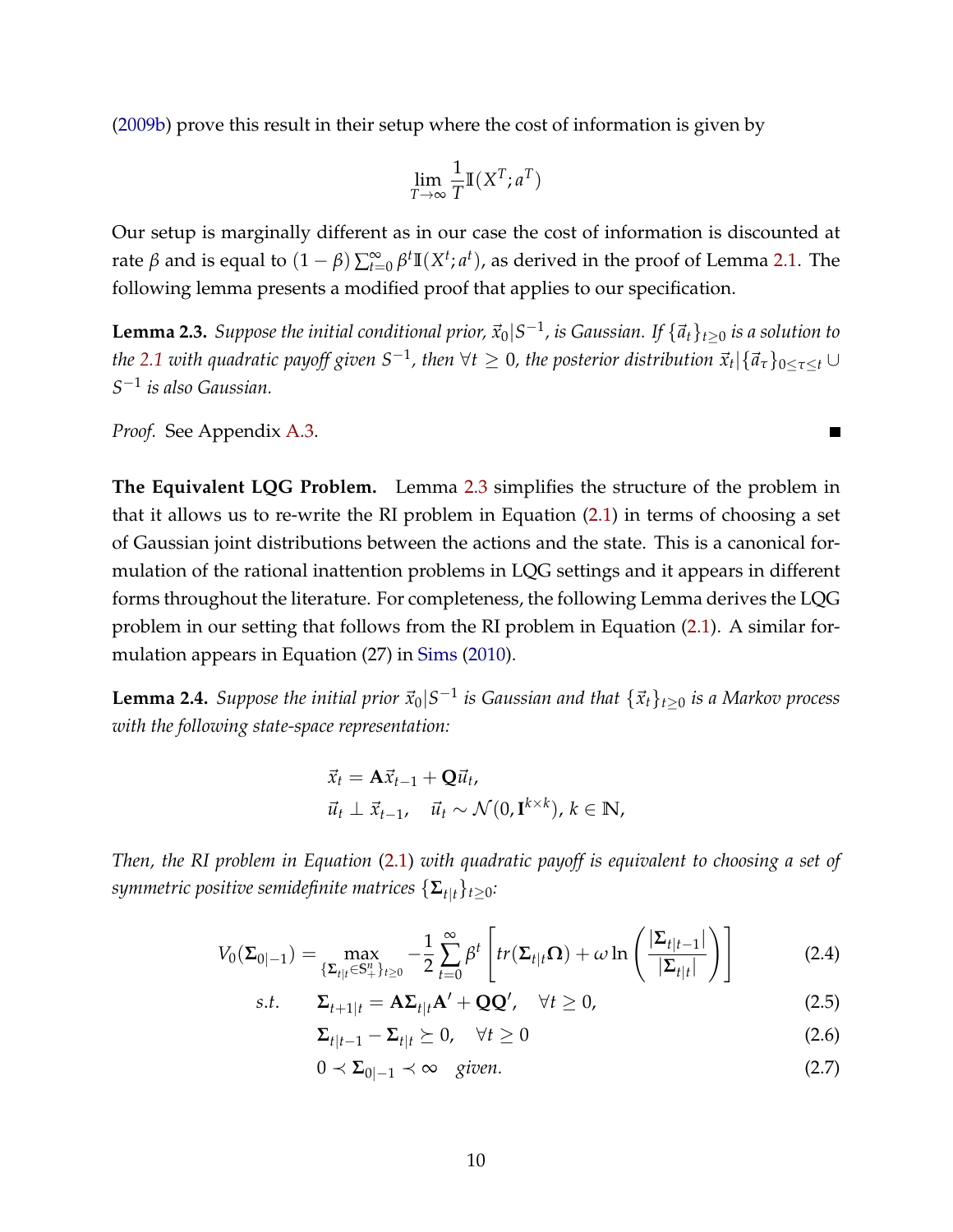*Here,*  $|.|$  *is the determinant operator,*  $\succeq$  *denotes positive semidefiniteness,*  $\mathbf{\Sigma}_{t|t} \, \equiv \, var(\vec{x}_t|a^t)$ *,*  $\Sigma_{t|t-1}\equiv var(\vec{x}_t|a^{t-1})$ ,  $\mathbf{\Omega}\equiv \mathbf{HH}'$  and  $\mathbf{S}^n_+$  is the n-dimensional symmetric positive semidefinite *cone.*

 $\blacksquare$ 

*Proof.* See Appendix [A.4.](#page-53-0)

Lemma [2.4](#page-9-1) reformulates the RI problem in Equation [\(2.1\)](#page-7-0) into an LQG problem in Equation [\(2.4\)](#page-9-2) subject to the law of motion for the agent's priors in Equation [\(2.5\)](#page-9-3), a set of no-forgetting constraints in Equation [\(2.6\)](#page-9-4) that require agent's posterior to be at least as precise as their prior, and an initial condition in Equation [\(2.7\)](#page-9-5).

This characterization of the problem matches the formulation in [Sims](#page-50-1) [\(2010\)](#page-50-1) but differs from the one in [Sims](#page-50-2) [\(2003\)](#page-50-2) and the "Golden rule approximation" in [Miao, Wu and Young](#page-49-0) [\(2020\)](#page-49-0) who solve a problem in which the cost of attention is not discounted.<sup>[15](#page-0-0)</sup>

**Solution.** [Sims](#page-50-1) [\(2010\)](#page-50-1) derives a first order condition for the solution to this problem when the no-forgetting constraints do not bind, and also provides a solution for  $n = 2$ and *m* = 1 when these constraints do bind. It follows from [2.2](#page-8-0) that binding no-forgetting constraints are cases that should arise frequently. In fact, for any  $m < n$ , at least  $n$ *m* constraints always bind since actions are sufficient statistics for signals. Thus, any approach to solve the general case of arbitrary *n* and *m* should characterize when and which constraints bind at any given time.

The problem in Proposition [2.1](#page-11-0) can be solved using the standard Karush-Kuhn-Tucker (KKT) conditions for elements of the posterior matrix **Σ***t*|*<sup>t</sup>* . The one potential complication in doing so is that the no-forgetting constraints in Equation [\(2.6\)](#page-9-4) are a set of *n* nonnegativity constraints that operate only on the eigenvalues of the matrix  $\mathbf{\Sigma}_{t|t-1} - \mathbf{\Sigma}_{t|t}$ which are themselves affected by the choice of **Σ***t*|*<sup>t</sup>* . One of our theoretical contributions is to transform these constraints to a form that makes the application of KKT conditions straightforward. The core idea here is to take advantage of the fact that positive semidefiniteness is independent of rotation. Hence, the constraints on the eigenvalues of  $\Sigma_{t|t-1} - \Sigma_{t|t}$  can be written in any basis with no loss of generality. We formalize this idea in the proof of the following proposition and derive the following KKT conditions for the solution.

$$
\max_{\Sigma \succeq 0} -tr(\Sigma \Omega) - \omega \ln \left( \frac{|\Sigma_{-1}|}{|\Sigma|} \right) \, s.t. \, \Sigma_{-1} = A \Sigma A' + QQ', \, \Sigma_{-1} \succeq \Sigma.
$$

<sup>&</sup>lt;sup>15</sup>The implied problem under the second approach is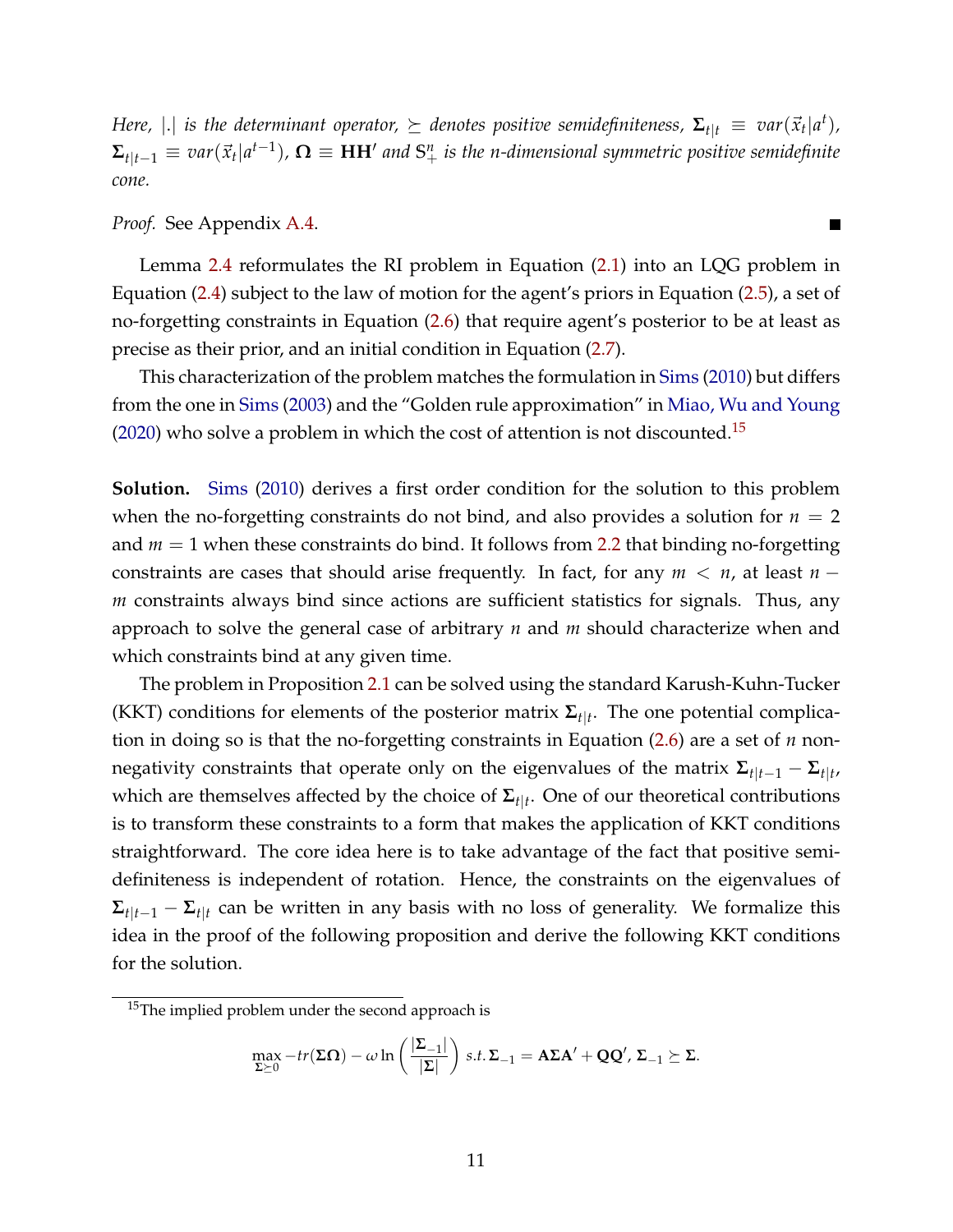<span id="page-11-0"></span>**Proposition 2.1.** *Suppose*  $\Sigma_{0|-1}$  *is strictly positive definite, and*  $AA' + QQ'$  *is of full rank. Then, all the future priors*  $\{\Sigma_{t+1}\}_{t\geq 0}$  *are invertible under the optimal solution to the [2.4,](#page-9-2) which is characterized by*

$$
\omega \Sigma_{t|t}^{-1} - \Lambda_t = \Omega + \beta \mathbf{A}'(\omega \Sigma_{t+1|t}^{-1} - \Lambda_{t+1}) \mathbf{A}, \qquad \forall t \ge 0,
$$
 (2.8)

$$
\Lambda_t(\Sigma_{t|t-1}-\Sigma_{t|t})=0,\Lambda_t\succeq 0,\Sigma_{t|t-1}-\Sigma_{t|t}\succeq 0,\qquad\qquad\forall t\geq 0,\qquad\qquad(2.9)
$$

$$
\Sigma_{t+1|t} = A\Sigma_{t|t}A' + QQ', \qquad \forall t \ge 0, \qquad (2.10)
$$

$$
\lim_{T \to \infty} \beta^{T+1} tr(\mathbf{\Lambda}_{T+1} \Sigma_{T+1|T}) = \mathbf{0}
$$
\n(2.11)

<span id="page-11-4"></span><span id="page-11-3"></span><span id="page-11-2"></span><span id="page-11-1"></span>п

 $\bm{x}$  *where*  $\bm{\Lambda}_t$  *and*  $\bm{\Sigma}_{t|t-1} - \bm{\Sigma}_{t|t}$  are simultaneously diagonalizable.

*Proof.* See Appendix [A.5.](#page-54-0)

Here, Equation [\(2.8\)](#page-11-1) is the first order condition for the problem with eigenvalues of **Λ***<sup>t</sup>* being the Lagrange multipliers on the no-forgetting constraints. If none of these constraints are binding under the optimal solution, then  $\Lambda_t = 0$  and this first order condition collapses to Equation (31) in [Sims](#page-50-1) [\(2010\)](#page-50-1). Here we allow for the possibility of binding no-forgetting constraints, so **Λ***<sup>t</sup>* is possibly non-zero and characterized by the complementarity slackness condition in Equation [\(2.9\)](#page-11-2). Furthermore, Equation [\(2.10\)](#page-11-3) is the law of motion for the agent's prior and finally, Equation [\(2.11\)](#page-11-4) is the transversality condition on information acquisition of the agent.

With these equations at hand, one can obtain the solution to the problem. However, we can go further in interpreting and adjusting these equations to fit the standard characterizations of dynamic problems in economics. In particular, we can reformulate these conditions to derive a forward-looking *Euler equation* that captures the contemporaneous and continuation value of information and a *policy function* that given the value of information, maps the state variable of the agent at time *t* (prior uncertainty denote by  $\mathbf{\Sigma}_{t|t-1}$ ) to a choice variable (posterior uncertainty denoted by **Σ***t*|*<sup>t</sup>* ). To present these two equations as concisely as possible, we start by introducing the following two matrix operators:

**Definition 2.1.** For a diagonal matrix  $\mathbf{D} = \text{diag}(d_1, \ldots, d_n)$  let

$$
Max(D, \omega) \equiv diag(max(d_1, \omega), ..., max(d_n, \omega))
$$
  
Min(**D**, \omega) \equiv diag(min(d\_1, \omega), ..., min(d\_n, \omega))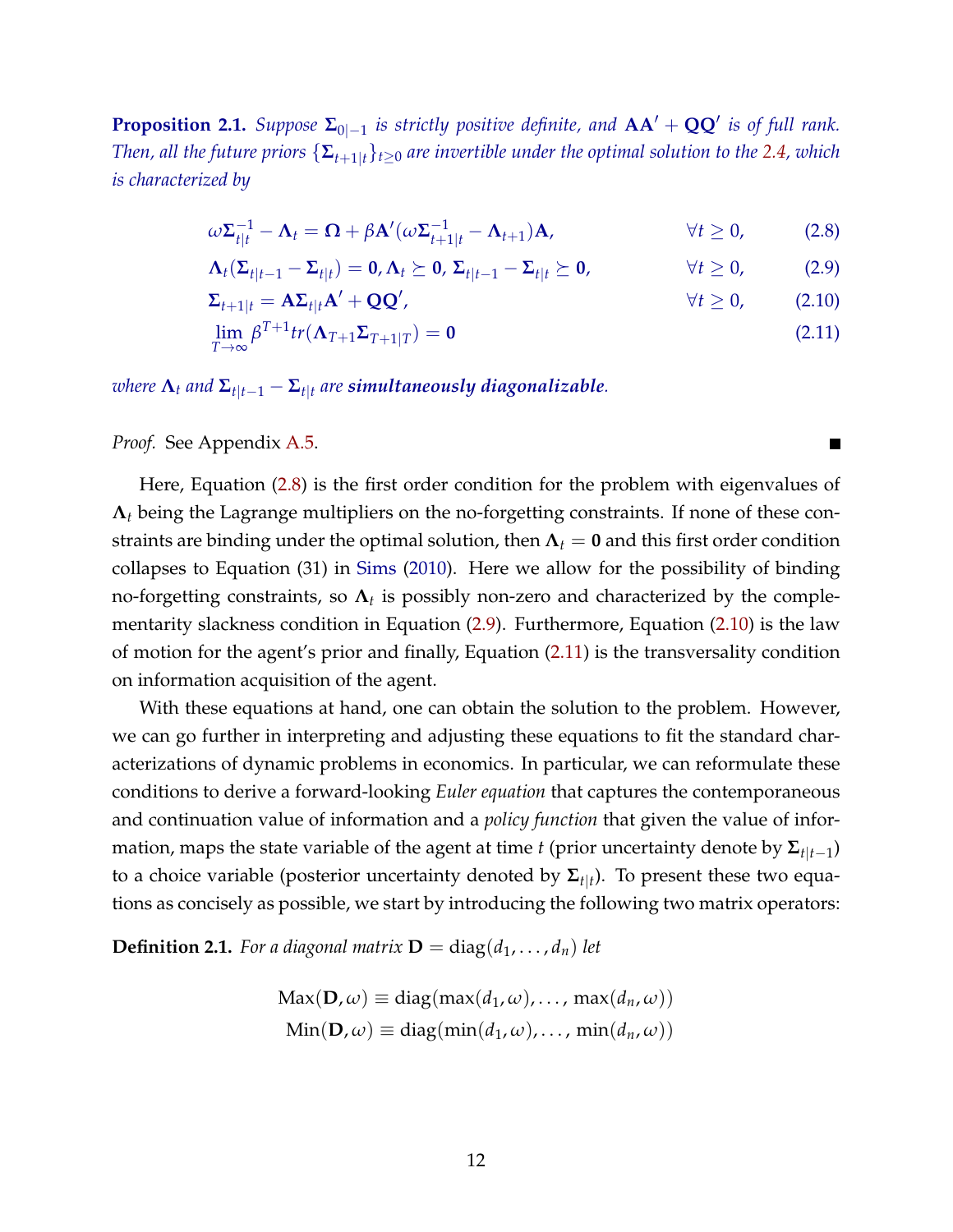*Moreover, for a symmetric matrix* **X** *with spectral decomposition*  $X = U'DU$ *, we define* 

$$
Max(\mathbf{X}, \omega) \equiv \mathbf{U}' \, Max(\mathbf{D}, \omega) \mathbf{U}, \qquad Min(\mathbf{X}, \omega) \equiv \mathbf{U}' \, Min(\mathbf{D}, \omega) \mathbf{U}.
$$

In short,  $\text{Max}(\mathbf{X}, \omega)$  preserves the  $\mathbf{X}'s$  eigenvectors but replaces its eigenvalues with  $\omega$ if they are smaller than *ω*. Similarly, Min(**X**, *ω*) preserves **X**'s eigenvectors but replaces its eigenvalues with *ω* if they are larger than *ω*.

<span id="page-12-2"></span>**Theorem 2.1.** Let  $\mathbf{\Omega}_t \equiv \mathbf{\Omega} + \beta \mathbf{A}'(\omega \mathbf{\Sigma}_{t+1|t}^{-1} - \mathbf{\Lambda}_{t+1})\mathbf{A}$  denote the forward-looking component of *the FOC in Proposition [2.1.](#page-11-0) Then,*

$$
\Sigma_{t|t} = \omega \Sigma_{t|t-1}^{\frac{1}{2}} \left[ \text{Max} \left( \Sigma_{t|t-1}^{\frac{1}{2}} \Omega_t \Sigma_{t|t-1}^{\frac{1}{2}}, \omega \right) \right]^{-1} \Sigma_{t|t-1}^{\frac{1}{2}} \tag{2.12}
$$

<span id="page-12-1"></span><span id="page-12-0"></span>
$$
\mathbf{\Omega}_{t} = \mathbf{\Omega} + \beta \mathbf{A}^{\prime} \mathbf{\Sigma}_{t+1|t}^{-\frac{1}{2}} \text{Min}\left(\mathbf{\Sigma}_{t+1|t}^{\frac{1}{2}} \mathbf{\Omega}_{t+1} \mathbf{\Sigma}_{t+1|t}^{\frac{1}{2}} \omega\right) \mathbf{\Sigma}_{t+1|t}^{-\frac{1}{2}} \mathbf{A}
$$
\n(2.13)

*Proof.* See Appendix [A.6.](#page-56-0)

Equation [\(2.12\)](#page-12-0) is the policy function that characterizes the optimal posterior of the agent given the state **Σ***t*|*t*−<sup>1</sup> and the benefit matrix **Ω***<sup>t</sup>* . Furthermore, Equation [\(2.13\)](#page-12-1) is the forward-looking Euler equation that characterizes  $\Omega_t$  that captures the dynamics of attention. Together with the law of motion for the agent's prior in Equation [\(2.10\)](#page-11-3) as well as the transversality condition in Equation [\(2.11\)](#page-11-4), these equations characterize the solution to the dynamic rational inattention problem.

While we have characterized the optimal posterior as a function of the agent's prior, the underlying assumption is that this posterior is generated by a vector of signals about  $\vec{x}_t$ . Both the number of these signals as well as how they load on different elements of the vector  $\vec{x}_t$  are endogenous. Our next result characterizes these signals.

<span id="page-12-3"></span>**Theorem 2.2.**  $\forall t \geq 0$ , let  $\{d_{i,t}\}_{1\leq i\leq n}$  be the set of eigenvalues of the matrix  $\mathbf{\Sigma}_{t|t-1}^{\frac{1}{2}} \mathbf{\Omega}_t \mathbf{\Sigma}_{t|t-1}^{\frac{1}{2}}$  in*dexed in descending order. Moreover, let* {**u***i*,*t*}1≤*i*≤*<sup>n</sup> be orthonormal eigenvectors that correspond to those eigenvalues. Then, the agent's posterior belief at t is spanned by the following*  $0 \leq k_t \leq m$ *signals*

$$
s_{i,t} = \mathbf{y}_{i,t}^{\prime} \vec{x}_t + z_{i,t}, \quad 1 \leq i \leq k_t,
$$

*where*

*1. k<sub>t</sub>* is the number of the eigenvalues that are at least as large as  $\omega$ :  $k_t = \max\{i | d_{i,t} \geq \omega\}$ .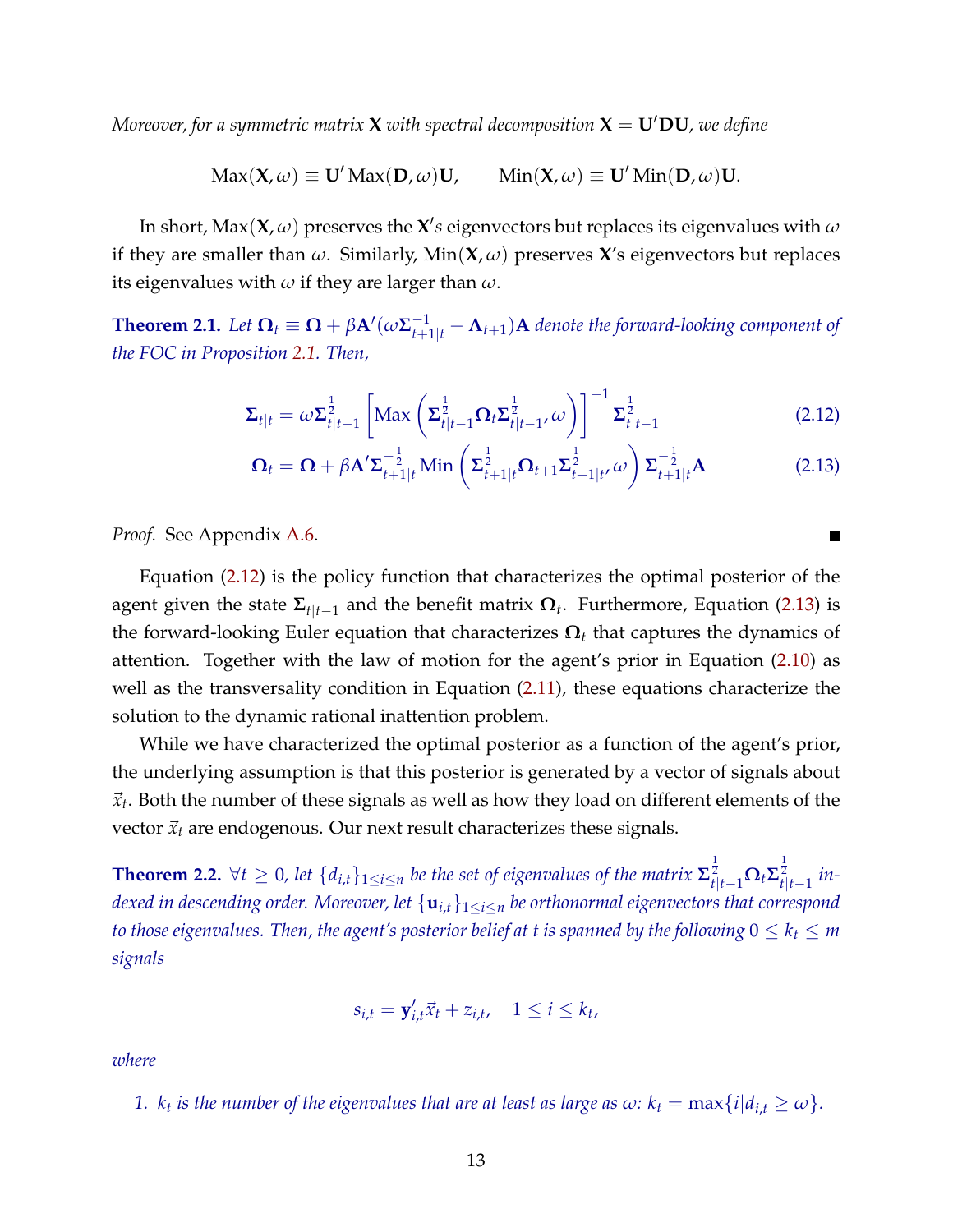2. 
$$
\forall i \in \{1, ..., k_t\}, \mathbf{y}_{i,t} \equiv \mathbf{\Sigma}_{t|t-1}^{-\frac{1}{2}} \mathbf{u}_{i,t}.
$$
  
3.  $\forall i \in \{1, ..., k_t\}, z_{i,t} \sim \mathcal{N}(0, \frac{\omega}{d_{i,t}-\omega}), z_{i,t} \perp (\vec{x}_t, z_{j,t})_{j \neq i}$ 

*Proof.* See Appendix [A.7.](#page-58-0)

**Evolution of Optimal Beliefs and Actions.** While Theorems [2.1](#page-12-2) and [2.2](#page-12-3) provide a representation for the optimal posteriors and signals, we are often interested in the evolution of the agents' beliefs and actions. Our next theorem characterizes how beliefs and actions evolve over time.

*.*

п

<span id="page-13-1"></span>**Proposition 2.2.** Let  $\{(\mathbf{y}_{i,t}, d_{i,t}, z_{i,t})_{1\leq i\leq k_t}\}_{t\geq 0}$  be defined as in Theorem [2.2,](#page-12-3) and let  $\hat{x}_t\equiv\mathbb{E}[\vec{x}_t|a^t]$ *be the mean of agent's posterior about*  $\vec{x}_t$  *at time t. Then,*  $\hat{x}_t$  *and optimal actions evolve according to:*

$$
\hat{x}_t = \underbrace{A\hat{x}_{t-1}}_{prior \text{ belief}} + \sum_{i=1}^{k_t} \underbrace{\frac{\text{Kalman gain vector of } i}{d_{i,t}}}_{signal \text{-} to \text{-} noise} \sum_{\text{rel}} \underbrace{y'_{i,t}(\vec{x}_t - A\hat{x}_{t-1}) + z_{i,t}}_{surprise \text{ in signal } i}
$$
\n
$$
\vec{a}_t = \mathbf{H}'\hat{x}_t
$$

*Proof.* See Appendix [A.8.](#page-61-0)

### <span id="page-13-0"></span>**2.3 Solution Algorithm, Computational Accuracy and Efficiency**

Given an initial prior **Σ**−1|<sup>0</sup> , the solution to the LQG problem in Equation [\(2.4\)](#page-9-2) is characterized by a sequence of matrices {**Σ***t*|*<sup>t</sup>* , **Σ***t*+1|*<sup>t</sup>* , **Ω***t*}*t*≥<sup>0</sup> that satisfy the policy function and Euler equation in Theorem [2.1,](#page-12-2) the law of motion for the priors in Equation [\(2.5\)](#page-9-3) as well as the transversality condition in Equation [\(2.11\)](#page-11-4).

Our main methodological contribution here is that, based on our theoretical findings in Theorems [2.1](#page-12-2) and [2.2,](#page-12-3) we provide a new algorithm for characterizing the sequence of these matrices. We also provide a software package for solving dynamic rational inattention problems (DRIPs) based on this algorithm that is available as the [DRIPs.jl](https://github.com/afrouzi/DRIPs.jl) package to the Julia programming language.<sup>[16](#page-0-0)</sup>

<sup>&</sup>lt;sup>16</sup>See <https://afrouzi.com/DRIPs.jl/dev/> for installation and usage instructions. A Matlab code for the algorithm is also available at [https://github.com/choongryulyang/dynamic\\_multivariate\\_RI](https://github.com/choongryulyang/dynamic_multivariate_RI).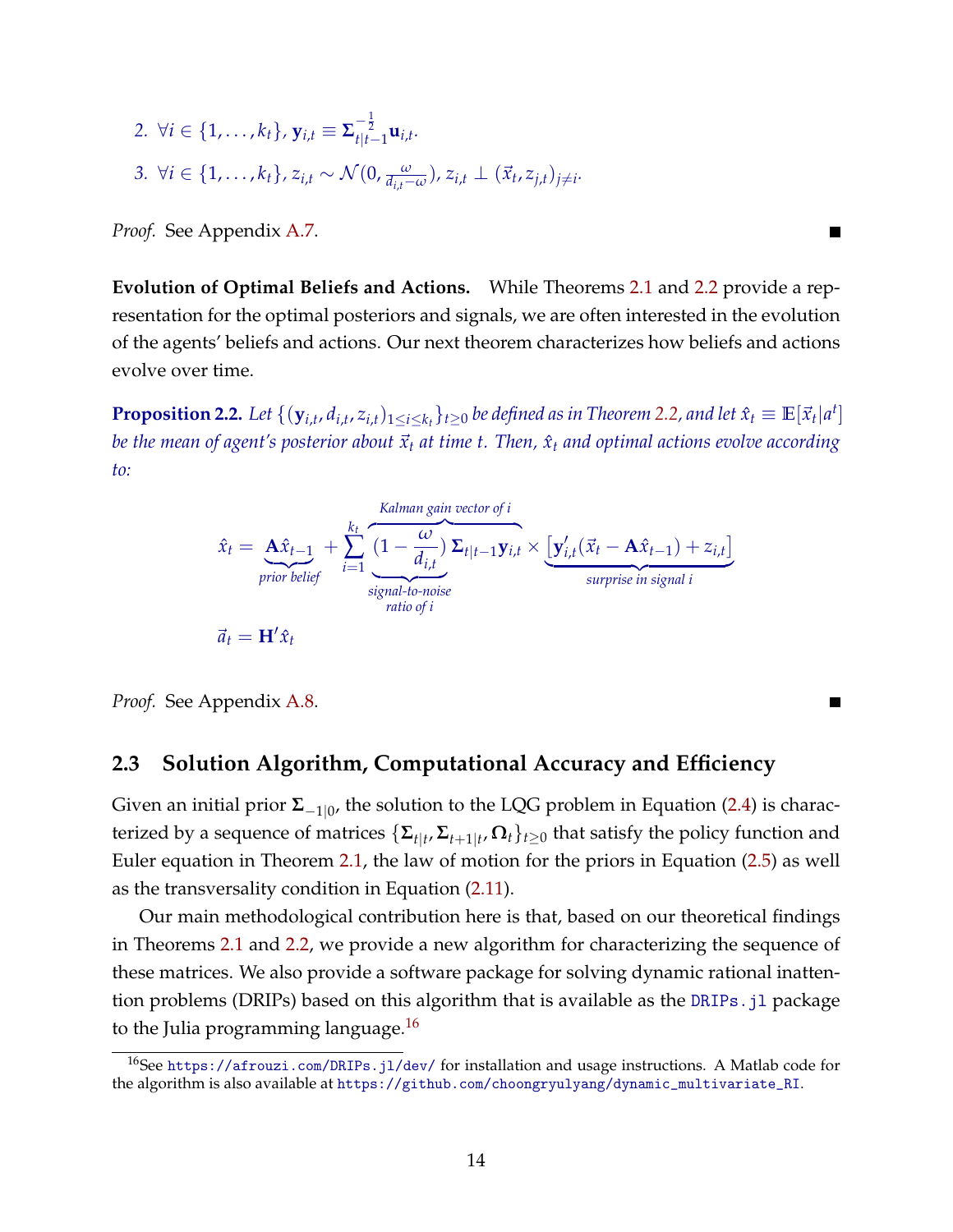We have also used our software package to replicate results from three canonical pa-pers (Maćkowiak and Wiederholt, [2009a;](#page-48-0) [Sims,](#page-50-1) [2010;](#page-50-1) Maćkowiak et al., [2018a\)](#page-48-1) that use different methods for solving DRIPs and assess the accuracy and the efficiency of our algorithm. Our algorithm produces identical results to each of these papers but is considerably faster than alternative solution methods. A summary of computing times for these papers are reported in Table [1.](#page-14-0) Moreover, the replication files for these three papers are available at the link above and are also accessible as executable Jupyter notebooks that accompany this manuscript.

<span id="page-14-0"></span>

|                                           | Dimension | DRIPs.jl                                   | Alternative Algorithms |                           |
|-------------------------------------------|-----------|--------------------------------------------|------------------------|---------------------------|
| Computing time for:                       | $n^2$     | Time(s)                                    | Time(s)                | Source                    |
| <b>Sims (2010)</b>                        |           |                                            |                        |                           |
| Benchmark parameterization:               |           |                                            |                        |                           |
| steady state                              | $2^2$     | $1.6 \times 10^{-4}$                       |                        |                           |
| transition dynamics                       | $2^2$     | $6.3 \times 10^{-4}$                       | $1.08 \times 10^{3}$   | Miao, Wu and Young (2020) |
| "Golden rule" approximation               | $2^2$     | $1.6 \times 10^{-4}$                       | $3.00 \times 10^{0}$   | Miao, Wu and Young (2020) |
| Maćkowiak and Wiederholt (2009a)          |           |                                            |                        |                           |
| Benchmark parameterization:               |           |                                            |                        |                           |
| problem without feedback                  | $20^{2}$  | $1.83 \times 10^{-1}$ $4.58 \times 10^{1}$ |                        | original (published)      |
| problem with feedback                     | $20^{2}$  | $3.97 \times 10^{0}$ $1.72 \times 10^{2}$  |                        | replication files         |
| Maćkowiak, Matějka and Wiederholt (2018a) |           |                                            |                        |                           |
| Price setting with rational inattention   |           |                                            |                        |                           |
| without feedback                          | $2^2$     | $0.45 \times 10^{-3}$                      |                        |                           |
| with feedback                             | $40^{2}$  | $4.42 \times 10^{-1}$                      |                        |                           |
| Business cycle model with news shocks     | $40^{2}$  | $9.40 \times 10^{-1}$                      |                        |                           |

Table 1: Summary of computing times

*Notes:* This table shows the summary of computing times for our replication of [Sims](#page-50-1) [\(2010\)](#page-50-1), [Ma´ckowiak and Wiederholt](#page-48-0) [\(2009a\)](#page-48-0) and Maćkowiak et al. [\(2018a\)](#page-48-1) (discussed in Section [2.4,](#page-16-0) Appendix [B.1](#page-62-0) and Appendix [B.2](#page-62-1) respectively). Tolerance level for convergence is 10<sup>-4</sup> for the solution to rational inattention problem in all cases. Statistics from [Miao et al.](#page-49-0) [\(2020\)](#page-49-0) are taken directly from their manuscript. All other calculations were performed on a 2019 MacBook Pro with 16GB of memory, a 2.3 GHz processor and 8 cores (but no multi-core functionality was used).

The general outline of our algorithm is to solve the problem in two stages: first, we solve for the steady state of the problem that is independent of the initial prior, and second, we use a shooting algorithm on the Euler equation (Equation [2.13\)](#page-12-1) and the law of motion for the prior (Equation [2.5\)](#page-9-3) to characterize the transition path. We now describe these two stages in more detail.

**Solving for the Steady State Information Structure.** By the "steady state" information structure, we mean a triple  $(\bar{\Sigma}_{-1}, \bar{\Sigma}, \bar{\Omega})$  that satisfy the stationary versions of the policy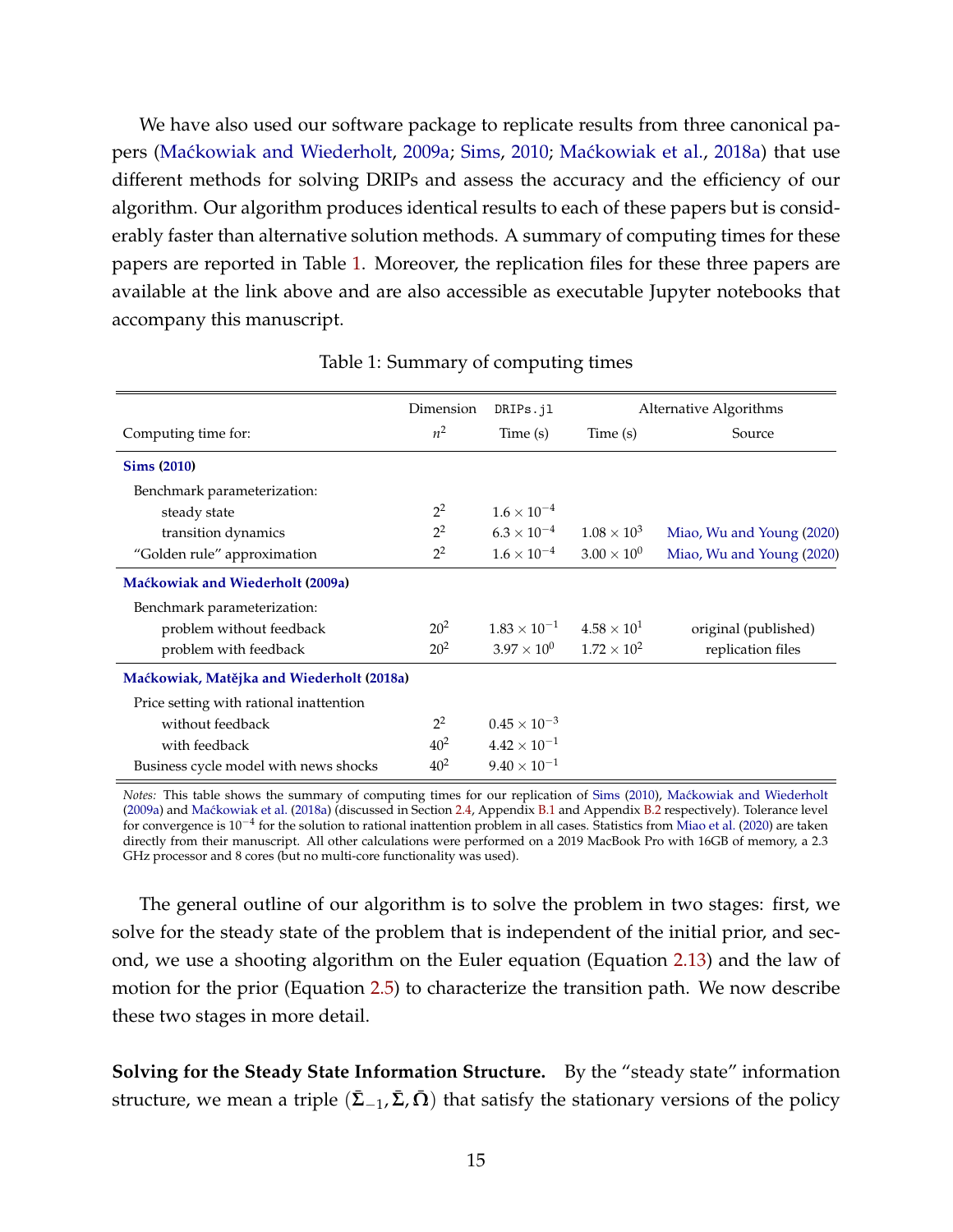function, the law of motion for the prior and the Euler equation (Equations [2.12,](#page-12-0) [2.5](#page-9-3) and [2.13](#page-12-1) respectively):

$$
\bar{\Sigma} = \omega \bar{\Sigma}_{-1}^{\frac{1}{2}} \left[ \text{Max} \left( \bar{\Sigma}_{-1}^{\frac{1}{2}} \bar{\Omega} \bar{\Sigma}_{-1}^{\frac{1}{2}}, \omega \right) \right]^{-1} \bar{\Sigma}_{-1}^{\frac{1}{2}} \tag{2.16}
$$

$$
\bar{\Sigma}_{-1} = A\bar{\Sigma}A' + QQ'
$$
\n(2.17)

$$
\bar{\mathbf{\Omega}} = \mathbf{\Omega} + \beta \mathbf{A}' \bar{\mathbf{\Sigma}}_{-1}^{-\frac{1}{2}} \text{Min}\left(\bar{\mathbf{\Sigma}}_{-1}^{\frac{1}{2}} \bar{\mathbf{\Omega}} \bar{\mathbf{\Sigma}}_{-1}^{\frac{1}{2}}, \omega\right) \bar{\mathbf{\Sigma}}_{-1}^{-\frac{1}{2}} \mathbf{A}
$$

One can then solve for this steady state triple by the following iterative algorithm, starting with an initial guess for  $\bar{\Sigma}_{-1} = \bar{\Sigma}_{-1,(0)}$  and  $\bar{\Omega} = \bar{\Omega}_{(0)}.$  Then, in any iteration  $j \geq 1$ :

1. Obtain the eigenvalue and eigenvector decomposition of

<span id="page-15-1"></span><span id="page-15-0"></span>
$$
\mathbf{X}_{(j)} \equiv \bar{\boldsymbol{\Sigma}}_{-1,(j-1)}^{\frac{1}{2}} \bar{\boldsymbol{\Omega}}_{(j-1)} \bar{\boldsymbol{\Sigma}}_{-1,(j-1)}^{\frac{1}{2}}
$$

2. Use the steady state policy function in Equation [\(2.16\)](#page-15-0) to form a guess about the steady state posterior covariance matrix:

$$
\bar{\boldsymbol{\Sigma}}_{(j)} = \omega \bar{\boldsymbol{\Sigma}}_{-1,(j-1)}^{\frac{1}{2}} \left[ \text{Max}\left( \mathbf{X}_{(j)}, \omega \right) \right]^{-1} \bar{\boldsymbol{\Sigma}}_{-1,(j-1)}^{\frac{1}{2}}
$$

3. Use the steady state law of motion for the prior in Equation [\(2.17\)](#page-15-1) and the steady state Euler equation in [2.3](#page-15-1) to update the guesses for  $\bar{\Sigma}_{-1}$  and  $\bar{\Omega}$ :

$$
\begin{aligned} &\bar{\mathbf{\Omega}}_{(j)} = \mathbf{\Omega} + \beta \mathbf{A}' \bar{\boldsymbol{\Sigma}}_{-1,(j-1)}^{-\frac{1}{2}} \text{Min}\left(\mathbf{X}_{(j)}, \omega\right) \bar{\boldsymbol{\Sigma}}_{-1,(j-1)}^{-\frac{1}{2}} \mathbf{A} \\ &\bar{\boldsymbol{\Sigma}}_{-1,(j)} = \mathbf{A} \bar{\boldsymbol{\Sigma}}_{(j)} \mathbf{A}' + \mathbf{Q} \mathbf{Q} \end{aligned}
$$

4. Repeat with *j*+=1 if  $||Σ_{-1,(j)} − Σ_{-1,(j-1)}|| / ||Σ_{-1,(j-1)}||$  > tolerance.

**Solving for the Transition Dynamics.** The objective here is to solve for the transition path of the triple  $(\mathbf{\Sigma}_{t|t}, \mathbf{\Sigma}_{t+1|t}, \mathbf{\Omega}_t)$  to the steady state conditional on a given initial prior,  $\Sigma_{-1|0}$ . We use a shooting algorithm to solve for this. In particular, we start with the guess that after some large *T*, the sequence has converged to the steady state solution from the previous step so that, up to some tolerance,

$$
\Sigma_{t+1|t} = \bar{\Sigma}_{-1}, \quad \Sigma_{t|t} = \bar{\Sigma}, \quad \Omega_t = \bar{\Omega}, \quad \forall t \geq T+1
$$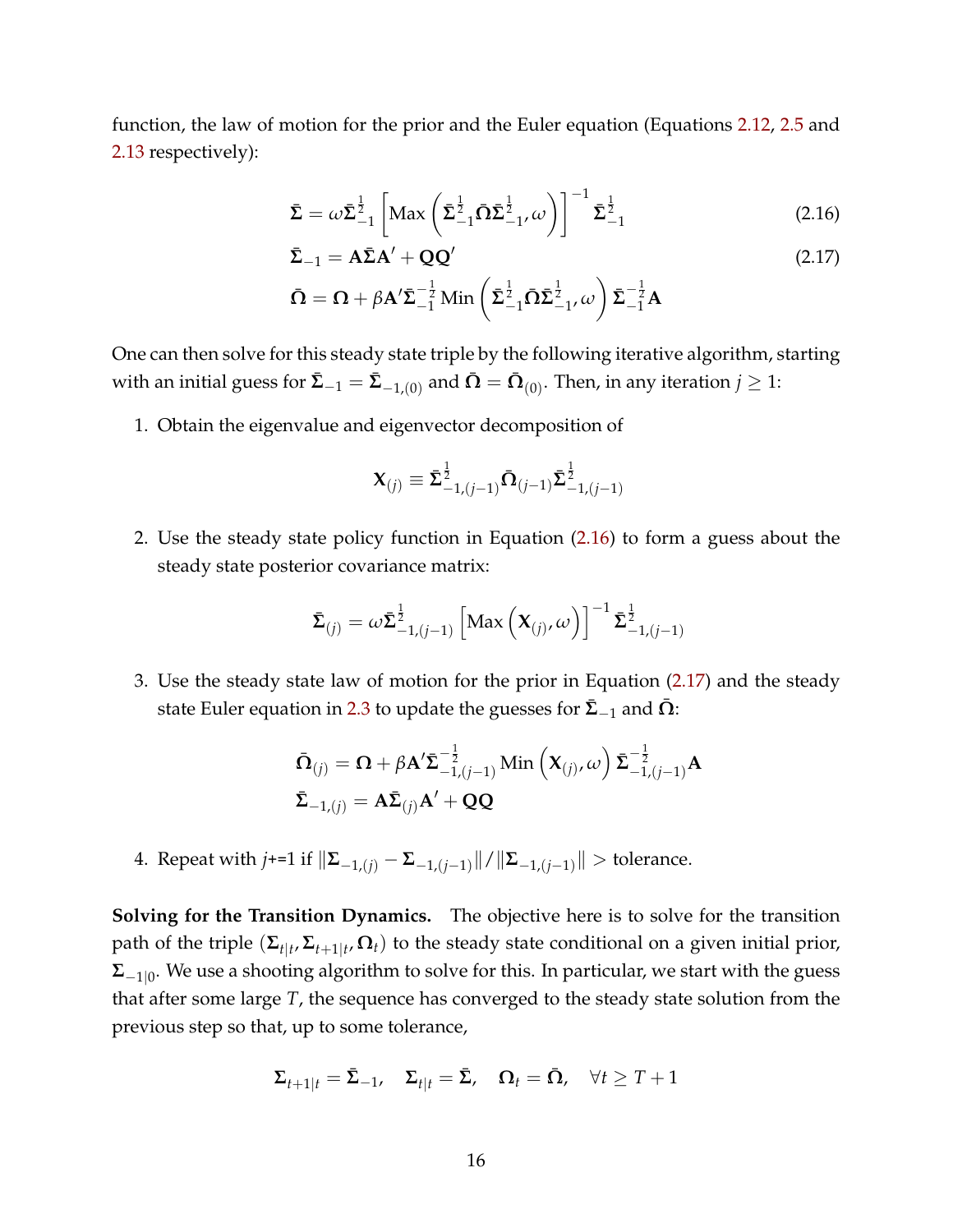Therefore, conditional on this guess, we only need to solve for a finite sequence

$$
\{\Sigma_{t|t}, \Sigma_{t+1|t}, \Omega_t\}_{0 \le t \le T}, \quad \Sigma_{-1|0} \quad \text{given.}
$$

We find this sequence using the following iterative procedure:

- 1. Start with the guess that  $\forall 0 \leq t \leq T$ ,  $\Omega_{t,(0)} = \overline{\Omega}$ .
- 2. At iteration  $j ≥ 1$ , given the sequence  $\{Ω_{t,(j-1)}\}_{0 \leq t \leq T}$  and  $Σ_{-1|0,(j)} ≡ Σ_{-1|0}$ , iterate forward in time using the policy function from Theorem [2.1](#page-12-2) and the law of motion for priors:

for 
$$
t = 0 \uparrow T
$$
:  
\n
$$
\Sigma_{t|t,(j)} \equiv \omega \Sigma_{t|t-1,(j)}^{\frac{1}{2}} \left[ \text{Max} \left( \Sigma_{t|t-1,(j)}^{\frac{1}{2}} \Omega_{t,(j-1)} \Sigma_{t|t-1,(j)}^{\frac{1}{2}} \omega \right) \right]^{-1} \Sigma_{t|t-1,(j)}^{\frac{1}{2}}
$$
\n
$$
\Sigma_{t+1|t,(j)} \equiv A \Sigma_{t|t,(j)} A' + QQ'
$$

3. At iteration  $j \geq 1$ , given the sequence  $\{\mathbf{\Sigma}_{t+1|t,(j)}\}_{0 \leq t \leq T} \cup \{\mathbf{\Sigma}_{T+1|T,(j)} \equiv \mathbf{\Sigma}_{-1}\}\$ and  $\mathbf{\Omega}_{T+1,(i)} \equiv \mathbf{\bar{\Omega}}$ , iterate backward in time using the Euler equation from Theorem [2.1:](#page-12-2)

$$
\begin{aligned}\n\text{for } t &= T \downarrow 0: \\
\boldsymbol{\Omega}_{t,(j)} &\equiv \boldsymbol{\Omega} + \beta \mathbf{A}' \boldsymbol{\Sigma}_{t+1|t,(j)}^{-\frac{1}{2}} \text{Min}\left(\boldsymbol{\Sigma}_{t+1|t,(j)}^{\frac{1}{2}} \boldsymbol{\Omega}_{t+1,(j)} \boldsymbol{\Sigma}_{t+1|t,(j)}^{\frac{1}{2}} \boldsymbol{\omega}\right) \boldsymbol{\Sigma}_{t+1|t,(j)}^{-\frac{1}{2}} \mathbf{A}\n\end{aligned}
$$

4. Repeat Steps 2 to 4 with *j*+=1 if

$$
\|(\Sigma_{t+1|t,(j)})_{t=0}^T - (\Sigma_{t+1|t,(j-1)})_{t=0}^T\|/\|(\Sigma_{t+1|t,(j-1)})_{t=0}^T\| > \text{tolerance}.
$$

5. Finally, check if *T* was large enough for convergence to the steady state. If not, repeat starting from Step 1 with larger *T*.

#### <span id="page-16-0"></span>**2.4 Example: Transition Dynamics in [Sims](#page-50-1) [\(2010\)](#page-50-1)**

In his Handbook of Monetary Economics chapter, [Sims](#page-50-1) [\(2010\)](#page-50-1) provides an example with two shocks (*n* = 2) and one action (*m* = 1). He then characterizes the *steady state* posterior covariance matrix under the rational inattention problem. A discussion of the steady state solution to this problem also appears in the recent paper by [Miao et al.](#page-49-0) [\(2020\)](#page-49-0) based on the solution method proposed by them. What is novel here is that our solution method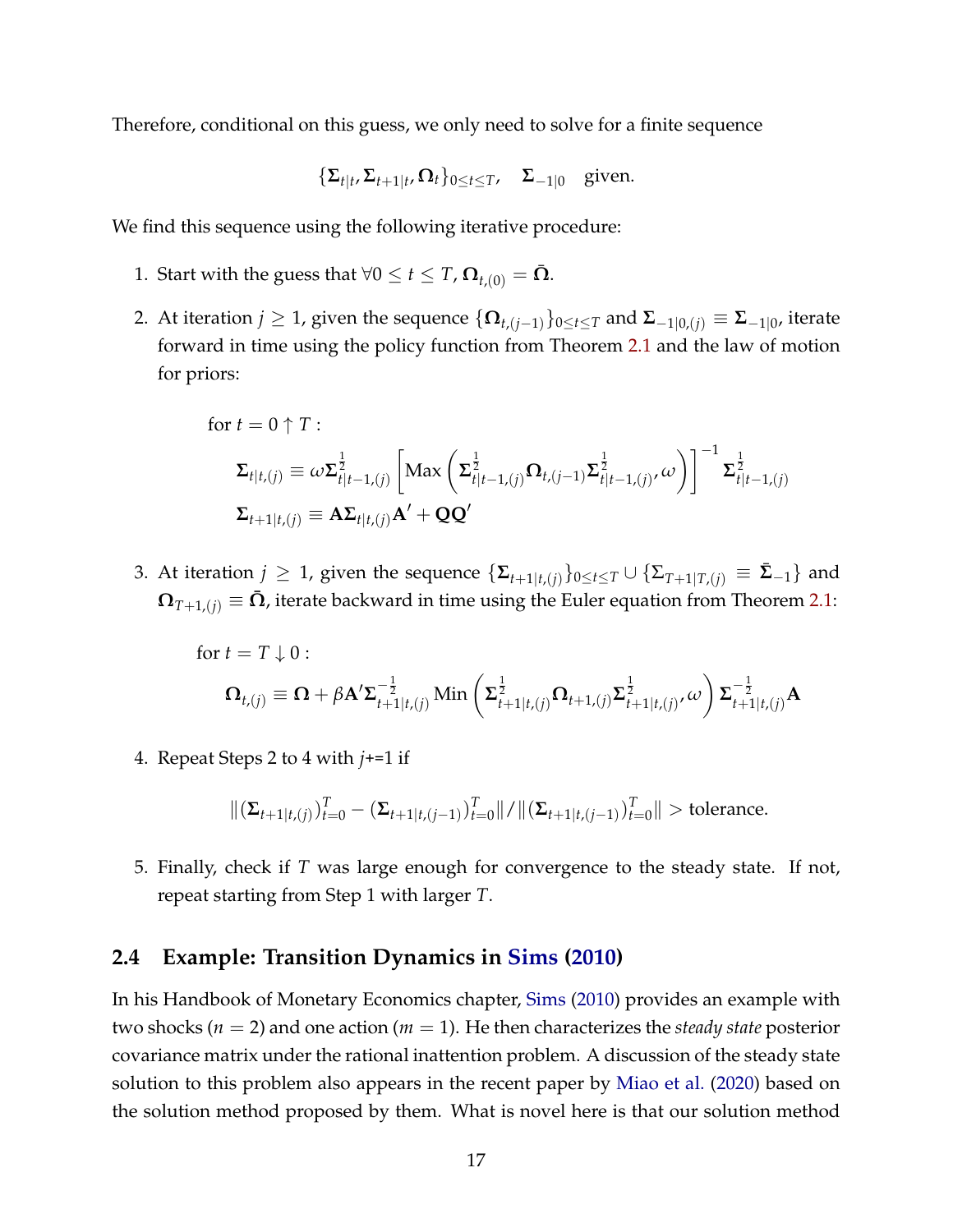allows us to extend the solution and study its *transition dynamics* to that steady state from any initial prior. $^{17}$  $^{17}$  $^{17}$ 

**Background.** The example in [Sims](#page-50-1) [\(2010\)](#page-50-1) is of a monopolist who chooses its price to match the sum of two AR(1) processes, where one is more persistent than the other. The contemporaneous profit of the monopolist is decreasing in the distance of its price from this linear sum and is given by  $v(a_t, x_{1,t}, x_{2,t}) = -(a_t - x_{1,t} - x_{2,t})^2$  where  $a_t$  is the agent's action (here the monopolist's price). Moreover,  $x_{1,t}$  and  $x_{2,t}$  are both shocks with AR(1) processes. Assuming the agent discounts future payoffs at an exponential rate *β*, Equation (10) in [Sims](#page-50-1) [\(2010\)](#page-50-1) derives the equivalent LQG rational inattention problem as:

$$
\min_{\{\Sigma_{t|t}\succeq 0\}_{t\geq 0}} \sum_{t=0}^{\infty} \beta^t \left[ tr(\Sigma_{t|t} \mathbf{H} \mathbf{H}') + \omega \log \left( \frac{|\Sigma_{t|t-1}|}{|\Sigma_{t|t}|} \right) \right]
$$
  
s.t.  $\Sigma_{t+1|t} = \mathbf{A} \Sigma_{t|t} \mathbf{A}' + \mathbf{Q} \mathbf{Q}', \quad \Sigma_{t|t-1} - \Sigma_{t|t} \succeq \mathbf{0}, \quad \Sigma_{-1|0} \succeq \mathbf{0}$  given.

with the following parameterization:

$$
\beta = 0.9
$$
,  $\omega = 1$ ,  $\mathbf{H} = \begin{bmatrix} 1 \\ 1 \end{bmatrix}$ ,  $\mathbf{A} = \begin{bmatrix} 0.95 & 0 \\ 0 & 0.4 \end{bmatrix}$ ,  $\mathbf{Q} = \begin{bmatrix} \sqrt{0.0975} & 0 \\ 0 & \sqrt{0.86} \end{bmatrix}$ 

Here, we have renamed the parameters so that the problem directly maps to our formulation in Equation [\(2.4\)](#page-9-2). Otherwise, the problem is the same as in [Sims](#page-50-1) [\(2010\)](#page-50-1).

**Steady State Solution.** The steady state information structure has appeared prior to our paper in [Sims](#page-50-1) [\(2010\)](#page-50-1) and [Miao et al.](#page-49-0) [\(2020\)](#page-49-0). Our objective here is to compare the solution based on our algorithm with these benchmarks. Our solution method yields the following posterior and prior covariance matrices for the steady state information structure up to a tolerance of 10<sup>-4</sup>:

$$
\bar{\Sigma} \equiv \lim_{t \to \infty} \Sigma_{t|t} = \begin{bmatrix} 0.3592 & -0.1770 \\ -0.1770 & 0.7942 \end{bmatrix}, \quad \bar{\Sigma}_{-1} \equiv \lim_{t \to \infty} \Sigma_{t+1|t} = \begin{bmatrix} 0.4217 & -0.0673 \\ -0.0673 & 0.9871 \end{bmatrix} (2.18)
$$

This solution is close to the posterior covariance reported in  $Sims$  [\(2010\)](#page-50-1).<sup>[18](#page-0-0)</sup> Moreover, it is almost identical to the one reported in [Miao et al.](#page-49-0) [\(2020\)](#page-49-0) who use conventional value

<span id="page-17-0"></span>.

$$
^{18}
$$
Sims (2010) reports the following posterior covariance matrix:  $\bar{\Sigma} = \begin{bmatrix} 0.373 & -0.174 \\ -0.174 & 0.774 \end{bmatrix}$ 

<sup>&</sup>lt;sup>[1](#page-14-0)7</sup>See Table 1 for how our algorithm compares to the one proposed by [Miao et al.](#page-49-0) [\(2020\)](#page-49-0) in computing times.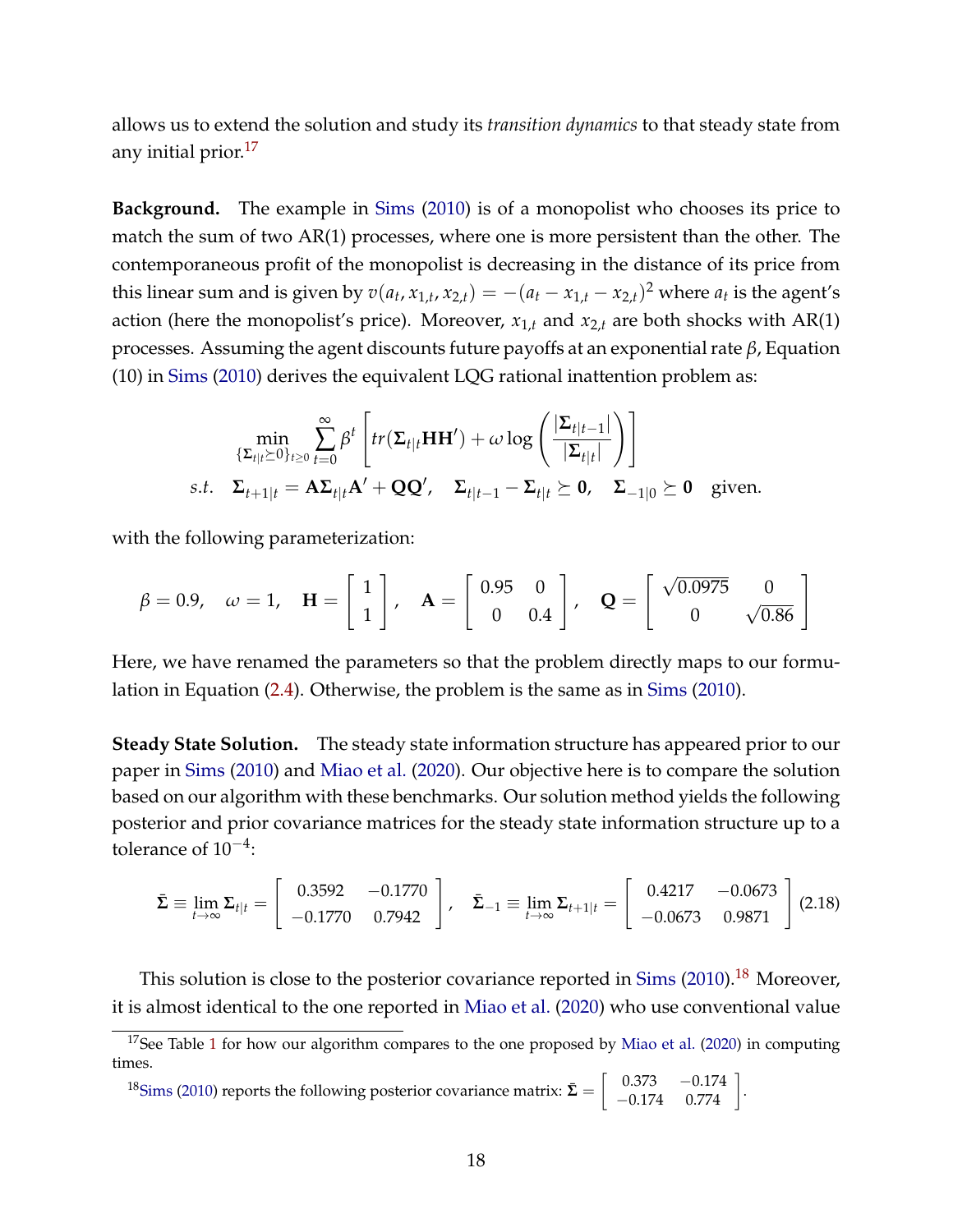function iteration methods to calculate this solution.<sup>[19](#page-0-0)</sup>

**Transition Dynamics of the Optimal Information Structure.** In this section we report results for the transition path of the optimal information structure from a highly certain prior. In particular, we assume that in the steady state of the information acquisition problem, the agent's prior is affected by a one time "knowledge shock" that reduces their prior uncertainty to 1 percent of its long-run value. We refer to period -1 as the period in which this knowledge shock happens. This implies that at time 0, the agent's prior about  $\vec{x}_0$  is given by

$$
\vec{x}_0 \sim \mathcal{N}(\mathbf{0}, \Sigma_{0|-1}), \quad \Sigma_{0|-1} = 0.01 \times \bar{\Sigma}_{-1}
$$

where  $\vec{x}_0 = (x_{1,0}, x_{2,0})$  is the vector of the transitory and persistence shocks at time 0 and  $\bar{\Sigma}_{-1}$  is the prior covariance matrix in the steady state from Equation [\(2.18\)](#page-17-0). By assuming that the mean of this prior is **0**, we are implicitly assuming that both shocks were at their steady state values when the knowledge shock happened. We use the shooting algorithm outlined in Section [2.3](#page-13-0) to solve for this transition path. It takes our code 630 microseconds to obtain the solution (See Table [1](#page-14-0) for details).

**Number of Signals Over Time.** We start by characterizing the number of signals that the agent observes over time. It follows from Theorem [2.2](#page-12-3) that this number is equal to the number of the eigenvalues of the matrix  $\mathbf{\Sigma}_{t|t-1}^{\frac{1}{2}}\mathbf{\Omega}_t\mathbf{\Sigma}_{t|t-1}^{\frac{1}{2}}$  that are at least as large as *ω*. Since the dimension of the state in this problem is 2, there are two eigenvalues—or in other words, two dimensions to which the agent can pay attention.

Figure [1](#page-19-0) plots these eigenvalues over time. At time 0, none of these eigenvalues are larger than *ω*, which implies that the agent acquires no information right after the knowledge shock. Starting at time 1, one of eigenvalues is larger than 1, which implies that the agent receives one signal starting at  $t = 1$ . It takes approximately 10 periods for these eigenvalues to reach their steady state, at which point only one of them remains above *ω*. This implies that even in the steady state the agent receives only one signal.<sup>[20](#page-0-0)</sup>

<sup>&</sup>lt;sup>19</sup>[Miao et al.](#page-49-0) [\(2020\)](#page-49-0) report the following posterior covariance matrix:  $\bar{\mathbf{\Sigma}} = \begin{bmatrix} 0.3590 & -0.1769 \\ -0.1769 & 0.7945 \end{bmatrix}$ .

<sup>&</sup>lt;sup>20</sup>This is consistent with Lemma [2.2](#page-8-0) which specifies that the number of signals should be bounded above by the agent's number of actions. Since the number of actions in this example is 1, the number of signals received by the agent should always be less than or equal to 1.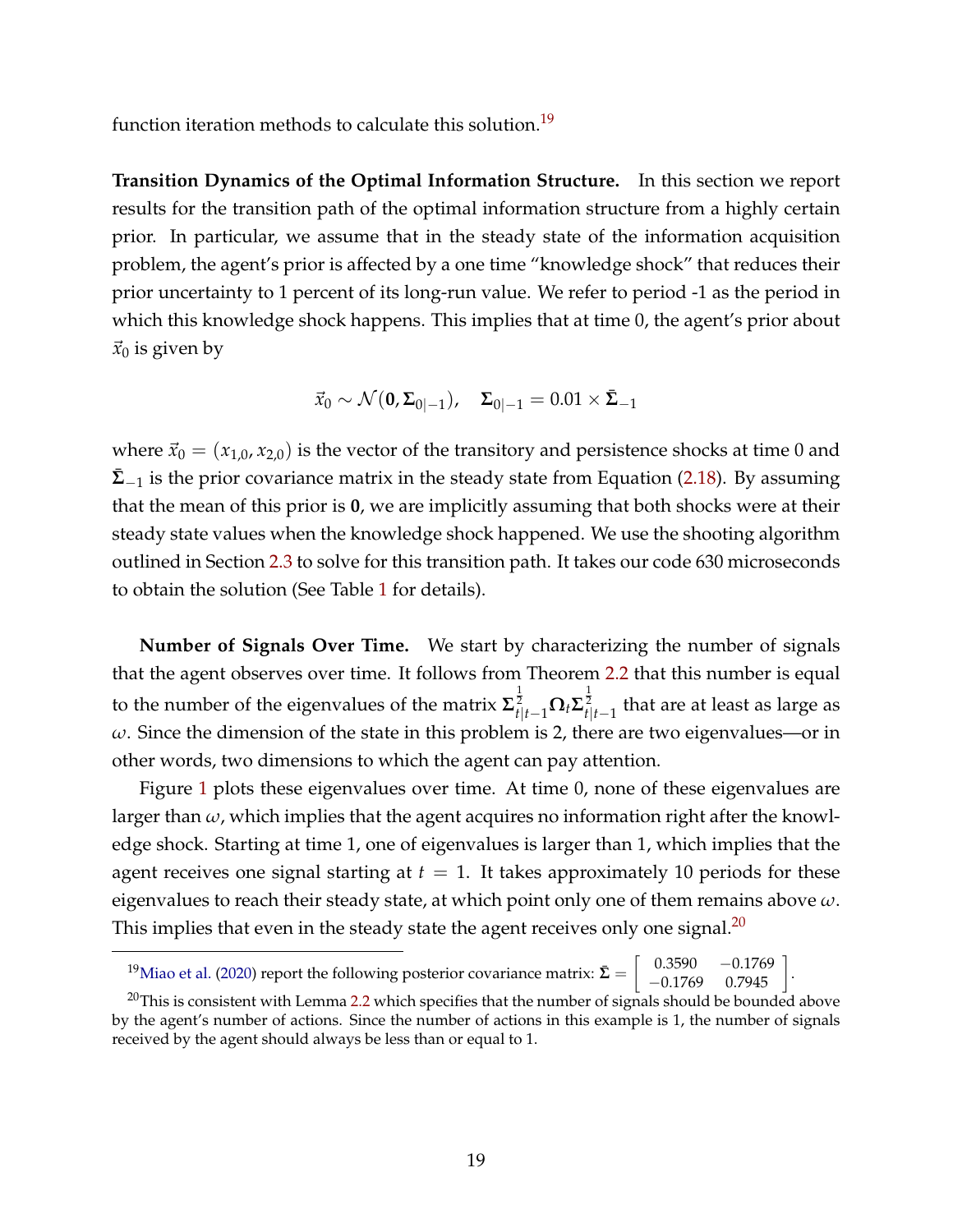<span id="page-19-0"></span>

Figure 1: Marginal Value of Information on the Transition Path

*Notes:* This figure shows the marginal values of information in orthogonal dimensions for our extension of the example in [Sims](#page-50-1) [\(2010\)](#page-50-1). The transition dynamics are from an initial prior  $\Sigma_{0|-1} = 0.01 \times \Sigma_{-1}$ , where **Σ**−<sup>1</sup> is the steady state prior covariance matrix reported in Equation [\(2.18\)](#page-17-0). Following Theorem [2.2,](#page-12-3) these marginal values are defined as the eigenvalues of the matrix  $\sum_{t|t-1}^{1/2} \Omega_t \Sigma_{t|t-1}^{1/2}$ . The agent receives a signal in a particular dimension if the corresponding marginal value is larger than *ω*. In this example, the agent observes no signals in period 0, and only one signal after that, including in the steady state.

**Signal-to-noise Ratio and Pass-through of Shocks on the Transition Path.** Although the agent receives one signal starting at time 1, the signal-to-noise ratio and the loading of this signal on each of the two shocks still varies over the transition path. This implies that, in contrast to the steady state information structure, there is time variation in how the monopolist's beliefs and price responds to shocks. We use our results in Proposition [2.2](#page-13-1) to study these time varying responses. In particular, we focus on two different set of statistics in this section:

- 1. The first quantity is the signal-to-noise itself, which according to Proposition [2.2](#page-13-1) is defined as  $1 - \frac{\omega}{d_{1,t}}$ . The left panel of Figure [2](#page-20-0) plots this quantity after the knowledge shock happens at time −1. At time 0, the signal-to-noise ratio is zero since the agent is not receiving any signals, but starting at time 1, this quantity is positive and converges to its steady state value of around 0.4 from below in approximately 10 periods. This shows that the initial knowledge shock at *t* = −1 has dynamic consequences and *crowds out* information acquisition in later periods.
- 2. The second set of quantities are the pass-through of shocks to the monopolist's price, which we define as the elasticity of price to innovations to each of the persistent and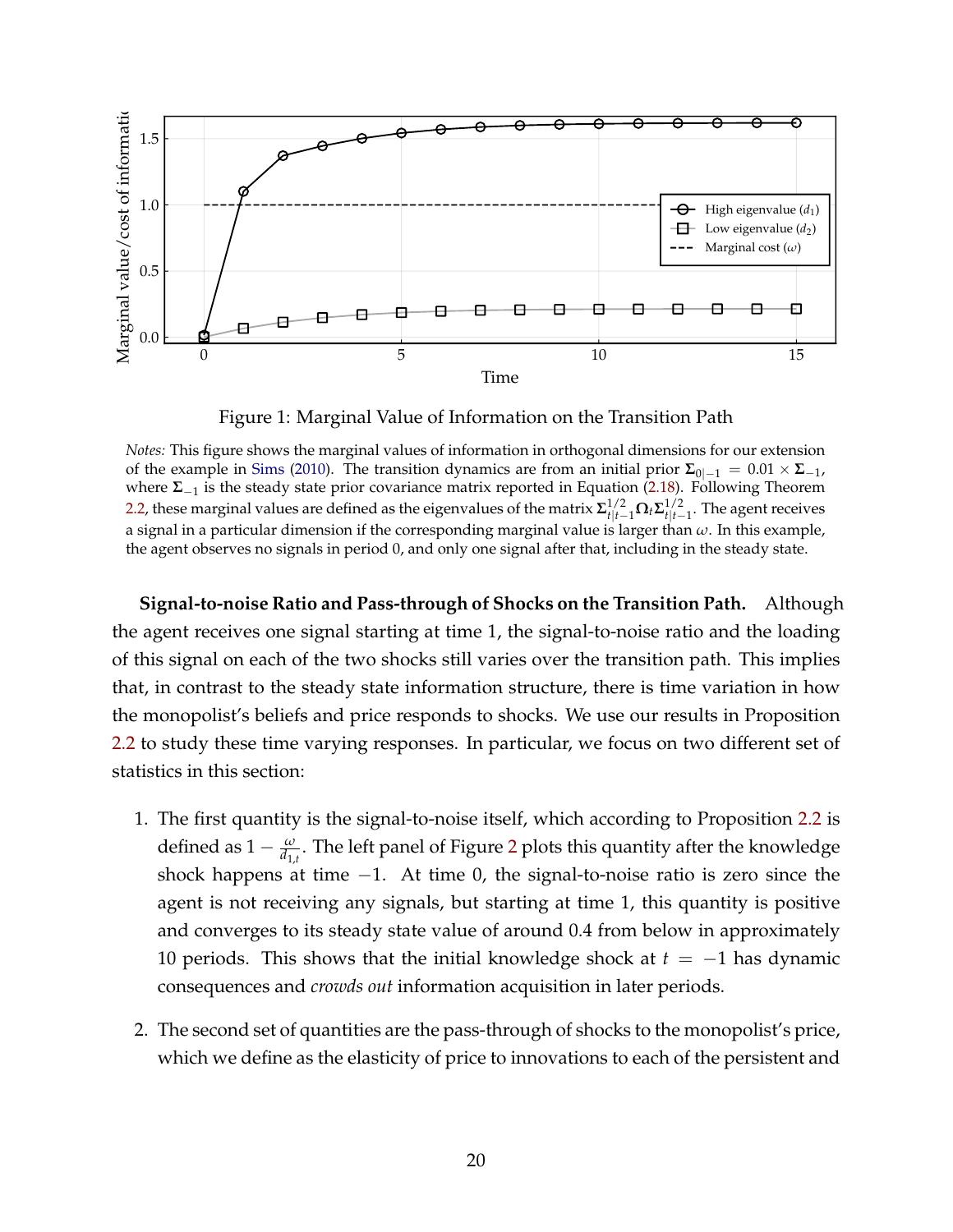<span id="page-20-0"></span>

Figure 2: Signal Informativeness and Price Responsiveness on the Transition Path

*Notes:* The left panel shows the transition path of the Kalman gain for the optimal signal for our extension of the example from [Sims](#page-50-1) [\(2010\)](#page-50-1). Moreover, the right panel shows the instantaneous pass-through of the persistence and transitory shocks to the agent's action on the transition path. All values are constant in the steady state. Transition dynamics are from an initial prior  $Σ_{0|-1} = 0.01 × Σ_{-1}$ , where  $Σ_{-1}$  is the steady state prior covariance matrix reported in Equation [\(2.18\)](#page-17-0).

transitory components of the cost:

Pass-through<sub>s,t</sub> 
$$
\equiv \frac{\partial a_t}{\partial u_{s,t}}, \quad s \in \{1, 2\}.
$$

Here,  $a_t$  is the action (price) of the monopolist and  $u_{s,t}$  is an innovation to the AR(1) process  $x_{s,t}$ ,  $s \in \{1,2\}$  $s \in \{1,2\}$  $s \in \{1,2\}$ , that is realized at time *t*. The right panel of Figure 2 plots these two quantities over time. At time 0, because the monopolist receives no signals, both shocks have a pass-through of zero. Starting at time 1, both pass-throughs are positive and converge to their steady state from below—which directly follows from the crowding out effect of the initial knowledge shock. Moreover, on the transition path, as well as in the steady state, the more persistent shock has a higher passthrough relative to the transitory shock. This is due to the fact that the acquiring more information about the persistent shock is more valuable for a forward-looking agent.

Finally, it is important to note that all three of these quantities are constant under the steady state information structure, and the time-varying responses shown in Figure [2](#page-20-0) are all due to the transition dynamics of attention.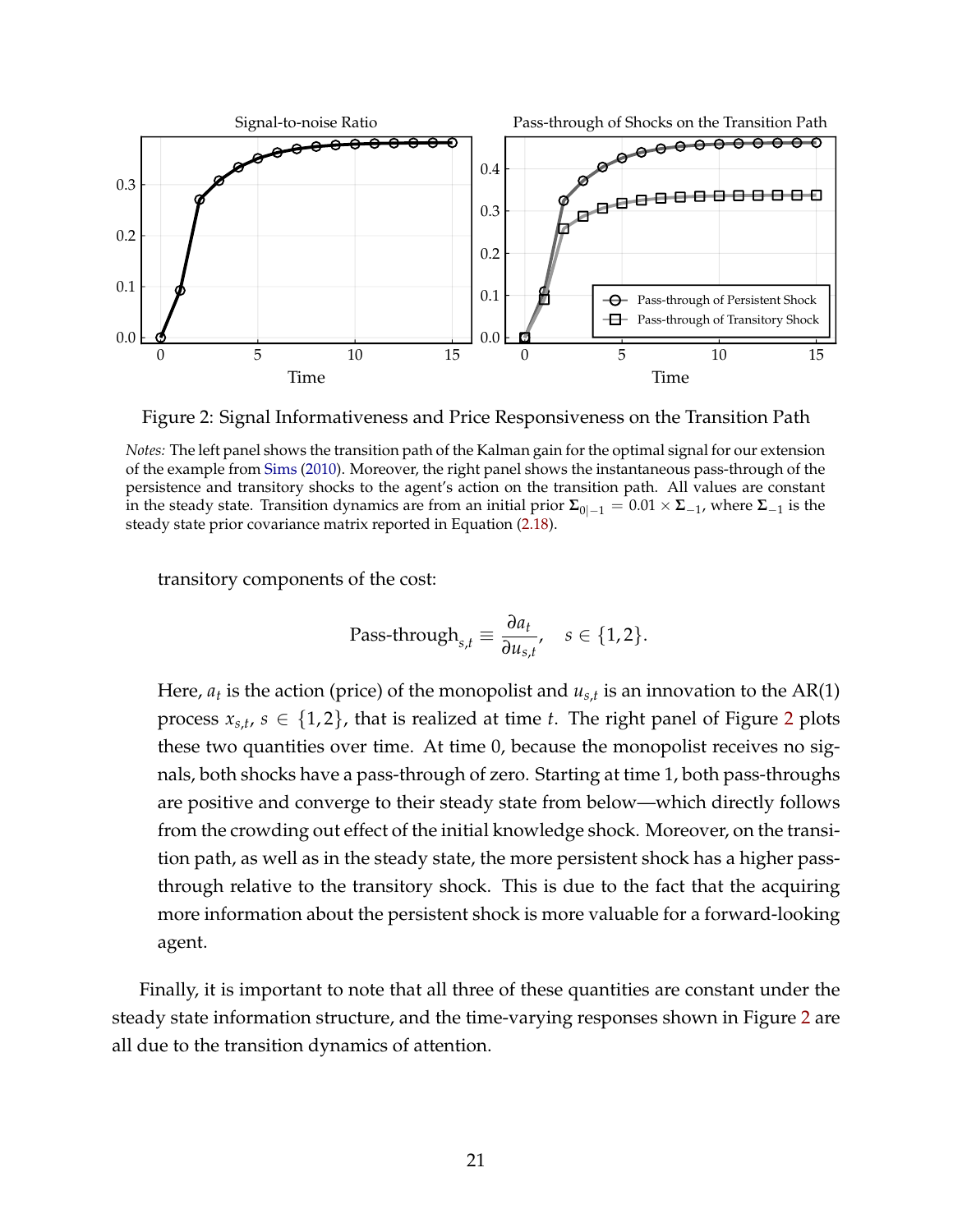**Impulse Response Functions.** How important can the transition dynamics of attention be? One way of answering this question is to compare how the impulse response functions of the monopolist's price to shocks vary between the steady state and the transition path of the optimal information structure.

<span id="page-21-0"></span>

Figure 3: Impulse Response Functions in Steady State versus on the Transition Path

*Notes:* This figure the impulse response functions of the price with both the steady state information structure as well as the information structure on the transition path in our extension of the example from [Sims](#page-50-1) [\(2010\)](#page-50-1). Transition dynamics are from an initial prior  $\Sigma_{0|-1} = 0.01 \times \Sigma_{-1}$ , where  $\Sigma_{-1}$  is the steady state prior covariance matrix reported in Equation [\(2.18\)](#page-17-0). The agent consistently acquires less information relative to the steady state on the transition path and the impulse responses are more muted. In particular, price does not respond to shocks at all at time 1 as the agent receives no signals in that period.

Figure [3](#page-21-0) plots these impulse response functions for a one standard deviation innovation at time 0 to both components of the cost and under both information structures. The main observation is that the impulse responses are significantly muted under the information structure in the transition path. The monopolist, being certain about both shocks at *t* = −1, substitutes temporarily substitutes away from information acquisition and pays little attention to costs after the initial knowledge shock. At time 0, it receives no signal about any of the two AR(1) processes and has no reaction to their innovations. Starting at time 1, the reaction is larger than zero but significantly below what it is under the steady state information structure. This directly follows from the fact that the signal-to-noise ratio on the transition path is significantly smaller than its steady state value.

## **2.5 Further Discussion of Dynamic Rational Inattention Problems**

In this section we further discuss properties of the solution to the dynamic rational inattention problem.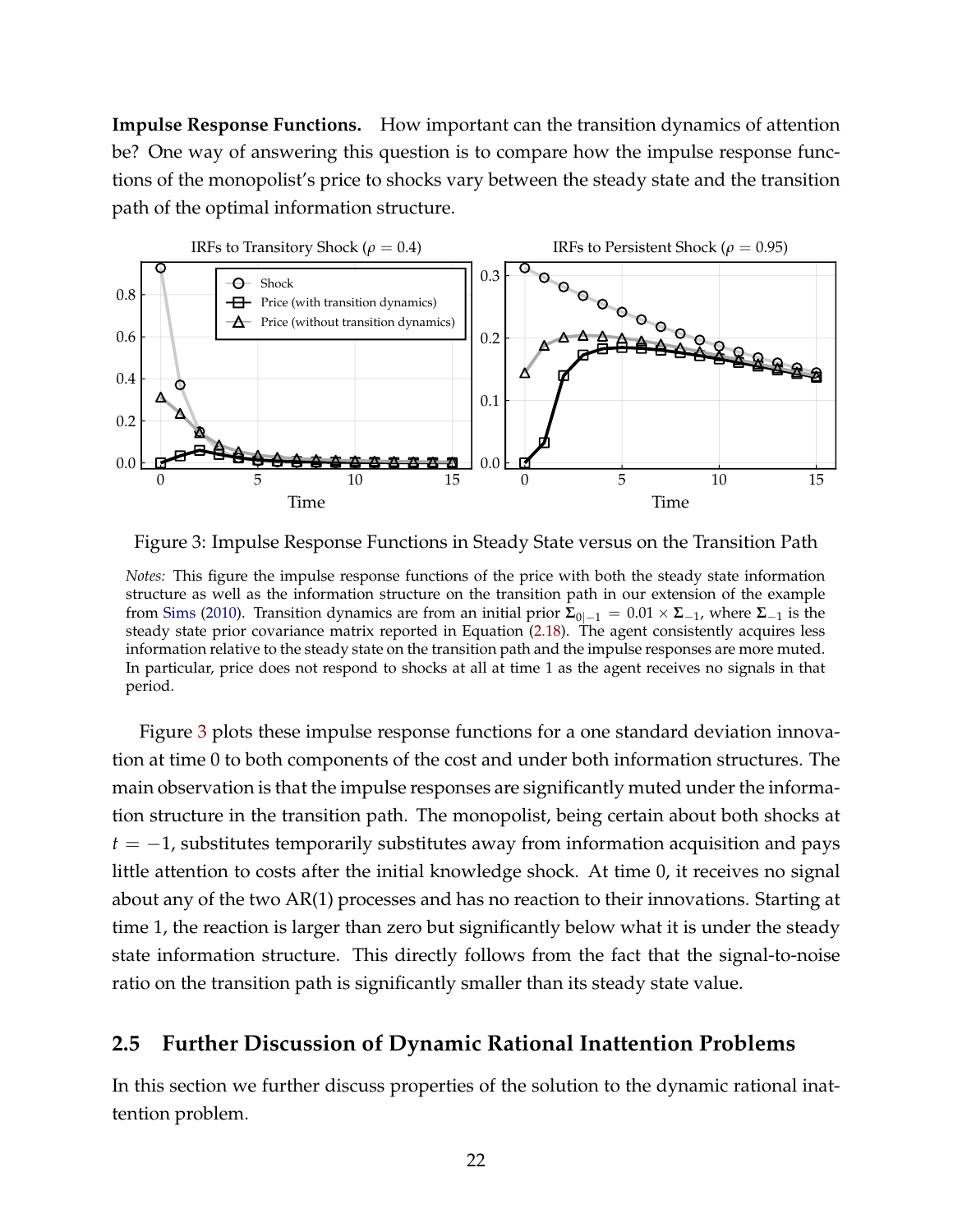**Incentives.** Underneath its technical representation, Theorem [2.1](#page-12-2) encodes an intuitive economic result. It shows that in acquiring information, the agent first decomposes the matrix  $\sum_{t|t-1}^{\frac{1}{2}} \Omega_t \Sigma_{t|t-1}^{\frac{1}{2}}$ , which captures the marginal benefit of information, into its orthogonal eigenspaces. At the *extensive margin*, the agent ignores eigenspaces whose eigenvalues are less than  $\omega$ : the marginal benefit of acquiring information in these dimensions is outweighed by its marginal cost. On the *intensive margin*, the agent acquires signals for eigenspaces whose eigenvalues are larger than *ω*. Moreover, Theorem [2.2](#page-12-3) shows that the loading of each of these signals on the state  $\vec{x}_t$  is given by the eigenvector associated with the signal's eigenspace.

**Endogenous Sparsity.** The extensive margin of information acquisition under dynamic rational inattention provides a microfoundation for why an agent might decide to *completely* ignore certain shocks or dimensions of the state in acquiring information and constitutes a microfoundation for sparsity of attention as in [Gabaix](#page-47-9) [\(2014\)](#page-47-9). This microfoundation endogenizes two objects relative to previous models of sparsity: (1) the dimensions of sparsity – which are pinned down by the eigenvectors of **Σ** 1 2 *<sup>t</sup>*|*t*−1**Ω***t***Σ** 1 2 *<sup>t</sup>*|*t*−<sup>1</sup> with eigenvalues *less* than  $\omega$ , and (2) the size of the information inaction region that is generated by the extensive margin as a function of the marginal benefit of information.

In our framework, sparsity is governed by the corner solutions generated through the no-forgetting constraints in Equation [\(2.6\)](#page-9-4). The most obvious and likely case for binding no-forgetting constraints is when the number of actions *m* is strictly less than the dimension of the state *n*—as was the case in the example from [Sims](#page-50-1) [\(2010\)](#page-50-1) in Section [2.4.](#page-16-0) This follows directly from Lemma [2.1](#page-7-3) which states that the agent's actions at any given period are sufficient statistics for the underlying signals that she receives under the optimal solution.<sup>[21](#page-0-0)</sup>

In static environments, the fact that actions are sufficient statistics for the underlying signals follows directly from optimality (Matějka and McKay, [2015\)](#page-49-13). If the agent's action does not reveal the underlying signal, then he must have received information that was not used in choosing the action. Nonetheless, such a strategy is suboptimal given that information is costly. In dynamic settings, however, this is not necessarily true due to smoothing incentives. The agent might find it optimal to acquire signals about future actions before-hand in which case the history of actions at a given time is no longer sufficient for the information set of the agent. Lemma [2.1](#page-7-3) rules out this case by showing that if

 $^{21}$ Therefore*, rank*( $\Sigma_{t|t-1}-\Sigma_{t|t})\leq m< n$  and the constraint binds as its nullity is at least  $n-m>0.$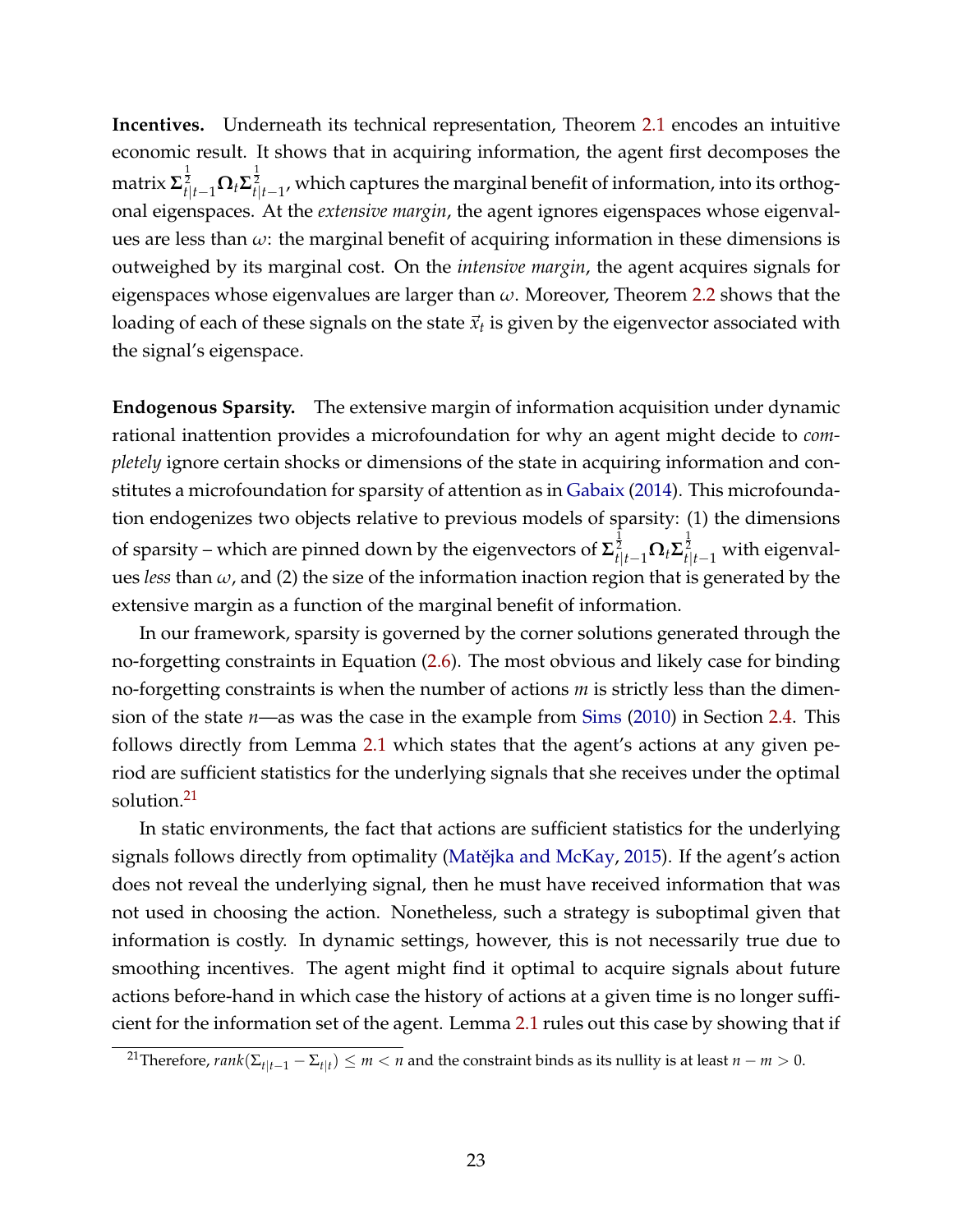the chain-rule of mutual information holds, then the agent has no smoothing incentives.<sup>[22](#page-0-0)</sup>

The economic consequence of this result is that independent of how many shocks they face, rationally inattentive agents are only interested in how those shocks affect their actions. An important reference for why this matters in an economic sense is [Hellwig](#page-47-10) [and Venkateswaran](#page-47-10) [\(2009\)](#page-47-10) which shows that when firms receive signals about a sufficient statistic for their prices, they charge the right prices even though they cannot tell aggregate and idiosyncratic shocks apart.<sup>[23](#page-0-0)</sup>

**Information Spillovers.** Sufficiency of actions for signals also generates endogenous correlation across exogenously independent shocks and provides a microfoundation for *information spillovers* across different actions [\(Sims,](#page-50-1) [2010\)](#page-50-1). These effects are uniquely characterized by the eigenvectors of  $\Sigma^\frac{1}{2}_{t|t-1}\Omega_t\Sigma^\frac{1}{2}_{t|t-1}$  with eigenvalues *larger* than  $\omega.$  Therefore, information about an action can effect other actions either through a subjective correlated posterior (**Σ***t*|*t*−<sup>1</sup> ) or through complementarities or substitutabilies in actions captured by  $\mathbf{\Omega}_{t}$ .<sup>[24](#page-0-0)</sup>

## <span id="page-23-0"></span>**3 An Attention Driven Phillips Curve**

In this section we introduce a tractable general equilibrium model with rationally inattentive firms and provide an attention driven theory of the Phillips curve.

### **3.1 Environment**

**Households.** Consider a fully attentive representative household who supplies labor *Nt* in a competitive labor market with nominal wage *W<sup>t</sup>* , trades nominal bonds with net

$$
\mathbb{I}(X; (Y, Z)) = \mathbb{I}(X; Y) + \mathbb{I}(X; Z|Y).
$$

 $22$ The chain-rule of mutual information implies that for every three random variables:

Intuitively, it imposes a certain type of linearity: mutual information is independent of whether information is measured altogether or part by part.

<sup>&</sup>lt;sup>23</sup>[Hellwig and Venkateswaran](#page-47-10) [\(2009\)](#page-47-10) do not endogenize information choice, but the exogenous signal structure that they consider is optimal under our model with a particular parametrization.

<sup>&</sup>lt;sup>24</sup>For instance, [Kamdar](#page-48-13) [\(2018\)](#page-48-13) documents that households have countercyclical inflation expectations – an observation that is contradictory to the negative comovement of inflation and unemployment in the data but is consistent of optimal information acquisition of households under substitutability of leisure and consumption. Similarly, Kőszegi and Matějka [\(2020\)](#page-48-14) show that complementarities or substitutabilities in actions give rise to mental accounting in consumption behavior through optimal information acquisition. While these two papers use static information acquisition, our framework allows for dynamic spillovers through information acquisition.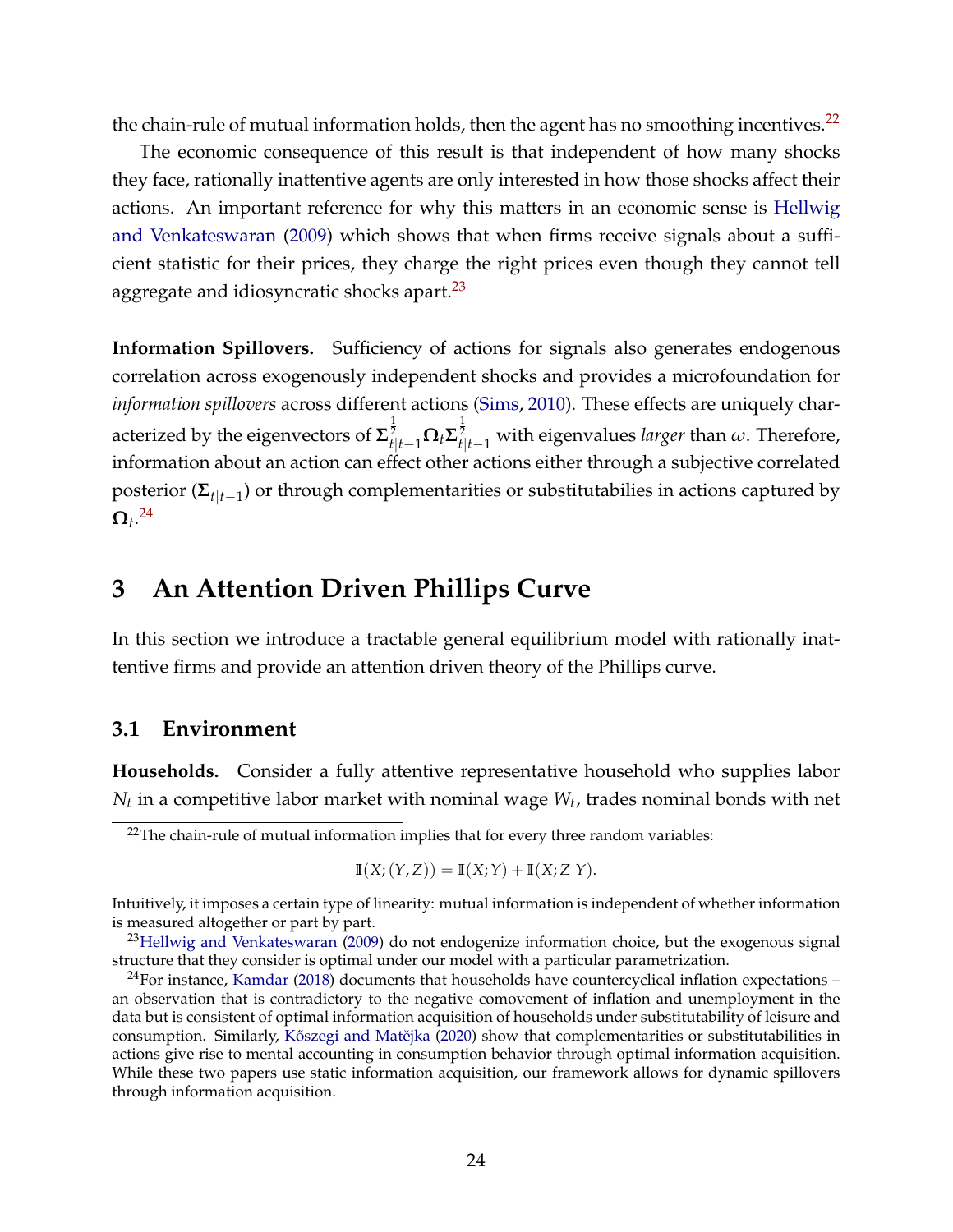interest rate of  $i_t$ , and forms demand over a continuum of varieties indexed by  $i \in [0,1]$ . Formally, the representative household's problem is

$$
\max_{\{(C_{i,t})_{i\in[0,1]},N_t\}_{t=0}^{\infty}} \mathbb{E}_{0}^{f} \left[\sum_{t=0}^{\infty} \beta^{t} (\log(C_{t}) - N_{t})\right]
$$
  
s.t. 
$$
\int_{0}^{1} P_{i,t} C_{i,t} dt + B_{t} \le W_{t} N_{t} + (1 + i_{t-1}) B_{t-1} + \Pi_{t} + T_{t}
$$

$$
C_{t} = \left[\int_{0}^{1} C_{i,t}^{\frac{\theta-1}{\theta}} dt\right]^{\frac{\theta}{\theta-1}}
$$

where  $\mathbb{E}_t^f$  $\mathcal{H}_t^f$ [.] is the expectation operator of this fully informed agent at time  $t$ ,  $\Pi_t$  is the aggregated profits of firms, and *T<sup>t</sup>* is the net lump-sum transfers to the household at *t*.

For ease of notation, let  $P_t \equiv \left[\int_0^1 P_{i,t}^{1-\theta} \right]$ *i*,*t*  $\int_0^{\frac{1}{1-\theta}}$  denote the aggregate price index and  $Q_t$   $\equiv$  $P_t C_t$  be the nominal aggregate demand in this economy. The solution to the household's problem is summarized by:

$$
C_{i,t} = C_t P_t^{\theta} P_{i,t}^{-\theta},
$$
  
\n
$$
1 = \beta (1 + i_t) \mathbb{E}_t^f \left[ \frac{Q_t}{Q_{t+1}} \right],
$$
  
\n
$$
W_t = Q_t,
$$
  
\n
$$
\forall t \ge 0,
$$
  
\n
$$
\forall t \ge 0,
$$
  
\n
$$
\forall t \ge 0.
$$

**Monetary Policy.** We assume that the monetary authority targets the growth of the nominal aggregate demand. This can be interpreted as targeting inflation and output growth similarly:

$$
i_t = \rho + \phi \Delta q_t - \sigma_u u_t, \ u_t \sim \mathcal{N}(0, 1)
$$

where  $\rho \equiv -\log(\beta)$  is the natural rate of interest,  $q_t \equiv \log(P_t C_t)$  is the log of the nominal aggregate demand, and *u<sup>t</sup>* is an exogenous shock to monetary policy that affects the nominal interest rates with a standard deviation of *σu*.

<span id="page-24-0"></span>**Lemma 3.1.** *Suppose*  $\phi > 1$ *. Then, in the log-linearized version of this economy, the aggregate demand is uniquely determined by the history of monetary policy shocks, and is characterized by the following random walk process:*

$$
q_t = q_{t-1} + \frac{\sigma_u}{\phi} u_t.
$$

*Proof.* See Appendix [C.1.](#page-65-1)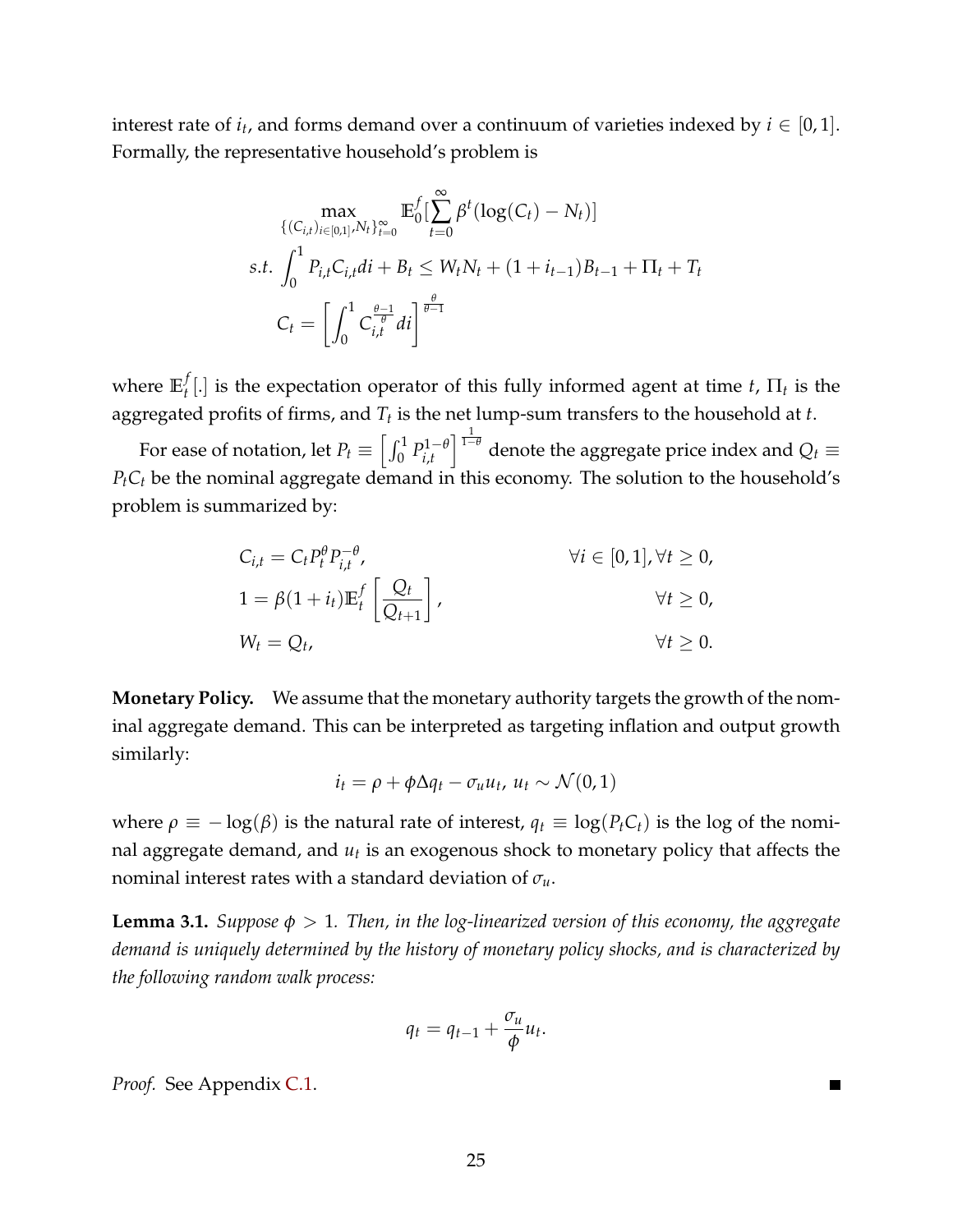Assuming that the monetary authority directly controls the nominal aggregate demand is a popular framework in the literature to study the effects of monetary policy on pricing.<sup>[25](#page-0-0)</sup> We derive this as an equilibrium outcome in Lemma [3.1](#page-24-0) in order to relate the variance of the innovations to the nominal demand to the *strength* with which the monetary authority targets its growth: a larger *φ* stabilizes the nominal demand while a larger  $\sigma_u$  increases its variance.

**Firms.** Every variety  $i \in [0,1]$  is produced by a price-setting firm. Firm *i* hires labor *N*<sub>*i*,*t*</sub> from a competitive labor market at a subsidized wage  $W_t = (1 - \theta^{-1})Q_t$  where the subsidy  $\theta^{-1}$  is paid per unit of worker to eliminate steady state distortions introduced by monopolistic competition. Firms produce their product with a linear technology in labor,  $Y_{i,t} = N_{i,t}$ . Therefore, for a particular history  $\{(P_t, Q_t)\}_{t\geq 0}$  and set of prices  $\{P_{i,t}\}_{t\geq 0}$ , the net present value of the firms' profits, discounted by the marginal utility of the household is given by

$$
\sum_{t=0}^{\infty} \beta^{t} \frac{1}{P_{t}C_{t}} (P_{i,t} - (1 - \theta^{-1})Q_{t})C_{t} P_{t}^{\theta} P_{i,t}^{-\theta}
$$
\n
$$
= -(\theta - 1) \sum_{t=0}^{\infty} \beta^{t} (p_{i,t} - q_{t})^{2} + \mathcal{O}(\|(p_{i,t}, q_{t})_{t \ge 0}\|^{3}) + \text{terms independent of } \{p_{i,t}\}_{t \ge 0}
$$

where the second line is a second order approximation with small letters denoting the logs of corresponding variables.<sup>[26](#page-0-0)</sup> This approximation states that for a monopolistic competitive firms, their loss from not matching their marginal cost in pricing, which is this setting is the nominal demand, is quadratic and proportional to  $\theta$  − 1, with  $\theta$  denoting the elasticity of demand.

We assume prices are perfectly flexible but firms are rationally inattentive and set their prices based on imperfect information about the underlying shocks in the economy. The rational inattention problem of firm *i* in the notation of the previous section is then given by

$$
V(p_i^{-1}) = \max_{\{p_{i,t} \in \mathcal{S}^t\}_{t \ge 0}} \sum_{t=0}^{\infty} \beta^t \mathbb{E}[-(\theta - 1)(p_{i,t} - q_t)^2 - \omega \mathbb{I}(p_i^t, q^t) | p_i^{-1}]
$$

<sup>&</sup>lt;sup>25</sup>See, for instance, [Mankiw and Reis](#page-49-9) [\(2002\)](#page-49-9), [Woodford](#page-50-9) [\(2003\)](#page-50-9), [Golosov and Lucas](#page-47-11) [\(2007\)](#page-47-11), Maćkowiak and [Wiederholt](#page-48-0) [\(2009a\)](#page-48-0) and [Nakamura and Steinsson](#page-49-14) [\(2010\)](#page-49-14). This is also analogous to formulating monetary policy in terms of an exogenous rule for money supply as in, for instance, [Caplin and Spulber](#page-46-12) [\(1987\)](#page-46-12) or [Gertler and Leahy](#page-47-12) [\(2008\)](#page-47-12).

 $^{26}$ For a detailed derivation of this second order approximation see, for instance, Ma $\acute{\text{c}}$ kowiak and Wieder[holt](#page-48-0) [\(2009a\)](#page-48-0).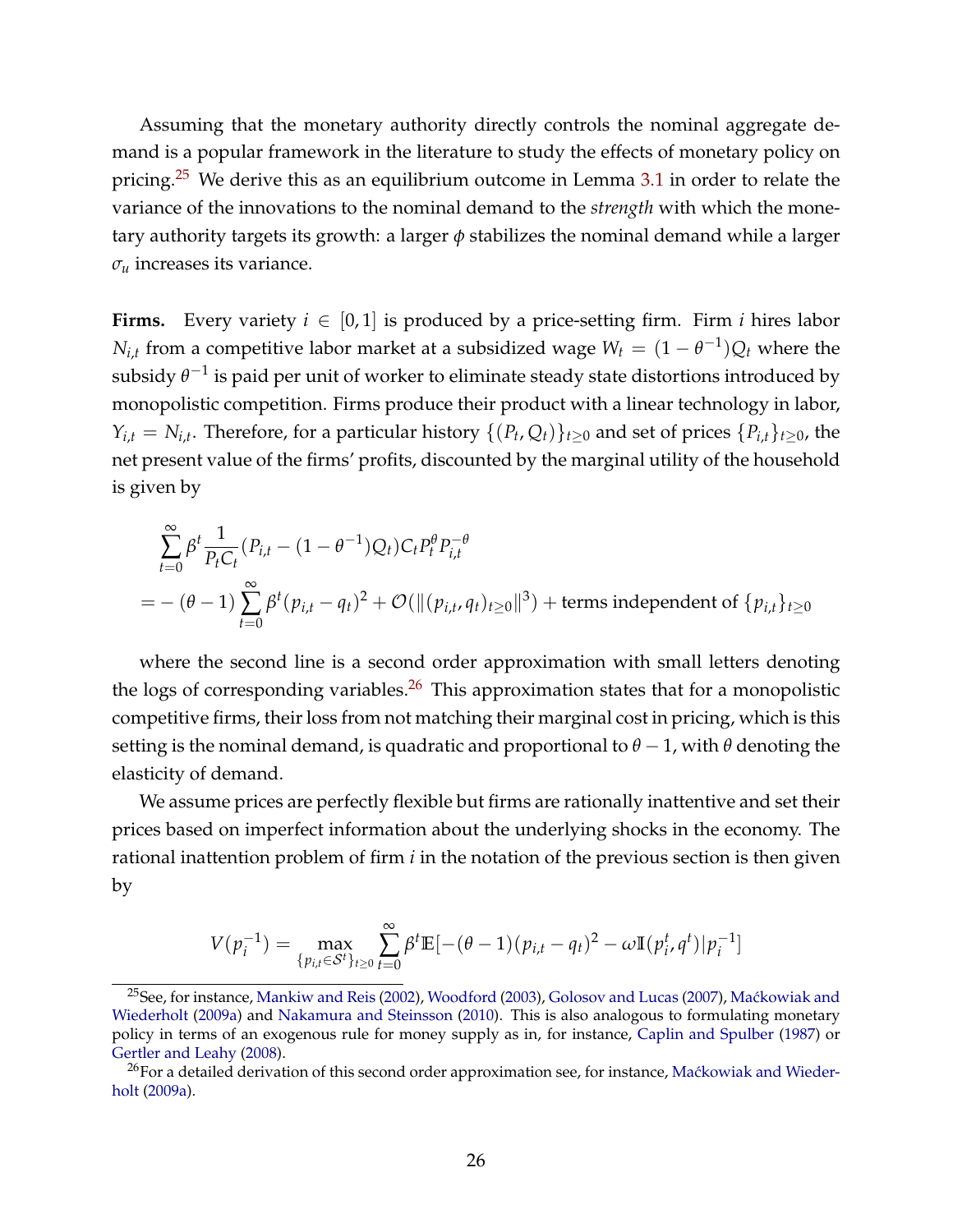where  $p_i^t \equiv (p_{i,\tau})_{\tau\leq t}$  denotes the history of firm's prices over up to time *t*. It is important to note that  $\{p_{i,t}\}_{t>0}$  is a stochastic process that proxies for the underlying signals that the firm receives over time – a result that follows from Lemma [2.2.](#page-8-0)

Assuming that the distribution of  $q_0$  conditional on  $p_i^{-1}$  $i^{\text{-}1}$  is a Gaussian process, and noting that  $\{q_t\}_{t\geq0}$  is itself a Markov Gaussian process, this problem satisfies the assump-tions of Proposition [2.4.](#page-9-1) Formally, let  $\sigma_{i,t|t-1} \equiv \sqrt{var(q_t|p_i^{t-1})}$  $(\overline{a}^{t-1})$ ,  $\sigma_{i,t|t} \equiv \sqrt{var(q_t|p_i^t)}$ *i* ) denote the prior and posterior standard deviations of firm *i* belief about *q<sup>t</sup>* at time *t*. Then, the corresponding LQG problem to the one in Proposition [2.4](#page-9-1) is

$$
V(\sigma_{i,0|-1}) = \max_{\{\sigma_{i,t|t}, \sigma_{i,t+1|t}\}_{t=0}^{\infty}} \sum_{t=0}^{\infty} \beta^t \left[ -(\theta - 1)\sigma_{i,t|t}^2 - \omega \ln \left( \frac{\sigma_{i,t|t-1}^2}{\sigma_{i,t|t}^2} \right) \right]
$$
  
s.t.  $\sigma_{i,t+1|t}^2 = \sigma_{i,t|t}^2 + \frac{\sigma_u^2}{\phi^2}$   
 $0 \le \sigma_{i,t|t} \le \sigma_{i,t|t-1}$ 

## **3.2 Characterization of Solution**

The solution to this problem follows from Proposition [2.1,](#page-11-0) and is characterized by the following proposition.

<span id="page-26-0"></span>**Proposition 3.1.** *Firms only pay attention to the monetary policy shocks if their prior uncertainty is above a reservation prior uncertainty. Formally,*

*1. the policy function of a firm for choosing their posterior uncertainty is*

$$
\sigma_{i,t|t}^2 = \min\{\underline{\sigma}^2, \sigma_{i,t|t-1}^2\}, \quad \forall t \ge 0
$$

*where σ* 2 *is the positive root of the following quadratic equation:*

$$
\underline{\sigma}^4 + \left[\frac{\sigma_u^2}{\phi^2} - (1 - \beta)\frac{\omega}{\theta - 1}\right]\underline{\sigma}^2 - \frac{\omega}{\theta - 1}\frac{\sigma_u^2}{\phi^2} = 0
$$

<span id="page-26-1"></span>*2. the firm's price evolves according to:*

$$
p_{i,t} = p_{i,t-1} + \kappa_{i,t}(q_t - p_{i,t-1} + e_{i,t})
$$

*where*  $\kappa_{i,t} \equiv \max\{0, 1 - \frac{\sigma^2}{\sigma^2}\}$  $\sigma_{i,t|t-1}^2$ } *is the Kalman-gain of the firm under optimal solution and ei*,*t is the firm's rational inattention error.*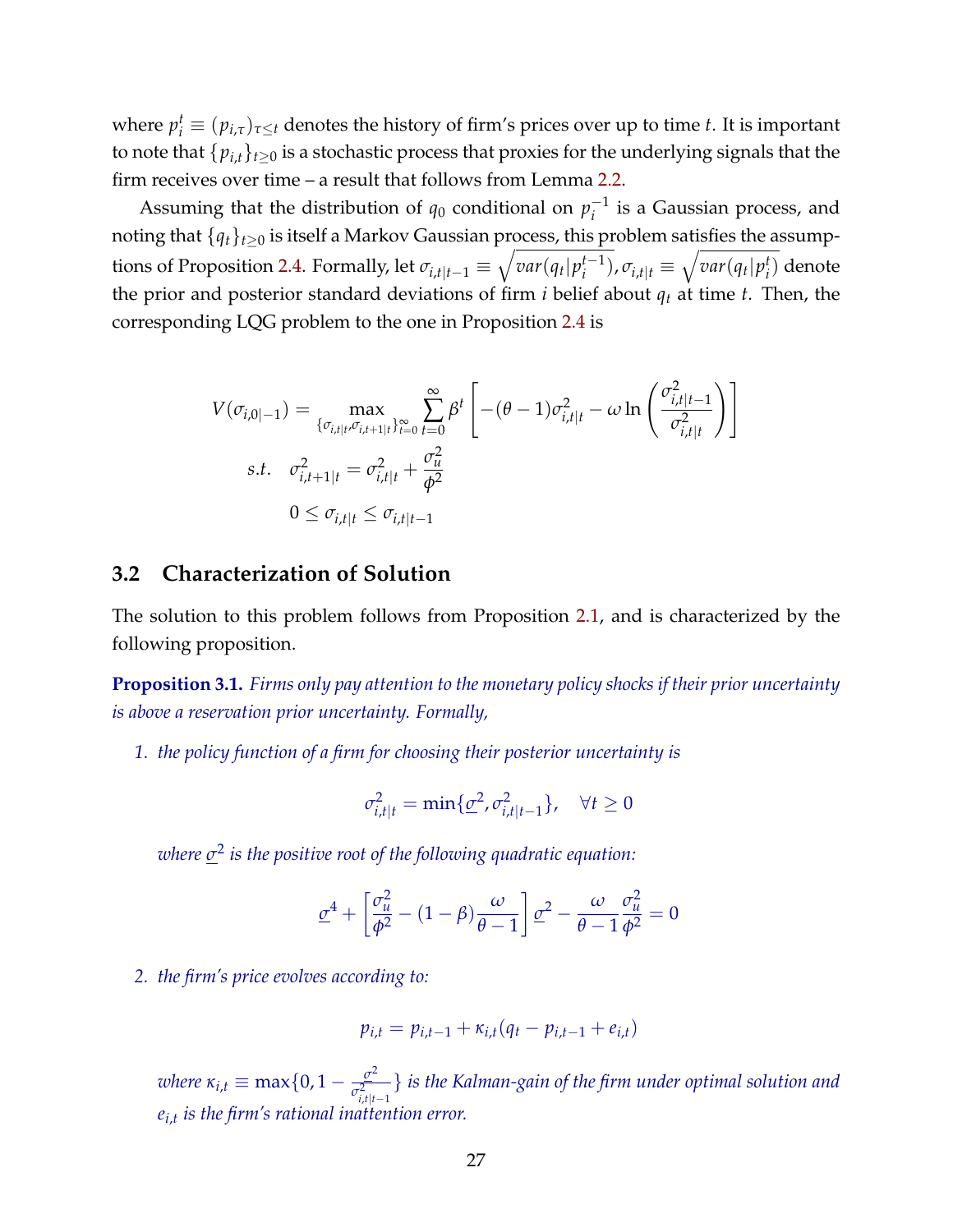#### *Proof.* See Appendix [C.2.](#page-66-0)

The first part of Proposition [3.1](#page-26-0) shows that firms pay attention to nominal demand only when they are sufficiently uncertain about it. The result follows from the fact that the marginal benefit of a bit of information is increasing in the prior uncertainty of a firm but the marginal cost is constant. Thus, for small levels of prior uncertainty where the marginal benefit of acquiring a bit of information falls below the marginal cost, the firm pays no attention to the nominal demand. However, once the prior uncertainty is at least as large as the reservation uncertainty, the firm always acquires enough information to maintain that level of uncertainty.

п

п

The second part of Proposition [2.4](#page-9-1) shows that in the region where the firm does not pay attention to the nominal demand, their price does not respond to monetary policy shocks as the implied Kalman-gain is zero and the price is constant:  $p_{i,t} = p_{i,t-1}$ .

Nonetheless, as the nominal demand follows a random walk, it cannot be that the firm stays in the no-attention region forever. The variance of a random walk grows linearly with time, and it would only be below the reservation uncertainty for a finite amount of time. Once the firm's uncertainty reaches this level, the problem enters its steady state and the Kalman-gain is

$$
\kappa_{i,t} = \kappa \equiv \frac{\sigma_u^2}{\phi^2 \underline{\sigma}^2 + \sigma_u^2}.
$$

**Comparative Statics.** It is useful to study how the reservation uncertainty, *σ* <sup>2</sup> and the steady state Kalman-gain *κ* change with the underlying parameters of the model.

#### <span id="page-27-0"></span>**Corollary 3.1.** *The following hold:*

- *1. The reservation uncertainty of firms increases with ω and σu, and decreases with φ*, *θ as well as β.*
- *2. The steady state Kalman-gain of firms increases with σu*, *θ and β, and decreases with φ and ω.*

*Proof.* See Appendix [C.3.](#page-66-1)

While Corollary [3.1](#page-27-0) holds for all values of the underlying parameters, a simple first order approximation to the reservation uncertainty and steady state Kalman-gain can be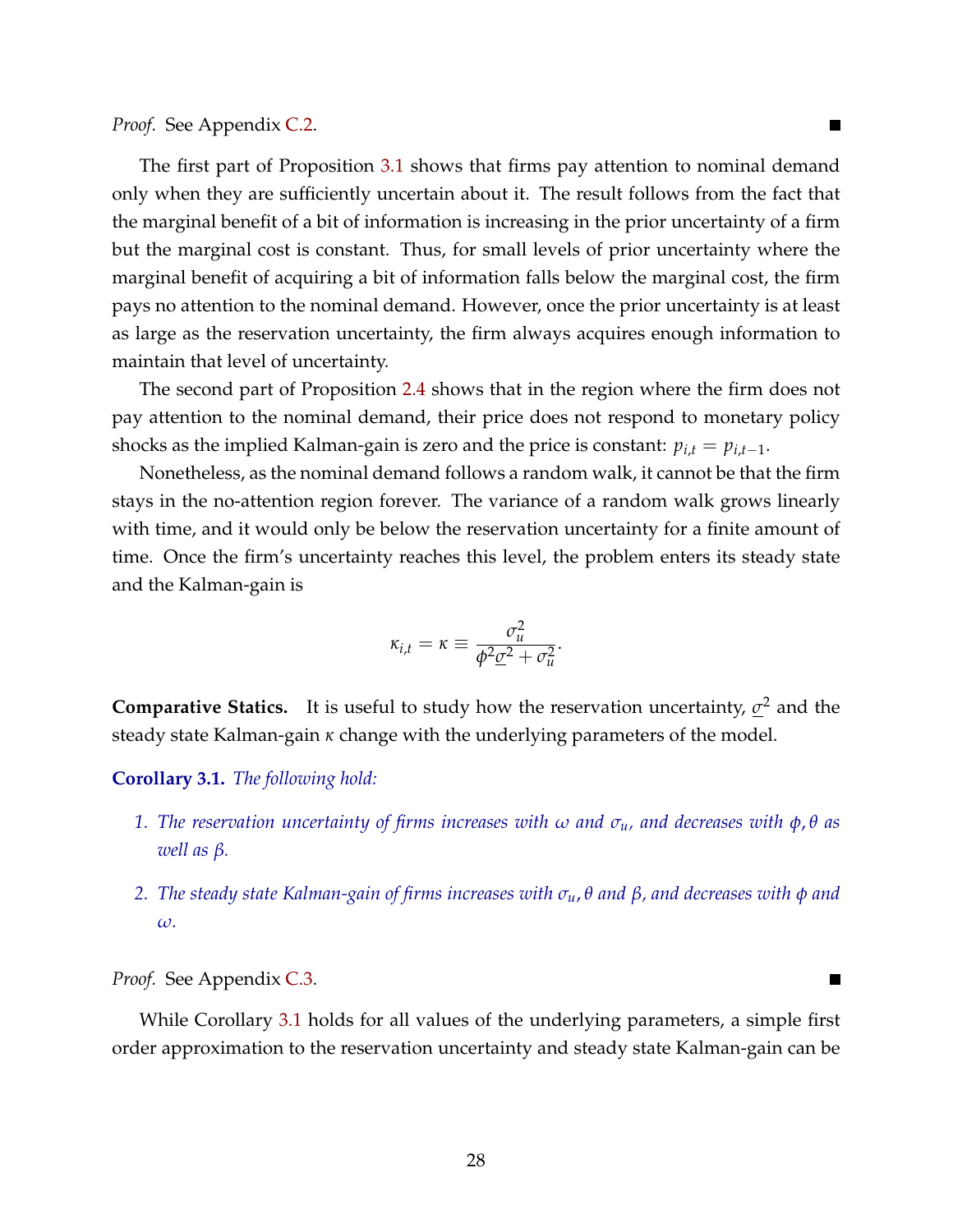derived when firms are perfectly patient ( $\beta \rightarrow 1$ ) and  $\sigma_u^2$  is small relative to the cost of information *ω*: [27](#page-0-0)

$$
[\underline{\sigma}^2]_{\beta=1,\sigma_u^2\ll\omega} \approx \frac{\sigma_u}{\phi} \sqrt{\frac{\omega}{\theta-1}}
$$

$$
[\kappa]_{\beta=1,\sigma_u^2\ll\omega} \approx \frac{\sigma_u}{\phi} \sqrt{\frac{\theta-1}{\omega}}
$$

## **3.3 Aggregation**

For aggregation, we make two assumptions: (1) firms all start from the same initial prior uncertainty,  $\sigma^2_{i,0|-1} = \sigma^2_0$ 0|−1 , ∀*i* ∈ [0, 1], and (2) firms' rational inattention errors are inde-pendently distributed.<sup>[28](#page-0-0)</sup>

Notation-wise, we define the log-linearized aggregate price as the average price of all firms,  $p_t \equiv \int_0^1 p_{i,t} dt$ , the log-linearized inflation as  $\pi_t = p_t - p_{t-1}$  and log-linearized aggregate output as the difference between the nominal demand and aggregate price,  $y_t \equiv q_t - p_t$ .

<span id="page-28-0"></span>**Proposition 3.2.** *Suppose all firms start from the same prior uncertainty. Then,*

*1. the Phillips curve of this economy is*

$$
\pi_t = \max\{0, \frac{\sigma_{t|t-1}^2 - \underline{\sigma}^2}{\sigma_{t|t}^2}\}y_t
$$

2. Suppose 
$$
\sigma_{T|T-1}^2 \leq \underline{\sigma}^2
$$
, then  $\forall t \leq T$ :

$$
\pi_t = 0, \quad y_t = y_{t-1} + \frac{\sigma_u}{\phi} u_t.
$$

 $27$ This approximation becomes the exact solution to the analogous problem in continuous time. This follows from the fact that in continuous time the variance of the innovation is arbitrarily small because it is proportional to the time between consecutive decisions.

 $28$ Our second assumption is not without loss of generality once we assume that the cost of information is Shannon's mutual information [\(Denti,](#page-47-13) [2015;](#page-47-13) [Afrouzi,](#page-45-0) [2020\)](#page-45-0). With other classes of cost functions, however, non-fundamental volatility can be optimal – see [Hébert and La'O](#page-47-14) [\(2019\)](#page-47-14) for characterization of these cost functions.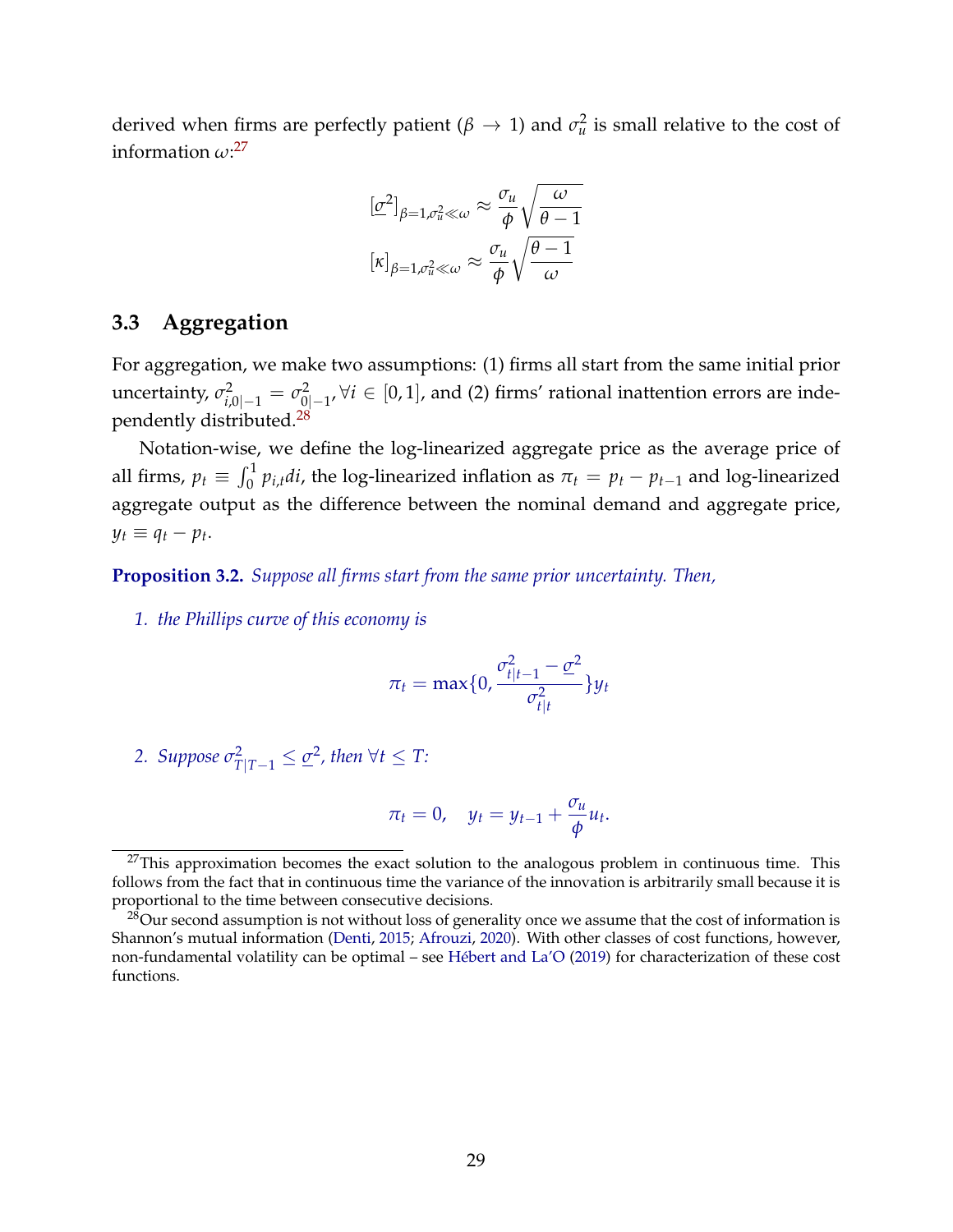3. Suppose  $\sigma_{T|T-1}^2 > \underline{\sigma}^2$ , then for  $t \geq T+1$ :

$$
\pi_t = (1 - \kappa)\pi_{t-1} + \frac{\kappa \sigma_u}{\phi} u_t
$$

$$
y_t = (1 - \kappa)y_{t-1} + \frac{(1 - \kappa)\sigma_u}{\phi} u_t
$$

 $\omega$ here  $\kappa \equiv \frac{\sigma_u^2}{\phi^2 \underline{\sigma}^2 + \sigma_u^2}$  is the [steady-state Kalman-gain of firms.](#page-26-1)

*Proof.* See Appendix [C.4.](#page-67-0)

### **3.4 Implications for the Slope of the Phillips Curve**

Proposition [3.2](#page-28-0) shows that this economy has a Phillips curve with a time-varying slope, *which is flat* if and when the no-forgetting constraint binds. At a time when firm's uncertainty is below the reservation uncertainty, firms pay no attention to the monetary policy and the inflation does not respond to monetary policy shocks.

Nonetheless, since nominal demand follows a random walk process and the attention problem is deterministic, Proposition [3.2](#page-28-0) also shows that the rational inattention problem will eventually enter and remain at its steady state where firms do pay attention to the nominal demand. In this section, we start by analyzing this steady state, and then consider the dynamic consequences of unanticipated disturbances (MIT shocks) to the parameters of the model.

#### **3.4.1 The Long-run Slope of the Phillips Curve**

It follows from Proposition [3.2](#page-28-0) that once the inattention problem settles in its steady-state, the Phillips curve is given by

$$
\pi_t = \frac{\kappa}{1-\kappa} y_t
$$

where *κ* is the steady state Kalman gain. Moreover, the last part of the Proposition also shows that in this steady state, both output and inflation follow AR(1) processes whose persistence are given by  $1 - \kappa$ .

Thus, in the long-run, the parameter *κ* is sufficient for determining the slope of the Phillips curve as well as the magnitude and persistence of the real effects of monetary policy shocks in this economy: a lower value for *κ* leads to a flatter Phillips curve, a more persistent process for inflation and output, and larger monetary non-neutrality. The

п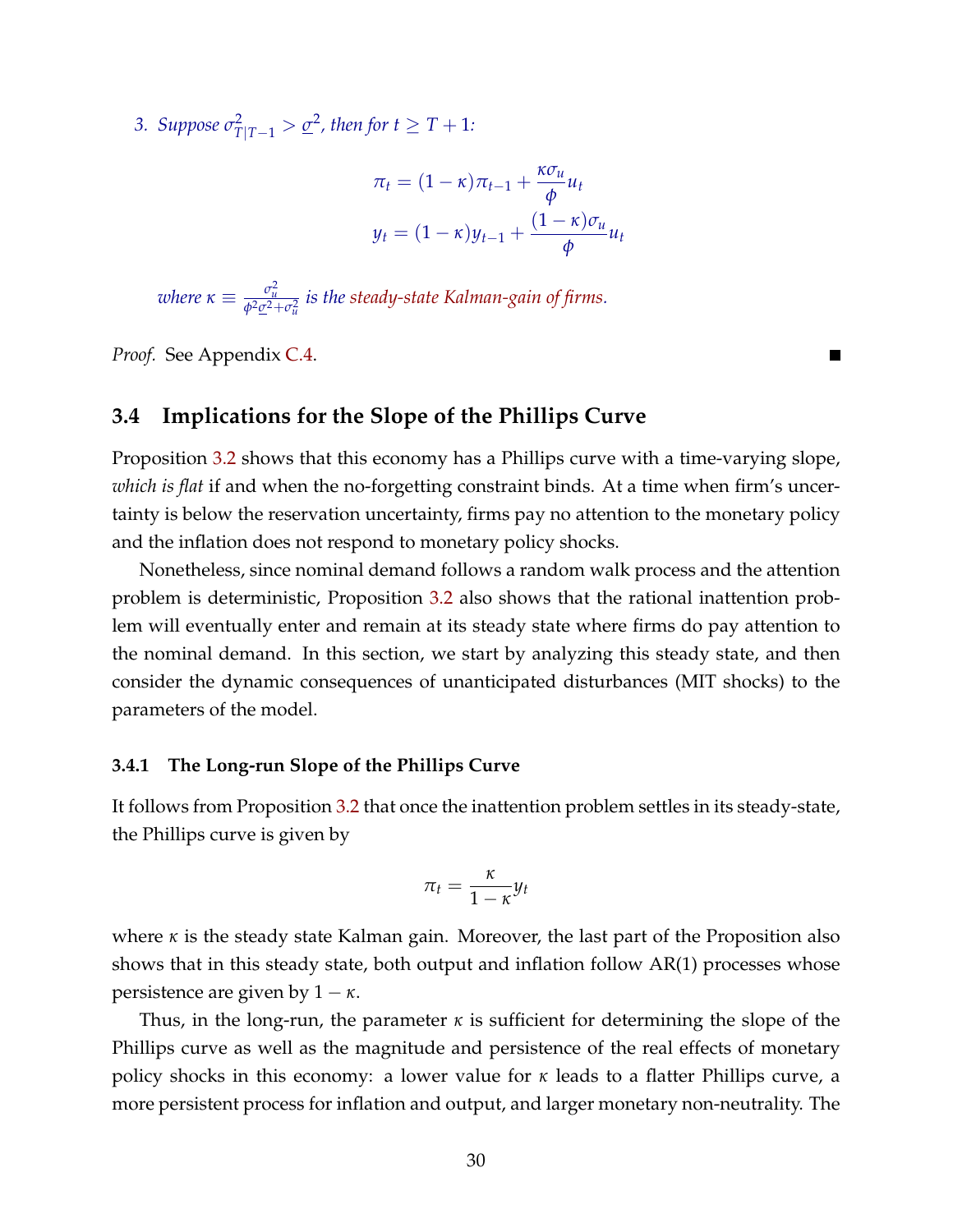intuition behind all of these is that a lower value for *κ* is equivalent to lower attention to monetary policy shocks on the part of firms. It takes longer for less attentive firms to learn about monetary policy shocks and respond to them. In the meantime, since firms are not adjusting their prices one to one with the shock, their output has to compensate. Thus, less attention, leads to a longer half-life for – and a larger degree of – monetary non-neutrality.

Comparative statics of *κ* with respect to the underlying parameters of the model are derived in Corollary [3.1.](#page-27-0) In particular, we would like to focus on how the rule of monetary policy affects the slope of the Phillips curve and consequently the persistence and the magnitude of the real effect so of monetary policy shocks.

Corollary [3.1](#page-27-0) shows that *κ* is increasing with  $\frac{\sigma_u}{\phi}$ . We interpret this ratio as a measure for how dovish the monetary policy is in this economy since a larger  $\frac{\sigma_u}{\phi}$  corresponds to a lower relative weight on stabilizing inflation. It follows that in the long-run, the Phillips curve is steeper in more dovish economies. If the monetary authority opts for a lower weight on the stabilization of the nominal variables, the firms face a more volatile process for their marginal cost and optimally choose to pay more attention to monetary policy shocks in the steady state of their attention problem. As a result, such firms are more responsive to monetary policy shocks and are quicker in adjusting their prices.

#### **3.4.2 The Aftermath of An Unexpectedly More Hawkish Monetary Policy**

An interesting exercise is to consider an unexpected *decrease* in  $\frac{\sigma_u}{\phi}$ . This can correspond to lower variance of monetary policy shocks or a higher weight on stabilizing inflation in the rule of monetary policy.

<span id="page-30-0"></span>**Corollary 3.2.** *Suppose the economy is in the steady state of its attention problem, and consider an unexpected decrease in <sup>σ</sup><sup>u</sup> φ . Then, the economy immediately jumps to a new steady state of the attention problem, in which:*

- *1. The Phillips curve is flatter.*
- *2. Output and inflation responses are more persistent.*

*Proof.* See Appendix [C.5.](#page-67-1)

The comparative statics follow directly from Corollary [3.1](#page-27-0) and are straight forward; however, the reason that the economy jumps to its new steady state needs some intuition. The reason for this jump is that a more hawkish economy has a less volatile nominal demand process and firms have lower reservation uncertainties in less volatile environments. Therefore, once the monetary policy rule becomes more hawkish, firms find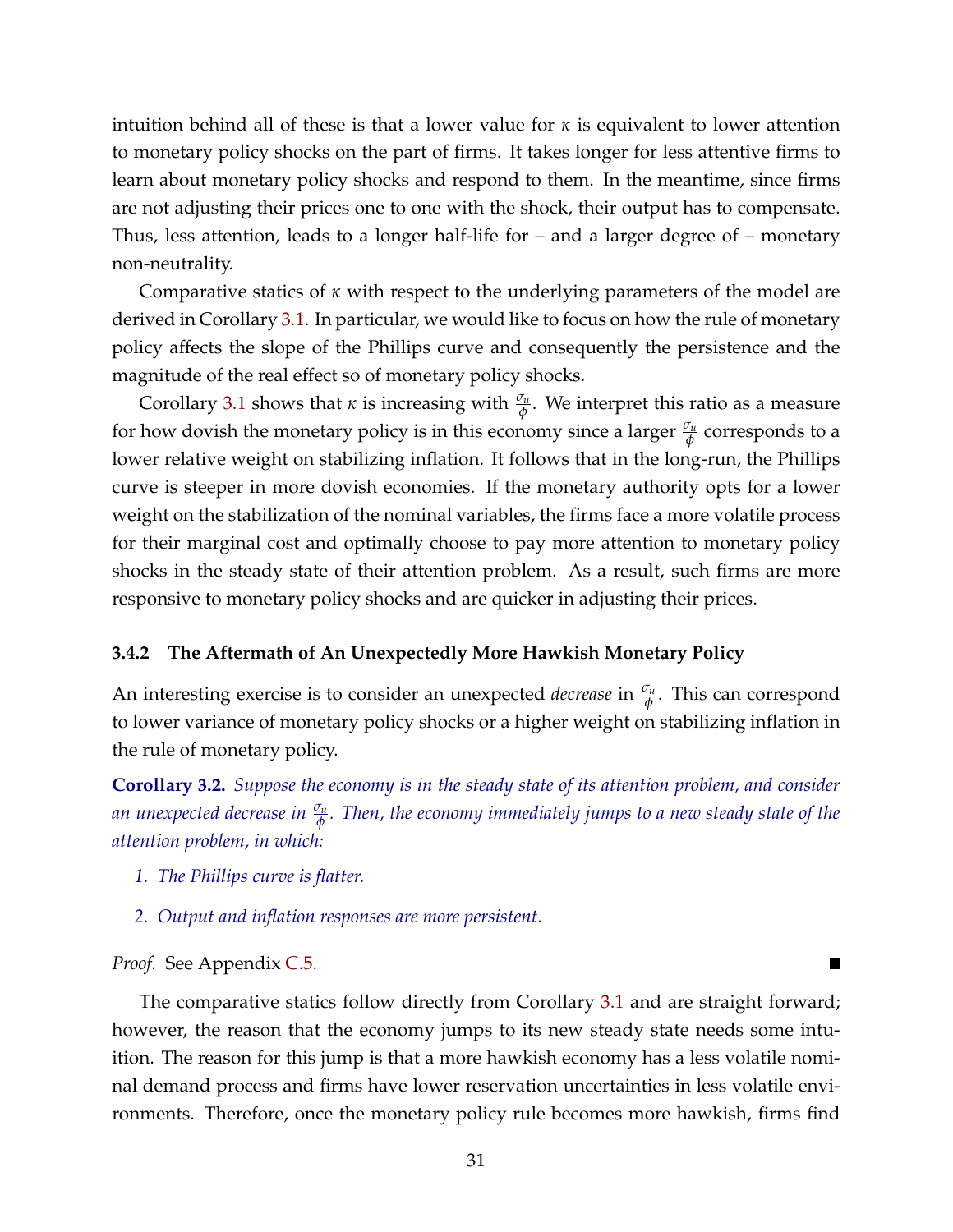themselves with a prior uncertainty that is higher than their new reservation uncertainty. Consequently, they acquire enough information to immediately reduce their uncertainty to the new reservation level. The key observation is that once they reach this new lower level of uncertainty they need a lower rate of information acquisition to maintain that level of uncertainty. Hence, while the reservation uncertainty decreases with a more hawkish rule, the steady state Kalman-gain also decreases and leads to flatter Phillips curve and a higher persistence in responses of output and inflation.

Conceptually, our results speak to, and are consistent with, the post-Volcker era in the U.S. monetary policy. A large strand of the literature has documented that the slope of the Phillips curve has become flatter in the last few decades.<sup>[29](#page-0-0)</sup> Our theory provides a new perspective on this issue. Firms do not need to be attentive to monetary policy in an environment where the policy makers follow a hawkish rule.

#### **3.4.3 The Aftermath of An Unexpectedly More Dovish Monetary Policy**

The model is non-symmetric in response to changes in the rule of monetary policy. While the economy jumps to the new steady state of the attention problem after a decreases in *σu*  $\frac{\sigma_u}{\phi}$ , as shown in Corollary [3.2,](#page-30-0) the reverse is not true. An unexpected increase in  $\frac{\sigma_u}{\phi}$  has different short-run implications due to its effect on reservation uncertainty.

**Corollary 3.3.** *Suppose the economy is in the steady state of its attention problem, and consider an unexpected increase in <sup>σ</sup><sup>u</sup> φ . Then,*

- *1. The Phillips curve becomes temporarily flat until firms' uncertainty increases to its new reservation level.*
- *2. Once firms' uncertainty reaches to its new reservation level, the economy enters its new steady state in which:*
	- *(a) the Phillips curve is steeper.*
	- *(b) output and inflation responses are less persistent.*

*Proof.* See Appendix [C.6.](#page-67-2)

The intuition follows from Corollary [3.1.](#page-27-0) An increase in  $\frac{\sigma_u}{\phi}$  makes the nominal demand more volatile and raises the reservation uncertainty of firms. Hence, immediately after

<sup>&</sup>lt;sup>29</sup>See [Coibion and Gorodnichenko](#page-46-0) [\(2015b\)](#page-46-0) who do separate estimations for the pre- and post-Volcker period and document a decrease in the slope. See also, for instance, [Blanchard](#page-46-1) [\(2016\)](#page-46-1); [Bullard](#page-46-2) [\(2018\)](#page-46-2); [Hooper](#page-47-0) [et al.](#page-47-0) [\(2019\)](#page-47-0).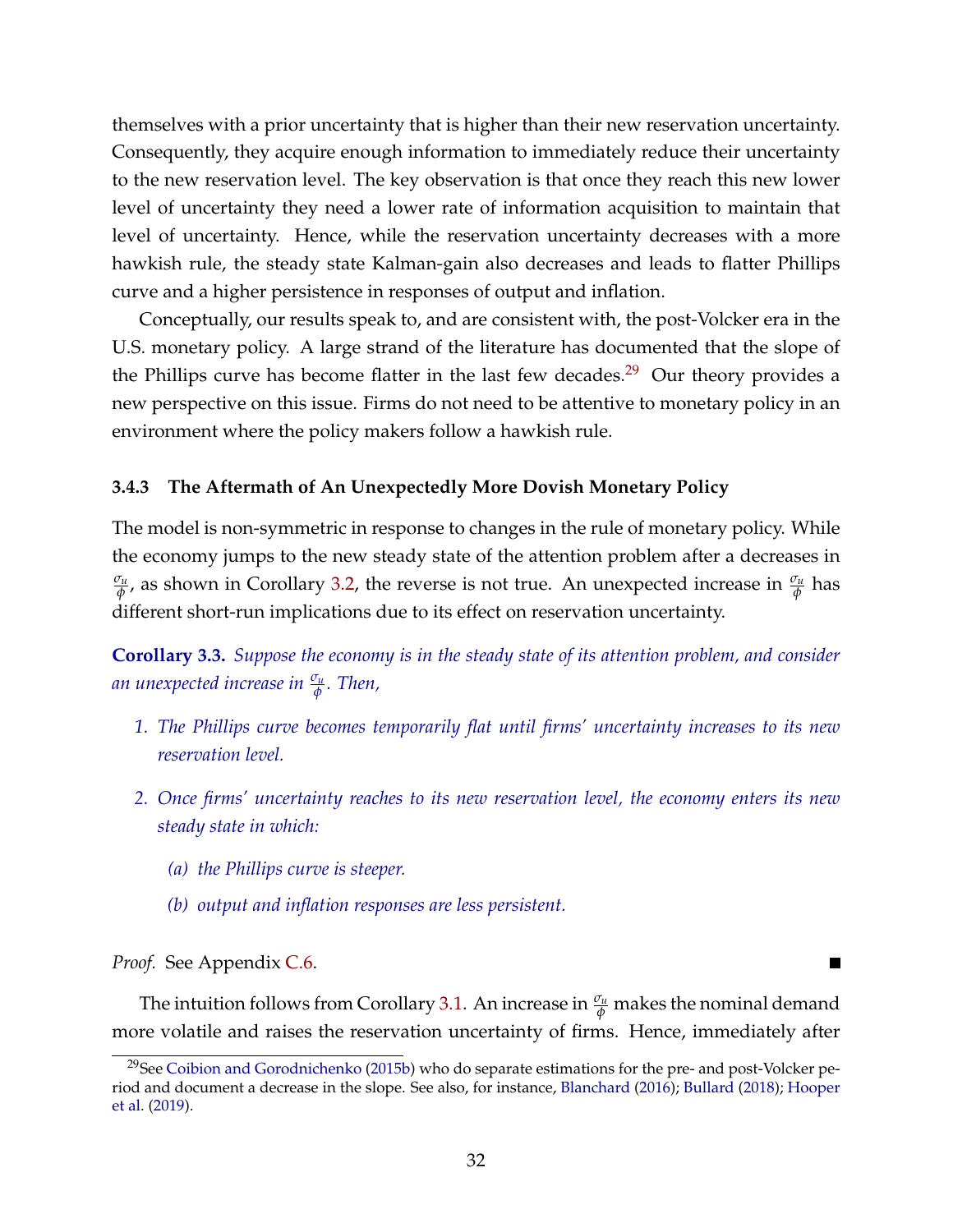such a shock, firms find themselves with an uncertainty that is below this reservation level; the no-forgetting constraint binds and they temporarily stop paying attention to the monetary policy shocks until their uncertainty grows to its new reservation level. In the meantime, the Phillips curve is flat and inflation is non-responsive to monetary policy shocks.

Once firms' uncertainty reaches its new reservation level, however, they start paying attention at a higher rate to maintain this new level as the process is now more volatile. Thus, while a more dovish policy leads to a temporarily flat Phillips curve, it eventually leads to a steeper Phillips curve once firms adapt to their new environment.

These findings provide a new perspective on the recent perceived disconnect between inflation and monetary policy. If the Great Recession was followed by a period of higher uncertainty about monetary policy shocks or more lenient policy, then our model predicts that it would be optimal for firms to stop paying attention to monetary policy in the transition period to the new steady state.

## **3.5 Implications for Anchoring of Inflation Expectations**

One of the most salient indicators to which monetary policymakers pay specific attention, especially under inflation targeting regimes, is the *anchoring of inflation expectations*. "Wellanchored" inflation expectations are considered a sign of success for monetary policy as they imply that the publics' inflation expectations are not very sensitive to temporary disturbances in economic variables. Moreover, the extent to which inflation expectations are anchored in the U.S. economy seem to have increased over time. Since the onset of the Great Moderation, inflation expectations are more stable and seem to have lower sensitivity to short-run fluctuations in the economic data [\(Bernanke,](#page-46-13) [2007;](#page-46-13) [Mishkin,](#page-49-15) [2007\)](#page-49-15).

The dependence of firms' information acquisition incentives on the rule of monetary policy in our framework provides a natural explanation for this trend. Intuitively, when monetary policy becomes more Hawkish in stabilizing prices, firms pay less attention to shocks that affect their nominal marginal costs and hence their beliefs become less sensitive to short-run fluctuations in economic data. The following proposition characterizes the dynamics of firms' inflation expectations in our simple model.

<span id="page-32-0"></span>**Proposition 3.3.** Let  $\hat{\pi}_t \equiv \int_0^1 \mathbb{E}_{i,t}[\pi_t] dt$  denote the average expectation of firms about aggregate *inflation at time t. Then, in the steady state of the attention problem,*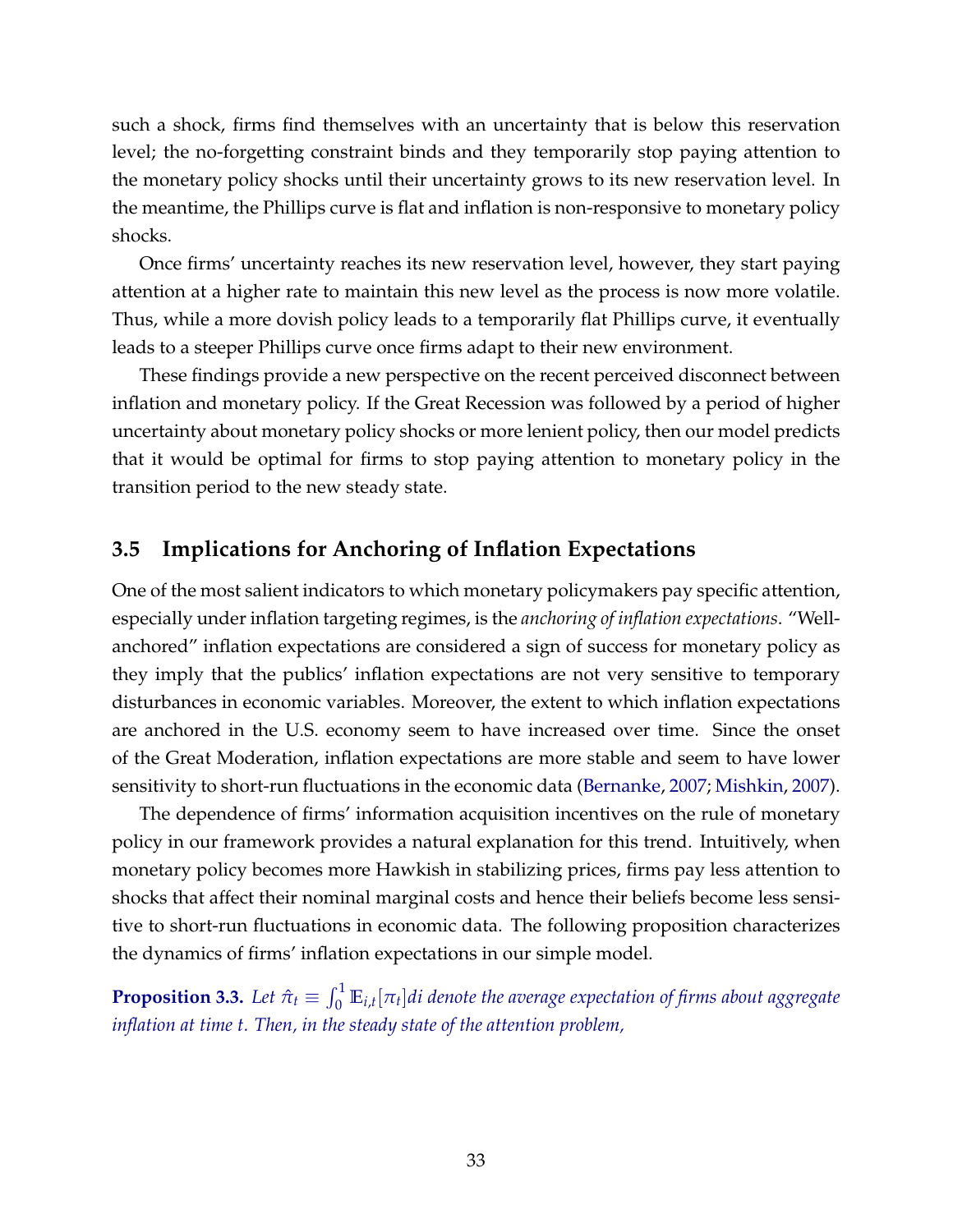*1. the relationship between inflation expectations, π*ˆ*<sup>t</sup> , and output gap, y<sup>t</sup> , is given by*

$$
\hat{\pi}_t = (1 - \kappa)\hat{\pi}_{t-1} + \frac{\kappa^2}{(2 - \kappa)(1 - \kappa)}y_t
$$

*2. dynamics of π*ˆ*<sup>t</sup> is captured by the following AR(2) process:*

$$
\hat{\pi}_t = 2(1-\kappa)\hat{\pi}_{t-1} - (1-\kappa)^2 \hat{\pi}_{t-2} + \frac{\kappa^2}{2-\kappa} \frac{\sigma_u}{\phi} u_t
$$

*where κ is the [steady-state Kalman-gain of firms.](#page-26-1)*

*Proof.* See Appendix [C.7.](#page-68-0)

Proposition [3.3](#page-32-0) illustrates the degree of anchoring in firms' inflation expectations from two perspectives. The first part of the Proposition, derives relationship between inflation expectations and output gap and shows that the sensitivity of inflation expectations with respect to the output gap depends positively on *κ*. The second part of the proposition then recasts this relationship in terms of the exogenous monetary policy shocks, which are the sole drivers of short-run fluctuations in this economy.

The AR(2) nature of these expectations indicate the inherent inertia that expectations inherit from firms' imperfect information – the counterfactual being full-information rational expectations, in which case both inflation and inflation expectations are i.i.d. over time.<sup>[30](#page-0-0)</sup>

Moreover, both the degree of the inertia in firms' inflation expectations, which is determined by 1 − *κ*, as well as the sensitivity of firms' inflation expectations to output gap or monetary policy shocks depend on the conduct of monetary policy through *κ*. The following Corollary formalizes this relationship.

<span id="page-33-0"></span>**Corollary 3.4.** *Firms' inflation expectations are less sensitive to both output gap and short-run monetary policy shocks (are more "anchored") and are more persistent when monetary policy is more hawkish – i.e. <sup>σ</sup><sup>u</sup> φ is smaller.*

*Proof.* See Appendix [C.8.](#page-69-0)

The intuition behind the result in Corollary [3.4](#page-33-0) is the same as for the slope of the Phillips curve. With more Hawkish monetary policy, firms pay lower attention to monetary policy shocks which decreases the sensitivity of their beliefs to these shocks and increases their persistence.

<sup>&</sup>lt;sup>30</sup>With full-information rational expectations,  $\int_0^1 \mathbb{E}_{i,t}[\pi_t] = \pi_t = \Delta q_t = \sigma_u \phi^{-1} u_t$ .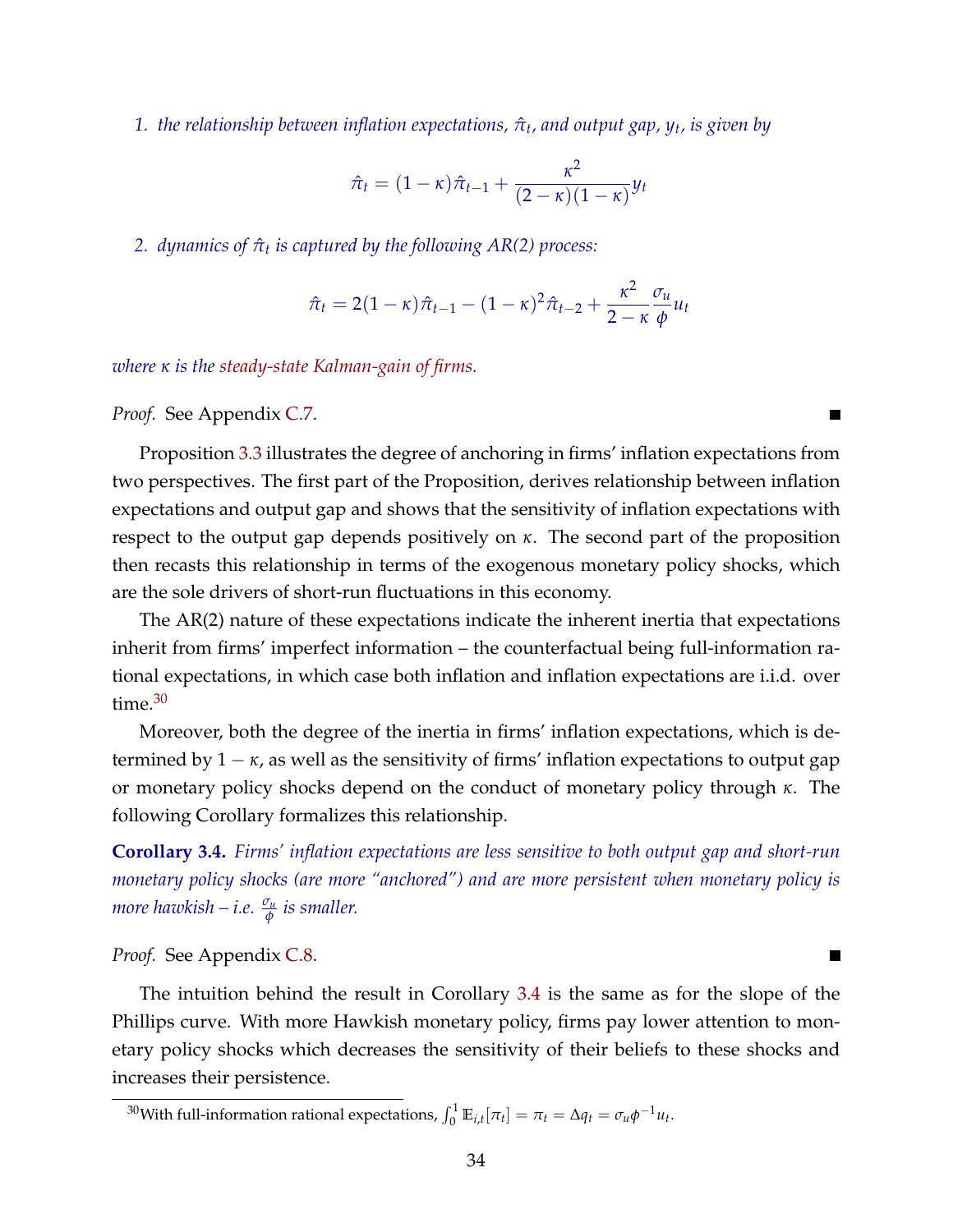<span id="page-34-1"></span>

Figure 4: Impulse Responses to a 1 Std. Dev. Expansionary Monetary Policy Shock

Figure [4](#page-34-1) illustrates these results. The top two panels in the Figure show the impulse responses of output and inflation to a one standard deviation expansionary monetary policy shock under two different values for  $\phi \in \{1, 1.5\}$ . Moreover, the bottom panel of Figure [4](#page-34-1) shows the impulse responses of firms average inflation expectations under these two parameters: with more Hawkish monetary policy, expectations are less sensitive to monetary policy shocks, but their responses are more persistent.<sup>[31](#page-0-0)</sup>

## <span id="page-34-0"></span>**4 Quantitative Analysis**

Our simple model from the previous section illustrates the mechanism of how the slope of the Phillips curve depends on the rule of monetary policy. In this section, we relax the simplifying assumptions and extend that model to a general equilibrium model with rational inattention to assess whether our mechanism is quantitatively valid.

Our exercise in this section is very much in the spirit of the literature that interprets the Great Moderation, at least partially, through the lens of a shift in monetary policy in

*Notes:* This figure plots a numerical example for impulse responses of inflation, output, and firms' inflation expectations to a one standard deviation expansionary shock to monetary policy under two different values for  $\phi \in \{1, 1.5\}$ .

 $31$ While in our setup higher anchoring of the expectation are generated by a combination of higher order beliefs and lower information acquisition on the part of firms, it is also important to note that higher persistence and anchoring can be generated in a context that takes the role of strategic interactions into account (see, e.g., [Angeletos and Huo,](#page-46-8) [2018\)](#page-46-8).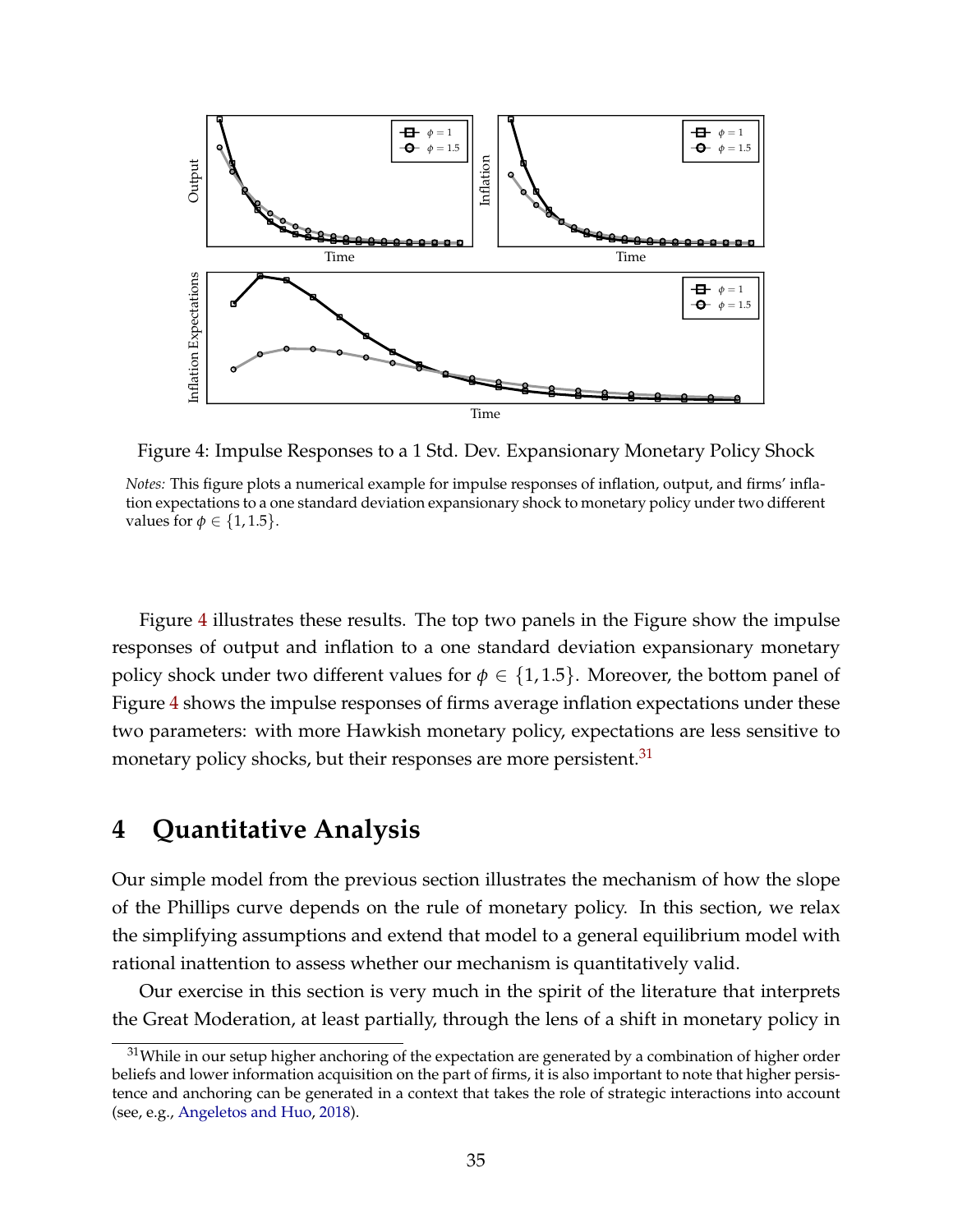the post-Volcker era [\(Clarida et al.,](#page-46-3) [2000;](#page-46-3) [Coibion and Gorodnichenko,](#page-46-4) [2011;](#page-46-4) Maćkowiak [and Wiederholt,](#page-48-2) [2015\)](#page-48-2). In particular, we are interested in the following question: can the shift in the rule of monetary policy in the post-Volcker era explain the decline in the slope of the Phillips curve, and if so by how much? To answer this question, we calibrate a quantitative version of our model with TFP and monetary policy shocks to the U.S. inflation and output data in the post-Volcker era and examine whether the model can generate a quantitatively relevant shift in the slope of the Phillips curve.

## **4.1 Setup of the Quantitative Model**

**Household.** The representative household forms demand over a unit measure of weakly substitutable varieties, indexed by  $i \in [0, 1]$ , supplies labor in segmented but competitive labor markets for each variety, and has access to a risk-free nominal bond. For simplicity, we assume that the representative household is fully informed about all prices and wages as the main purpose of this paper is to study the effects of rational inattention among firms on price setting decisions. Formally, the household solves:

$$
\left\{ C_{t}, \left\{ C_{i,t}, L_{i,t} \right\}_{i \in [0,1]} B_{t} \right\}_{t \geq 0} \mathbb{E}_{t}^{f} \left[ \sum_{t=0}^{\infty} \beta^{t} \left( \frac{C_{t}^{1-\sigma}}{1-\sigma} - \frac{\int_{0}^{1} L_{i,t}^{1+\psi} di}{1+\psi} \right) \right]
$$
\n
$$
s.t. \int_{0}^{1} P_{i,t} C_{i,t} di + B_{t} \leq R_{t-1} B_{t-1} + \int_{0}^{1} W_{i,t} L_{i,t} di + \Pi_{t}
$$
\n
$$
C_{t} = \left[ \int_{0}^{1} C_{i,t}^{\frac{\theta-1}{\theta}} di \right]^{\frac{\theta}{\theta-1}}
$$
\n(4.0)

Here  $\mathbb{E}_t^f$  $\mathcal{F}_t^f$   $[\cdot]$  is the full-information rational expectation operator at time *t*,  $B_t$  is the demand for nominal bonds and *Rt*−<sup>1</sup> is the nominal interest rate. *Li*,*<sup>t</sup>* is the firm-specific labor supply of the household,  $W_{i,t}$  is the firm-specific nominal wage, and  $\Pi_t$  is the aggregate profit of firms.  $C_t$  is the aggregator over the consumption of goods produced by firms.  $θ$ is the constant elasticity of substitution across different firms.

**Firms.** There is a measure one of firms, indexed by *i*, that operate in monopolistically competitive markets. Firms take wages and demands for their goods as given, and choose their prices  $P_{i,t}$  based on their information set,  $S_i^t$  $i<sub>i</sub>$ , at that time. After setting their prices, firms hire labor from a competitive labor market and produce the realized level of demand that their prices induce with a production function,  $Y_{i,t} = A_t L_{i,t}^d$  $_{i,t}^d$ , where  $L_{i,t}^d$  $_{i,t}^d$  is firm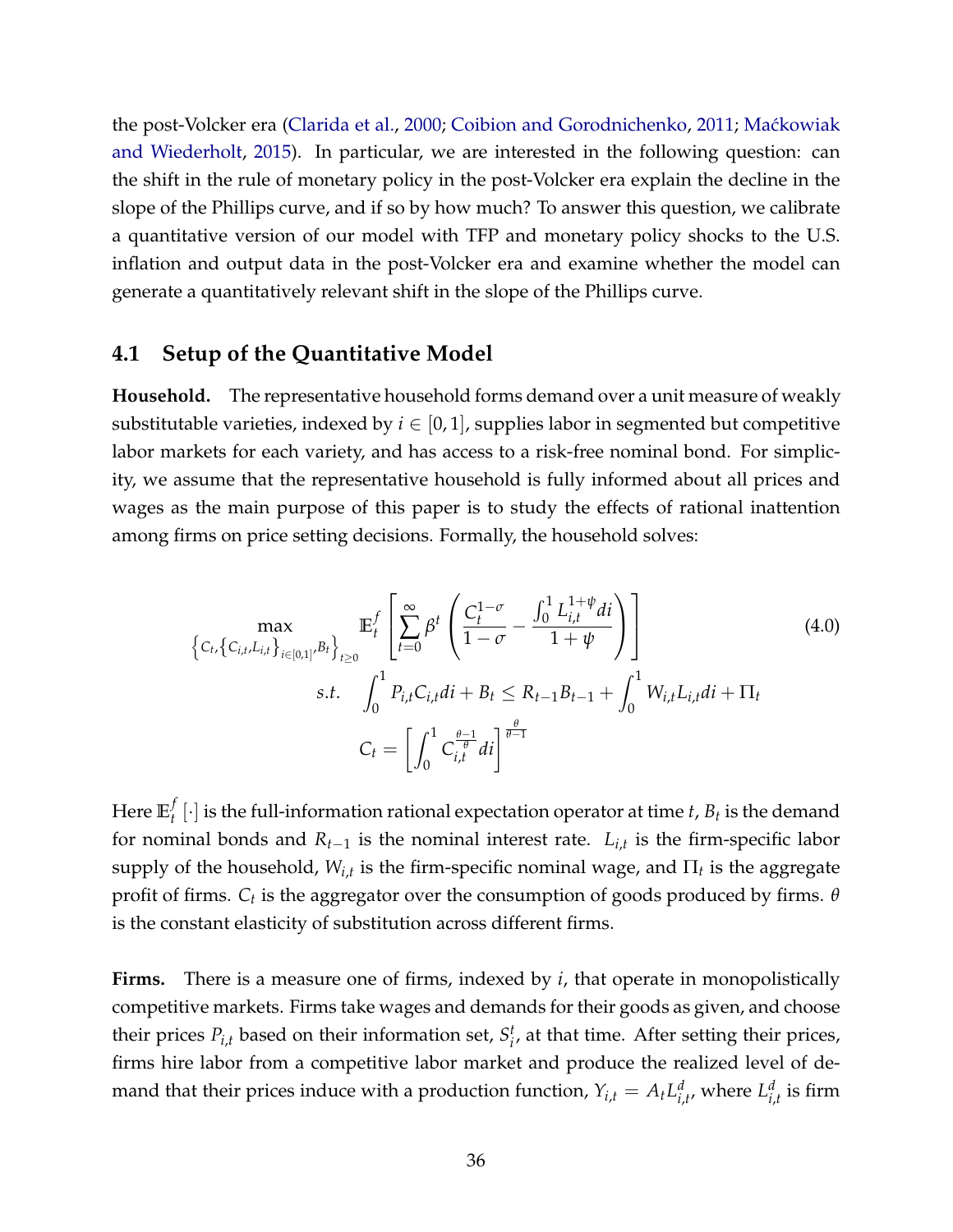*i*'s demand for labor and  $A_t$  is an aggregate TFP shock. We assume  $a_t \equiv \log(A_t)$ , follows a AR(1) process:  $\overline{2}$ 

<span id="page-36-0"></span>
$$
a_t = \rho_a a_{t-1} + \varepsilon_{a,t}, \ \varepsilon_{a,t} \sim N(0, \sigma_a^2)
$$

It follows that firm *i*'s nominal profit at time *t* is given by

$$
\Pi(P_{i,t}, A_t, W_{i,t}, P_t, Y_t) = \left(P_{i,t} - \frac{W_{i,t}}{A_t}\right) \left(\frac{P_{i,t}}{P_t}\right)^{-\theta} Y_t,
$$

where  $Y_t$  is the aggregate output,  $P_t$  is the aggregate price index and  $P_{i,t}$  is the firm's price.

Firms are rationally inattentive and choose their prices subject to a cost that is linear in Shannon's mutual information function, as in the RI problem in Equation [\(2.1\)](#page-7-0). Firm *i*'s dynamic rational inattention problem is given by:

$$
\max_{\{S_{i,t} \subseteq S_{i,t}, P_{i,t}(S_i^t)\}_{t \ge 0}} \mathbb{E}\left[\sum_{t=0}^{\infty} \beta^t C_t^{-\sigma} \left\{\Pi(P_{i,t}, A_t, W_{i,t}, P_t, Y_t) -\omega \mathbb{I}(S_i^t; (A_{\tau}, W_{i,\tau}, P_{\tau}, Y_{\tau})_{\tau \le t} | S_i^{t-1})\right\} \middle| S_i^{-1}\right]
$$
\ns.t.  $S_i^t = S_i^{t-1} \cup S_{i,t},$ \n
$$
(4.1)
$$

where  $\mathcal{S}_{i,t}$  is the set of available signals for the firm that satisfies the assumptions specified in Section [2.1.](#page-5-0)

<span id="page-36-1"></span>**Monetary Policy.** Monetary policy is specified as a standard Taylor rule:

$$
\frac{R_t}{\bar{R}} = \left(\frac{R_{t-1}}{\bar{R}}\right)^{\rho} \left(\left(\frac{P_t}{P_{t-1}}\right)^{\phi_{\pi}} \left(\frac{Y_t}{Y_t^n}\right)^{\phi_{x}} \left(\frac{Y_t}{Y_{t-1}}\right)^{\phi_{\Delta y}}\right)^{1-\rho} \exp(u_t)
$$

where  $\bar{R}$  is the steady-state nominal rate,  $Y_t^n$  is the natural level of output and  $u_t \sim$  $N(0, \sigma_u^2)$  is the monetary policy shock.

**Definition of Equilibrium.** Given exogenous processes for productivity and monetary policy shocks  $\{a_t, u_t\}_{t \geq 0}$ , a general equilibrium of this economy is an allocation for the representative household,

$$
\Omega^H \equiv \left\{ C_t, \left\{ C_{i,t}, L_{i,t} \right\}_{i \in [0,1]}, B_t \right\}_{t=0}^{\infty},
$$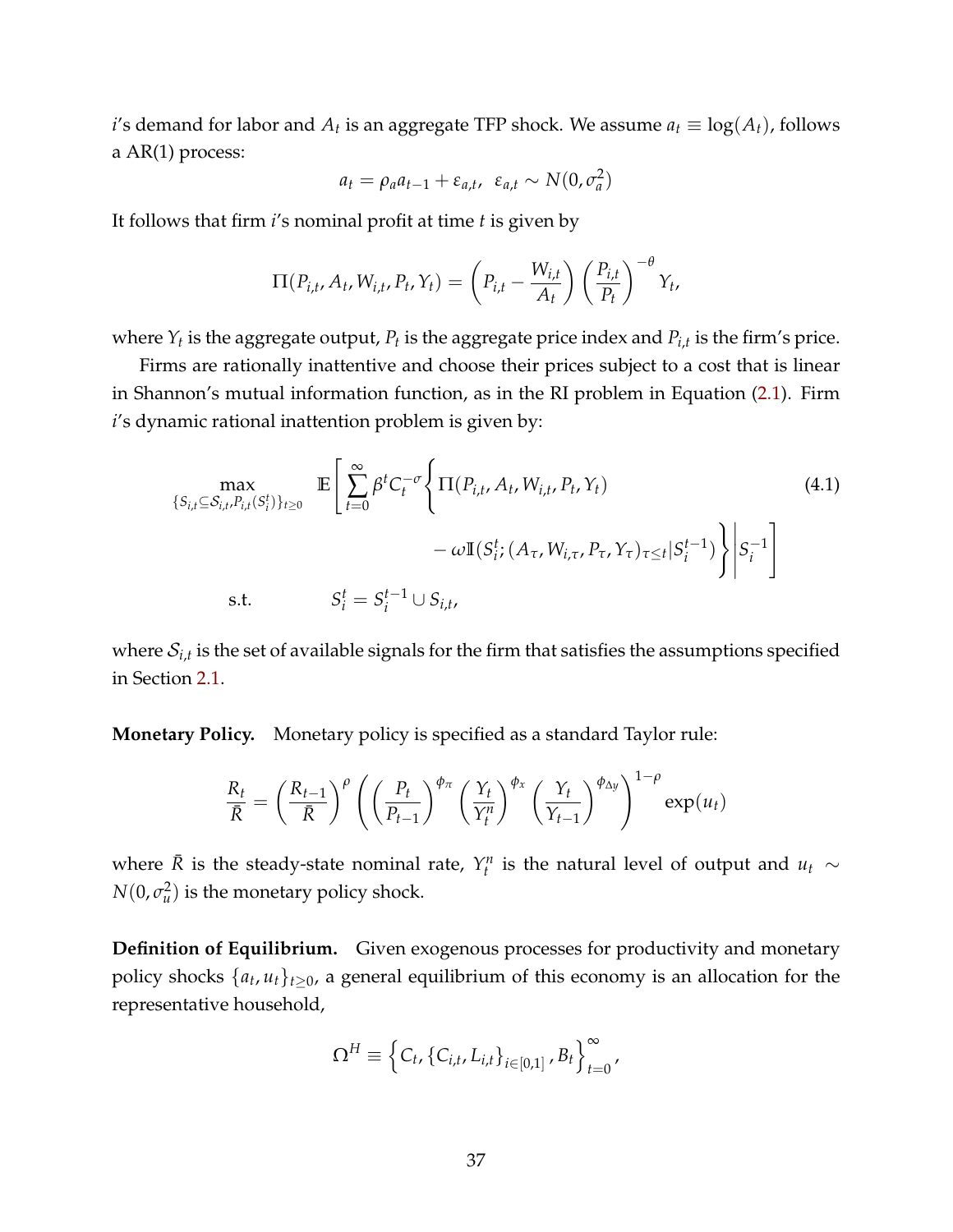an allocation for every firm  $i \in [0,1]$  given their initial set of signals,

$$
\Omega_i^F \equiv \left\{ s_{i,t} \in \mathcal{S}_{i,t}, P_{i,t}, L_{i,t}^d, Y_{i,t} \right\}_{t=0}^{\infty},
$$

a set of prices  $\left\{P_t, R_t, \{W_{i,t}\}_{i \in [0,1]}\right\}_{t=1}^{\infty}$  $_{t=0}^{\prime}$ , and a stationary distribution over firms' states such that

- 1. given the set of prices and  $\left\{\Omega_i^F\right\}_{i\in[0,1]},$  the household's allocation solves the problem in Equation [\(4.1\)](#page-35-0),
- 2. given the set of prices and  $\Omega^H$ , and the implied labor supply and output demand, firms' allocation solve their problem in Equation [\(4.1\)](#page-36-0),
- 3. monetary policy satisfies the specified rule in Equation [\(4.1\)](#page-36-1) ;
- 4. markets clear:

$$
\begin{aligned}\nY_{i,t} &= C_{i,t}, & \forall i \in [0,1], \forall t \ge 0 \\
L_{i,t} &= L_{i,t}^d, & \forall i \in [0,1], \forall t \ge 0 \\
Y_t &= C_t, & \forall t \ge 0\n\end{aligned}
$$

# <span id="page-37-0"></span>**4.2 Computing the Equilibrium**

We use our theoretical framework for solving dynamic rational inattention problems to solve for the equilibrium by taking a second-order approximation to firms' profit function in Equation  $(4.1).^{32}$  $(4.1).^{32}$  $(4.1).^{32}$  $(4.1).^{32}$  This problem is given by a similar expression in our simple model but now includes a role for strategic complementarities:

$$
\min_{\{p_{i,t}\}_{t\geq 0}} \sum_{t=0}^{\infty} \beta^t \mathbb{E}\left[ (\theta - 1)(p_{i,t} - p_t - \alpha x_t)^2 + \omega \mathbb{I}(p_{i,t}, \{p_{t-j} + \alpha x_{t-j}\}_{j=0}^{\infty} | p_i^{t-1}) | p_i^{-1} \right]
$$

Here,  $\alpha \equiv \frac{\sigma + \psi}{1+\theta \psi}$  is the degree of strategic complementarity that is pinned down by the underlying deep parameters of the model,  $x_t \equiv y_t - y_t^n$  is the log output gap in the model defined as the log difference between output and its natural level in the economy with no frictions, and  $p_t$  is the log of aggregate price. Moreover, we have already incorporated the result from Lemma [2.2](#page-8-0) that with Shannon's mutual information as the cost of attention, the history of prices is sufficient statistics for the firm's signals at any given time.

 $32$ This approach is commonly used to turn firms' problems to quadratic objectives – see, e.g., Maćkowiak [and Wiederholt](#page-48-0) [2009a,](#page-48-0) [2015.](#page-48-1)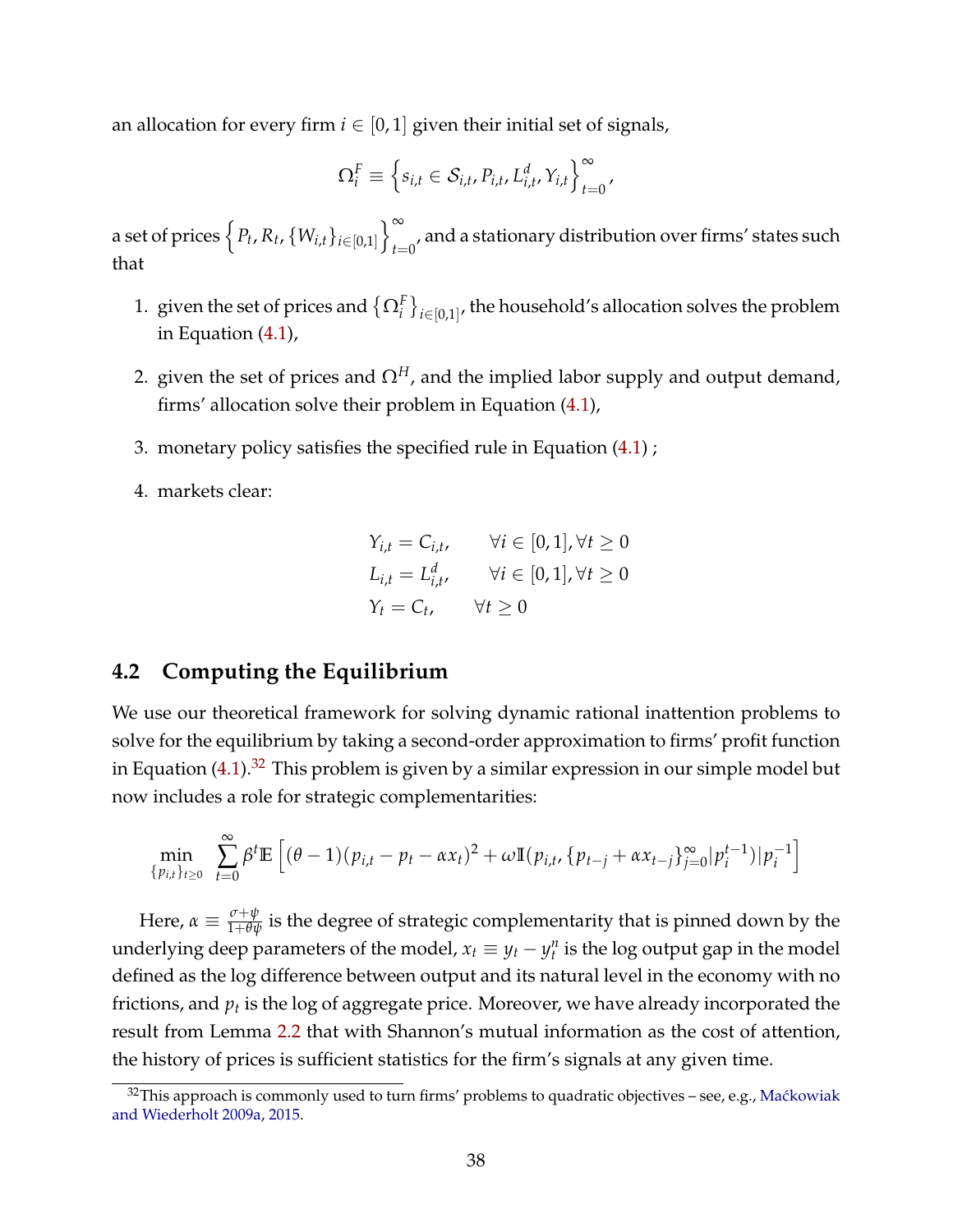Consequently, our general equilibrium model, up to a first order approximation, is characterized by the following three equations with two stochastic processes of technol- $\log y(y_t^n)$  and monetary policy shocks  $(u_t)$ :

$$
x_t = \mathbb{E}_t^f \left[ x_{t+1} - \frac{1}{\sigma} \left( i_t - \pi_{t+1} \right) \right] + \mathbb{E}_t^f \left[ y_{t+1}^n \right] - y_t^n
$$
  
\n
$$
p_{i,t} = \mathbb{E}_{i,t} \left[ p_t + \alpha x_t \right]
$$
  
\n
$$
i_t = \rho i_{t-1} + (1 - \rho) \left( \phi_\pi \pi_t + \phi_x x_t + \phi_{\Delta y} \Delta y_t \right) + u_t
$$

where **E***i*,*<sup>t</sup>* [·] is firm *i*'s expectation operator conditional on its time *t* information set under the solution to its rational inattention problem.

Lastly, as firms' rational inattention problem depends on the state-space representation of *p<sup>t</sup>* + *αx<sup>t</sup>* , which is itself an endogenous object to the model, we use the following iteration algorithm to solve for the equilibrium: we start by guessing for the MA representation of  $p_t + \alpha x_t$  and solve the firms' rational inattention problem. Under the solution to that problem, we then solve for the implied state-space representations of the output gap and prices and then update our guess. The equilibrium is then characterized as a fixed point of this mapping. A detailed description of matrix representations and our solution algorithm are provided in Appendix [D.1.](#page-69-0)

#### <span id="page-38-0"></span>**4.3 Calibration**

Our benchmark model is calibrated at a quarterly frequency with a time discount factor of *β* = 0.99 to the post-Volcker U.S. data ending at the onset of the Great Recession (1983– 2007). A summary of the calibrated values of the parameters is presented in Table [2.](#page-39-0) In the remainder of this section we go over the details of our calibration strategy.

**Assigned parameters.** We set the elasticity of substitution across firms to be ten  $(\theta = 10)$ , which corresponds to a markup of 11 percent. We set the inverse of the Frisch elasticity ( $\psi$ ) to be 2.5 and the elasticity of intertemporal substitution ( $1/\sigma$ ) to be 0.4, which are consistent with estimates presented in [Aruoba et al.](#page-46-0) [\(2017\)](#page-46-0).

**Monetary policy rule(s).** We set the standard deviation of monetary policy shocks  $(\sigma_u)$ in our benchmark model to match the size of the identified monetary policy shocks con-structed by [Romer and Romer](#page-50-0) [\(2004\)](#page-50-0) for the period 1983–2007.<sup>[33](#page-0-0)</sup>

 $33$ Original data on monetary policy shocks in [Romer and Romer](#page-50-0) [\(2004\)](#page-50-0) are available until 1996, while we use extended data, which are available until 2007, from [Coibion, Gorodnichenko, Kueng and Silvia](#page-47-0) [\(2017\)](#page-47-0).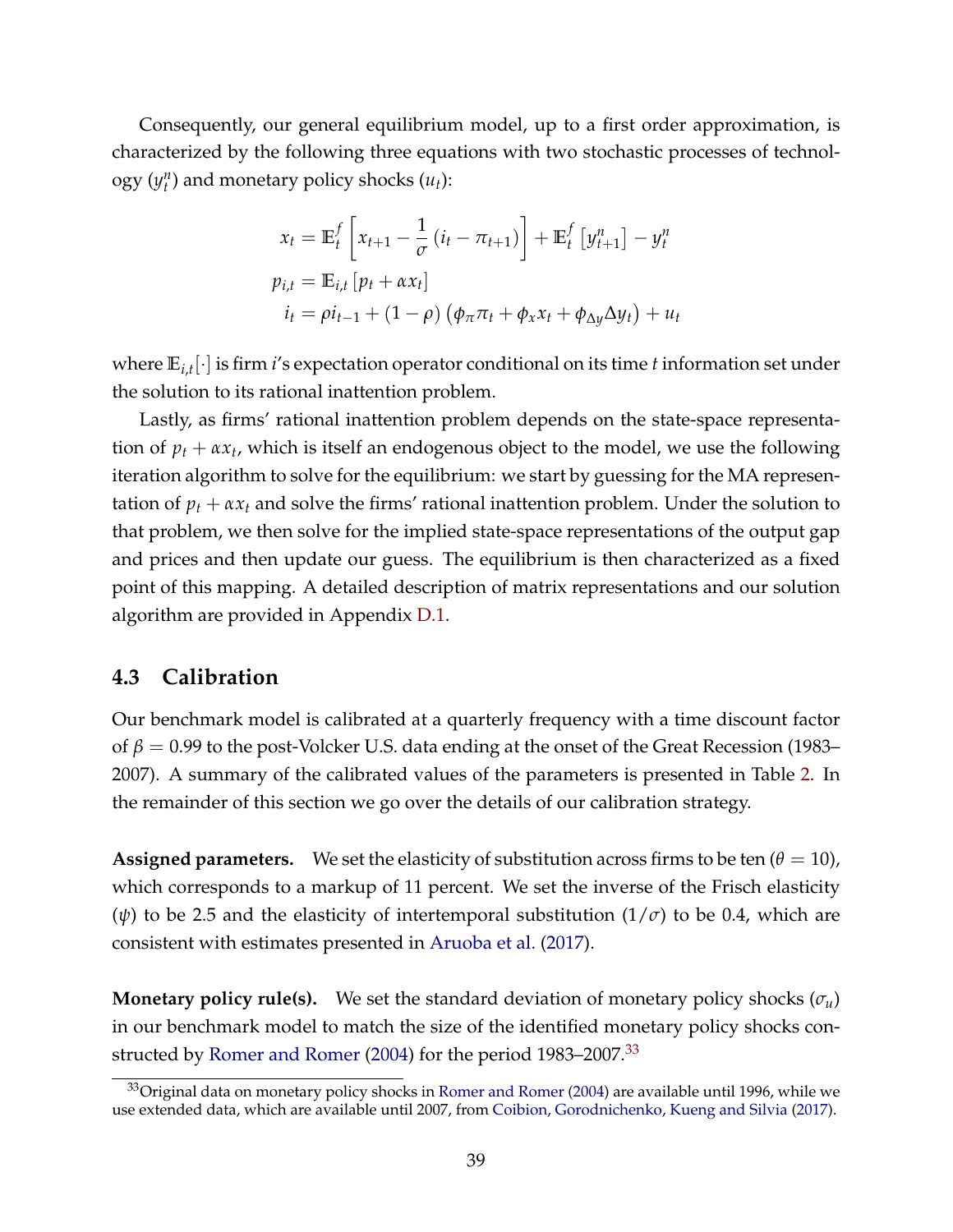<span id="page-39-0"></span>

| Parameter                                                         | Value                 | <b>Moment Matched / Source</b>   |  |
|-------------------------------------------------------------------|-----------------------|----------------------------------|--|
| Panel A. Calibrated parameters                                    |                       |                                  |  |
| Information cost $(\omega)$                                       | $0.70 \times 10^{-3}$ | Cov. matrix of GDP and inflation |  |
| Persistence of productivity shocks $(\rho_a)$                     | 0.850                 | Cov. matrix of GDP and inflation |  |
| S.D. of productivity shocks $(\sigma_a)$                          | $1.56 \times 10^{-2}$ | Cov. matrix of GDP and inflation |  |
| Panel B. Assigned parameters                                      |                       |                                  |  |
| Time discount factor $(\beta)$                                    | 0.99                  |                                  |  |
| Elasticity of substitution across firms $(\theta)$                | 10                    | Firms' average markup            |  |
| Elasticity of intertemporal substitution $(1/\sigma)$             | 0.4                   | Aruoba et al. (2017)             |  |
| Inverse of Frisch elasticity $(\psi)$                             | 2.5                   | Aruoba et al. (2017)             |  |
| Taylor rule: smoothing $(\rho)$                                   | 0.946                 | Estimates 1983–2007 (Table A.1)  |  |
| Taylor rule: response to inflation $(\phi_{\pi})$                 | 2.028                 | Estimates 1983–2007 (Table A.1)  |  |
| Taylor rule: response to output gap $(\phi_x)$                    | 0.168                 | Estimates 1983-2007 (Table A.1)  |  |
| Taylor rule: response to output growth $(\phi_{\Delta y})$        | 3.122                 | Estimates 1983–2007 (Table A.1)  |  |
| S.D. of monetary shocks $(\sigma_u)$                              | $0.28 \times 10^{-2}$ | Romer and Romer (2004)           |  |
| Panel C. Counterfactual model parameters (Pre-Volcker: 1969–1978) |                       |                                  |  |
| Taylor rule: smoothing $(\rho)$                                   | 0.918                 | Estimates 1969–1978 (Table A.1)  |  |
| Taylor rule: response to inflation $(\phi_{\pi})$                 | 1.589                 | Estimates 1969–1978 (Table A.1)  |  |

#### Table 2: Calibrated and Assigned Parameters

*Notes:* The table presents the baseline parameters for the general equilibrium model. Panel A shows the calibrated parameters which match the three key moments shown in Table [3.](#page-41-0) Panel B shows values and the source of the assigned model parameters. Panel C shows the parameters for the counterfactual analysis in Section [4.5.](#page-43-0) See Section [4.3](#page-38-0) for details.

S.D. of monetary shocks  $(\sigma_u)$  0.54 × 10<sup>-2</sup> [Romer and Romer](#page-50-0) [\(2004\)](#page-50-0)

Taylor rule: response to output gap  $(\phi_x)$  0.292 Estimates 1969–1978 (Table [A.1\)](#page-72-0) Taylor rule: response to output growth  $(\phi_{\Delta y})$  1.028 Estimates 1969–1978 (Table [A.1\)](#page-72-0)

Furthermore, for the parameters describing the monetary policy rule ( $ρ$ ,  $φ<sub>π</sub>$ ,  $φ<sub>Δy</sub>$ ,  $φ<sub>x</sub>$ ), we estimate the Taylor rule in Equation [\(4.2\)](#page-37-0) using real-time U.S. data. Specifically, following [Coibion and Gorodnichenko](#page-46-1) [\(2011\)](#page-46-1), we use the Greenbook forecasts of inflation and real GDP growth. The measure of the output gap is also based on Greenbook forecasts. We consider two time samples: the pre-Volcker period (1969–1978) and the post-Volcker period  $(1983–2007).<sup>34</sup>$  $(1983–2007).<sup>34</sup>$  $(1983–2007).<sup>34</sup>$  The point estimates are reported in Panel B of Table [2,](#page-39-0) and more

<sup>&</sup>lt;sup>34</sup>[Coibion and Gorodnichenko](#page-46-1) [\(2011\)](#page-46-1) use data from 1983 through 2002 for the post-Volcker period estimation. We extend the sample period until 2007. Another difference is that our specification allows for interest rate smoothing of order one, while they consider the smoothing of order two.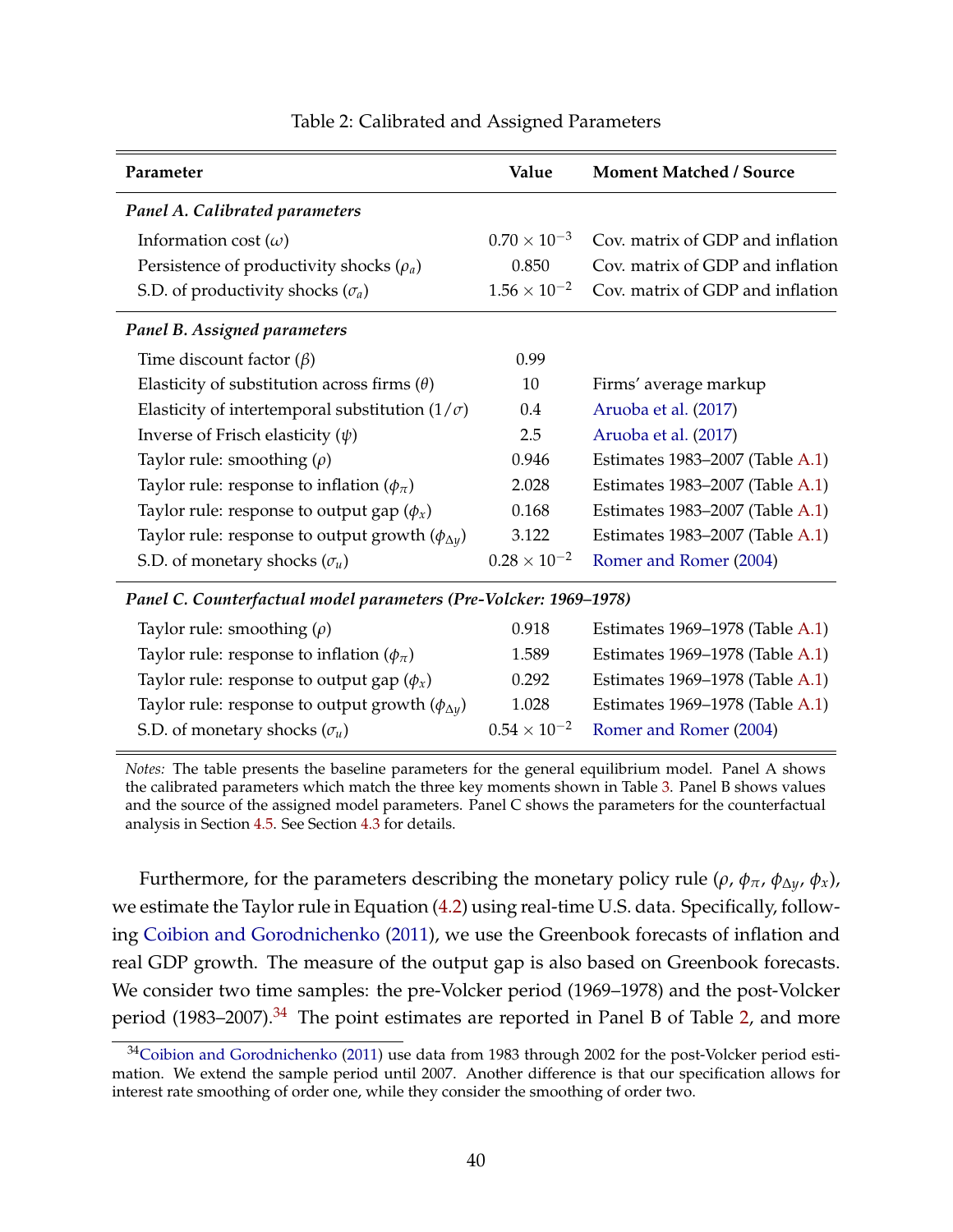detailed results including standard errors are reported in Appendix Table [A.1.](#page-72-0) These estimates point to strong long-run responses by the central bank to inflation and output growth (2.03 and 3.12, respectively) and a moderate response to the output gap  $(0.17).^{35}$  $(0.17).^{35}$  $(0.17).^{35}$ 

Finally, for our counterfactual analysis in later sections, we do a similar estimation of these parameters for the pre-Volcker era (1969–1978). The point estimates are reported in Panel C of Table [2,](#page-39-0) and more detailed results, including standard errors, are reported in Appendix Table [A.1.](#page-72-0)

**Calibrated Parameters.** We calibrate the three remaining parameters of the model – marginal costs of information processing  $(\omega)$  as well as the persistence  $(\rho_a)$  and the size  $(\sigma_a)$  of productivity shocks – jointly by targeting the covariance matrix of inflation and real GDP in post-Volcker U.S. data (1983–2007). The covariance matrix is measured after we detrend the CPI core inflation and real GDP data using log-quadratic trends. The three moments (variances of inflation and GDP along with their covariance) exactly identify the three model parameters, as reported in Table [2.](#page-39-0)

The standard deviation of the productivity shocks  $(\sigma_a)$  is around 1.56 percent per quarter, which is about six times bigger than the standard deviation of the monetary policy shock  $(\sigma_u)$  for the post-Volcker period.

Moreover, the calibrated cost of information processing, *ω***I**(., .), is 0.1 percent of firms' steady-state real revenue.<sup>[36](#page-0-0)</sup> This small calibrated cost implies that imperfect information models do not require large information costs to match the data. The cost is negligible compared to firms' revenue. One relevant measure that one could use to relate the degree of information acquisition to that of professional forecasters is the firms' Kalman gain on their signals under the optimal information structure. The implied Kalman gain for firms in the model is 0.8, which implies a large degree of information acquisition relative to professional forecasters – [Coibion and Gorodnichenko](#page-46-2) [\(2015b\)](#page-46-2) estimate professional forecasters' Kalman gain to be around 0.5.

<sup>&</sup>lt;sup>35</sup>Because empirical Taylor rules are estimated using annualized rates while the Taylor rule in the model is expressed at quarterly rates, we rescale the coefficient on the output gap in the model such that  $\phi_x$  =  $0.673/4 = 0.168$ . Also, because we use the Greenbook forecast data prepared by staff members of the Fed a few days before each FOMC meeting, the sample from 1969 through 1978 was monthly, whereas the sample from 1983 through 2007 was every six weeks. Thus, we convert the estimated AR(1) parameters from monthly or six-week frequency to quarterly and use the converted parameters for our model simulations.

 $36$ This number is on the lower end of the cost of pricing frictions that have been estimated in the literature. For instance, [Levy, Bergen, Dutta and Venable](#page-48-2) [\(1997\)](#page-48-2) estimate the cost of menu cost frictions as 0.7 percent of firms' steady state revenue.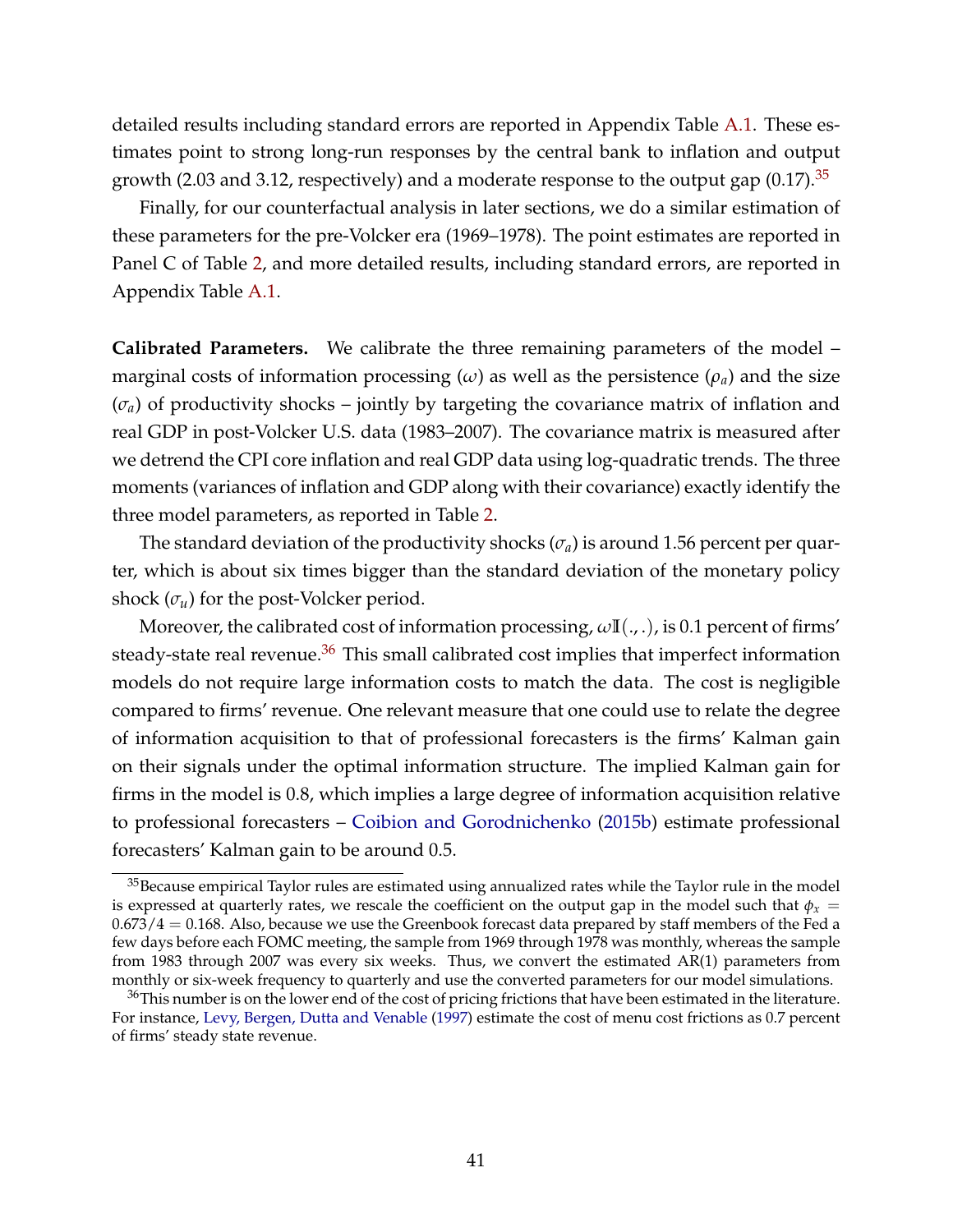#### <span id="page-41-1"></span>**4.4 Model Fit**

**Targeted Moments.** Table [3](#page-41-0) reports our targeted moments both in the data and as implied by the model. All three targeted moments, variances of GDP and inflation and their covariance, are matched by the model.

<span id="page-41-0"></span>

| Moment                                                 | Data  | Model |
|--------------------------------------------------------|-------|-------|
| Standard deviation of inflation (1983–2007)            | 0.015 | 0.015 |
| Standard deviation of real GDP (1983–2007)             | 0.018 | 0.018 |
| Correlation between inflation and real GDP (1983-2007) | 0.209 | 0.209 |

|  |  | Table 3: Targeted Moments |
|--|--|---------------------------|
|--|--|---------------------------|

*Notes:* The table presents moments of the data and simulated series from the model parameterized at the baseline values in Table [2.](#page-39-0) See Section [4.3](#page-38-0) for details.

**Non-targeted moments.** To examine the model's ability to capture the out-of-sample behavior of GDP and inflation, following Maćkowiak and Wiederholt [\(2015\)](#page-48-1), we compare the implied variance–covariance matrix of GDP and inflation for the pre-Volcker era with the one measured from the U.S. data.

To do so, we first replace the parameters related to monetary policy with the pre-Volcker era estimates. Specifically, we replace the estimates of the Taylor rule for the post-Volcker period with our estimates for the pre-Volcker period. Furthermore, we reestimate the standard deviation of monetary policy shocks (*σu*) using the pre-Volcker period monetary policy shock series from [Romer and Romer](#page-50-0) [\(2004\)](#page-50-0). As shown in Panel C of Table [2,](#page-39-0) monetary policy is less responsive to inflation and output growth in the pre-Volcker period than in the post-Volcker period. Also, the monetary shock is more volatile in the pre-Volcker period than in the post-Volcker period.

We then simulate the model under the calibrated values for the cost of attention and the process for the TFP shocks and calculate the variance–covariance matrix for GDP and inflation. Table [4](#page-42-0) reports the model-generated moments and their analogs in the data. While we only target the volatility of inflation and GDP for the post-Volcker period, our model is able to match the high volatility of inflation and GDP in the pre-Volcker period as a consequence of more dovish monetary policy during that period.

Furthermore, for both the pre- and post-Volcker parameterization of monetary policy, Figure [5](#page-42-1) shows the impulse response functions of the variables of the model with respect to one standard-deviation TFP and monetary policy shocks. The main takeaway from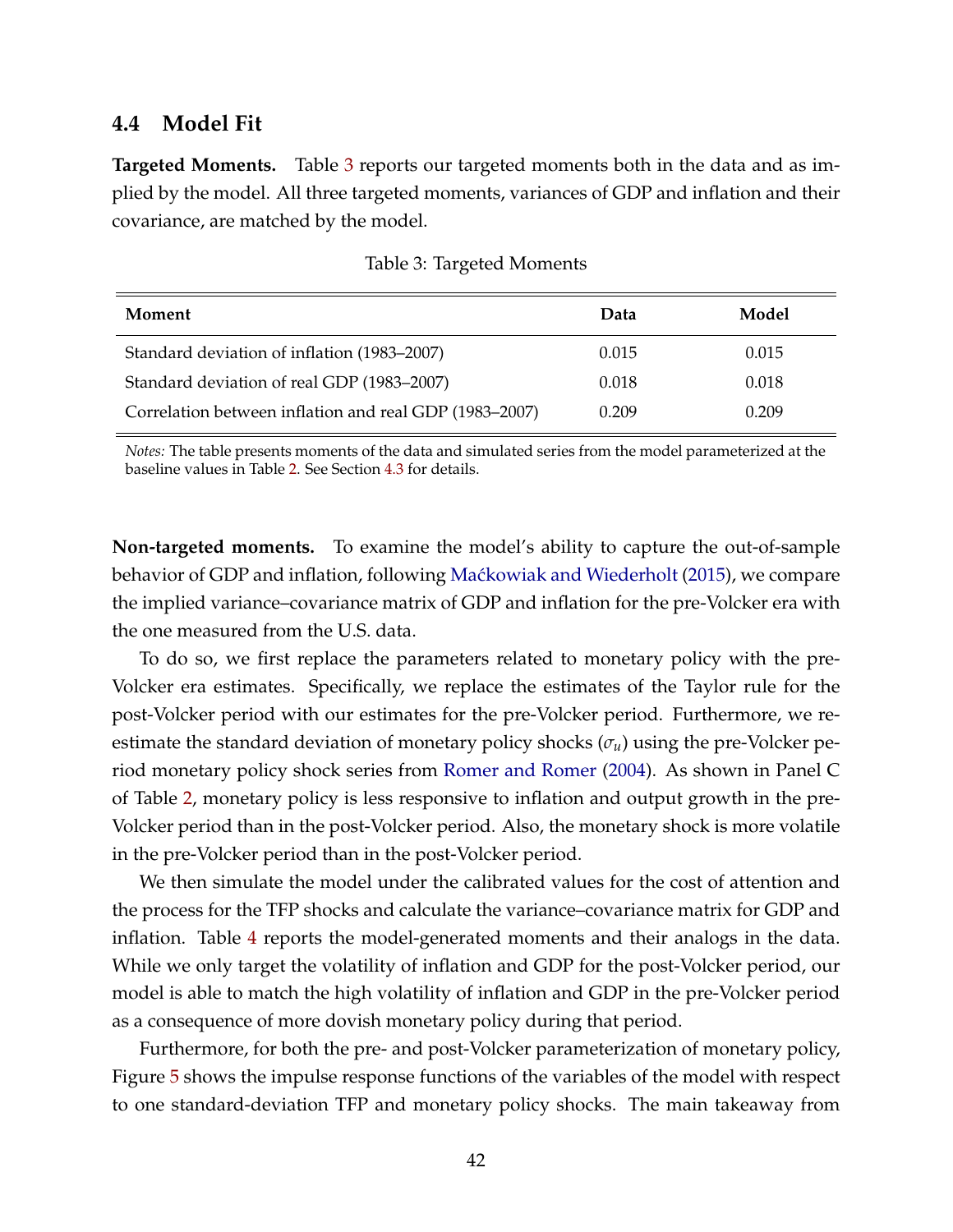<span id="page-42-0"></span>

| Moment                                                 | Data  | Model |
|--------------------------------------------------------|-------|-------|
| Standard deviation of inflation (1969-1978)            | 0.025 | 0.025 |
| Standard deviation of real GDP (1969-1978)             | 0.022 | 0.020 |
| Correlation between inflation and real GDP (1969-1978) | 0.242 | 0.245 |

#### Table 4: Non-targeted Moments

*Notes:* The table compares the volatility of inflation and output gap and their correlation in the US data for the pre-Volcker era to the counterparts from the counterfactual model simulation. See Section [4.4](#page-41-1) for details.

<span id="page-42-1"></span>

Figure 5: Impulse Responses to Technology and Monetary Shocks

*Notes:* This figure plots impulse responses of inflation, output, nominal rates, and real interest rates to a one standard deviation shock to technology (upper panels) and those to a one standard deviation shock to monetary policy (lower panels). Solid black lines are the responses in the model with the post-Volcker calibration while dashed gray lines are the responses in the model with the pre-Volcker calibration.

these IRFs is that inflation, output and nominal as well as real interest rates respond more to shocks under the pre-Volcker parameterization of monetary policy.

It is important to note that a change in the slope of the Phillips curve is neither a necessary condition for higher volatility of inflation and output under a more dovish monetary policy nor is it necessarily a consequence of it [\(Clarida et al.,](#page-46-3) [2000\)](#page-46-3). The takeaway from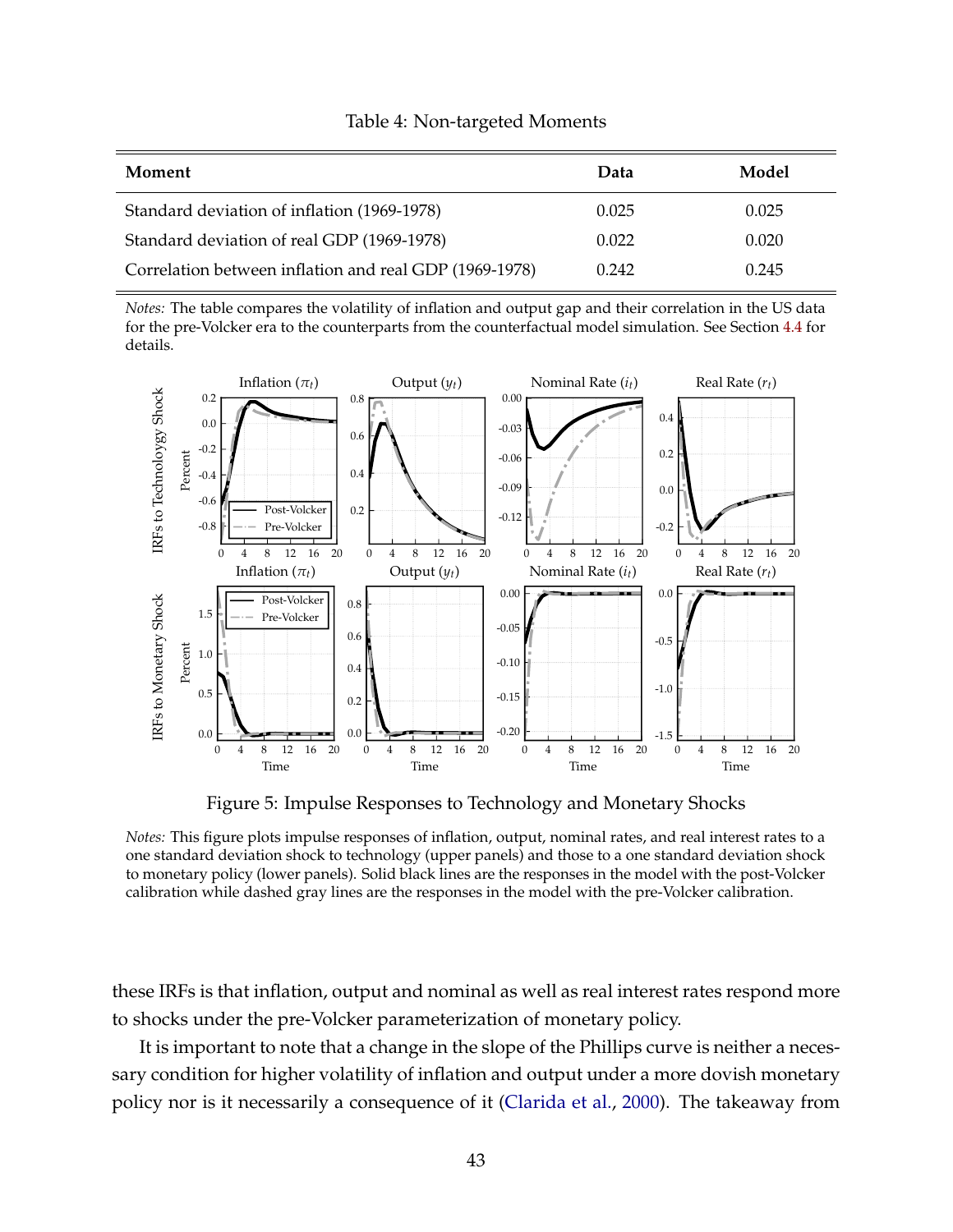our exercise in matching these moments is to validate our model quantitatively. Whether the model can match the change in the slope of the Phillips curve is a different question that we investigate in the remainder of this section.

# <span id="page-43-0"></span>**4.5 Quantification of the Change in the Slope of the Phillips Curve**

Because the slope of the Phillips curve is endogenous in the model, the change in the rule of monetary policy in the post-Volcker period would lead to an endogenous change in the slope of the Phillips curve. The main question we try to answer in this section is, are the estimated monetary policy parameters for the pre- and post-Volcker periods consistent with a flatter Phillips curve in later periods within the model, and if so is the mechanism quantitatively relevant?

The main challenge here is to constitute the right comparison between the model and the empirical estimates of the slope of the Phillips curve. While the empirical literature that documents the change in the slope of the Phillips curve uses the New Keynesian Phillips curve (NKPC) as the equation guiding their empirical strategy, our model has a different specification for the Phillips curve that does not necessarily comply with the NKPC formulation. In particular, our model subscribes that one should control for the forecast errors of firms regarding the output gap and inflation at different horizons, which stems from their endogenous information acquisition strategy.

While the ideal case would be to re-estimate the Phillips curve based on the specification subscribed by our model, such a strategy requires a time-series on firms' expectations that does not exist for the U.S. to our knowledge. Even in countries where a time-series of firms' expectations exists, such as in Italy for instance, the data do not go back in time enough to capture variations in the rule of monetary policy.

The alternative strategy that we employ here, which allows us to compare the predictions of our model to the empirical literature on the slope of the Phillips curve, is to simulate data from our model under the two specifications of monetary policy in the preand post-Volcker periods, and run similar regressions as in the empirical literature. While these regressions are mis-specified from the perspective of our model and are biased due to omitted variables, namely firms' expectations, they constitute a fair comparison for the estimates from the model and in the data.

Formally, we simulate the model for 50,000 periods for both the pre- and post-Volcker periods and estimate the following hybrid NKPC using GMM estimation.

$$
\pi_t = constant + \gamma \mathbb{E}_t[\pi_{t+1}] + (1 - \gamma)\pi_{t-1} + \kappa x_t + \varepsilon_t.
$$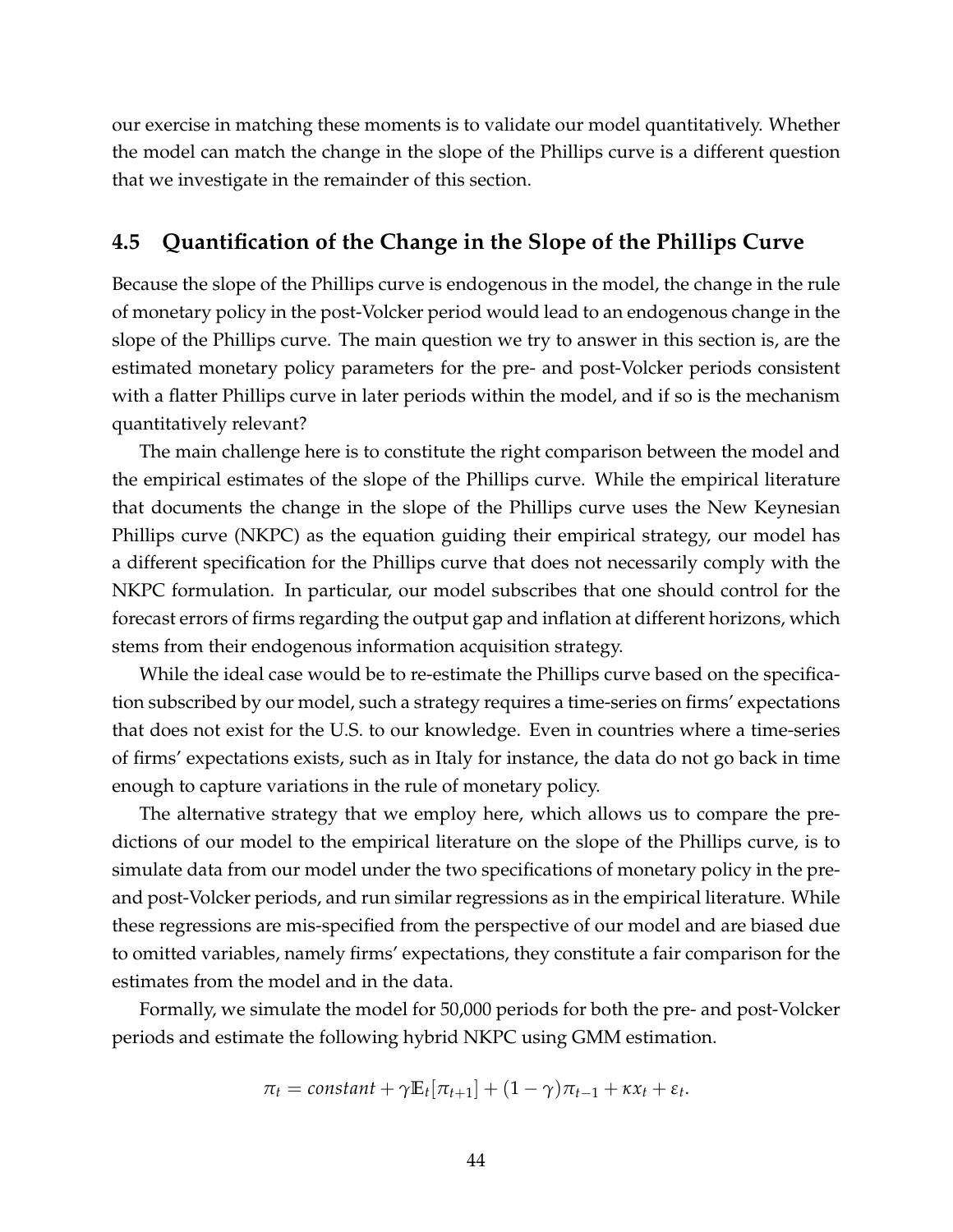We use four lags of both inflation and output gap as instruments. Table [5](#page-44-0) shows the parameter estimates of the NKPC using the simulated data from our model.

|                            | $(1)$ Output gap |            |            | (2) Output |            | (3) Adj. output gap |  |
|----------------------------|------------------|------------|------------|------------|------------|---------------------|--|
|                            | Pre-             | Post-      | Pre-       | Post-      | Pre-       | Post-               |  |
|                            | Volcker          | Volcker    | Volcker    | Volcker    | Volcker    | Volcker             |  |
| Slope of NKPC $(\kappa)$   | $1.160***$       | $0.304***$ | $0.035***$ | $0.027***$ | $0.024***$ | $-0.012***$         |  |
|                            | (0.029)          | (0.007)    | (0.001)    | (0.001)    | (0.007)    | (0.003)             |  |
| Forward-looking $(\gamma)$ | $0.666***$       | $0.612***$ | $0.549***$ | $0.499***$ | $0.554***$ | $0.512***$          |  |
|                            | (0.005)          | (0.003)    | (0.002)    | (0.001)    | (0.002)    | (0.001)             |  |

<span id="page-44-0"></span>Table 5: Estimates of the New Keynesian Phillips Curve Using Simulated Data

*Notes:* This table shows the estimation results of the New Keynesian Phillips curve using simulated data from the baseline model presented in Section [4.2.](#page-37-0) Column (1) and (2) show the estimates of the New Keynesian Phillips curve [\(4.5\)](#page-43-0) using the simulated output gap and output data, respectively. Column (3) shows the estimates using the simulated output gap data, which are adjusted by subtracting moving averages of natural level of output from actual output. Four lags of inflation and output gap (or output) are used as instruments for the GMM estimation. A constant term is included in the regressions but not reported. Newey-West standard errors are reported in parentheses. \*\*\*, \*\*, \* denotes statistical significance at 1%, 5%, and 10% levels respectively.

Another potential issue that the literature has noted and we need to address is the lack of refined measurements for the output gap in the data. In particular, as pointed out by [McLeay and Tenreyro](#page-49-0) [\(2020\)](#page-49-0), if one fails to fully control for the supply shocks in estimating the Phillips curve, the estimates for the slope are going to be downwardly biased. More importantly, a more hawkish monetary policy would induce a larger downward bias than a dovish monetary policy. In order to take this force into account, we estimate the equation above with three different measures of the output gap that vary the extent to which we control for the supply shocks.

Column (1) in Table [5](#page-44-0) shows the estimates of the NKPC when we use the true output gap (fully controlling for supply shocks). In this scenario, the model predicts that the slope of the Phillips curve declined from 1.16 in the pre-Volcker era to 0.30 in the post-Volcker period – a 75% decline. The benefit of this specification is that we are controlling for the true output gap, which eliminates concerns regarding the downward bias induced by the omitted variables bias. Therefore, the entire decline in the slope that we observe in this specification is due to the change in the information acquisition incentives of firms.

Nonetheless, the potential issue with this specification is that it does not directly relate to the empirical estimates, as fully controlling for supply shocks is not feasible in the data. In fact, the large magnitude of the estimates and the significantly positive slope, even for the post-Volcker era, suggests that our model is not over-explaining the decline in the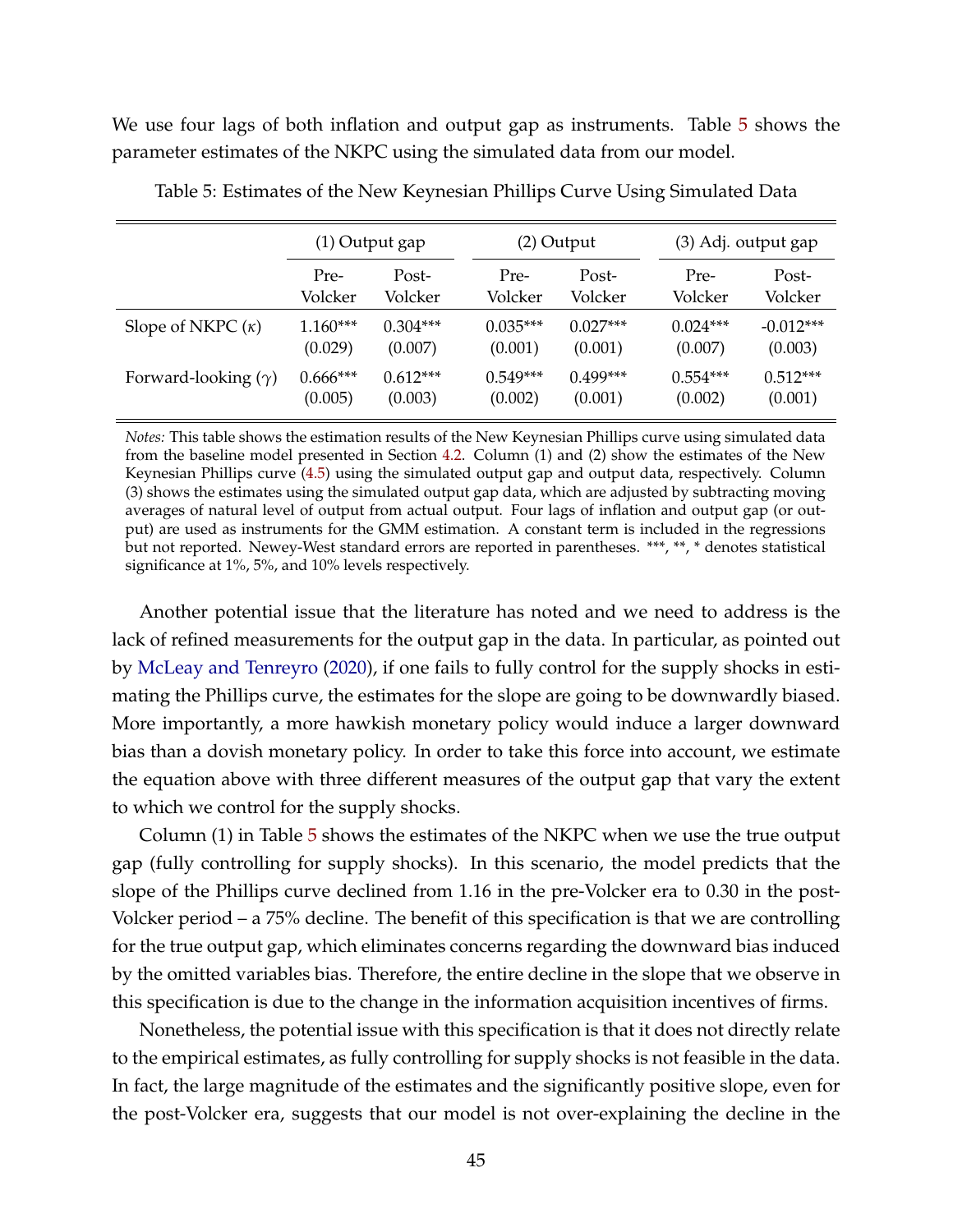slope of the Phillips curve.

To illustrate this point further, Column (2) in Table [5](#page-44-0) reports the estimated hybrid NKPC when we use the output minus the steady-state output as our measure of the output gap – fully omitting the supply shocks. In this case, the estimated slope for both periods is much smaller compared to the estimates in Column (1), but there is still a 25% decline in the slope of the Phillips curve from the pre- to post-Volcker period.

Finally, we consider an interim case in Column (3) where we partially control for the supply shocks by subtracting a moving average of the natural level of output from realized output in the model to construct the output gap. Again, the model predicts a decline in the slope of the Phillips curve from the pre- to post-Volcker period.<sup>[37](#page-0-0)</sup>

# **5 Concluding Remarks**

We characterize and solve dynamic multivariate rational inattention models and apply our findings to derive an attention-driven Phillips curve.

Our theory of the Phillips curve puts forth a new perspective on the flattening of the slope of the Phillips curve in recent decades and suggests that this was an endogenous response of the private sector to a more disciplined monetary policy in the post-Volcker era which put a larger weight on stabilizing nominal variables.

On the policy front, our results speak to an ongoing debate on the trade-off between stabilizing inflation and maintaining a lower unemployment rate. Our theory suggests that while a dovish policy might seem appealing in the current climate where inflation seems hardly responsive to monetary policy, such a policy might have an adverse effect once implemented.

# **References**

- **Afrouzi, Hassan**, "Strategic Inattention, Inflation Dynamics and the Non-Neutrality of Money," Working Paper 8218, CESifo 2020.
- **, Spencer Yongwook Kwon, Augustin Landier, Yueran Ma, and David Thesmar**, "Overreaction and Working Memory," Working Paper 27947, National Bureau of Economic Research 2020.

 $37$ Appendix Table [A.2](#page-73-0) shows the estimates of both standard forward-looking NKPC and (unrestricted) hybrid NKPC using different measures of the output gap from the simulated data. In all cases, the slope of the NKPC declined from the pre- to post-Volcker era.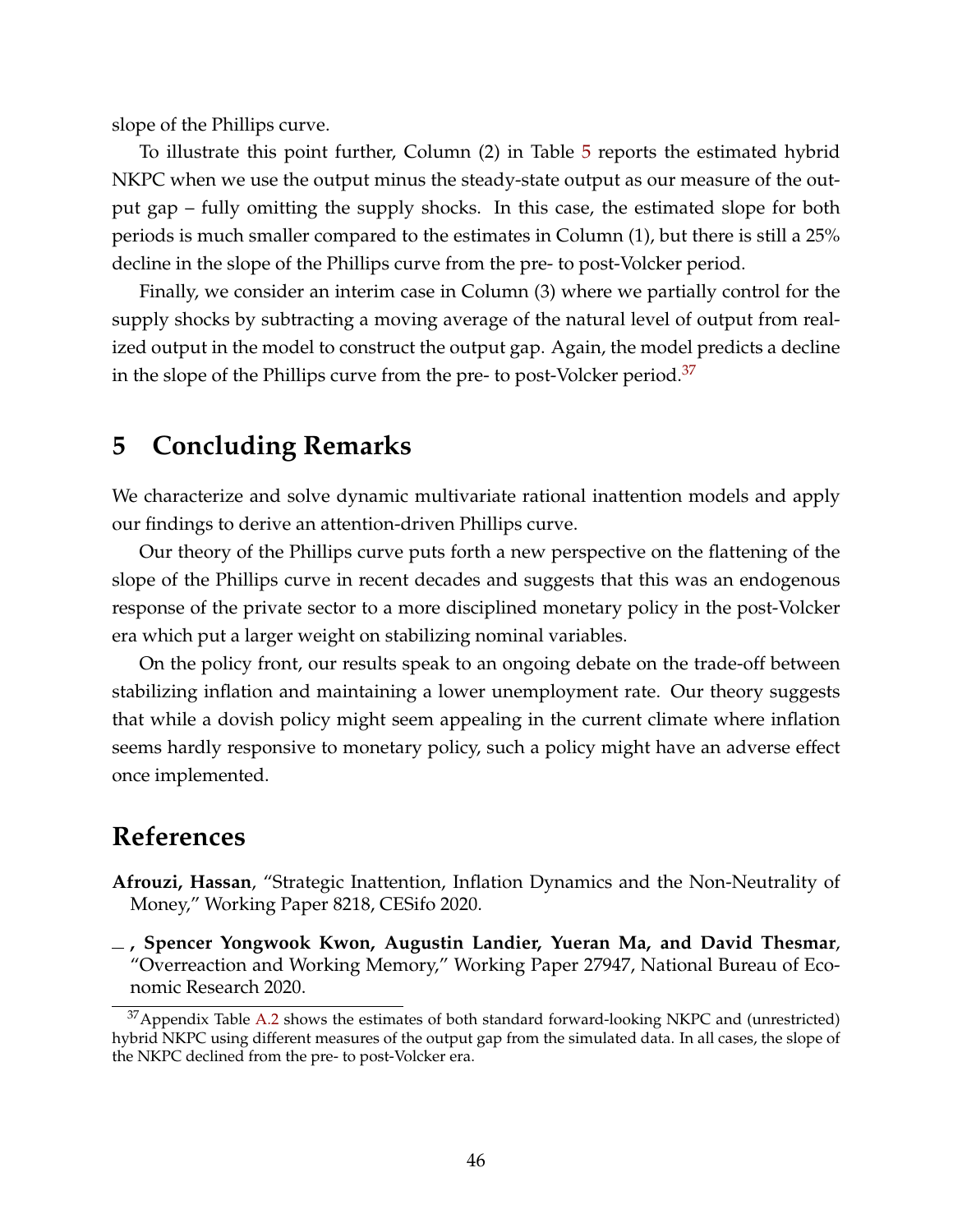- **Angeletos, George-Marios and Chen Lian**, "Incomplete information in macroeconomics: Accommodating frictions in coordination," in "Handbook of macroeconomics," Vol. 2, Elsevier, 2016, pp. 1065–1240.
- **and** , "Forward guidance without common knowledge," *American Economic Review*, 2018, *108* (9), 2477–2512.
- **and Jennifer La'O**, "Incomplete Information, Higher-Order Beliefs and Price Inertia," *Journal of Monetary Economics*, 2009, *56*, S19–S37.
- **and Zhen Huo**, "Myopia and Anchoring," Working Paper 24545, National Bureau of Economic Research 2018.
- <span id="page-46-0"></span>Aruoba, Borağan, Luigi Bocola, and Frank Schorfheide, "Assessing DSGE model nonlinearities," *Journal of Economic Dynamics and Control*, 2017, *83* (C), 34–54.
- **Babb, Nathan and Alan Detmeister**, "Nonlinearities in the Phillips Curve for the United States: Evidence Using Metropolitan Data," FEDS Working Paper 2017-070 2017.
- **Bernanke, Ben**, "Inflation expectations and inflation forecasting," Technical Report, Board of Governors of the Federal Reserve System (US) 2007.
- **Blanchard, Olivier**, "The Phillips Curve: Back to the'60s?," *American Economic Review*, 2016, *106* (5), 31–34.
- **Bullard, James**, "The Case of the Disappearing Phillips Curve," in "The 2018 ECB Forum on Central Banking, Sintra, Portugal, June," Vol. 19 2018.
- **Caplin, Andrew and Daniel Spulber**, "Menu Costs and the Neutrality of Money," *The Quarterly Journal of Economics*, 1987, *102* (4), 703–725.
- **, Mark Dean, and John Leahy**, "Rationally Inattentive Behavior: Characterizing and Generalizing Shannon Entropy," Working Paper 23652, National Bureau of Economic Research 2017.
- <span id="page-46-3"></span>**Clarida, Richard, Jordi Galí, and Mark Gertler**, "Monetary Policy Rules and Macroeconomic Stability: Evidence and Some Theory," *The Quarterly Journal of Economics*, 02 2000, *115* (1), 147–180.
- <span id="page-46-1"></span>**Coibion, Olivier and Yuriy Gorodnichenko**, "Monetary Policy, Trend Inflation, and the Great Moderation: An Alternative Interpretation," *American Economic Review*, 2011, *101* (1), 341–70.
- $\Box$  **and**  $\Box$ , "Information Rigidity and the Expectations Formation Process: A Simple Framework and New Facts," *American Economic Review*, August 2015, *105* (8), 2644–78.
- <span id="page-46-2"></span> $\mu$  and  $\mu$ , "Is the Phillips Curve Alive and Well After All? Inflation Expectations and the Missing Disinflation," *American Economic Journal: Macroeconomics*, January 2015, *7* (1), 197–232.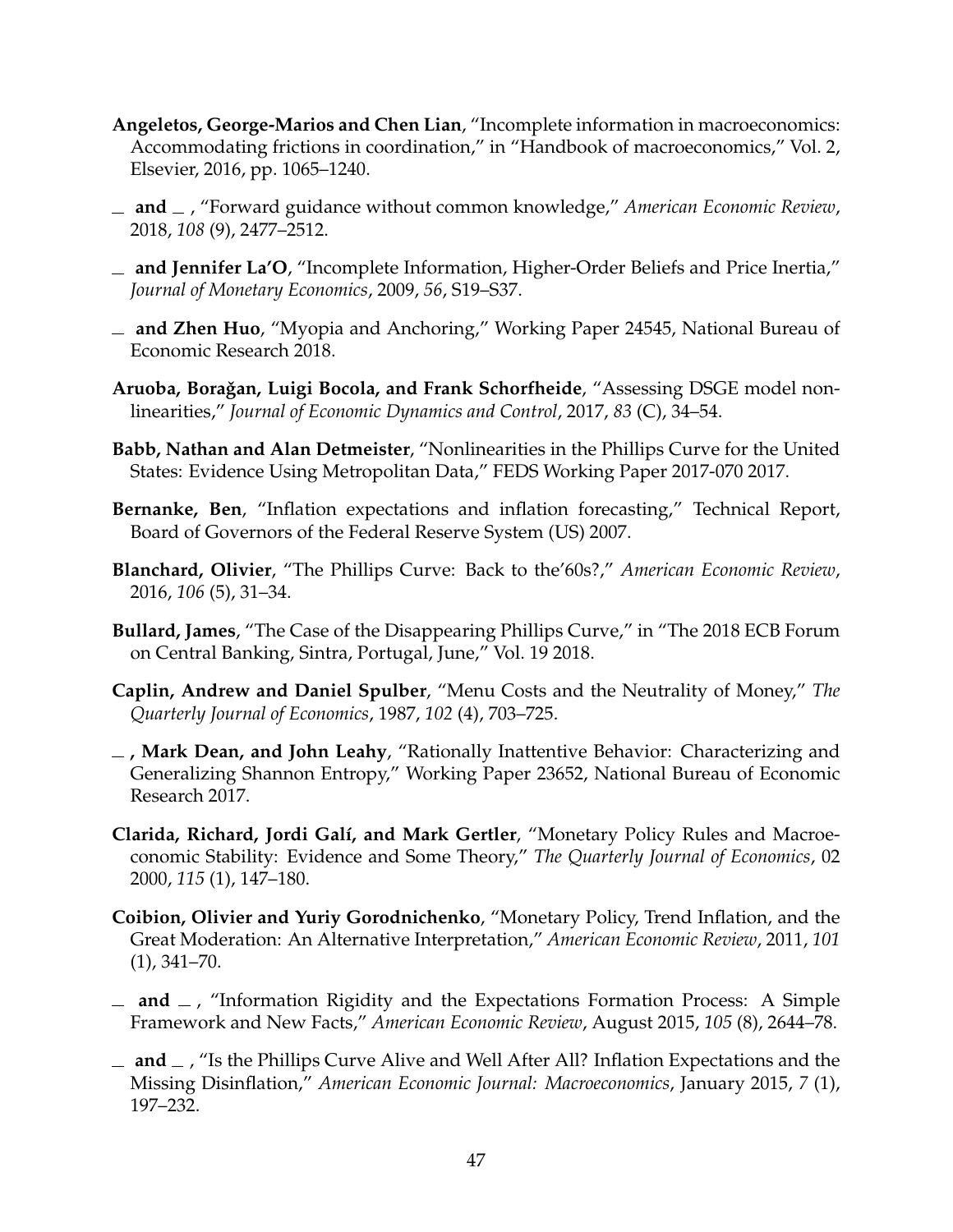- **, , and Tiziano Ropele**, "Inflation expectations and firm decisions: New causal evidence," *The Quarterly Journal of Economics*, 2020, *135* (1), 165–219.
- <span id="page-47-0"></span>**, , Lorenz Kueng, and John Silvia**, "Innocent Bystanders? Monetary policy and inequality," *Journal of Monetary Economics*, 2017, *88*, 70 – 89.
- <span id="page-47-1"></span>**Cover, Thomas and Joy Thomas**, *Elements of Information Theory*, John Wiley & Sons, 2012.
- **da Silveira, Rava Azeredo, Yeji Sung, and Michael Woodford**, "Noisy Memory and Over-Reaction to News," 2019. Manuscript.
- **Del Negro, Marco, Michele Lenza, Giorgio E Primiceri, and Andrea Tambalotti**, "What's up with the Phillips Curve?," Working Paper 27003, National Bureau of Economic Research April 2020.
- **Denti, Tommaso**, "Unrestricted Information Acquisition," 2015. Manuscript.
- **Fulton, Chad**, "Mechanics of Static Quadratic Gaussian Rational Inattention Tracking Problems," Working Paper, Board of Governors of the Federal Reserve System 2018.
- **Gabaix, Xavier**, "A Sparsity-Based Model of Bounded Rationality," *The Quarterly Journal of Economics*, 2014, *129* (4), 1661–1710.
- , "A behavioral New Keynesian model," *American Economic Review*, 2020, *110* (8), 2271– 2327.
- **Gaglianone, Wagner Piazza, Raffaella Giacomini, Joao Issler, and Vasiliki Skreta**, "Incentive-driven Inattention," Discussion Paper 13619, CEPR 2019.
- **Gertler, Mark and John Leahy**, "A Phillips Curve with an Ss Foundation," *Journal of Political Economy*, 2008, *116* (3), 533–572.
- **Golosov, Mikhail and Robert Lucas**, "Menu Costs and Phillips curves," *Journal of Political Economy*, 2007, *115* (2), 171–199.
- **Hazell, Jonathon, Juan Herreño, Emi Nakamura, and Jón Steinsson**, "The Slope of the Phillips Curve: Evidence from US States," Technical Report, National Bureau of Economic Research 2020.
- **Hébert, Benjamin and Jennifer La'O**, "Information Acquisition, Efficiency, and Non-Fundamental Volatility," 2019. Manuscript.
- **and Michael Woodford**, "Information Costs and Sequential Information Sampling," Working Paper 25316, National Bureau of Economic Research 2018.
- **Hellwig, Christian and Venky Venkateswaran**, "Setting the Right Prices for the Wrong Reasons," *Journal of Monetary Economics*, 2009, *56*, S57–S77.
- **Hooper, Peter, Frederic Mishkin, and Amir Sufi**, "Prospects for Inflation in a High Pressure Economy: Is the Phillips Curve Dead or is It Just Hibernating?," Working Paper 25792, National Bureau of Economic Research 2019.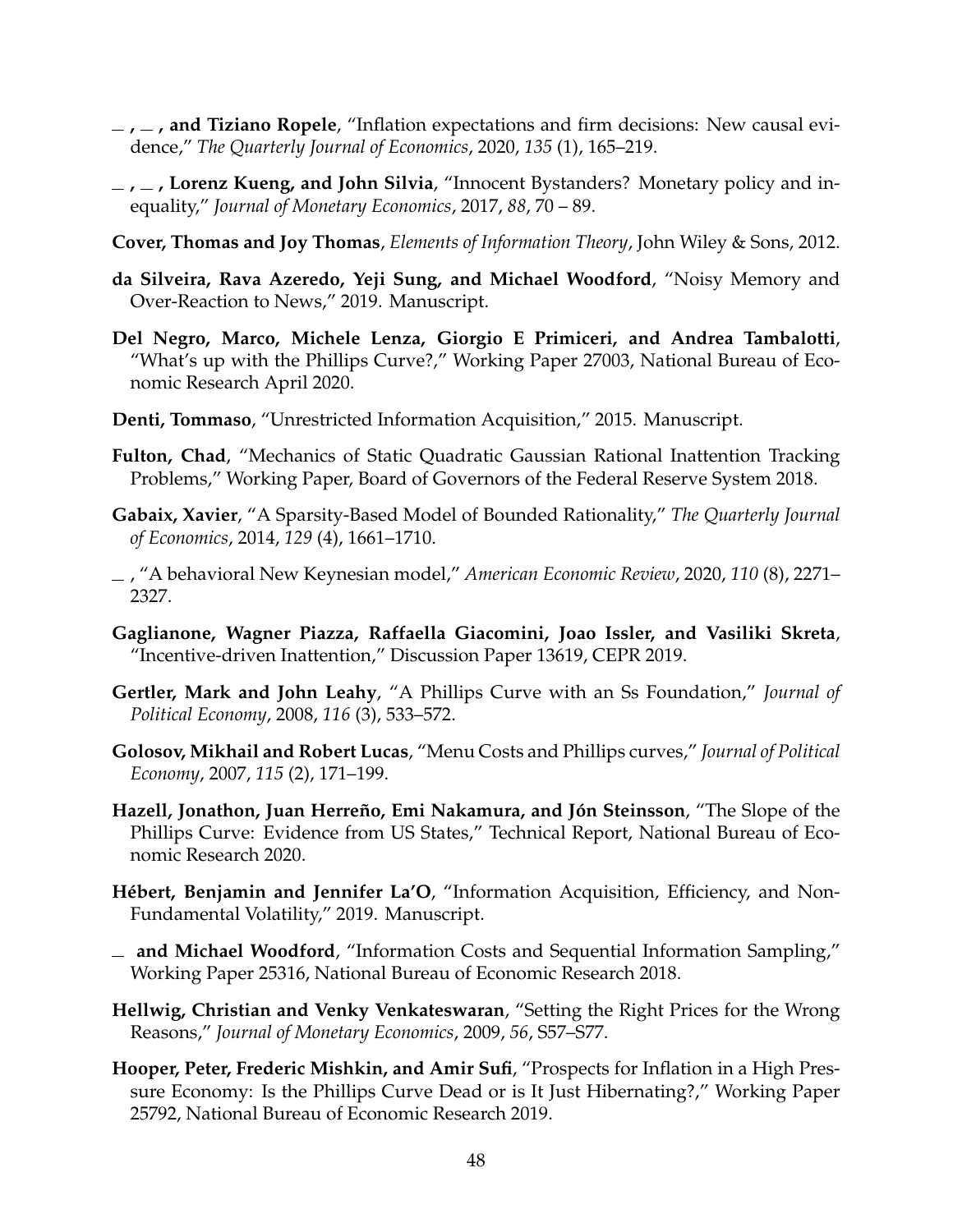- **Ilut, Cosmin and Rosen Valchev**, "Economic Agents As Imperfect Problem Solvers," 2017. Manuscript.
- **Kamdar, Rupal**, "The Inattentive Consumer: Sentiment and Expectations," 2018. Manuscript.
- **Khaw, Mel Win and Oskar Zorrilla**, "Deeper Habits," 2018. Manuscript.
- **, Luminita Stevens, and Michael Woodford**, "Discrete Adjustment to a Changing Environment: Experimental Evidence," *Journal of Monetary Economics*, 2017, *91*, 88–103.
- Kőszegi, Botond and Filip Matějka, "Choice simplification: A theory of mental budgeting and naive diversification," *The Quarterly Journal of Economics*, 2020, *135* (2), 1153– 1207.
- **Kumar, Anil and Pia Orrenius**, "A Closer Look at the Phillips Curve Using State-Level Data," *Journal of Macroeconomics*, 2016, *47*, 84–102.
- **Kumar, Saten, Hassan Afrouzi, Olivier Coibion, and Yuriy Gorodnichenko**, "Inflation Targeting Does Not Anchor Inflation Expectations: Evidence from Firms in New Zealand," *Brookings Papers on Economic Activity*, 2015, pp. 187–226.
- <span id="page-48-2"></span>**Levy, Daniel, Mark Bergen, Shantanu Dutta, and Robert Venable**, "The Magnitude of Menu Costs: Direct Evidence From Large U. S. Supermarket Chains," *The Quarterly Journal of Economics*, 1997, *112* (3), 791–825.
- **L'Huillier, Jean-Paul and William Zame**, "Flattening of the Phillips Curve and the Mandate of the Central Bank," Technical Report 2020. Mimeo.
- **Lucas, Robert**, "Expectations and the Neutrality of Money," *Journal of Economic Theory*, 1972, *4* (2), 103–124.
- **Luo, Yulei**, "Consumption Dynamics under Information Processing Constraints," *Review of Economic Dynamics*, 2008, *11* (2), 366–385.
- **, Jun Nie, and Eric Young**, "Robustness, Information Processing Constraints, and the Current Account in Small Open Economies," *Journal of International Economics*, 2012, *88* (1), 104–120.
- <span id="page-48-0"></span>**Ma´ckowiak, Bartosz and Mirko Wiederholt**, "Optimal Sticky Prices under Rational Inattention," *The American Economic Review*, 2009, *99* (3), 769–803.
- **and** , "Optimal Sticky Prices under Rational Inattention," Working Paper Series 1009, European Central Bank February 2009.
- <span id="page-48-1"></span>**and** , "Business Cycle Dynamics under Rational Inattention," *The Review of Economic Studies*, 2015, *82* (4), 1502–1532.
- <span id="page-48-3"></span> $\mathsf{I}$ , Filip Matějka, and Mirko Wiederholt, "Dynamic Rational Inattention: Analytical Results," *Journal of Economic Theory*, 2018, *176*, 650 – 692.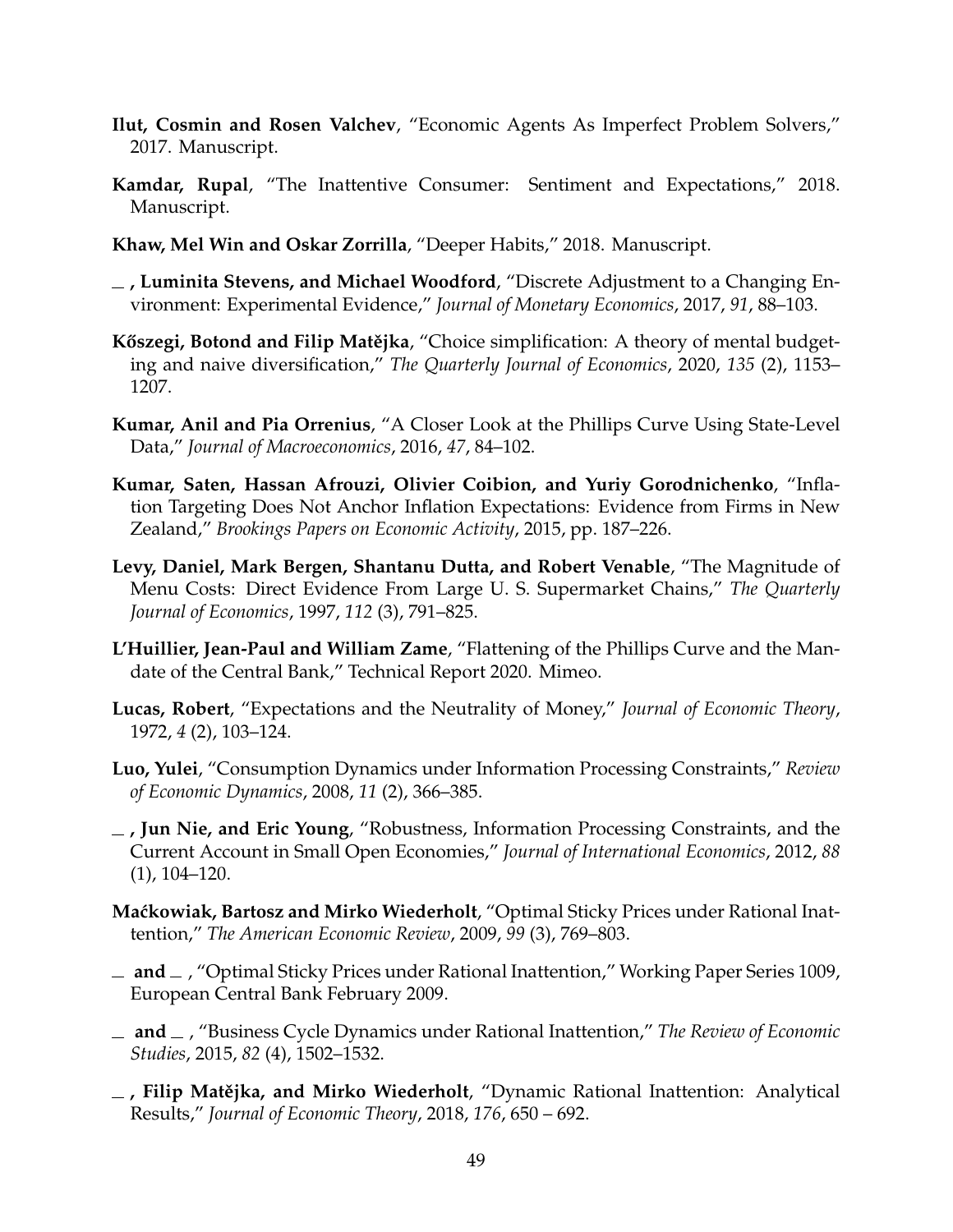- $\mathcal{L}$ ,  $\mathcal{L}$ , **and**  $\mathcal{L}$ , "Survey: Rational inattention, a disciplined behavioral model," CEPR Discussion Paper DP13243, CEPR 2018.
- **Mankiw, Gregory and Ricardo Reis**, "Sticky Information versus Sticky Prices: A Proposal to Replace the New Keynesian Phillips Curve," *The Quarterly Journal of Economics*, 2002, *117* (4), 1295–1328.
- **Matějka, Filip**, "Rationally Inattentive Seller: Sales and Discrete Pricing," *The Review of Economic Studies*, 2015, *83* (3), 1125–1155.
- **Matějka, Filip and Alisdair McKay, "Rational Inattention to Discrete Choices: A New** Foundation for the Multinomial Logit Model," *American Economic Review*, January 2015, *105* (1), 272–98.
- <span id="page-49-0"></span>**McLeay, Michael and Silvana Tenreyro**, "Optimal inflation and the identification of the Phillips curve," *NBER Macroeconomics Annual*, 2020, *34* (1), 199–255.
- **Melosi, Leonardo**, "Estimating Models with Dispersed Information," *American Economic Journal: Macroeconomics*, 2014, *6* (1), 1–31.
- **Miao, Jianjun, Jieran Wu, and Eric Young**, "Multivariate Rational Inattention," January 2020. Boston University - Department of Economics.
- **Mishkin, Frederic**, "Inflation dynamics," *International Finance*, 2007, *10* (3), 317–334.
- **Mondria, Jordi and Thomas Wu**, "The Puzzling Evolution of the Home Bias, Information Processing and Financial Openness," *Journal of Economic Dynamics and Control*, 2010, *34* (5), 875–896.
- **Nagel, Stefan and Zhengyang Xu**, "Asset Pricing with Fading Memory," Working Paper 26255, National Bureau of Economic Research 2019.
- **Nakamura, Emi and Jon Steinsson**, "Monetary Non-Neutrality in a Multisector Menu Cost Model," *The Quarterly journal of economics*, 2010, *125* (3), 961–1013.
- **Nieuwerburgh, Stijn Van and Laura Veldkamp**, "Information Acquisition and Under-Diversification," *The Review of Economic Studies*, 2010, *77* (2), 779–805.
- **Nimark, Kristoffer**, "Dynamic Pricing and Imperfect Common Knowledge," *Journal of Monetary Economics*, 2008, *55* (2), 365–382.
- **Paciello, Luigi**, "Monetary Policy and Price Responsiveness to Aggregate Shocks under Rational Inattention," *Journal of Money, Credit and Banking*, 2012, *44* (7), 1375–1399.
- **and Mirko Wiederholt**, "Exogenous Information, Endogenous Information, and Optimal Monetary Policy," *The Review of Economic Studies*, 2014, *81* (1), 356–388.
- **Pasten, Ernesto and Raphael Schoenle**, "Rational Inattention, Multi-Product Firms and the Neutrality of Money," *Journal of Monetary Economics*, 2016, *80*, 1–16.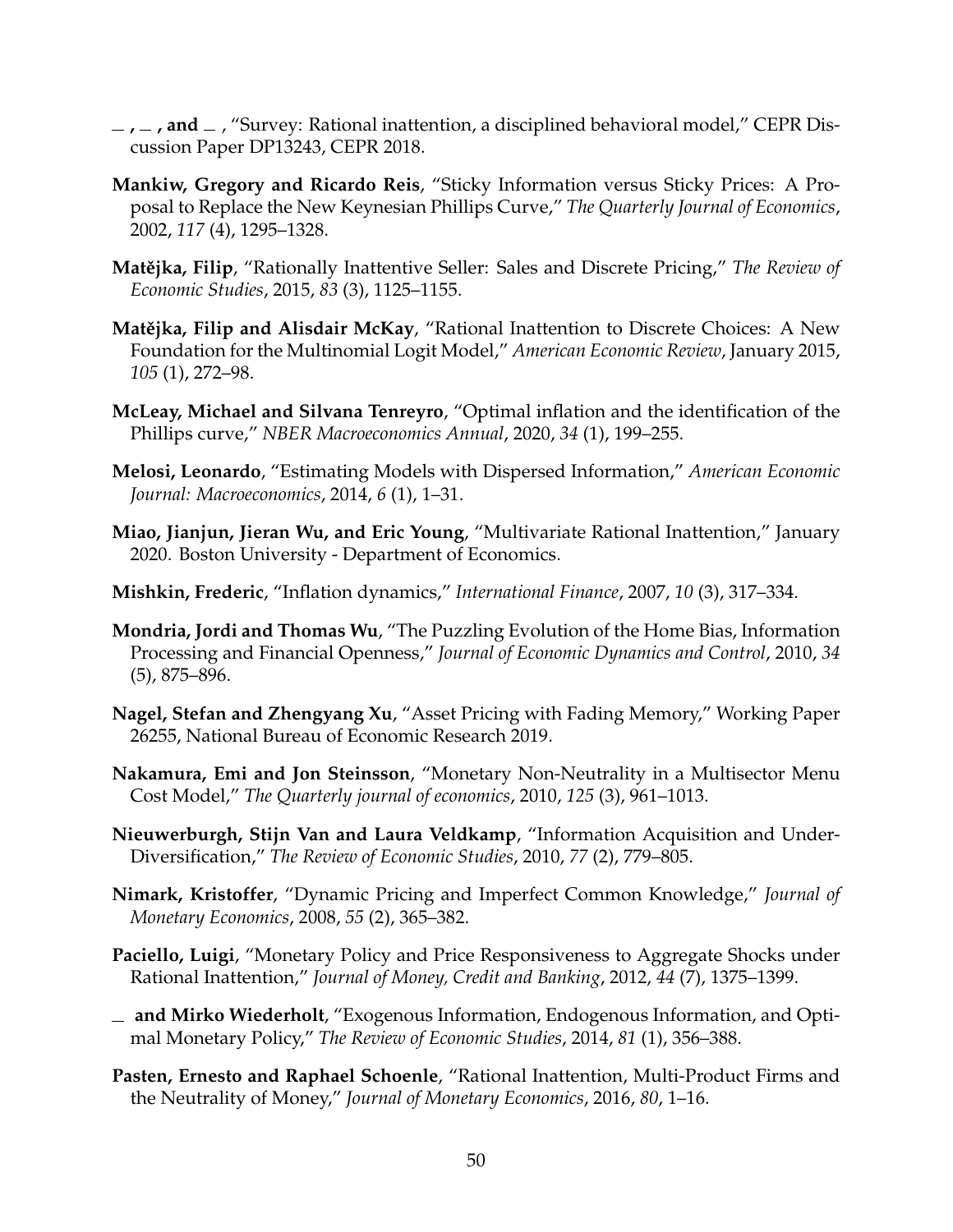- **Peng, Lin and Wei Xiong**, "Investor Attention, Overconfidence and Category Learning," *Journal of Financial Economics*, 2006, *80* (3), 563–602.
- **Powell, Jerome**, "Semiannual Monetary Policy Report to the Congress," 7 2019. Before the Committee on Financial Services, U.S. House of Representatives, Washington, D.C.
- **Ravid, Doron**, "Bargaining with Rational Inattention," 2019. Manuscript.
- **Reis, Ricardo**, "Inattentive Producers," *The Review of Economic Studies*, 2006, *73* (3), 793– 821.
- <span id="page-50-0"></span>**Romer, Christina and David Romer**, "A New Measure of Monetary Shocks: Derivation and Implications," *American Economic Review*, September 2004, *94* (4), 1055–1084.
- **Roth, Christopher and Johannes Wohlfart**, "How Do Expectations about the Macroeconomy Affect Personal Expectations and Behavior?," CESifo Working Paper 7154, CESifo 2018.
- **Rubbo, Elisa**, "Networks, Phillips Curves and Monetary Policy," Technical Report, Harvard University 2020. Mimeo.
- **Ryngaert, Jane**, "What do (and Don't) Forecasters Know About US Inflation," 2017. Manuscript.
- **Sims, Christopher**, "Implications of Rational Inattention," *Journal of Monetary Economics*, 2003, *50* (3), 665–690.
- **Sims, Christopher A**, "Rational Inattention and Monetary Economics," in "Handbook of Monetary Economics," Vol. 3, Elsevier, 2010, pp. 155–181.
- **Steiner, Jakub, Colin Stewart, and Filip Matějka**, "Rational Inattention Dynamics: Inertia and Delay in Decision-Making," *Econometrica*, 2017, *85* (2), 521–553.
- **Stevens, Luminita**, "Coarse Pricing Policies," *The Review of Economic Studies*, 07 2019.
- **Tutino, Antonella**, "Rationally Inattentive Consumption Choices," *Review of Economic Dynamics*, 2013, *16* (3), 421–439.
- **Woodford, Michael**, "Imperfect Common Knowledge and the Effects of Monetary Policy," *Knowledge, Information, and Expectations in Modern Macroeconomics: In Honor of Edmund S. Phelps*, 2003.
- , "Information-Constrained State-Dependent Pricing," *Journal of Monetary Economics*, 2009, *56*, S100–S124.
- **Yang, Choongryul**, "Rational Inattention, Menu Costs, and Multi-Product Firms: Micro Evidence and Aggregate Implications," 2019. Manuscript.
- **Zorn, Peter**, "Investment under Rational Inattention: Evidence from US Sectoral Data," 2016. Manuscript.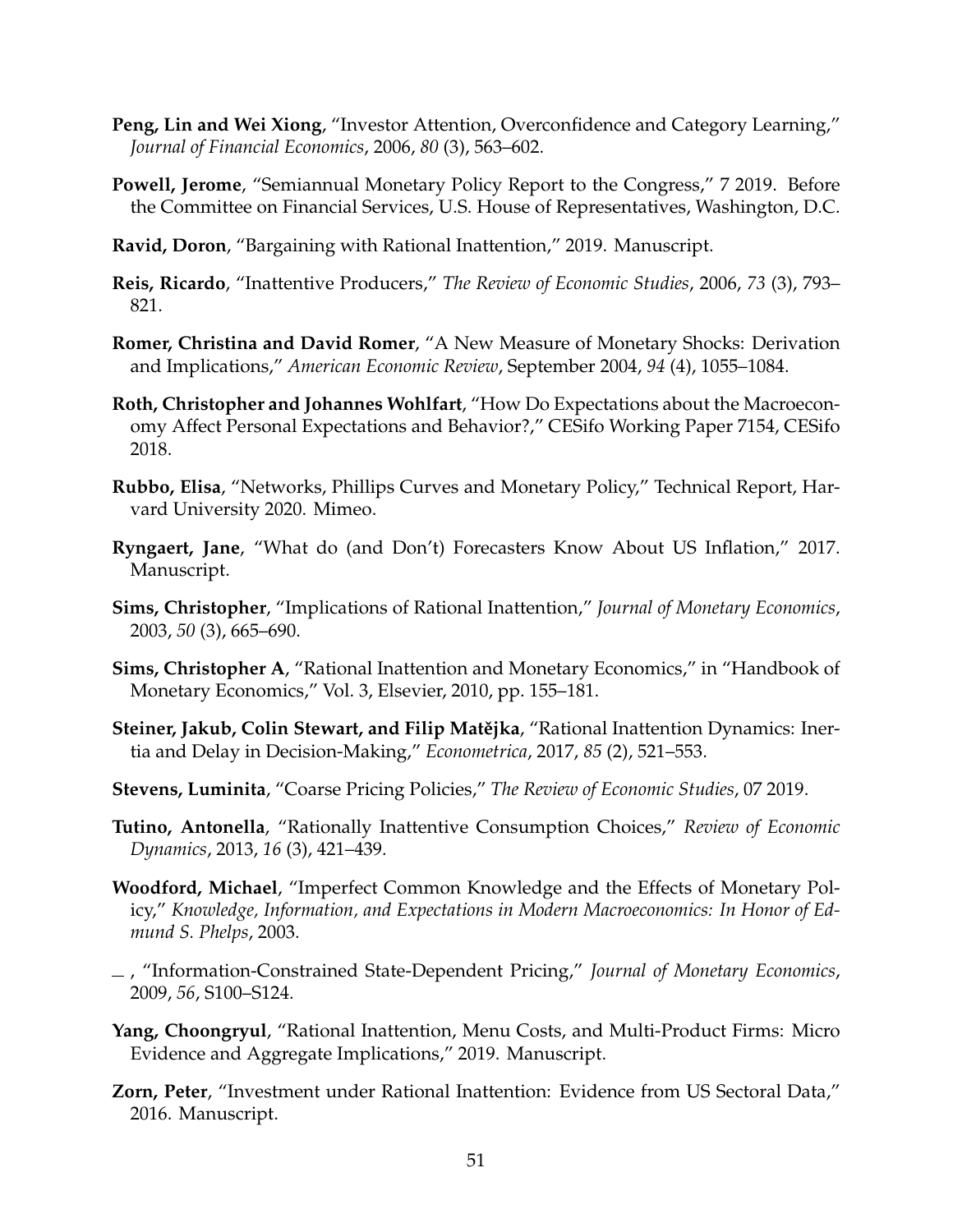# **APPENDIX**

# **A Proofs for Section [2](#page-5-1)**

## **A.1 Proof of Lemma [2.1](#page-7-1)**

*Proof.* First, note that observing  $\{a^t\}_{t=0}^{\infty}$  induces the same action payoffs over time as  $\{S^t\}_{t=0}^{\infty}$  because at any time *t* and for every possible realization of  $S^t$ , the agent gets  $a(S^t)$ – the optimal action induced by that realization – as a direct signal. Suppose now that  $a^t$ is not a sufficient statistic for  $S^t$  relative to  $X^t$ . Then, we can show that  $\{a^t\}_{t=0}^\infty$  costs less in terms of information than  $\{S^t\}_{t=0}^\infty$ . To see this, note that for any  $t\geq 1$  and  $S^t$ , consecutive applications of the chain-rule of mutual information imply

$$
\mathbb{I}(X^t; S^t) = \mathbb{I}(X^t; S^t | S^{t-1}) + \mathbb{I}(X^t; S^{t-1}) = \mathbb{I}(X^t; S^t | S^{t-1}) + \mathbb{I}(X^{t-1}; S^{t-1}) + \underbrace{\mathbb{I}(X^t; S^{t-1} | X^{t-1})}_{=0},
$$

where the third term is zero by availability of information at time  $t - 1$ ;  $S^{t-1} \perp X^t | X^{t-1}$ . Moreover, for  $t = 0$  applying the chain-rule implies:

$$
I(X^0; S^0) = I(X^0; S^0|S^{-1}) + I(X^0; S^{-1})
$$

Thus,

$$
\sum_{t=0}^{\infty} \beta^t \mathbb{I}(X^t; S^t | S^{t-1}) = \sum_{t=0}^{\infty} \beta^t (\mathbb{I}(X^t; S^t) - \mathbb{I}(X^{t-1}; S^{t-1})) = \mathbb{I}(X^0; S^{-1}) + (1 - \beta) \sum_{t=0}^{\infty} \beta^t \mathbb{I}(X^t; S^t).
$$

Similarly, noting that  $a^{-1}$  is equal to  $S^{-1}$  by definition, we can show

$$
\sum_{t=0}^{\infty} \beta^t \mathbb{I}(X^t; a^t | a^{t-1}) = \mathbb{I}(X^0; S^{-1}) + (1 - \beta) \sum_{t=0}^{\infty} \beta^t \mathbb{I}(X^t; a^t).
$$

Finally, note that  $X^t \to S^t \to a^t$  form a Markov chain so that  $X^t \perp a^t | S^t$ . A final application of the chain-rule for mutual information implies

$$
\mathbb{I}(X^t; a^t, S^t) = \mathbb{I}(X^t; a^t) + \mathbb{I}(X^t; S^t | a^t) = \mathbb{I}(X^t; S^t) + \underbrace{\mathbb{I}(X^t; a^t | S^t)}_{=0}.
$$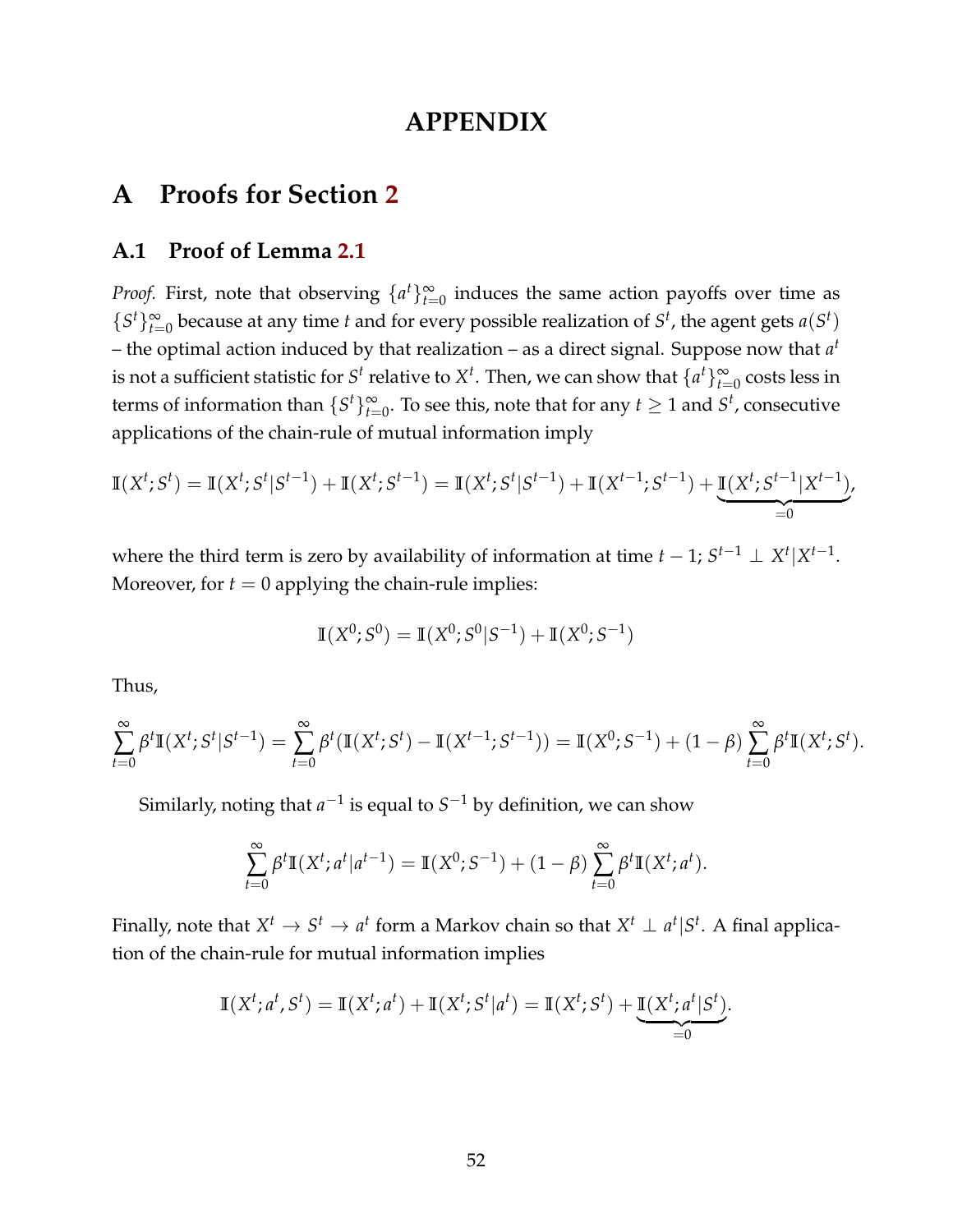Therefore,

$$
\sum_{t=0}^{\infty} \beta^t \mathbb{I}(X^t; S^t | S^{t-1}) - \sum_{t=0}^{\infty} \beta^t \mathbb{I}(X^t; a^t | a^{t-1}) = (1 - \beta) \sum_{t=0}^{\infty} \beta^t [\mathbb{I}(X^t; S^t) - \mathbb{I}(X^t; a^t)]
$$
  
= 
$$
\sum_{t=0}^{\infty} \beta^t \mathbb{I}(X^t; S^t | a^t) \ge 0.
$$

Hence, while  $\{a^t\}_{t=0}^{\infty}$  induces the same action payoffs as  $\{S^t\}_{t=0}^{\infty}$ , it costs less in terms of information costs, and induce higher total utility for the agent. Therefore, if  $\{S^t\}_{t\geq 0}$  is optimal, it has to be that

$$
\mathbb{I}(X^t; S^t | a^t) = 0, \forall t \ge 0
$$

which implies  $S^t \perp X^t | a^t$  and  $X^t \to a^t \to S^t$  forms a Markov chain  $\forall t \geq 0$ . п

#### **A.2 Proof of Lemma [2.2](#page-8-0)**

*Proof.* The chain-rule implies  $\mathbb{I}(X^t; a^t | a^{t-1}) = \mathbb{I}(X^t; a_t, a^{t-1} | a^{t-1}) = \mathbb{I}(X^t; a_t | a^{t-1})$ . Moreover, it also implies

$$
\mathbb{I}(X^t; \vec{a}_t | a^{t-1}) = \mathbb{I}(\vec{x}_t; \vec{a}_t | a^{t-1}) + \mathbb{I}(X^{t-1}; \vec{a}_t | a^{t-1}, \vec{x}_t).
$$

Since  $a_t = \argmax_a \mathbb{E}[u(a;X_t)|S^t]$  and given that  $a^t$  is a sufficient statistic for  $S^t$ , then optimality requires that  $\mathbb{I}(X^{t-1}; a_t | a^{t-1}, \vec{x}_t) = 0$ . To see why, suppose not. Then, we can construct a an information structure that costs less but implies the same expected payoff. Thus, for the optimal information structure, this mutual information is zero, which implies

$$
\mathbb{I}(X^t; a^t | a^{t-1}) = \mathbb{I}(\vec{x}_t; \vec{a}_t | a^{t-1}), \quad \vec{a}_t \perp X^{t-1} | (\vec{x}_t, a^{t-1}).
$$

**The Second Service** 

# **A.3 Proof of Lemma [2.3](#page-9-0)**

*Proof.* We prove this Proposition by showing that for any sequence of actions, we can construct a Gaussian process that costs less in terms of information costs, but generates the exact same payoff sequence. To see this, take an action sequence  $\{\vec{a}_t\}_{t>0}$ , and let  $a^t \equiv \{\vec{a}_\tau : 0 \leq \tau \leq t\} \cup S^{-1}$  denote the information set implied by this action sequence.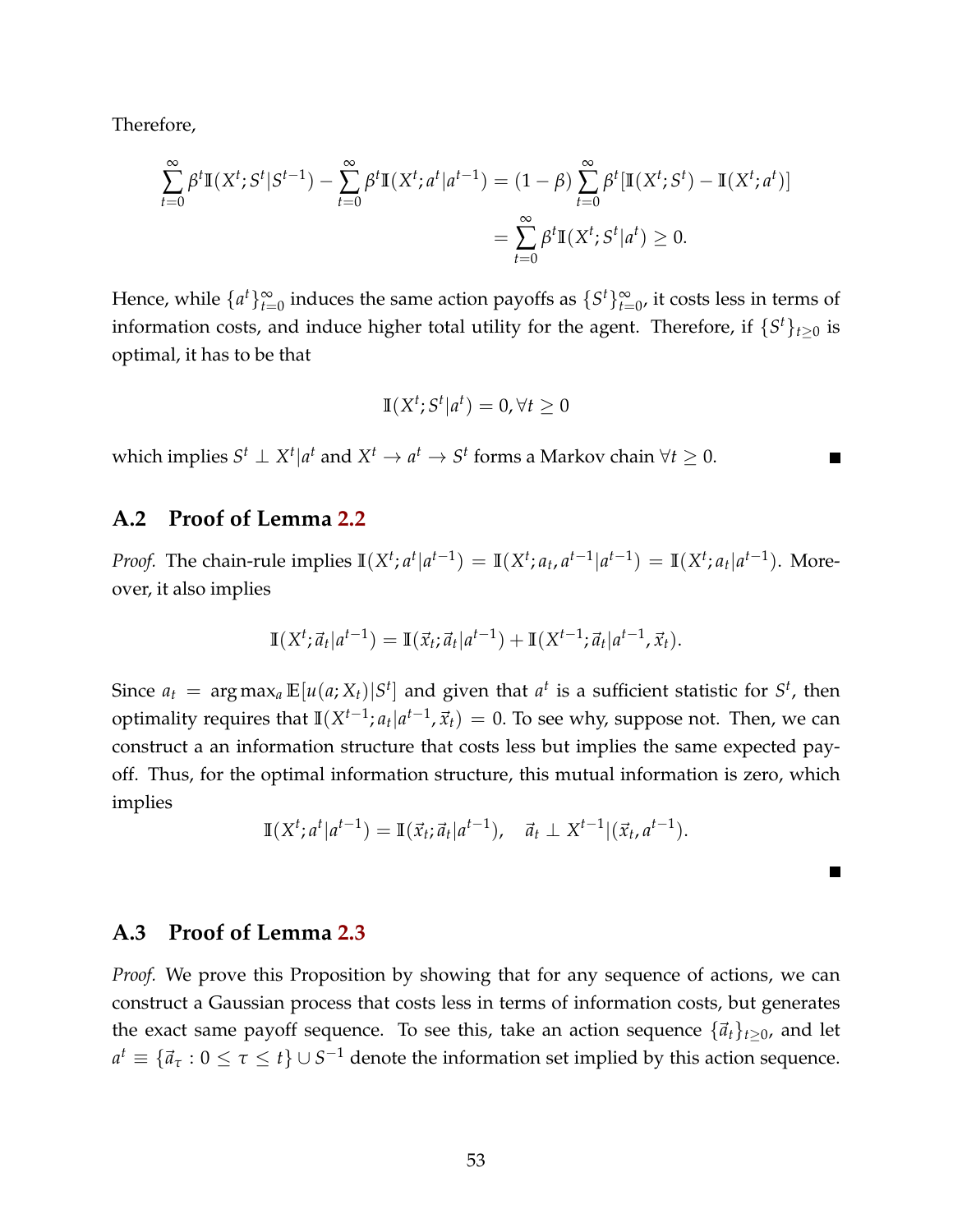Now define a sequence of Gaussian variables  $\{\hat{a}_t\}_{t\geq0}$  such that for  $t\geq0$ ,

$$
var(X^t | \hat{a}^t) = \mathbb{E}[var(X^t | a^t) | S^{-1}].
$$

Note that both these sequence of actions imply the same sequence of utilities for the agent since they have the same covariance matrix by construction. So we just need to show that the Gaussian sequence costs less. To see this note:

$$
\mathbb{E}\left[\sum_{t=0}^{\infty} \beta^t \left(\mathbb{I}(X^t; a^t | a^{t-1}) - \mathbb{I}(X^t; \hat{a}^t | \hat{a}^{t-1})\right) | S^{-1}\right]
$$
  
=  $(1 - \beta)\mathbb{E}\left[\sum_{t=0}^{\infty} \beta^t \left(\mathbb{I}(X^t; a^t) - \mathbb{I}(X^t; \hat{a}^t)\right) | S^{-1}\right]$   
=  $(1 - \beta)\mathbb{E}\left[\sum_{t=0}^{\infty} \beta^t \left(h(X^t | \hat{a}^t) - h(X^t | a^t)\right) | S^{-1}\right] \ge 0,$ 

where the last inequality is followed from the fact that among the random variables with the same expected covariance matrix, the Gaussian variable has maximal entropy.<sup>[38](#page-0-0)</sup>

# **A.4 Proof of Lemma [2.4](#page-9-1)**

*Proof.* We know from Lemma [2.3](#page-9-0) that optimal posteriors, if the problem attains its maximum, are Gaussian. So without loss of generality we can restrict our attention to Gaussian signals. Moreover, since  $\{\vec{x}_t\}_{t>0}$  is Markov, we know from Lemma [2.2](#page-8-0) that optimal actions should satisfy  $\vec{a}_t \perp X^{t-1}|(a^{t-1},\vec{x}_t)$  where  $a^t = \{\vec{a}_\tau\}_{0\leq \tau\leq t}\cup S^{-1}.$  Thus, we can decompose:

$$
\vec{a}_t - \mathbb{E}[\vec{a}_t|a^{t-1}] = \mathbf{Y}_t'(\vec{x}_t - \mathbb{E}[\vec{x}_t|a^{t-1}]) + \vec{z}_t, \quad \vec{z}_t \perp (a^{t-1}, X^t), \vec{z}_t \sim \mathcal{N}(0, \Sigma_{z,t}),
$$

for some  $Y_t \in \mathbb{R}^{n \times m}$ . Now, note that choosing actions is equivalent to choosing a sequence of  $\{(\mathbf{Y}_t \in \mathbb{R}^{n \times m}, \Sigma_{z,t} \succeq 0)\}_{t>0}$ .

Now, let  $\vec{x}_t | a^{t-1} \sim \mathcal{N}(\vec{x}_{t|t-1}, \Sigma_{t|t-1})$  and  $\vec{x}_t | a^t \sim \mathcal{N}(\vec{x}_{t|t}, \Sigma_{t|t})$  denote the prior and posterior beliefs of the agent at time *t*. Kalman filtering implies ∀*t* ≥ 0:

$$
\begin{aligned}\n\vec{x}_{t|t} &= \vec{x}_{t|t-1} + \Sigma_{t|t-1} \mathbf{Y}_t (\mathbf{Y}_t' \Sigma_{t|t-1} \mathbf{Y}_t + \Sigma_{z,t})^{-1} (\vec{a}_t - \vec{a}_{t|t-1}), \quad \vec{x}_{t+1|t} = \mathbf{A} \vec{x}_{t|t} \\
\Sigma_{t|t} &= \Sigma_{t|t-1} - \Sigma_{t|t-1} \mathbf{Y}_t (\mathbf{Y}_t' \Sigma_{t|t-1} \mathbf{Y}_t + \Sigma_{z,t})^{-1} \mathbf{Y}_t' \Sigma_{t|t-1}, \\
\Sigma_{t+1|t} &= \mathbf{A} \Sigma_{t|t} \mathbf{A}' + \mathbf{Q} \mathbf{Q}'.\n\end{aligned}
$$

<sup>38</sup>See Chapter 12 in [Cover and Thomas](#page-47-1) [\(2012\)](#page-47-1).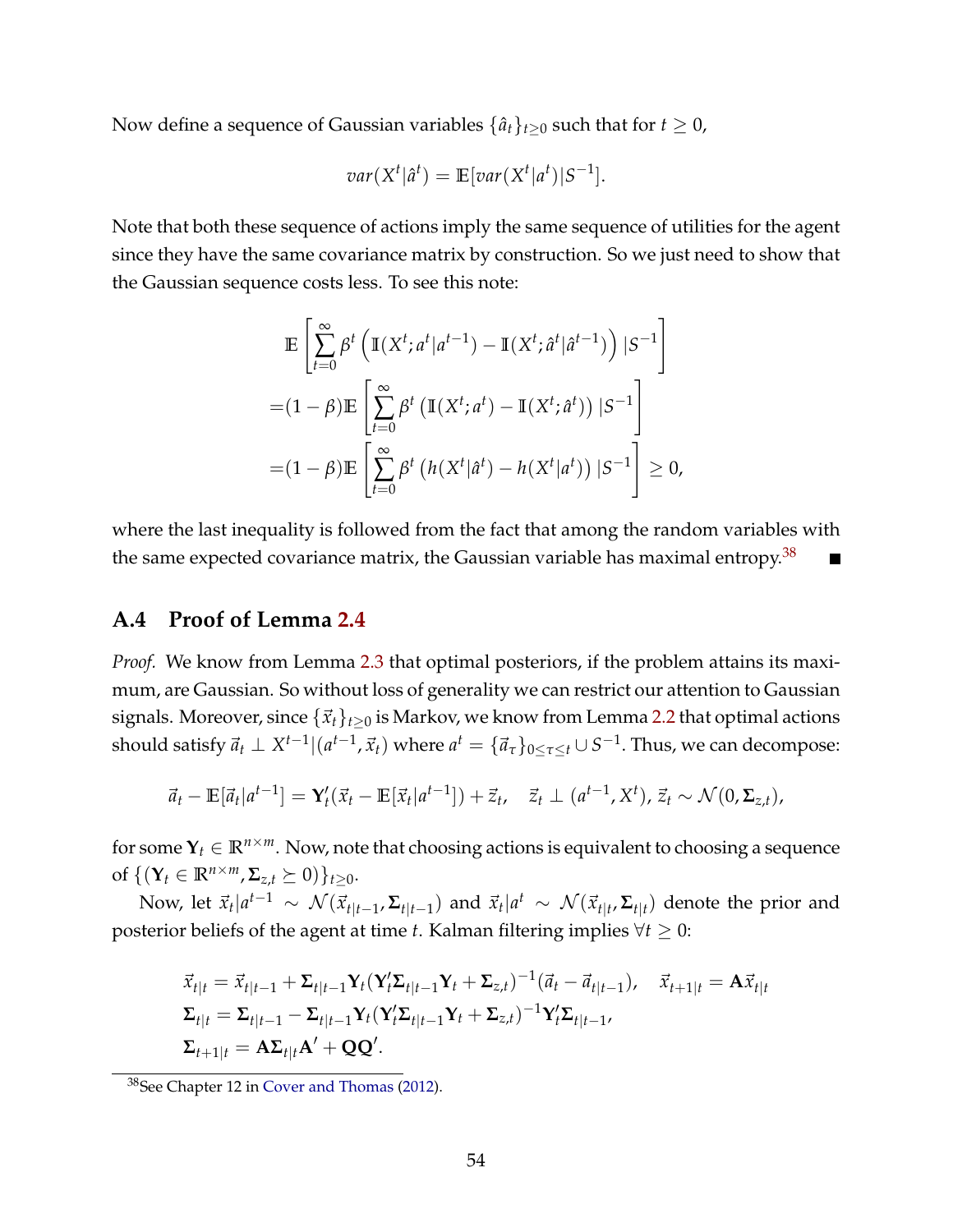Note that positive semi-definiteness of  $Σ_{z,t}$  implies that  $Σ_{t|t} ≤ Σ_{t|t-1}$ . Furthermore, note that for any posterior  $\Sigma_{t|t} \preceq \Sigma_{t|t-1}$  that is generated by fewer than or equal to *m* signals, there exists at least one set of  $Y_t \in \mathbb{R}$  and  $\Sigma_{v,t} \in S^m_+$  that generates it. Moreover, note that any linear map of  $\vec{a}_t$ , as long as it is of rank *m*, is sufficient for  $\vec{x}_{t|t}$  by sufficiency of action for signals. So we normalize  $\vec{a}_t = H' \vec{x}_{t|t}$  which is allowed as **H** has full column rank. Additionally, observe that given *a t* :

 $\mathbb{E}[(\vec{a}_t - \vec{x}'_t \mathbf{H})(\vec{a}_t - \mathbf{H}'\vec{x}'_t)]$  $\mathcal{H}_t'[a^t] = \mathbb{E}[(\vec{x}_t - \vec{x}_{t|t})' \mathbf{H} \mathbf{H}'(\vec{x}_t - \vec{x}_{t|t}) | a^t] = tr(\mathbf{\Omega} \mathbf{\Sigma}_{t|t}), \, \mathbf{\Omega} \equiv \mathbf{H} \mathbf{H}'.$ 

Thus, the [2.1](#page-7-0) becomes:

$$
\sup_{\{\Sigma_{t|t}\in\mathbb{S}_{+}^{n}\}_{t\geq0}} -\frac{1}{2}\sum_{t=0}^{\infty}\beta^{t}\left[tr(\Sigma_{t|t}\Omega)+\omega\ln\left(\frac{|\Sigma_{t|t-1}|}{|\Sigma_{t|t}|}\right)\right]
$$
  
s.t. 
$$
\Sigma_{t+1|t} = A\Sigma_{t|t}A' + QQ', \quad \forall t \geq 0,
$$

$$
\Sigma_{t|t-1} - \Sigma_{t|t} \succeq 0, \quad \forall t \geq 0
$$

$$
0 \prec \Sigma_{0|-1} = var(\vec{x}_0|S^{-1}) \prec \infty \quad \text{given.}
$$

Finally, note that we can replace the sup operator with max because  $\forall t \geq 0$  the objective function is continuous as a function of  $\Sigma_{t|t}$  and the set  $\{\Sigma_{t|t} \in \mathbb{S}^n_+|0 \preceq \Sigma_{t|t} \preceq \Sigma_{t|t-1}\}$  is a compact subset of the positive semidefinite cone.

# **A.5 Proof of Proposition [2.1](#page-11-0)**

*Proof.* We start by writing the Lagrangian. Let **Γ***<sup>t</sup>* be a symmetric matrix whose *k*'th row is the vector of shadow costs on the *k*'th column of the evolution of prior at time *t*. Moreover, let  $\lambda_t$  be the vector of shadow costs on the no-forgetting constraint which can be written as  $\text{eig}(\mathbf{\Sigma}_{t|t-1} - \mathbf{\Sigma}_{t|t}) \geq 0$  where  $\text{eig}(.)$  denotes the vector of eigenvalues of a matrix.

$$
L_0 = \max_{\{\Sigma_{t|t}\in\mathbb{S}_{+}^n\}_{t\geq 0}} \frac{1}{2} \sum_{t=0}^{\infty} \beta^t [-tr(\Sigma_{t|t}\Omega) - \omega \ln(|\Sigma_{t|t-1}|) + \omega \ln(|\Sigma_{t|t}|)
$$

$$
- tr(\Gamma_t(\mathbf{A}\Sigma_{t|t}\mathbf{A}' + \mathbf{Q}\mathbf{Q}' - \Sigma_{t+1|t})) + \lambda_t' \text{eig}(\Sigma_{t|t-1} - \Sigma_{t|t})]
$$

But notice that

$$
\lambda'_t \operatorname{eig}(\Sigma_{t|t-1} - \Sigma_{t|t}) = tr(\operatorname{diag}(\lambda_t) \operatorname{diag}(\operatorname{eig}(\Sigma_{t|t-1} - \Sigma_{t|t}))).
$$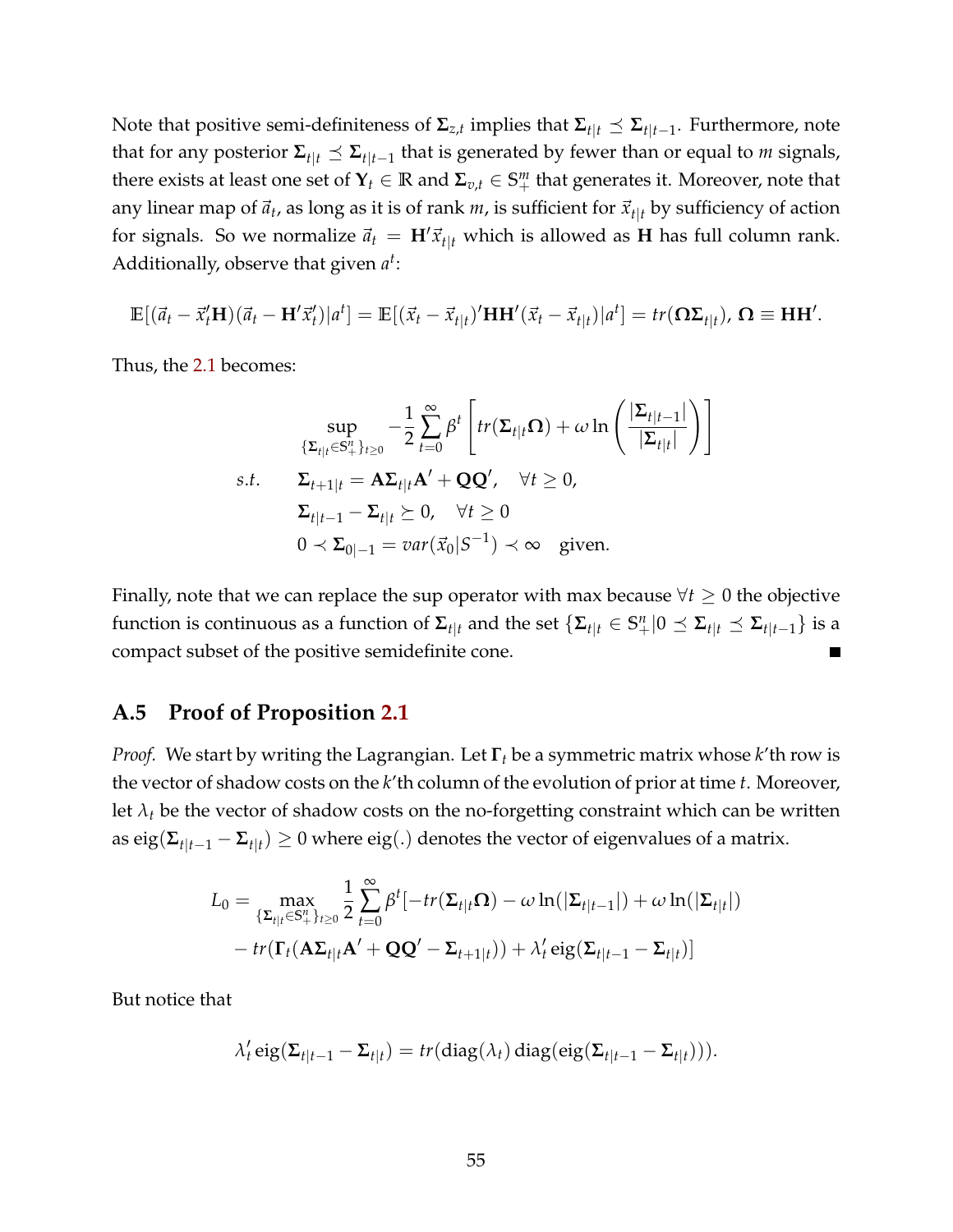where diag(.) is the operator that places a vector on the diagonal of a square matrix with zeros elsewhere. Finally notice that for  $\Sigma_{t|t}$  such that  $\Sigma_{t|t-1} - \Sigma_{t|t}$  is symmetric and positive semidefinite, there exists an orthonormal basis  $U_t$  such that

$$
\Sigma_{t|t-1} - \Sigma_{t|t} = \mathbf{U}_t \operatorname{diag}(eig(\Sigma_{t|t-1} - \Sigma_{t|t})) \mathbf{U}_t'
$$

Now, let  $\mathbf{\Lambda}_t \equiv \mathbf{U}_t \operatorname{diag}(\lambda_t) \mathbf{U}'_t$  and observe that

$$
tr(\text{diag}(\lambda_t) \text{ diag}(\text{eig}(\Sigma_{t|t-1}-\Sigma_{t|t}))) = tr(\Lambda_t(\Sigma_{t|t-1}-\Sigma_{t|t})).
$$

Moreover, note that complementary slackness for this constraint requires:

$$
\lambda'_t \operatorname{eig}(\Sigma_{t|t-1} - \Sigma_{t|t-1}) = 0, \lambda_t \ge 0, \operatorname{eig}(\Sigma_{t|t-1} - \Sigma_{t|t-1}) \ge 0
$$
  
\n
$$
\Leftrightarrow \operatorname{diag}(\lambda_t) \operatorname{diag}(\operatorname{eig}(\Sigma_{t|t-1} - \Sigma_{t|t})) = 0, \operatorname{diag}(\lambda_t) \ge 0, \Sigma_{t|t-1} - \Sigma_{t|t} \ge 0
$$
  
\n
$$
\Leftrightarrow \Lambda_t(\Sigma_{t|t-1} - \Sigma_{t|t}) = 0, \Lambda_t \ge 0, \Sigma_{t|t-1} - \Sigma_{t|t} \ge 0
$$

re-writing the Lagrangian we get:

$$
L_0 = \max_{\{\Sigma_{t|t}\in\mathbb{S}_+^n\}_{t\geq 0}} \frac{1}{2} \sum_{t=0}^{\infty} \beta^t \left[ -tr(\Sigma_{t|t}\Omega) - \omega \ln(|\Sigma_{t|t-1}|) + \omega \ln(|\Sigma_{t|t}|) - tr(\Gamma_t(\mathbf{A}\Sigma_{t|t}\mathbf{A}' + \mathbf{Q}\mathbf{Q}' - \Sigma_{t+1|t})) + tr(\mathbf{\Lambda}_t(\Sigma_{t|t-1} - \Sigma_{t|t})) \right]
$$

Differentiating with respect to  $\Sigma_{t|t}$  and  $\Sigma_{t|t-1}$  while imposing symmetry we have

$$
\mathbf{\Omega} - \omega \mathbf{\Sigma}_{t|t}^{-1} + \mathbf{A}' \mathbf{\Gamma}_t \mathbf{A} + \mathbf{\Lambda}_t = 0
$$
  

$$
\omega \beta \mathbf{\Sigma}_{t+1|t}^{-1} - \mathbf{\Gamma}_t - \beta \mathbf{\Lambda}_{t+1} = 0
$$

Notice that the assumptions of the Theorem imply that we can invert the prior matrices because:

$$
\Sigma_{t|t-1} \succ 0 \Rightarrow \Sigma_{t+1|t} = A\Sigma_{t|t}A + QQ' \succ 0, \forall t \ge 0
$$

To see why, suppose otherwise, then  $\exists w \neq 0$  such that

$$
\mathbf{w}'(\mathbf{A}\boldsymbol{\Sigma}_{t|t}\mathbf{A}'+\mathbf{Q}\mathbf{Q}')\mathbf{w} = 0 \Leftrightarrow \mathbf{w}'\mathbf{A}\boldsymbol{\Sigma}_{t|t}\mathbf{A}'\mathbf{w} = \mathbf{w}'\mathbf{Q}\mathbf{Q}'\mathbf{w} = 0
$$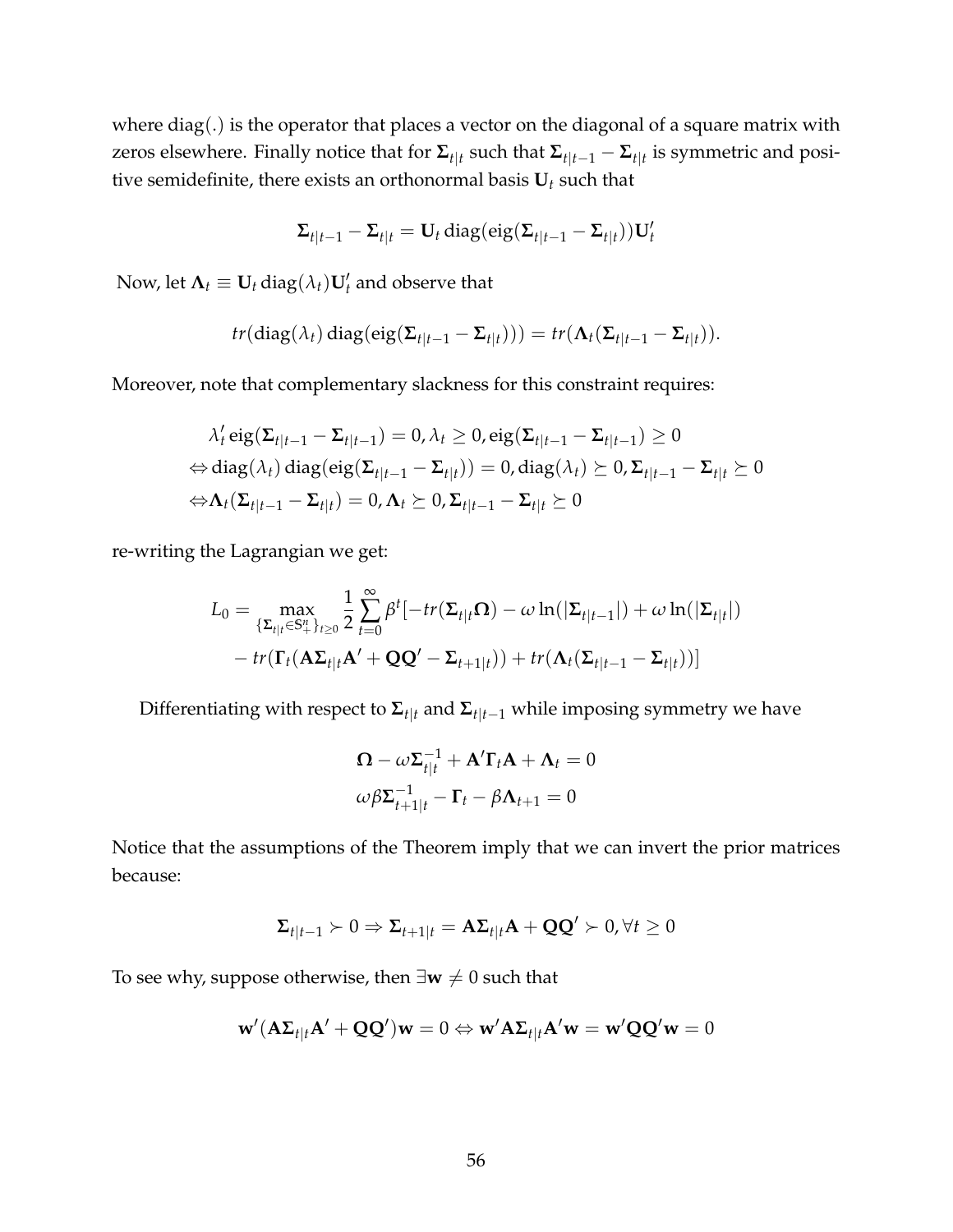Thus,

$$
(\pmb{\Sigma}_{t|t}^{\frac{1}{2}}\pmb{A}'\pmb{w}=0)\wedge (\pmb{Q}'\pmb{w}=0)
$$

Moreover, note that **Σt**|**<sup>t</sup>** is invertible because the cost of attention has to be finite:

$$
\ln\left(\frac{\det(\mathbf{\Sigma}_{t|t-1})}{\det(\mathbf{\Sigma}_{t|t})}\right) < \infty \Rightarrow \det(\mathbf{\Sigma}_{t|t}) > 0
$$

Hence,  $\mathbf{\Sigma}_{t|t}^{\frac{1}{2}}$  is invertible, and we can write the above equations as:

$$
(\mathbf{A}\mathbf{A}'\mathbf{w}=0) \wedge (\mathbf{Q}\mathbf{Q}'\mathbf{w}=0) \Rightarrow (\mathbf{A}\mathbf{A}' + \mathbf{Q}\mathbf{Q}')\mathbf{w}=0
$$

but since  $AA' + QQ'$  is invertible by assumption, this implies that  $w = 0$  which is a contradiction with **w**  $\neq$  0. Thus,  $\Sigma_{t+1|t}$  has to be invertible as well.

Now, replacing for **Γ***<sup>t</sup>* in the first order conditions we get the conditions in the theorem. Moreover, we have a terminal optimality condition that requires:

$$
\lim_{T \to \infty} \beta^T tr(\Gamma_T \Sigma_{T+1|T}) \ge 0 \Leftrightarrow \lim_{T \to \infty} \beta^{T+1} tr(\mathbf{\Lambda}_{T+1} \Sigma_{T+1|T}) \le 0
$$

Since both  $\Lambda_T$  and  $\Sigma_{T+1|T}$  are positive semidefinite, we also have  $tr(\Lambda_{T+1}\Sigma_{T+1|T})\geq 0$ . Thus, TVC becomes:

$$
\lim_{T\to\infty}\beta^{T+1}tr(\mathbf{\Lambda}_{T+1}\mathbf{\Sigma}_{T+1|T})=0
$$

 $\blacksquare$ 

<span id="page-56-0"></span>**A.6 Proof of Theorem [2.1](#page-12-0)**

*Proof.* From the FOC in Proposition [2.1](#page-11-0) observe that

$$
\omega \Sigma_{t|t}^{-1} = \Omega_t + \Lambda_t \Rightarrow \Sigma_{t|t-1} - \Sigma_{t|t} = \Sigma_{t|t-1} - \omega (\Omega_t + \Lambda_t)^{-1}.
$$

For ease of notation let  $\mathbf{X}_t \equiv \mathbf{\Sigma}_{t|t-1} - \mathbf{\Sigma}_{t|t}.$  Multiplying the above equation by  $\mathbf{\Omega}_t + \mathbf{\Lambda}_t$ from right we get

$$
\mathbf{X}_t \mathbf{\Omega}_t - \mathbf{\Sigma}_{t|t-1} \mathbf{\Lambda}_t = \mathbf{\Sigma}_{t|t-1} \mathbf{\Omega}_t - \omega \mathbf{I},
$$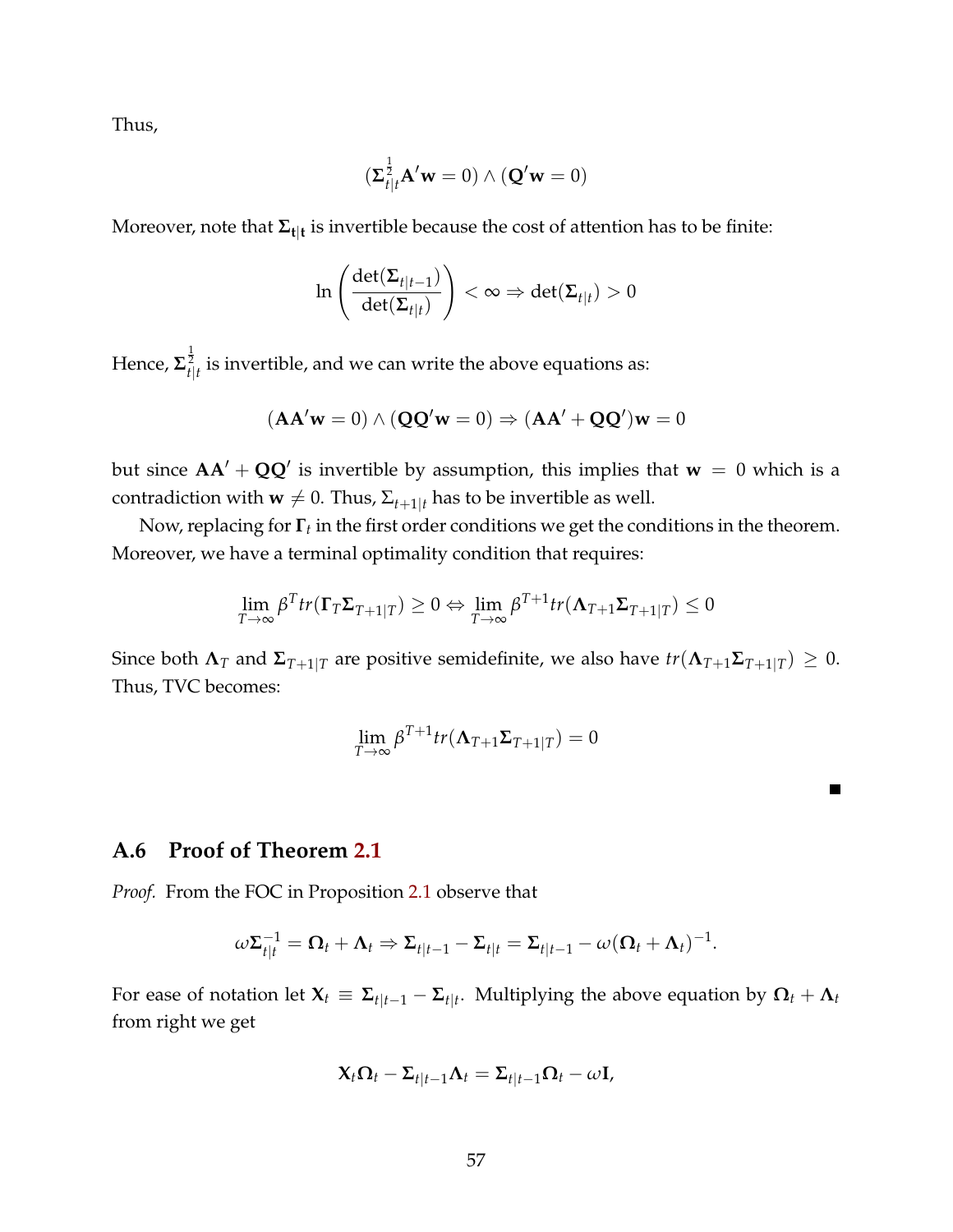where we have imposed the complementarity slackness  $X_t \Lambda_t = 0$ . Finally, multiply this equation by Σ ${}^{\frac{1}{2}}_{t|t-1}$  from right and Σ ${}^{-\frac{1}{2}}_{t|t-1}$  from left.<sup>[39](#page-0-0)</sup> We have

$$
(\Sigma_{t|t-1}^{-\frac{1}{2}} \mathbf{X}_{t} \Sigma_{t|t-1}^{-\frac{1}{2}}) (\Sigma_{t|t-1}^{\frac{1}{2}} \Omega_{t} \Sigma_{t|t-1}^{\frac{1}{2}}) - \Sigma_{t|t-1}^{\frac{1}{2}} \Lambda_{t} \Sigma_{t|t-1}^{\frac{1}{2}} = \Sigma_{t|t-1}^{\frac{1}{2}} \Omega_{t} \Sigma_{t|t-1}^{\frac{1}{2}} - \omega \mathbf{I}
$$

Where  $\mathbf{\Sigma}_{t|t-1}^{\frac{1}{2}} \mathbf{\Omega}_t \mathbf{\Sigma}_{t|t-1}^{\frac{1}{2}} = \mathbf{U}_t \mathbf{D}_t \mathbf{U}_t'$  is the spectral decomposition stated in the Theorem. Now, for ease of notation let

$$
\hat{\mathbf{X}}_t \equiv \mathbf{U}_t' \mathbf{\Sigma}_{t|t-1}^{-\frac{1}{2}} \mathbf{X}_t \mathbf{\Sigma}_{t|t-1}^{-\frac{1}{2}} \mathbf{U}_t
$$
\n
$$
\hat{\mathbf{\Lambda}}_t \equiv \mathbf{U}_t' \mathbf{\Sigma}_{t|t-1}^{\frac{1}{2}} \mathbf{\Lambda}_t \mathbf{\Sigma}_{t|t-1}^{\frac{1}{2}} \mathbf{U}_t
$$

Plugging these in along with the spectral decomposition stated in the Theorem we have

$$
\hat{\mathbf{X}}_t \mathbf{D}_t - \hat{\mathbf{\Lambda}}_t = \mathbf{D}_t - \omega \mathbf{I}
$$

Now, notice that  $\bm{\chi}_t$  and  $\bm{\Lambda}_t$  are simultaneously diagonalizable if and only if  $\hat{\bm{\chi}}_t$  and  $\hat{\bm{\Lambda}}_t$  are simultaneously diagonalizable. Combined with complementarity slackness, this implies  $\hat{\bm{\Lambda}}_t\hat{\bm{X}}_t = \hat{\bm{X}}_t\hat{\bm{\Lambda}}_t = 0$ . Similarly, note that  $\bm{X}_t$  and  $\bm{\Lambda}_t$  are positive semidefinite if and only if  $\hat{\mathbf{X}}_t$  and  $\hat{\mathbf{\Lambda}}_t$  are positive semidefinite, respectively. So we need for two simultaneously diagonalizable symmetric positive semidefinite matrices  $\hat{\bm{\Lambda}}_t$  and  $\hat{\bm{\mathsf{X}}}_t$  that solve Equation [A.6.](#page-56-0)

It follows from these that both these matrices are diagonal. To see this, re-write the above equation as

$$
(\hat{\mathbf{X}}_t - \mathbf{I})\mathbf{D}_t = \hat{\mathbf{\Lambda}}_t - \omega \mathbf{I}
$$

Now, notice that  $\hat{\bm{X}}_t - \bm{I}$  and  $\hat{\bm{\Lambda}}_t - \omega \textbf{I}$  are simultaneously diagonalizable. Let  $\alpha$  denote this basis. We have

$$
[\hat{\mathbf{X}}_t-\mathbf{I}]_{\alpha}[\mathbf{D}_t]_{\alpha}=[\hat{\mathbf{\Lambda}}_t-\omega\mathbf{I}]_{\alpha}
$$

Note that in this equation, the right hand side is diagonal and the left hand side is the product of a diagonal matrix with [**D***<sup>t</sup>* ]*α*. Thus, [**D***<sup>t</sup>* ]*<sup>α</sup>* has to be diagonal as well. This implies  $\alpha$  is the identity basis and that  $\hat{\bm{\Lambda}}_t$  and  $\hat{\bm{\chi}}_t$  are diagonal matrices. Using comple- $\hat{\bm{\Lambda}}_t$  mentarity slackness  $\hat{\bm{\Lambda}}_t\hat{\bm{\chi}}_t =$  **0**, feasibility constraint  $\hat{\bm{\chi}}_t\succeq$  **0**, and dual feasibility constraint

<sup>&</sup>lt;sup>39</sup>Σ $^{\frac{1}{2}}_{t|t-1}$  exists since Σ<sub>*t\t−1*</sub> is positive semidefinite and Σ $^{-\frac{1}{2}}_{t|t-1}$  exists since we assumed that the initial prior is strictly positive definite.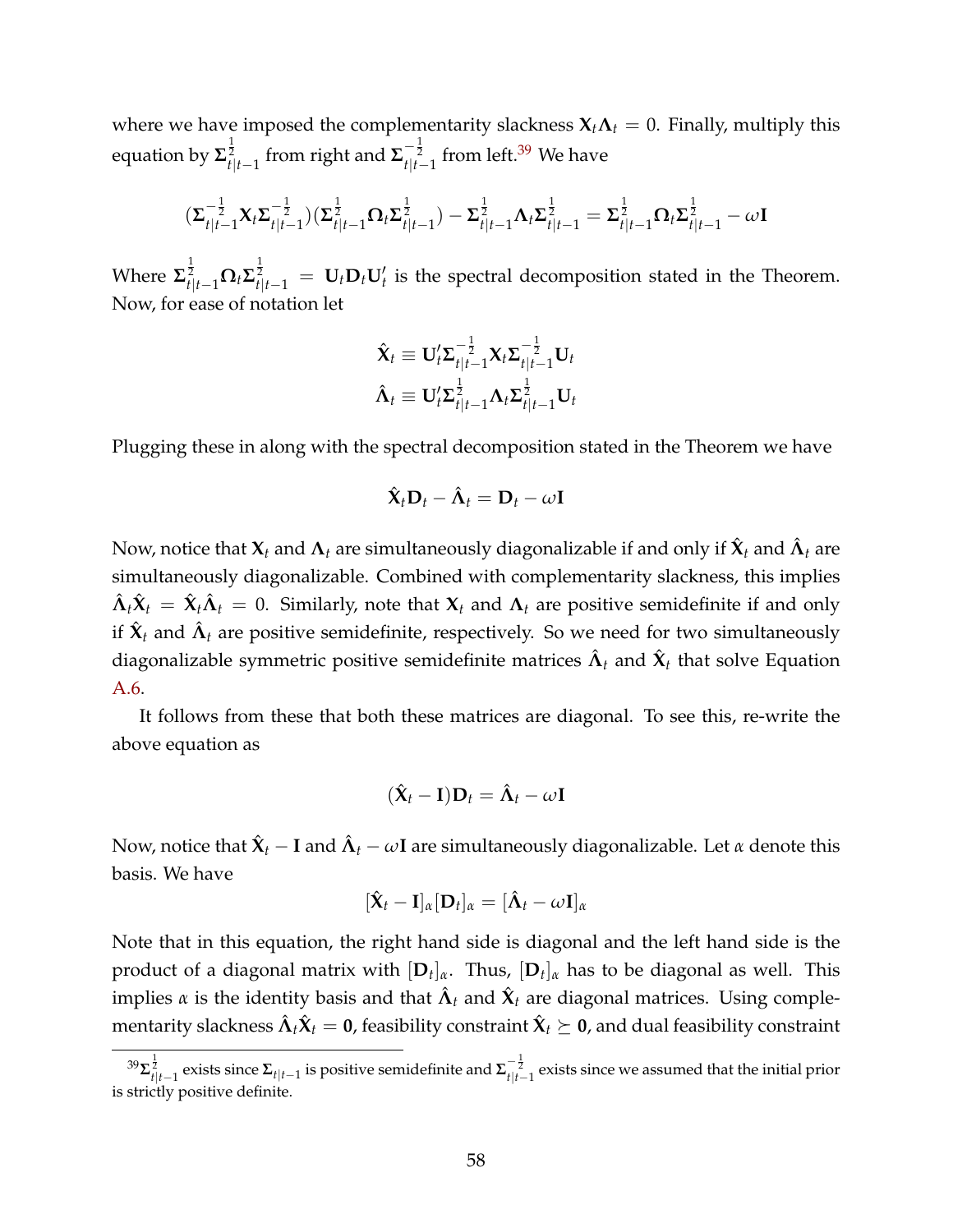$\hat{\bm{\Lambda}}_t \succeq \bm{0}$  it is straight forward to show that  $\bm{\Lambda}_t$  is strictly positive for the eigenvalues (entries on the diagonal) of **D***<sup>t</sup>* that are smaller than *ω*.

$$
\hat{\mathbf{\Lambda}}_t = \text{Max}(\omega \mathbf{I} - \mathbf{D}_t, \mathbf{0})
$$

Now, using Equation [A.6](#page-56-0) we get:

$$
\mathbf{\Lambda}_t = \mathbf{\Sigma}_{t|t-1}^{-\frac{1}{2}} \mathbf{U}_t \mathbf{M} \mathbf{a} \mathbf{x} (\omega \mathbf{I} - \mathbf{D}_t, \mathbf{0}) \mathbf{U}_t' \mathbf{\Sigma}_{t|t-1}^{-\frac{1}{2}}
$$

Moreover, recall that  $\omega \mathbf{\Sigma}_{t|t}^{-1} = \mathbf{\Omega}_t + \mathbf{\Lambda}_t$ . Hence, plugging in the spectral decomposition and the solution for  $\boldsymbol{\Lambda}_t$ :

$$
\omega \Sigma_{t|t}^{-1} = \Sigma_{t|t-1}^{-\frac{1}{2}} \mathbf{U}_t \mathbf{D}_t \mathbf{U}_t' \Sigma_{t|t-1}^{-\frac{1}{2}} + \Sigma_{t|t-1}^{-\frac{1}{2}} \mathbf{U}_t \operatorname{Max}(\omega \mathbf{I} - \mathbf{D}_t, \mathbf{0}) \mathbf{U}_t' \Sigma_{t|t-1}^{-\frac{1}{2}}
$$
  
\n
$$
= \Sigma_{t|t-1}^{-\frac{1}{2}} \mathbf{U}_t \operatorname{Max}(\omega \mathbf{I}, \mathbf{D}_t) \mathbf{U}_t' \Sigma_{t|t-1}^{-\frac{1}{2}}
$$
  
\n
$$
= \Sigma_{t|t-1}^{-\frac{1}{2}} \operatorname{Max}(\Sigma_{t|t-1}^{\frac{1}{2}} \Omega_t \Sigma_{t|t-1}^{\frac{1}{2}} \omega) \Sigma_{t|t-1}^{-\frac{1}{2}}
$$

Inverting this gives us the expression in the Theorem – the matrix is invertible because all eigenvalues are bounded below by *ω*. Moreover, using the definition of **Ω***<sup>t</sup>* in the statement of the Theorem, and the expression for **Λ***<sup>t</sup>* in Equation [A.6](#page-56-0) we have:

$$
\begin{split}\n\boldsymbol{\Omega}_{t} &= \boldsymbol{\Omega} + \beta \mathbf{A}'(\omega \boldsymbol{\Sigma}_{t+1|t}^{-1} - \boldsymbol{\Lambda}_{t+1}) \mathbf{A} \\
&= \boldsymbol{\Omega} + \beta \mathbf{A}' \boldsymbol{\Sigma}_{t+1|t}^{-\frac{1}{2}} (\omega \mathbf{I} - \mathbf{U}_{t} \operatorname{Max}(\omega \mathbf{I} - \mathbf{D}_{t}, \mathbf{0})) \boldsymbol{\Sigma}_{t+1|t}^{-\frac{1}{2}} \mathbf{A} \\
&= \boldsymbol{\Omega} + \beta \mathbf{A}' \boldsymbol{\Sigma}_{t+1|t}^{-\frac{1}{2}} \mathbf{U}_{t} \operatorname{Min}(\mathbf{D}_{t}, \omega \mathbf{I}) \mathbf{U}_{t}' \boldsymbol{\Sigma}_{t+1|t}^{-\frac{1}{2}} \mathbf{A} \\
&= \boldsymbol{\Omega} + \beta \mathbf{A}' \boldsymbol{\Sigma}_{t+1|t}^{-\frac{1}{2}} \operatorname{Min}(\boldsymbol{\Sigma}_{t+1|t}^{\frac{1}{2}} \boldsymbol{\Omega}_{t+1} \boldsymbol{\Sigma}_{t+1|t'}^{\frac{1}{2}} \omega) \boldsymbol{\Sigma}_{t+1|t}^{-\frac{1}{2}} \mathbf{A}\n\end{split}
$$

## <span id="page-58-0"></span>**A.7 Proof of Theorem [2.2](#page-12-1)**

*Proof.* The upper bound *m* directly follows from Lemma [2.1.](#page-7-1) Recall from part 2 of Lemma [2.2](#page-8-0) that when  $\{\vec{x}_t\}$  is a Markov process, then  $\vec{a}_t \perp X^{t-1} | (a^{t-1}, \vec{x}^t).$  Moreover, since actions are Gaussian in the LQG setting, we can then decompose the innovation to the action of the agent at time *t* as

$$
\vec{a}_t - \mathbb{E}[\vec{a}_t | a^{t-1}] = \mathbf{Y}_t'(\vec{x}_t - \mathbb{E}[\vec{x}_t | a^{t-1}]) + \vec{z}_t, \vec{z}_t \perp (X^t, a^{t-1})
$$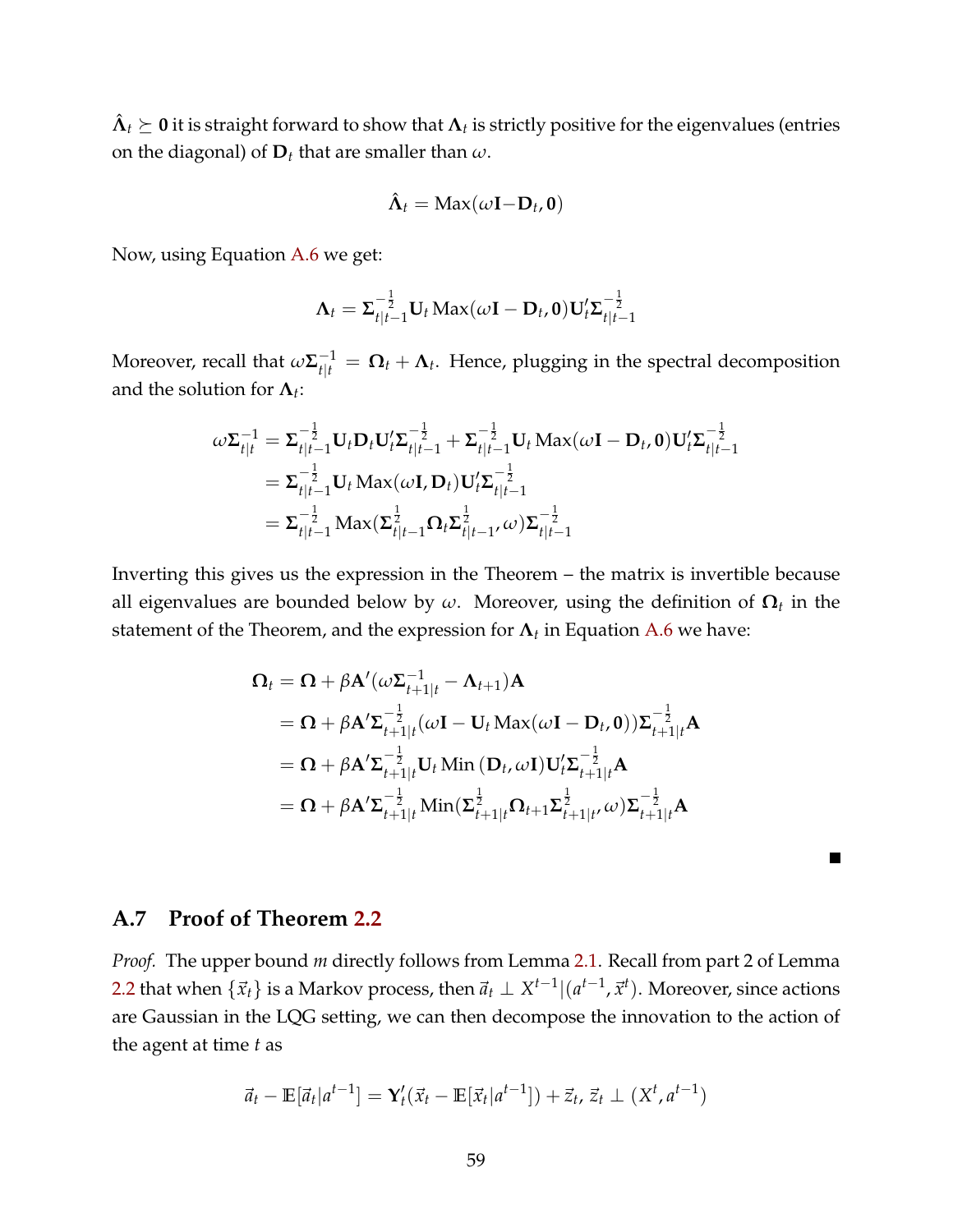where  $\vec{z}_t$  ∼  $\mathcal{N}(\mathbf{0}, \mathbf{\Sigma}_{z,t})$  is the agent's rational inattention error – it is mean zero and Gaussian. It just remains to characterize  $\mathbf{Y}_t$  and the covariance matrix of  $\vec{z}_t$ . Now, since actions are sufficient for the signals of the agent at time *t*, we have

$$
\mathbb{E}[\vec{x}_t|a^t] = \mathbb{E}[\vec{x}_t|a^{t-1}] + \mathbf{K}_t(\vec{a}_t - \mathbb{E}[\vec{a}_t|a^{t-1}])
$$
  
=  $\mathbb{E}[\vec{x}_t|a^{t-1}] + \mathbf{K}_t\mathbf{Y}_t'(\vec{x}_t - \mathbb{E}[\vec{x}_t|a^{t-1}]) + \mathbf{K}_t\vec{z}_t$ 

where  $\mathbf{K}_t \equiv \mathbf{\Sigma}_{t|t-1} \mathbf{Y}_t (\mathbf{Y}_t' \mathbf{\Sigma}_{t|t-1} \mathbf{Y}_t + \mathbf{\Sigma}_{z,t})^{-1}$  is the implied Kalman gain by the decomposition. The number of the signals that span the agent's posterior is therefore the rank of this Kalman gain matrix. Moreover, note that if the decomposition is of the optimal actions, then the implied posterior covariance should coincide with the solution:

$$
\Sigma_{t|t} = \Sigma_{t|t-1} - \mathbf{K}_t \mathbf{Y}_t' \Sigma_{t|t-1} \Rightarrow \mathbf{K}_t \mathbf{Y}_t' = \mathbf{I} - \Sigma_{t|t} \Sigma_{t|t-1}^{-1}
$$

Let  $\mathbf{U}_t \mathbf{D}_t \mathbf{U}_t'$  denote the spectral decomposition of  $\mathbf{\Sigma}_{t|t-1}^{\frac{1}{2}} \mathbf{\Omega}_t \mathbf{\Sigma}_{t|t-1}^{\frac{1}{2}}.$  Then, using Theorem [2.1,](#page-12-0) we have:

$$
\mathbf{K}_t \mathbf{Y}_t' = \mathbf{\Sigma}_{t|t-1}^{\frac{1}{2}} \mathbf{U}_t (\mathbf{I} - \omega \operatorname{Max}(\mathbf{D}_t, \omega)^{-1}) \mathbf{U}_t' \mathbf{\Sigma}_{t|t-1}^{-\frac{1}{2}}
$$

$$
= \sum_{i=1}^n \max(0, 1 - \frac{\omega}{d_{i,t}}) \mathbf{\Sigma}_{t|t-1} \mathbf{y}_{i,t} \mathbf{y}_{i,t}'
$$

where  $d_{i,t}$  is the *i*'th eigenvalue in  $D_t$  and  $y_{i,t}$  is the *i*'th column of the matrix  $\sum_{t|t-1}^{-\frac{1}{2}} U_t$ . Notice that for any  $i$ ,  $\mathbf{y}_{i,t} = \mathbf{\Sigma}_{t|t-1}^{-\frac{1}{2}} \mathbf{u}_{i,t}$  is an eigenvector for  $\mathbf{\Omega}_t \mathbf{\Sigma}_{t|t-1}$ :

$$
\mathbf{\Omega}_t \mathbf{\Sigma}_{t|t-1} \mathbf{y}_{i,t} = \mathbf{\Sigma}_{t|t-1}^{-\frac{1}{2}} (\mathbf{\Sigma}_{t|t-1}^{\frac{1}{2}} \mathbf{\Omega}_t \mathbf{\Sigma}_{t|t-1}^{\frac{1}{2}}) \mathbf{u}_{i,t} = d_{i,t} \mathbf{\Sigma}_{i,t}^{-\frac{1}{2}} \mathbf{u}_{i,t} = d_{i,t} \mathbf{y}_{i,t}
$$

Moreover, note that only eigenvectors with eigenvalue larger than *ω* get a positive weight in spanning  $\mathbf{K}_t \mathbf{Y}'_t$ , meaning that we can exclude eigenvectors associated with  $d_{i,t} \leq \omega$ . Formally, let  $\mathsf{Y}_t^+$ *t* be a matrix whose columns are columns of **Y***<sup>t</sup>* whose eigenvalue is larger than  $\omega$ . Let  $\mathbf{D}_t^+$  be the diagonal matrix with these eigenvalues, and let  $\mathbf{\Sigma}_{z_t}^+$  $\sigma_{z,t}^+$  be the corre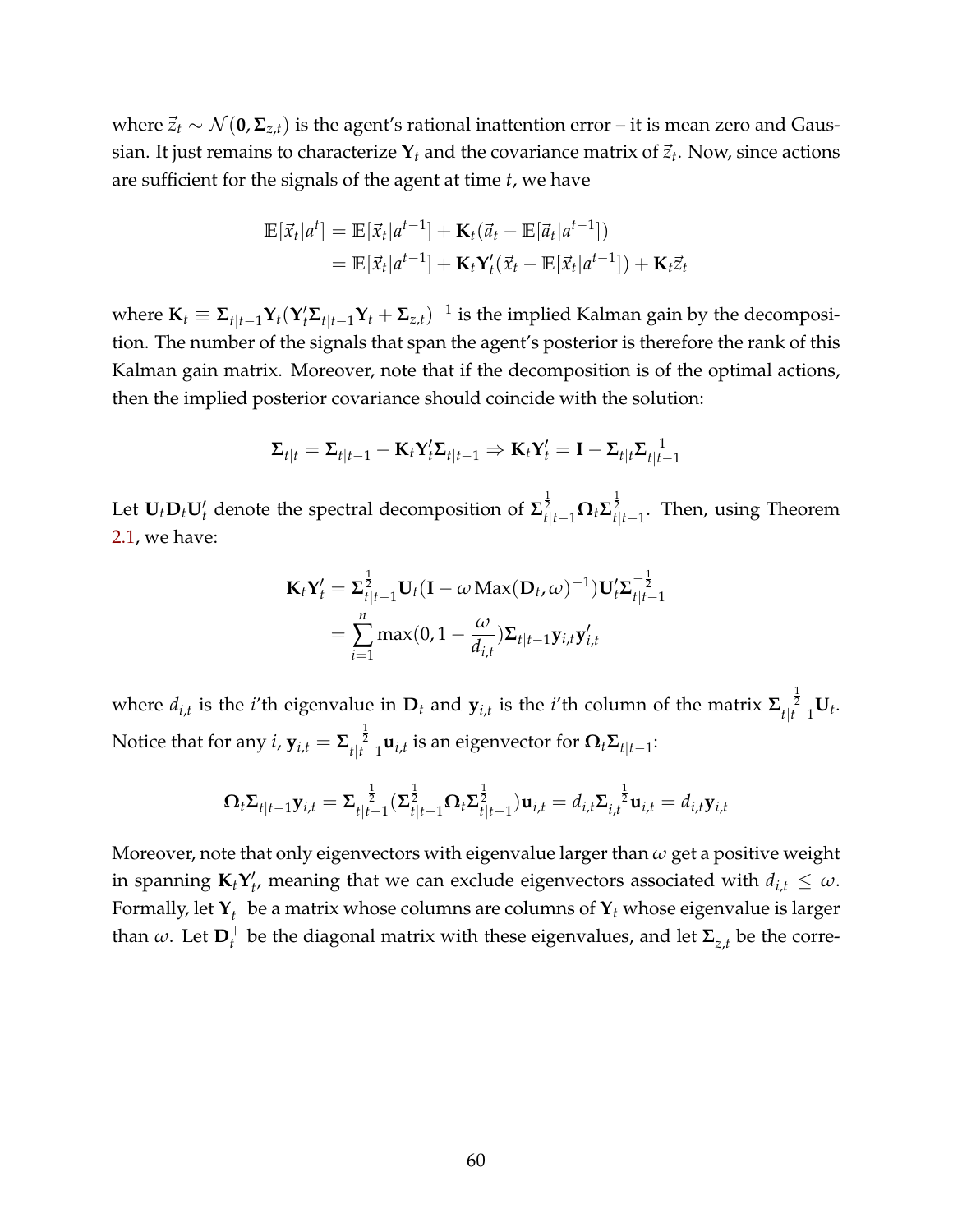sponding principal minor of **Σ***z*,*<sup>t</sup>* . Then,

$$
\mathbf{Y}_{t}(\mathbf{Y}_{t}^{\prime}\boldsymbol{\Sigma}_{t|t-1}\mathbf{Y}_{t} + \boldsymbol{\Sigma}_{z,t})^{-1}\mathbf{Y}_{t}^{\prime} = \sum_{i=1}^{n} \max(0, 1 - \frac{\omega}{d_{i,t}})\mathbf{y}_{i,t}\mathbf{y}_{i,t}^{\prime}
$$

$$
= \sum_{d_{i,t}\geq \omega} (1 - \frac{\omega}{d_{i,t}})\mathbf{y}_{i,t}\mathbf{y}_{i,t}^{\prime}
$$

$$
= \mathbf{Y}_{t}^{+}(\mathbf{Y}_{t}^{+}\mathbf{\Sigma}_{t|t-1}\mathbf{Y}_{t}^{+} + \mathbf{\Sigma}_{z,t}^{+})^{-1}\mathbf{Y}_{t}^{+}
$$

Now we just need **Σ** + *z*,*t* to fully characterize the signals. For this, note that ∀*i*, *j*:

$$
\mathbf{y}'_{i,t}\mathbf{\Sigma}_{t|t-1}\mathbf{y}_{j,t} = \begin{cases} \mathbf{u}'_{i,t}\mathbf{u}_{i,t} = 1 & \text{if } i = j\\ \mathbf{u}'_{i,t}\mathbf{u}_{j,t} = 0 & \text{if } i \neq j \end{cases}
$$

Thus,  $\mathbf{Y}_t^{+'}\mathbf{\Sigma}_{t|t-1}\mathbf{Y}_t^{+} = \mathbf{I}_k$  where  $\mathbf{I}_k$  is the *k*-dimensioanl identity matrix with *k* being the number of eigenvalues in **D***<sup>t</sup>* that are larger than *ω*. Combining this with Equation [A.7](#page-58-0) we have:

$$
\Sigma_{t|t-1} - \Sigma_{t|t} = \Sigma_{t|t-1} \mathbf{Y}_t^+ (\mathbf{Y}_t^{+'} \Sigma_{t|t-1} \mathbf{Y}_t^+ + \Sigma_{z,t}^+)^{-1} \mathbf{Y}_t^{+'} \Sigma_{t|t-1}
$$
\n
$$
\Rightarrow \mathbf{Y}_t^{+'} (\Sigma_{t|t-1} - \Sigma_{t|t}) \mathbf{Y}_t^+ = \mathbf{Y}_t^{+'} \Sigma_{t|t-1} \mathbf{Y}_t^+ (\mathbf{Y}_t^{+'} \Sigma_{t|t-1} \mathbf{Y}_t^+ + \Sigma_{z,t}^+)^{-1} \mathbf{Y}_t^{+'} \Sigma_{t|t-1} \mathbf{Y}_t^+
$$
\n
$$
(\mathbf{Y}_t^{+'} \Sigma_{t|t-1} \mathbf{Y}_t^+) \Rightarrow \Sigma_{z,t}^+ = (\mathbf{I}_k - \mathbf{Y}_t^{+'} \Sigma_{t|t} \mathbf{Y}_t^+)^{-1} - \mathbf{I}_k
$$

Plugging in for **Σ***t*|*<sup>t</sup>* from the [2.12](#page-12-2) we have:

$$
\Sigma_{z,t}^{+} = (\mathbf{I}_k - \omega(\mathbf{D}_t^{+})^{-1})^{-1} - \mathbf{I}_k = (\omega^{-1}\mathbf{D}_t^{+} - \mathbf{I}_k)^{-1}
$$

Note that **Σ** +  $\frac{1}{z,t}$  is diagonal where the *i*'th diagonal entry is  $\frac{1}{\omega^{-1}d_{i,t}-1}$ .

Thus, the agent's posterior is spanned by the following *k* signals:

$$
\vec{s}_t = \mathbf{Y}^{+'} \vec{x}_t + \vec{z}_t, \mathbf{Y}_t^{+'} \mathbf{\Sigma}_{t|t-1} \mathbf{Y}_t^{+} = \mathbf{I}_k, \vec{z}_t \sim \mathcal{N}(\mathbf{0}, (\omega^{-1} \mathbf{D}_t^{+} - \mathbf{I}_k)^{-1})
$$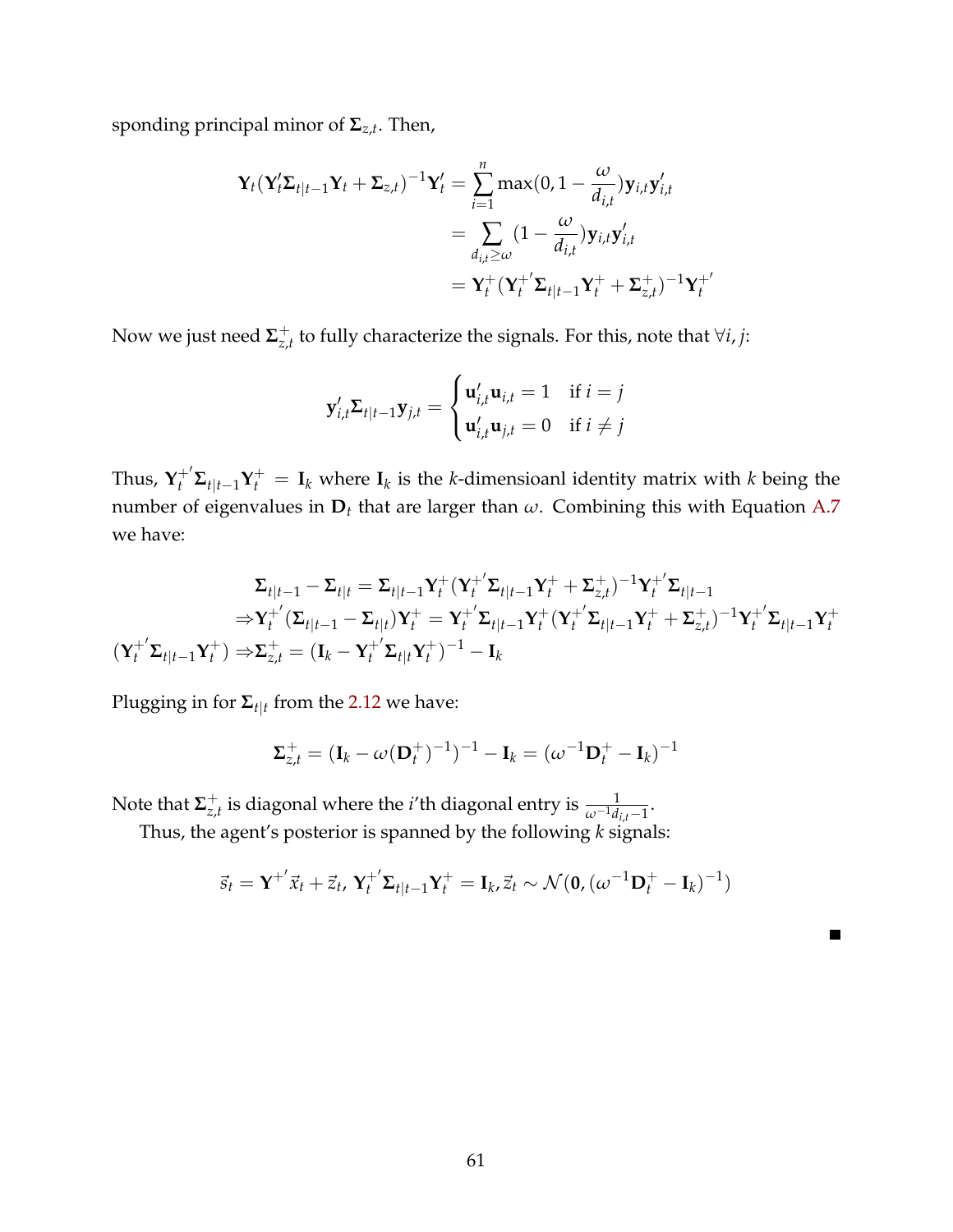# **A.8 Proof of Proposition [2.2](#page-13-0)**

*Proof.* From the proof of the last Theorem, recall that the Kalman gain for predicting the state is given by

$$
\Sigma_{t|t} = \Sigma_{t|t-1} - \mathbf{K}_t \mathbf{Y}_t' \Sigma_{t|t-1} \Rightarrow \mathbf{K}_t \mathbf{Y}_t' = \mathbf{I} - \Sigma_{t|t} \Sigma_{t|t-1}^{-1}.
$$

Plugging this into Equation [A.7,](#page-58-0) multiplying it by  $H'$  from left, and substituting  $\vec{a}_t$  =  $\mathbf{H}'\mathbb{E}[\vec{x}|a^t]$  we have:

$$
\vec{a}_t - \mathbb{E}[\vec{a}_t|a^{t-1}] = \mathbf{H}'(\mathbf{I} - \Sigma_{t|t}\Sigma_{t|t-1}^{-1})(\vec{x}_t - \mathbb{E}[\vec{x}_t|a^{t-1}]) + \mathbf{H}'\mathbf{K}_t\vec{z}_t
$$

Notice that this implies  $(H/K_t - I)\vec{z}_t = 0$ . Now, taking the variance of the two sides we get

$$
var(\vec{a}_t|a^{t-1}) = \mathbf{H}'(\Sigma_{t|t-1} - \Sigma_{t|t})\mathbf{H}
$$
  
= 
$$
\mathbf{H}'(\mathbf{I} - \Sigma_{t|t}\Sigma_{t|t-1}^{-1})\Sigma_{t|t-1}(\mathbf{I} - \Sigma_{t|t-1}^{-1}\Sigma_{t|t})\mathbf{H} + \Sigma_{z,t}.
$$

where the first line follows from leaving  $H/K_t$  as is, and the second line follows from plugging in  $\mathbf{H}'\mathbf{K}_t\vec{z}_t = \vec{z}_t$ . Solving for  $\Sigma_{z,t}$  we get:

$$
\boldsymbol{\Sigma}_{z,t} = \mathbf{H}'(\boldsymbol{\Sigma}_{t|t} - \boldsymbol{\Sigma}_{t|t}\boldsymbol{\Sigma}_{t|t-1}^{-1}\boldsymbol{\Sigma}_{t|t})\mathbf{H}
$$

 $\blacksquare$ 

# **B Replications**

In this appendix, we present briefly two models we replicate in Section [2.3.](#page-13-1)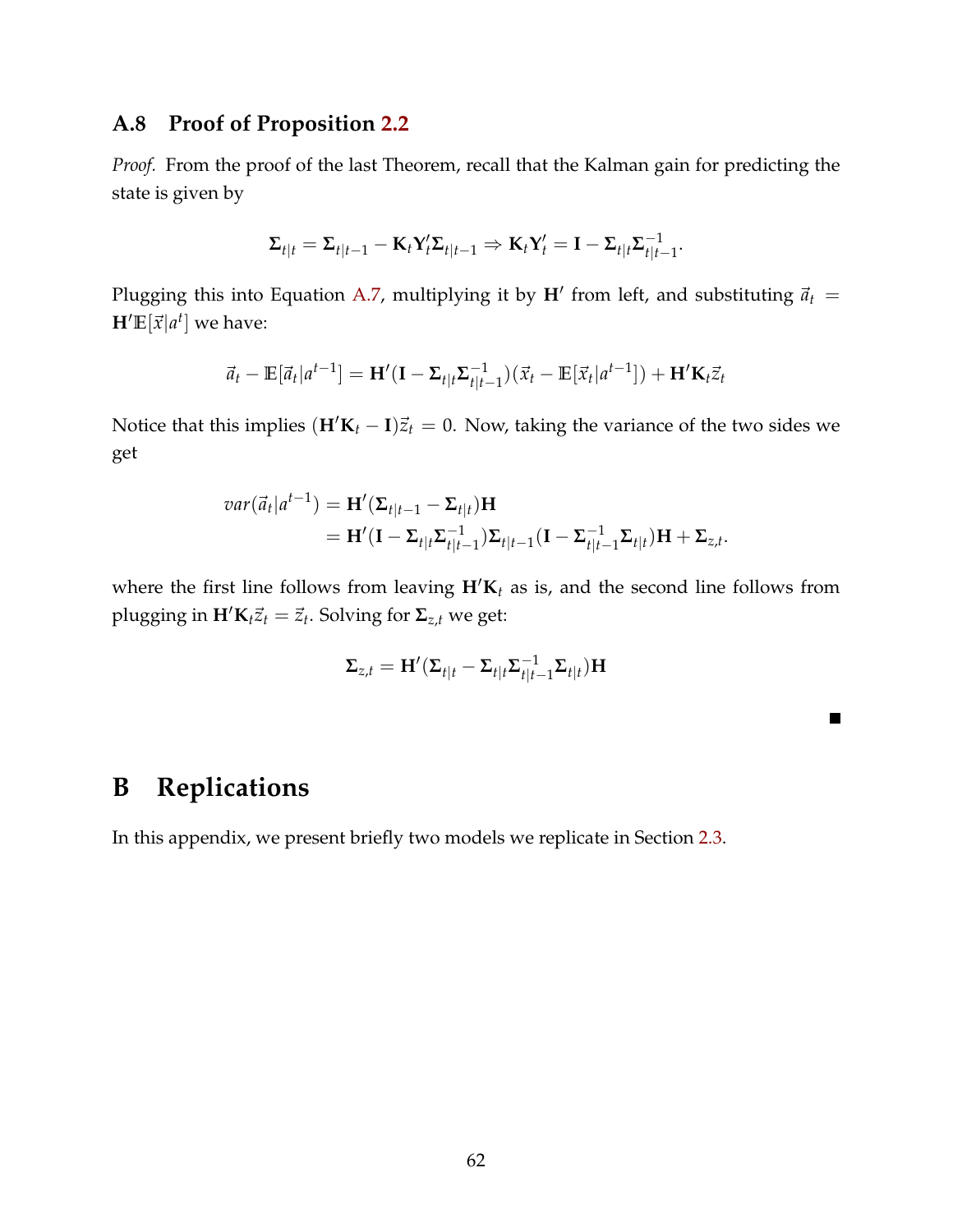#### **B.1 Replication of [Ma´ckowiak and Wiederholt](#page-48-0) [\(2009a\)](#page-48-0)**

The rational inattention problem in Maćkowiak and Wiederholt [\(2009a\)](#page-48-0) is

$$
\min_{\{\hat{\Delta}_{i,t},\hat{z}_{i,t}\}} \left\{ E\left[ (\Delta_t - \hat{\Delta}_{i,t})^2 \right] + \underbrace{\left(\frac{\hat{\pi}_{14}}{\hat{\pi}_{11}}\right)^2} E\left[ (z_{i,t} - \hat{z}_{i,t})^2 \right] \right\},
$$
\ns.t.  $\mathcal{I}(\{\Delta_t\}; \{\hat{\Delta}_{i,t}\}) + \mathcal{I}(\{z_{i,t}\}; \{\hat{z}_{i,t}\}) \leq \kappa,$   
\n
$$
\{\Delta_t, \hat{\Delta}_{i,t}\} \perp \{z_{i,t}, \hat{z}_{i,t}\}
$$

where  $\Delta_t \equiv p_t + \left(\frac{|\hat{\pi}_{13}|}{|\hat{\pi}_{11}|}\right)$  $|\hat{\pi}_{11}|$  $\big( (q_t - p_t)$  is the profit-maximizing response to aggregate conditions and  $z_{i,t}$  is an idiosyncratic shock. Also,  $\hat{\Delta}_{i,t} \equiv E_{i,t}[\Delta_t]$  and  $\hat{z}_{i,t} \equiv E_{i,t}[z_{i,t}]$  are firm *i's* subjective expectation of  $\Delta_t$  and  $z_{i,t}$ , respectively.  $\mathcal{I}(\cdot;\cdot)$  is Shannon's mutual information and *κ* is a fixed capacity of processing information. Lastly, notice that aggregate price *p<sup>t</sup>* and exogenous shock processes are defined:

$$
p_t = \int_0^1 \hat{\Delta}_{i,t} di
$$
  
\n
$$
q_t = \rho q_{t-1} + \nu_t, \nu_{q,t} \sim \mathcal{N}(0, \sigma_q^2)
$$
  
\n
$$
z_{i,t} = \rho z_{i,t-1} + \nu_{z,t}, \nu_{z,t} \sim \mathcal{N}(0, \sigma_z^2).
$$

To solve the model using our method, we translate the problem above into a DRIPs structure. The most efficient way, due to the independence assumption, is to write it as the sum of two DRIPs: one that solves the attention problem for the idiosyncratic shock, and one that solves the attention problem for the aggregate shock which also has endogenous feedback.

Moreover, since the problem above has a fixed capacity, instead of a fixed cost of attention (*ω*) as in DRIPs pacakge, we need to iterate over *ω*'s to find the one that corresponds with *κ*. Lastly, the attention problem in this model coincides with our model when  $\beta = 1$ . The full documentation for replication is available in [https://afrouzi.com/DRIPs.jl/](https://afrouzi.com/DRIPs.jl/dev/examples/ex3_mw2009/ex3_Mackowiak_Wiederholt_2009/) [dev/examples/ex3\\_mw2009/ex3\\_Mackowiak\\_Wiederholt\\_2009/](https://afrouzi.com/DRIPs.jl/dev/examples/ex3_mw2009/ex3_Mackowiak_Wiederholt_2009/).

# **B.2 Replication of Maćkowiak, Matějka and Wiederholt [\(2018a\)](#page-48-3)**

We first describe the model of price-setting in Maćkowiak et al. [\(2018a\)](#page-48-3). We solve this model with and without endogenous feedback in firms' optimal prices.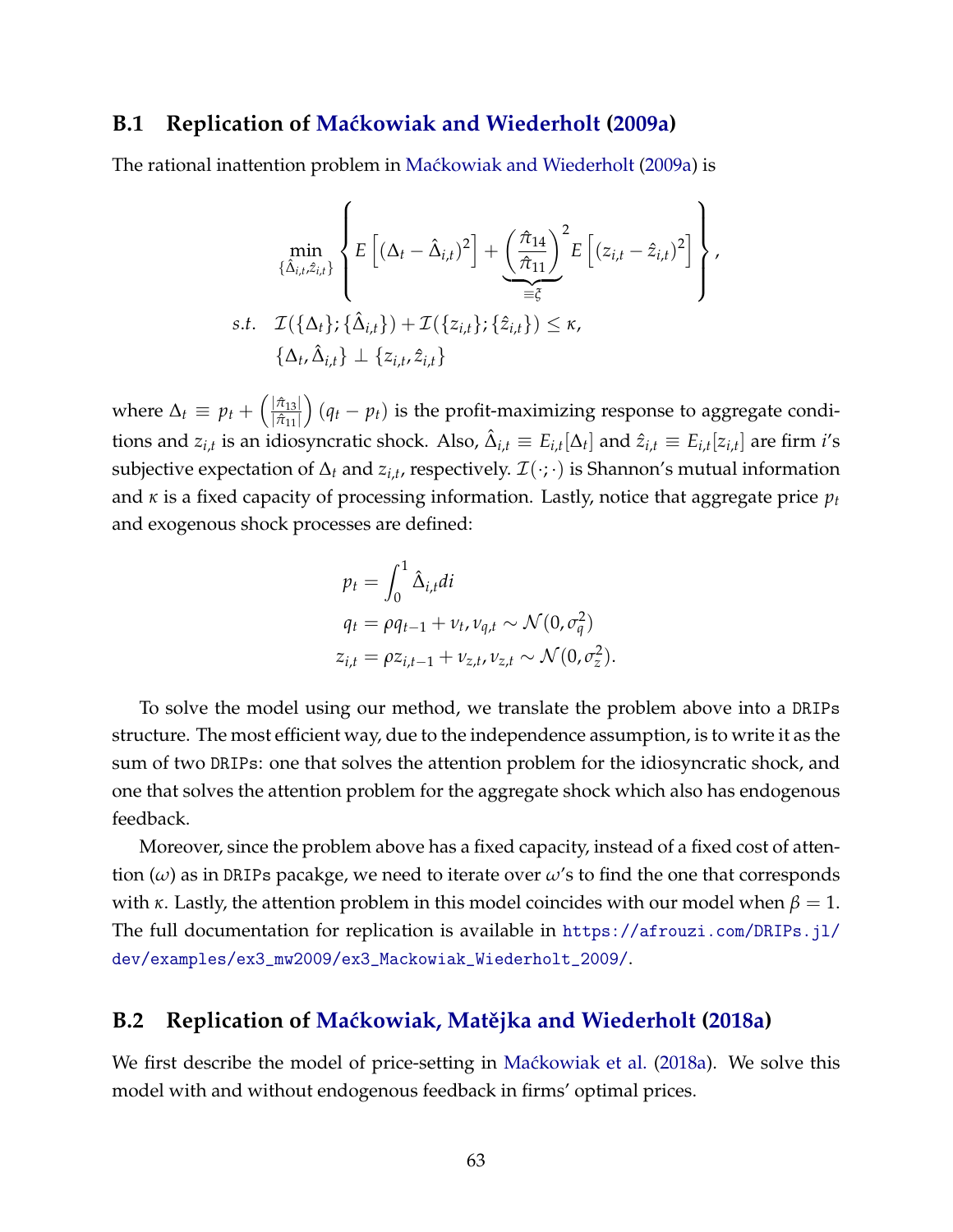#### **B.2.1 A Model of Price-Setting**

There is a measure of firms indexed by  $i \in [0, 1]$ . Firm *i* chooses its price  $p_{i,t}$  at time *t* to track its ideal price *p* ∗ *i*,*t* . Formally, her flow profit is

$$
-(p_{i,t}-p_{i,t}^*)^2
$$

**Without Endogenous Feedback** We first consider the case without endogenous feedback in the firm's optimal price by assuming that  $p_{i,t}^* = q_t$  where

$$
\Delta q_t = \rho \Delta q_{t-1} + u_t, \quad u_t \sim \mathcal{N}(0, \sigma_u^2)
$$

Here *q<sup>t</sup>* can be interpreted as money growth or the nominal aggregate demand. Therefore, the state-space representation of the problem is

$$
\vec{x}_t = \begin{bmatrix} q_t \\ \Delta q_t \end{bmatrix} = \underbrace{\begin{bmatrix} 1 & \rho \\ 0 & \rho \end{bmatrix}}_{\mathbf{A}} \vec{x}_{t-1} + \underbrace{\begin{bmatrix} \sigma_u \\ \sigma_u \end{bmatrix}}_{\mathbf{Q}} u_t,
$$
\n
$$
p_{i,t}^* = \underbrace{\begin{bmatrix} 1 \\ 0 \end{bmatrix}^t \vec{x}_t}_{\mathbf{H}}
$$

**Endogenous Feedback with Strategic Complementarity** Now we consider the case where there is general equilibrium feedback with the degree of strategic complementarity *α*:

$$
p_{i,t}^* = (1 - \alpha)q_t + \alpha p_t
$$

where

$$
\Delta q_t = \rho \Delta q_{t-1} + u_t, \quad u_t \sim \mathcal{N}(0, \sigma_u^2)
$$

$$
p_t \equiv \int_0^1 p_{i,t} di
$$

Note that now the state space representation for  $p_i^*$ *i*,*t* is no longer exogenous and is determined in the equilibrium. However, we know that this is a Guassian process and by Wold's theorem we can decompose it to its  $MA(\infty)$  representation:

$$
p_{i,t}^* = \Phi(L)u_t
$$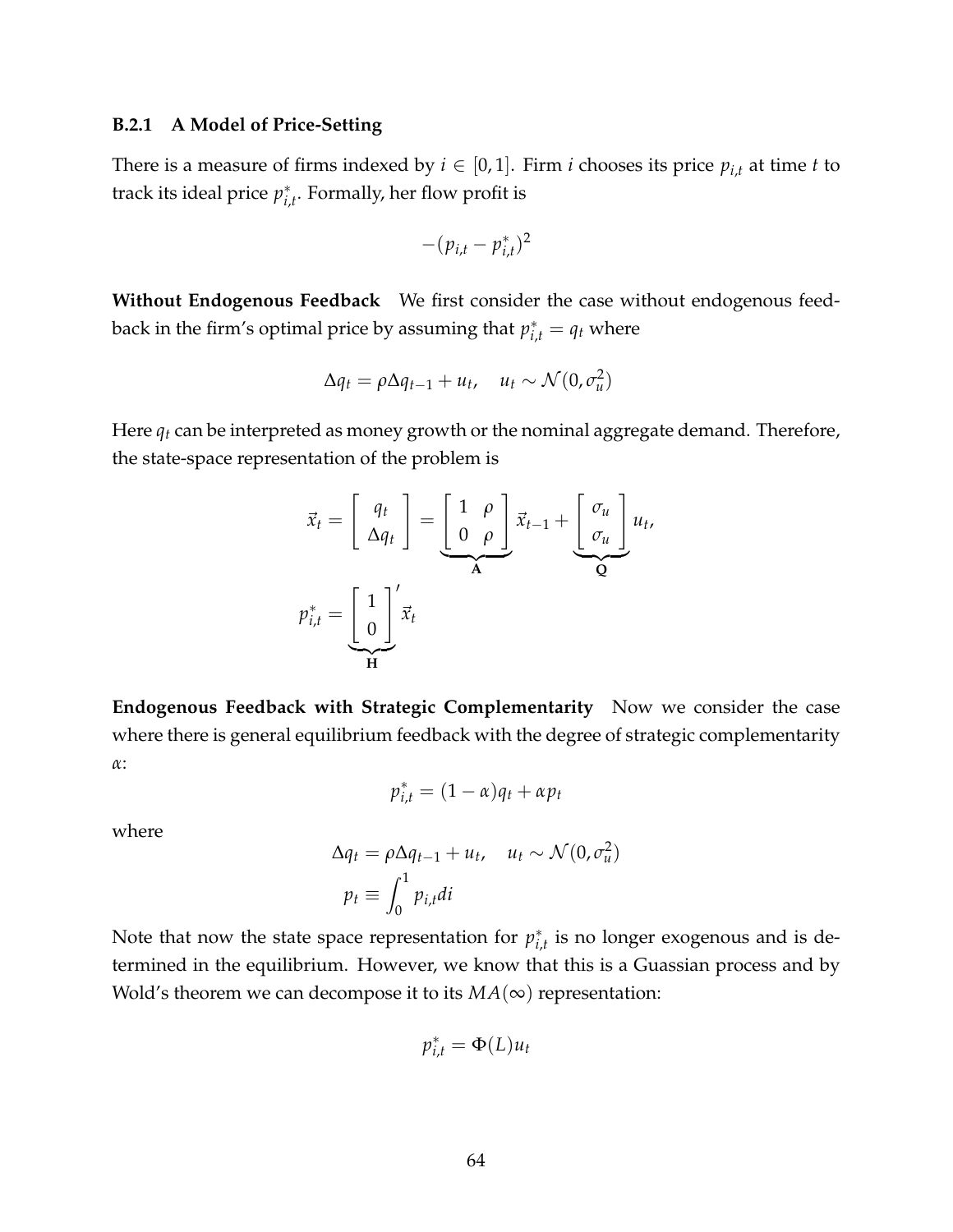where  $\Phi(.)$  is a lag polynomial and  $u_t$  is the shock to nominal demand. Here, we have **basically guessed that the process for** *p*<sup>*∗*</sup><sub>*i*</sub>  $i_{i,t}^*$  is determined uniquely by the history of monetary shocks which requires that rational inattention errors of firms are orthogonal. Our objective is to find  $\Phi(.)$ .

Since we cannot put  $MA(\infty)$  processes in the computer, we approximate them with truncation. In particular, we know for stationary processes, we can arbitrarily get close to the true process by truncating  $MA(\infty)$  processes to  $MA(T)$  processes. Our problem here is that  $p_i^*$ *i*,*t* has a unit root and is not stationary. We can bypass this issue by re-writing the state space in the following way:

$$
p_{i,t}^* = \phi(L)\tilde{u}_t, \quad \tilde{u}_t = (1 - L)^{-1}u_t = \sum_{j=0}^{\infty} u_{t-j}
$$

here  $\tilde{u}_{t-j}$  is the unit root of the process and basically we have differenced out the unit root from the lag polynomial, and  $\phi(L) = (1 - L)\Phi(L)$ . Notice that since the original process was difference stationary, differencing out the unit root means that  $\phi(L)$  is now in  $\ell_2$ , and the process can now be approximated arbitrarily precisely with truncation.

#### **B.2.2 A Business Cycle Model with News Shocks**

In this subsection, we describe the business cycle model with news shocks in Section 7 in Maćkowiak et al. [\(2018a\)](#page-48-3).

The techonology shock follows AR(1) process:

$$
z_t = \rho z_{t-1} + \sigma \varepsilon_{t-k}
$$

and the total labor input is:

$$
n_t = \int_0^1 n_{i,t} dt.
$$

Under perfect information, the households chooses the utility-maximizing labor supply, all firms choose the profit-maximizing labor input, and the labor market clearing condition is:

$$
\frac{1-\gamma}{\psi+\gamma}w_t=\frac{1}{\alpha}(z_t-w_t).
$$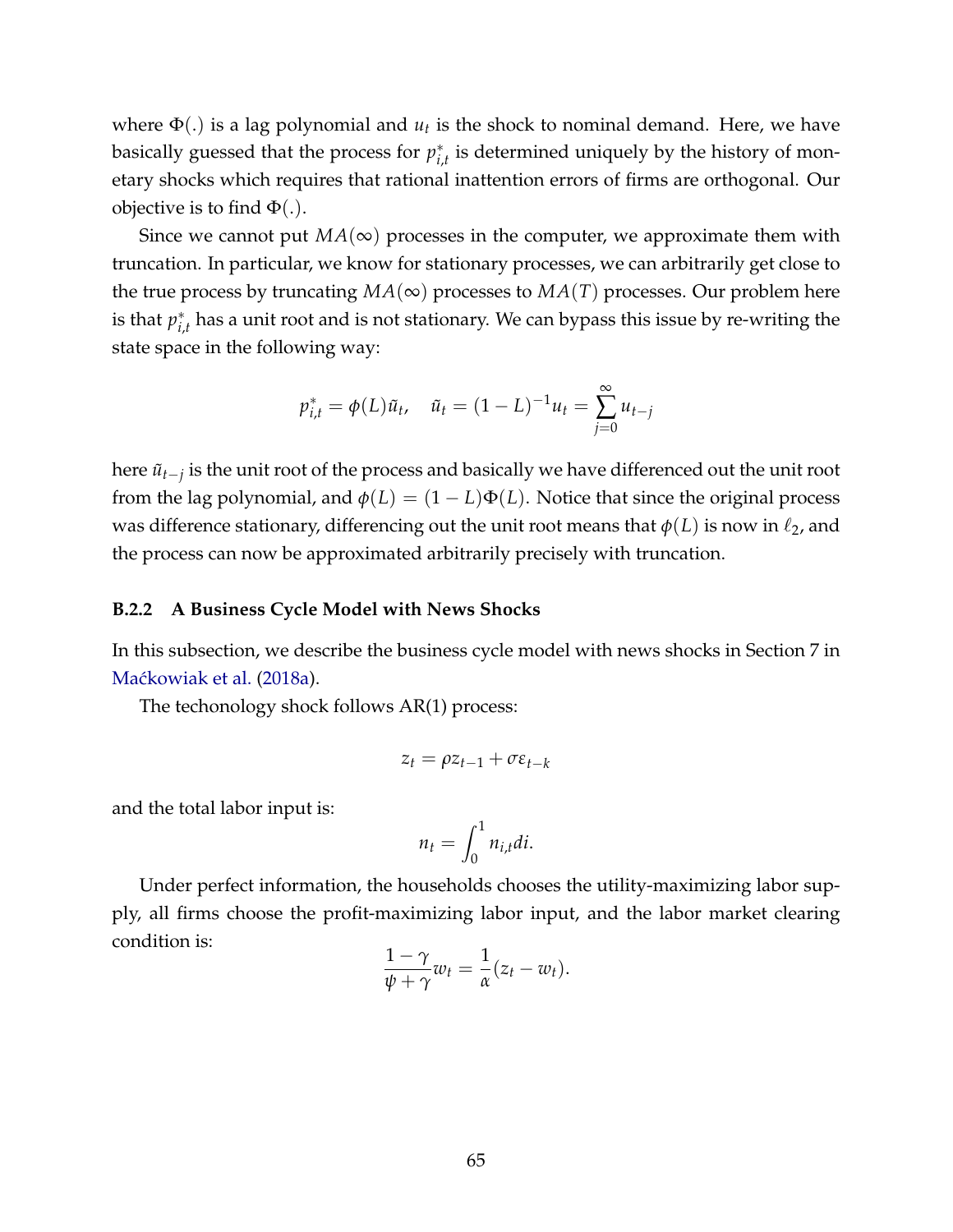Then, the market clearing wages and the equilibrium labor input are:

$$
w_t = \frac{\frac{1}{\alpha}}{\frac{1-\gamma}{\psi+\gamma} + \frac{1}{\alpha}} z_t \equiv \zeta z_t
$$

$$
n_t = \frac{1}{\alpha} (1 - \zeta) z_t.
$$

Firms are rationally inattentive and want to keep track of their ideal price,

$$
n_t^* = \frac{1}{\alpha} z_t - \frac{1}{\alpha} \frac{\psi + \gamma}{1 - \gamma} n_t
$$

where  $n_t = \int_0^1 n_{i,t} dt$ . Then, firm *i*'s choice depends on its information set at time *t*:

$$
n_{i,t} = E_{i,t}[n_t^*].
$$

Note that now the state space representation for  $n_t^*$  is determined in the equilibrium. As we describe above, we can decompose it to its  $MA(\infty)$  representation by Wold's theorem:

$$
n_t^* = \Phi(L)\varepsilon_t
$$

where  $\Phi(.)$  is a lag polynomial and  $\varepsilon_t$  is the shock to technology. We have again guessed that the process for  $n_t^*$  is determined uniquely by the history of technology shocks. Then, we transform the problem to a state space representation. The full documentation for replication is available in [https://afrouzi.com/DRIPs.jl/dev/examples/ex5\\_mmw2018/](https://afrouzi.com/DRIPs.jl/dev/examples/ex5_mmw2018/ex5_Mackowiak_Matejka_Wiederholt_2018/) [ex5\\_Mackowiak\\_Matejka\\_Wiederholt\\_2018/](https://afrouzi.com/DRIPs.jl/dev/examples/ex5_mmw2018/ex5_Mackowiak_Matejka_Wiederholt_2018/).

# **C Proofs for Section [3](#page-23-0)**

#### **C.1 Proof of Lemma [3.1](#page-24-0)**

*Proof.* The log-linearized Euler equation from the household side is

$$
i_t = \rho + \mathbb{E}_t[\Delta q_{t+1}]
$$

Combining this with the monetary policy rule, we have

$$
\Delta q_t = \phi^{-1} \mathbb{E}_t^f [\Delta q_{t+1}] + \frac{\sigma_u}{\phi} u_t
$$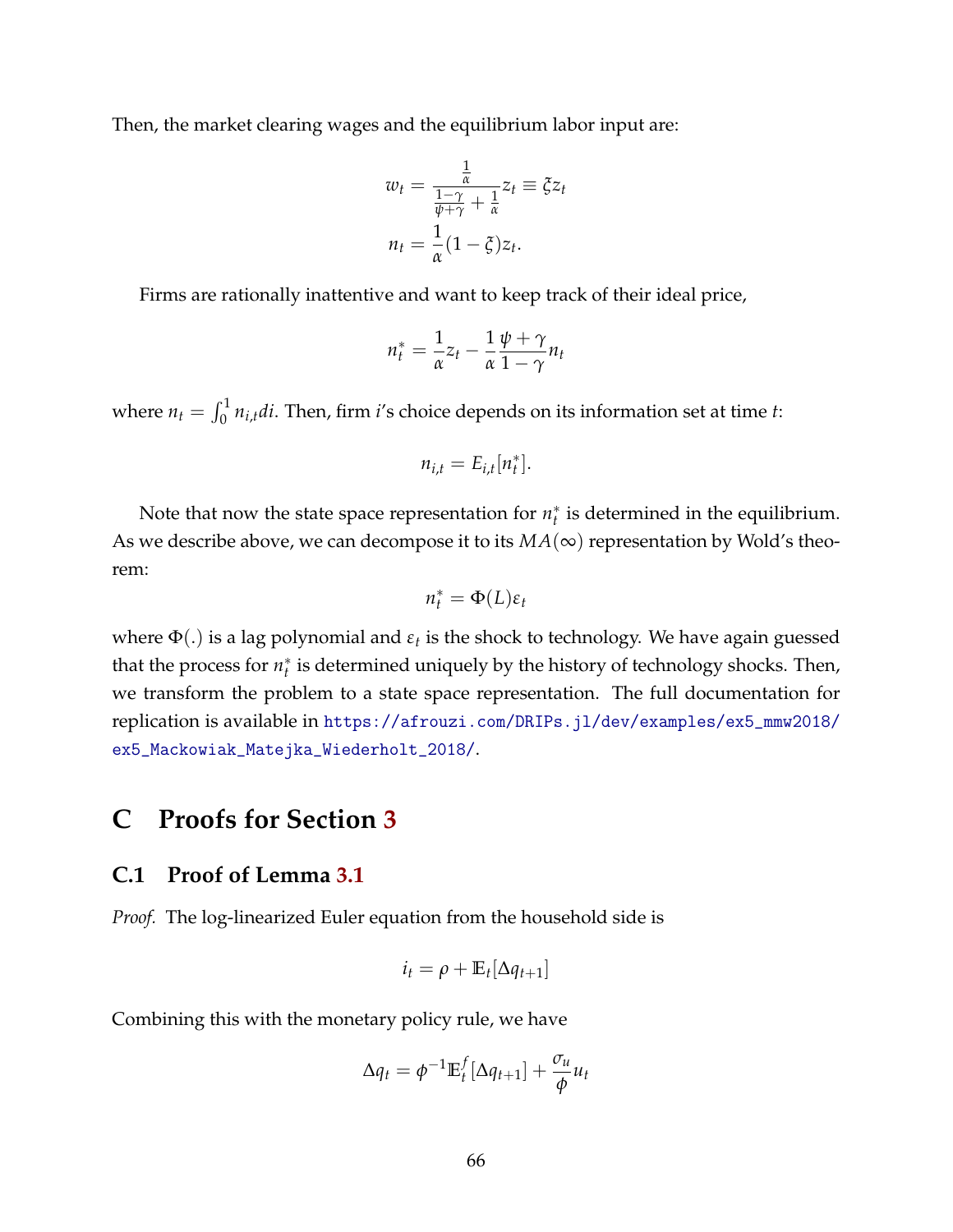Iterating this forward and noting that  $\lim_{h\to\infty} \phi^{-h} \mathbb{E}_t^f$  $\mathcal{L}_t^f[\Delta q_{t+h}] = 0$  due to  $\phi > 1$ , we get the result in the Lemma.

# <span id="page-66-0"></span>**C.2 Proof of Proposition [3.1](#page-26-0)**

*Proof.* **Part 1.** For ease of notation we drop the firm index *i* in the proof. The FOC in Proposition [2.1](#page-11-0) in this case reduces to

$$
\lambda_t = 1 - \theta + \frac{\omega}{\sigma_{t|t}^2} - \frac{\beta \omega}{\sigma_{t+1|t}^2} + \beta \lambda_{t+1}
$$

Since the problem is deterministic and the state variables grows with time when the constraint is binding, then there is a *t* after which the constraint does not bind. Given such a *t*, suppose  $\lambda_t = \lambda_{t+1} = 0$ , then noting that  $\sigma_{t+1|t}^2 = \sigma_{t|t}^2 + \sigma_u^2 \phi^{-2}$ , the FOC becomes:

$$
\sigma_{t|t}^4 + \left[\frac{\sigma_u^2}{\phi^2} - (1 - \beta)\frac{\omega}{\theta - 1}\right] \sigma_{t|t}^2 - \frac{\omega}{\theta - 1} \frac{\sigma_u^2}{\phi^2} = 0
$$

Note that given the values of parameters, this equation does not depend on any other variable than *σ*<sup>2</sup><sub>tl</sub>  $t_{t|t}^2$  (in particular it is independent of the state  $\sigma_{t|t}^2$  $t$ <sup>2</sup><sub>*t*</sub> $|t-1$ </sub>). Hence, for any *t*, if  $\lambda_t = 0$ , then the  $\sigma_{t|t}^2 = \underline{\sigma}^2$ , where  $\underline{\sigma}^2$  is the positive root of the equation above. However, for this solution to be admissible it has to satisfy the no-forgetting constraint which holds only if  $\underline{\sigma}^2 \leq \sigma_{\text{H}}^2$ *t*|*t*−1 . Thus,

$$
\sigma_{t|t}^2 = \min\{\sigma_{t|t-1}^2, \underline{\sigma}^2\}.
$$

**Part 2.** The Kalman-gain can be derived from the relationship between prior and posterior uncertainty:

$$
\sigma_{i,t|t}^2 = (1 - \kappa_{i,t})\sigma_{i,t|t-1}^2 \Rightarrow \kappa_{i,t} = 1 - \min\{1, \frac{\sigma^2}{\sigma_{i,t|t-1}^2}\} = \max\{0, 1 - \frac{\sigma^2}{\sigma_{i,t|t-1}^2}\}.
$$

П

### **C.3 Proof of Corollary [3.1](#page-27-0)**

*Proof.* Follows from differentiating the expression for  $\sigma^2$  in Proposition [3.1.](#page-26-0) П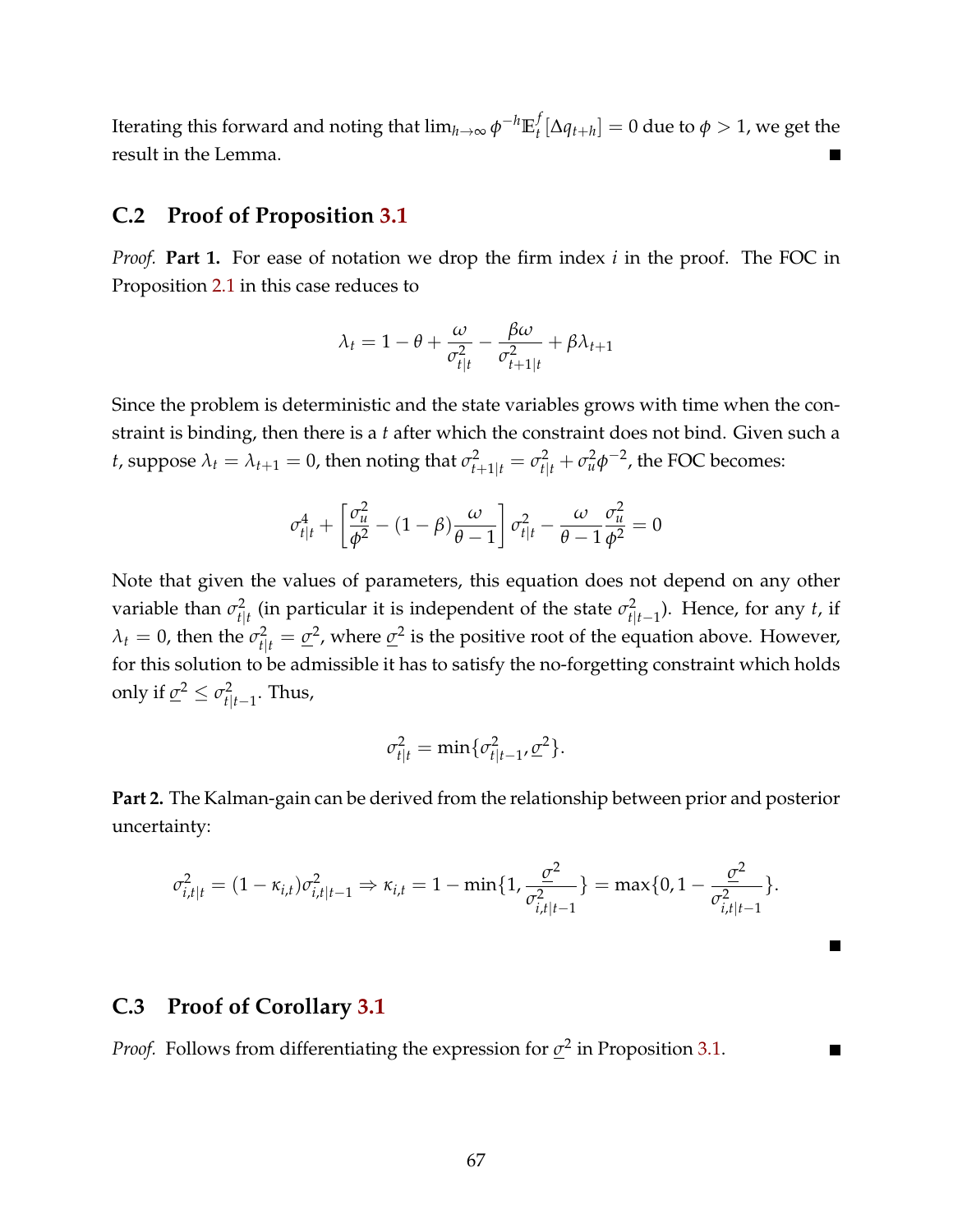### **C.4 Proof of Proposition [3.2](#page-28-0)**

*Proof.* **Part 1.** Recall from the proof of Proposition [3.1](#page-26-0) that

$$
p_{i,t} = p_{i,t-1} + \kappa_{i,t}(q_t - p_{i,t-1} + e_{i,t})
$$

Aggregating this up and imposing  $\kappa_{i,t} = \kappa_t$  since all firms start from the same uncertainty and solve the same problem, we get:

$$
\pi_t = \frac{\kappa_t}{1 - \kappa_t} y_t.
$$

Plug in *κ<sup>t</sup>* from Equation [C.2](#page-66-0) to get the expression for the slope of the Phillips curve.

**Part 2.** In this case the Phillips curve is flat so it immediately follows that  $\pi_t = 0$ . Moreover, since  $\pi_t + \Delta y_t = \Delta q_t$ , plugging in  $\pi_t = 0$ , we get  $y_t = y_{t-1} + \Delta q_t$ .

**Part 3.** If  $\sigma_{T|T-1}^2 \geq \underline{\sigma}^2$ , then  $\forall t \geq T+1$ ,  $\sigma_{t|t}^2 = \underline{\sigma}^2$  and  $\sigma_{t|t-1}^2 = \underline{\sigma}^2 + \sigma_u^2 \phi^{-2}$ . Hence, for  $t \geq T + 1$ , the Phillips curve is given by  $\pi_t = \frac{\kappa}{1-\kappa} y_t$ . Combining this with  $\pi_t + \Delta y_t = \Delta q_t$ we get the dynamics stated in the Proposition.

# **C.5 Proof of Corollary [3.2](#page-30-0)**

*Proof.* The jump to the new steady state follows from the result in Corollary [3.1](#page-27-0) that *σ* 2 increases with  $\frac{\sigma_u}{\phi}$ . The comparative statics follow from the fact that *κ* is the positive root of

$$
\beta \kappa^2 + (1 - \beta + \xi)\kappa - \xi = 0
$$

where  $\zeta \equiv \frac{\sigma_u^2(\theta-1)}{\phi_0^2(\theta)}$ *φ*2*ω* . It suffices to observe that *κ* decreases with *ξ*, and *ξ* increases with *σu φ* .

### **C.6 Proof of Corollary [3.3](#page-31-0)**

*Proof.* The transition to the new steady state follows from the fact that reservation uncertainty increases with a positive shock to *σ* 2 . The policy function of the firm in Proposition [3.1](#page-26-0) that firms would wait until their uncertainty reaches this new level. Comparative statics in the steady state follow directly from Corollary [3.1.](#page-27-0)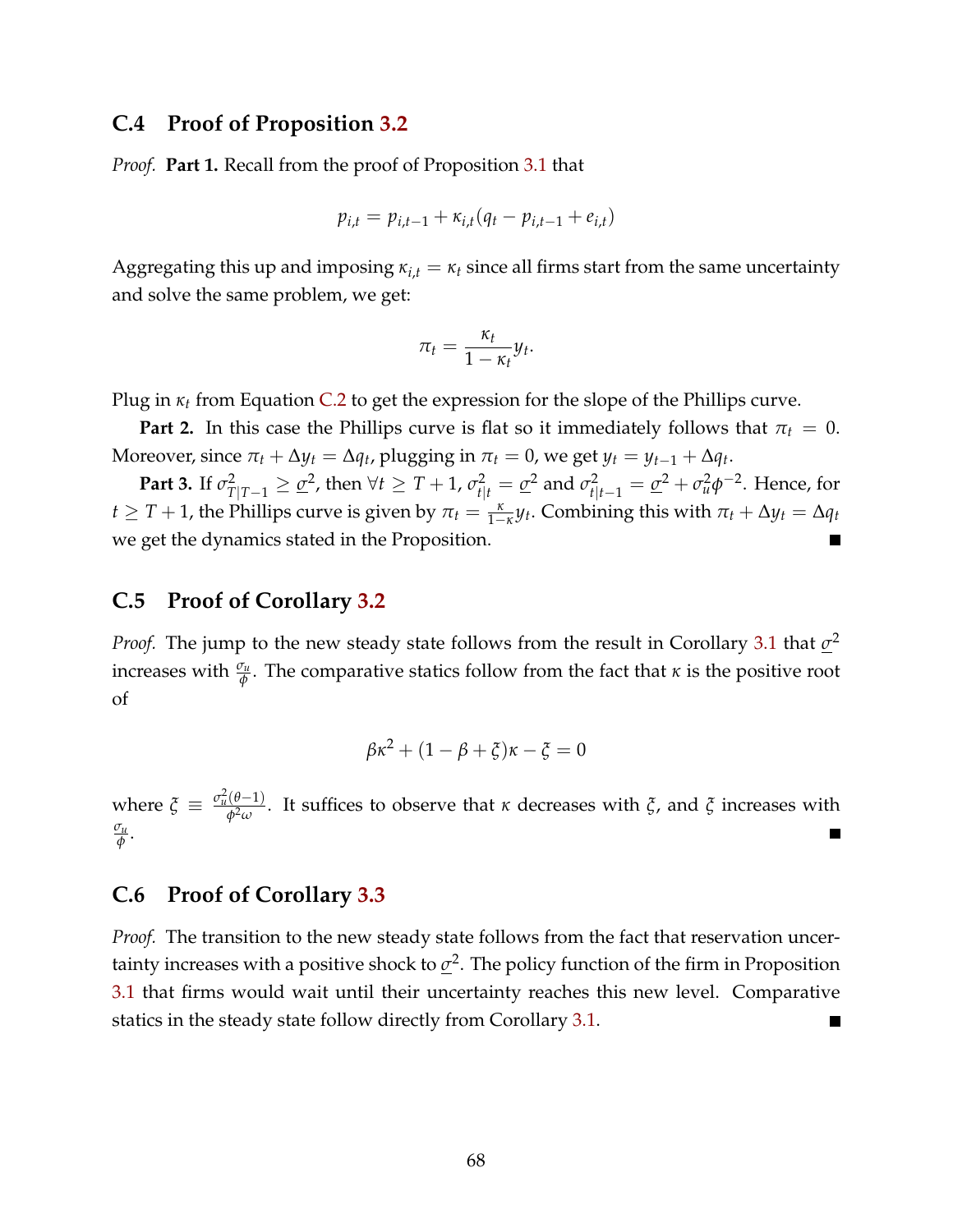# **C.7 Proof of Proposition [3.3](#page-32-0)**

*Proof.* Note that in the steady state of the attention problem, inflation and nominal demand,  $\vec{s}_t \equiv$  $\int q_t$ *πt* 1 , jointly evolve according to

$$
\vec{s}_t = \underbrace{\begin{bmatrix} 1 & 0 \\ 0 & 1 - \kappa \end{bmatrix}}_{\equiv \mathbf{A}_s} \vec{s}_{t-1} + \underbrace{\begin{bmatrix} \frac{\sigma_u}{\phi} \\ \frac{\kappa \sigma_u}{\phi} \end{bmatrix}}_{\equiv \mathbf{Q}_s} u_t
$$

Moreover, given that we know that a firm's history of prices is a sufficient statistics for their information set at that time, we can solve for their belief about the vector  $\vec{s}_t$  by applying the Kalman filtering:

$$
\int_0^1 \mathbb{E}[\vec{s}_t|p_i^t]di = \int_0^1 \mathbb{E}[\vec{s}_t|p_i^{t-1}]di + \mathbf{K}_s(q_t - \mathbb{E}[q_t|p_i^{t-1}])
$$

It follows that the steady-state covariance matrix,  $\mathbf{\Sigma}_s \, \equiv \, \lim_{t \to \infty} var(\vec{s}_t | p_i^{t-1})$  $i^{t-1}$ ), solves the following Riccati equation:

$$
\boldsymbol{\Sigma}_s = \mathbf{A}_s \boldsymbol{\Sigma}_s \mathbf{A}_s' - \kappa \frac{\boldsymbol{\Sigma}_s \mathbf{e}_1 \mathbf{e}_1' \boldsymbol{\Sigma}_s}{\mathbf{e}_1' \boldsymbol{\Sigma}_s \mathbf{e}_1}
$$

where *κ* is the [steady-state Kalman-gain of firms](#page-26-1) and  $\mathbf{e}'_1 \equiv (1,0)$ . The solution to this Riccati equation is given by

$$
\Sigma_s \equiv \begin{bmatrix} \frac{1}{\kappa} & \frac{1}{2-\kappa} \\ \frac{1}{2-\kappa} & \frac{(3-2\kappa)\kappa}{(2-\kappa)^3} \end{bmatrix} \frac{\sigma_u^2}{\phi^2}
$$

which then implies that the Kalman-gain vector, **K***<sup>s</sup>* is given by

$$
\mathbf{K}_{s} = \kappa \frac{\mathbf{\Sigma}_{s} \mathbf{e}_{1} \mathbf{e}'_{1}}{\mathbf{e}'_{1} \mathbf{\Sigma}_{s} \mathbf{e}_{1}}
$$

$$
= \begin{bmatrix} \kappa \\ \frac{\kappa^{2}}{2-\kappa} \end{bmatrix} \mathbf{e}_{1}
$$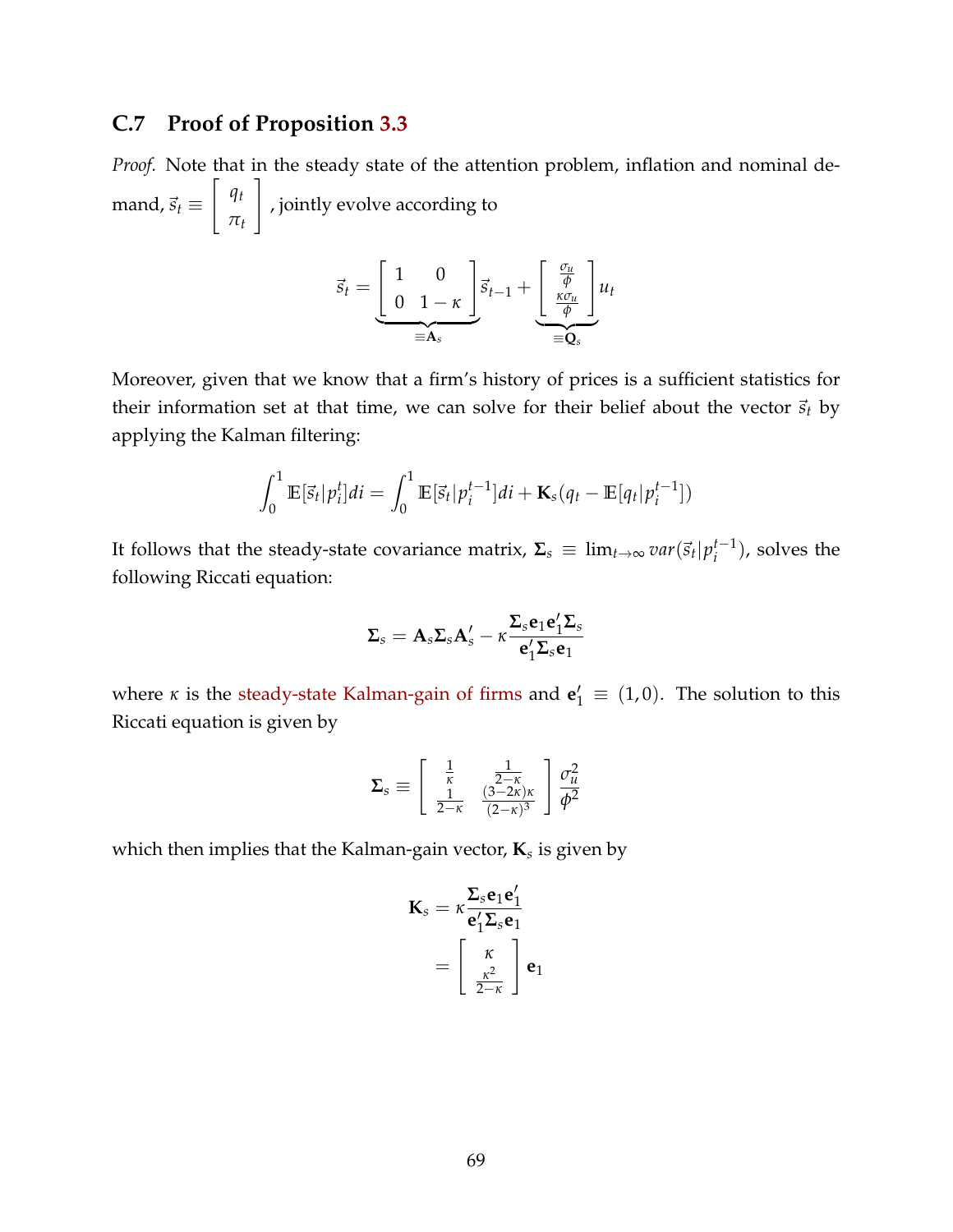Thus, noticing that the firms average inflation expectations is given by the second element of the vector  $\int_0^1 \mathbb{E}[\vec{s}_t | p_i^t]$ *i* ]*di*, we have

$$
\hat{\pi}_t = (1 - \kappa)\hat{\pi}_{t-1} + \frac{\kappa^2}{2 - \kappa}(q_t - p_{t-1}) = (1 - \kappa)\hat{\pi}_{t-1} + \frac{\kappa^2}{(2 - \kappa)(1 - \kappa)}y_t
$$

where in the second line we have plugged in  $y_t \equiv q_t - p_t$  and the Phillips curve  $\pi_t$  $\frac{\kappa}{1-\kappa}y_t$ . Finally, multiplying the lag of the above equation by  $1-\kappa$  and differencing them out we have

$$
\hat{\pi}_t - (1 - \kappa)\hat{\pi}_{t-1} = (1 - \kappa)\hat{\pi}_{t-1} - (1 - \kappa)^2 \hat{\pi}_{t-2} + \frac{\kappa^2}{(2 - \kappa)(1 - \kappa)}(y_t - (1 - \kappa)y_{t-1})
$$

$$
= (1 - \kappa)\hat{\pi}_{t-1} - (1 - \kappa)^2 \hat{\pi}_{t-2} + \frac{\kappa^2}{2 - \kappa} \frac{\sigma_u}{\phi} u_t.
$$

п

## **C.8 Proof of Corollary [3.4](#page-33-0)**

*Proof.* Note that the sensitivity of firms' inflation expectations to a one standard deviation shock to monetary policy  $(\frac{\sigma_u}{\phi}u_t)$  is

$$
\frac{\partial \hat{\pi}_t}{\partial(\frac{\sigma_u}{\phi}u_t)} = \frac{\kappa^2}{2-\kappa}
$$

Now, note that

$$
\frac{\partial \left(\frac{\partial \hat{\pi}_t}{\partial \left(\frac{\sigma_u}{\phi} u_t\right)}\right)}{\partial \left(\frac{\sigma_u}{\phi}\right)} = \frac{4\kappa - \kappa^2}{(2-\kappa)^2} = \left[1 + \left(\frac{2}{2-\kappa}\right)^2\right] \frac{\partial \kappa}{\partial \left(\frac{\sigma_u}{\phi}\right)} < 0
$$

where the negative sign follows from the fact that  $\kappa$  is decreasing in  $\frac{\sigma_u}{\phi}$  (Corollary [3.1\)](#page-27-0).

# **D Computing the Equilibrium**

#### <span id="page-69-0"></span>**D.1 Matrix Representation and Solution Algorithm**

Firms wants to keep track of their ideal price,  $p_{i,t}^* = p_t + \alpha x_t$ . Notice that the state space representation for *p* ∗  $_{i,t}^*$  is no longer exogenous and is determined in the equilibrium. However, we know that this is a Guassian process and by Wold's theorem we can decompose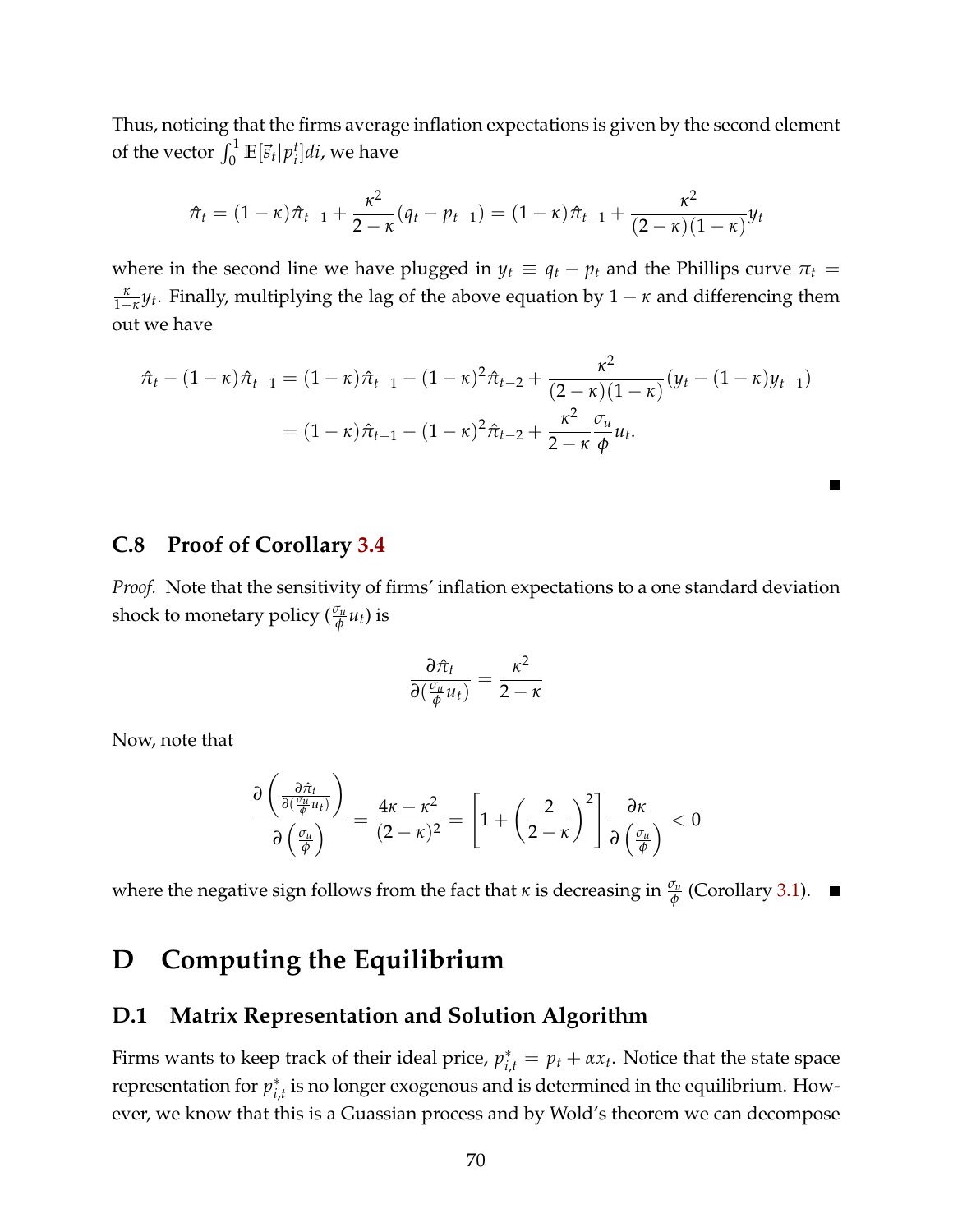it to its  $MA(\infty)$  representation:

$$
p_{i,t}^* = \Phi_a(L)\varepsilon_{a,t} + \Phi_u(L)\varepsilon_{u,t}
$$

where Φ*a*(.) and Φ*u*(.) are lag polynomials. Here, we have basically guessed that the process for  $p_i^*$ *i*,*t* is determined uniquely by the history of monetary shocks which requires that rational inattention errors of firms are orthogonal.

We cannot put  $MA(\infty)$  processes in the computer and have to truncate them. However, we know that for stationary processes we can arbitrarily get close to the true process by truncating  $MA(\infty)$  processes. Our problem here is that  $p_i^*$ *i*,*t* has a unit root and is not stationary. We can bypass this issue by re-writing the state space in the following way:

$$
p_{i,t}^* = \Phi_a(L)\varepsilon_{a,t} + \phi_u(L)\tilde{\varepsilon}_{u,t}, \quad \tilde{\varepsilon}_{u,t} = (1-L)^{-1}\varepsilon_{u,t} = \sum_{j=0}^{\infty} \varepsilon_{u,t-j}
$$

here  $\tilde{\varepsilon}_{u,t}$  is the unit root of the process and basically we have differenced out the unit root from the lag polynomial, and  $\phi_u(L) = (1 - L)\Phi_u(L)$ . Notice that since the original process was difference stationary, differencing out the unit root means that  $\phi_u(L)$  is now in  $\ell_2$ , and the process can now be approximated arbitrarily precisely with truncation.

For ease of notation, let  $z_t = (\varepsilon_{a,t}, \varepsilon_{u,t})$  and  $\tilde{z}_t = (\varepsilon_{a,t}, \tilde{\varepsilon}_{u,t})$ . For a length of truncation *L*, let  $\vec{x}'_t\equiv(z_t,z_{t-1},\ldots,z_{t-(L+1)})\in\mathbb{R}^{2L}$  and  $\vec{\mathbf{x}}'_t\equiv(\tilde{z}_t,\tilde{z}_{t-1},\ldots,\tilde{z}_{t-(L+1)})\in\mathbb{R}^{2L}.$  Notice that

$$
\vec{x}_t = (\mathbf{I} - \mathbf{\Lambda} \mathbf{M}') \vec{\mathbf{x}}_t
$$

$$
\vec{\mathbf{x}}_t = (\mathbf{I} - \mathbf{\Lambda} \mathbf{M}')^{-1} \vec{x}_t
$$

where **I** is a 2*L* × 2*L* identity matrix,  $\Lambda$  is a diagonal matrix where  $\Lambda_{(2i,2i)} = 1$  and **Λ**<sub>(2*i*−1,2*i*−1)</sub> = 0 for all *i* = 1,2, · · · , *L*, and **M** is a shift matrix:

$$
\mathbf{M} = \left[ \begin{array}{cc} \mathbf{0}_{2\times(2L-2)} & \mathbf{0}_{2\times2} \\ \mathbf{I}_{(2L-2)\times(2L-2)} & \mathbf{0}_{(2L-2)\times2} \end{array} \right]
$$

Then, note that  $p_{i,t}^* \approx \mathbf{H}'\vec{\mathbf{x}}_t$  where  $\mathbf{H} \in \mathbb{R}^{2L}$  is the truncated matrix analog of the lag polynominal, and is endogenous to the problem. Our objective is to find the general equilibrium **H** along with the optimal information structure that it implies.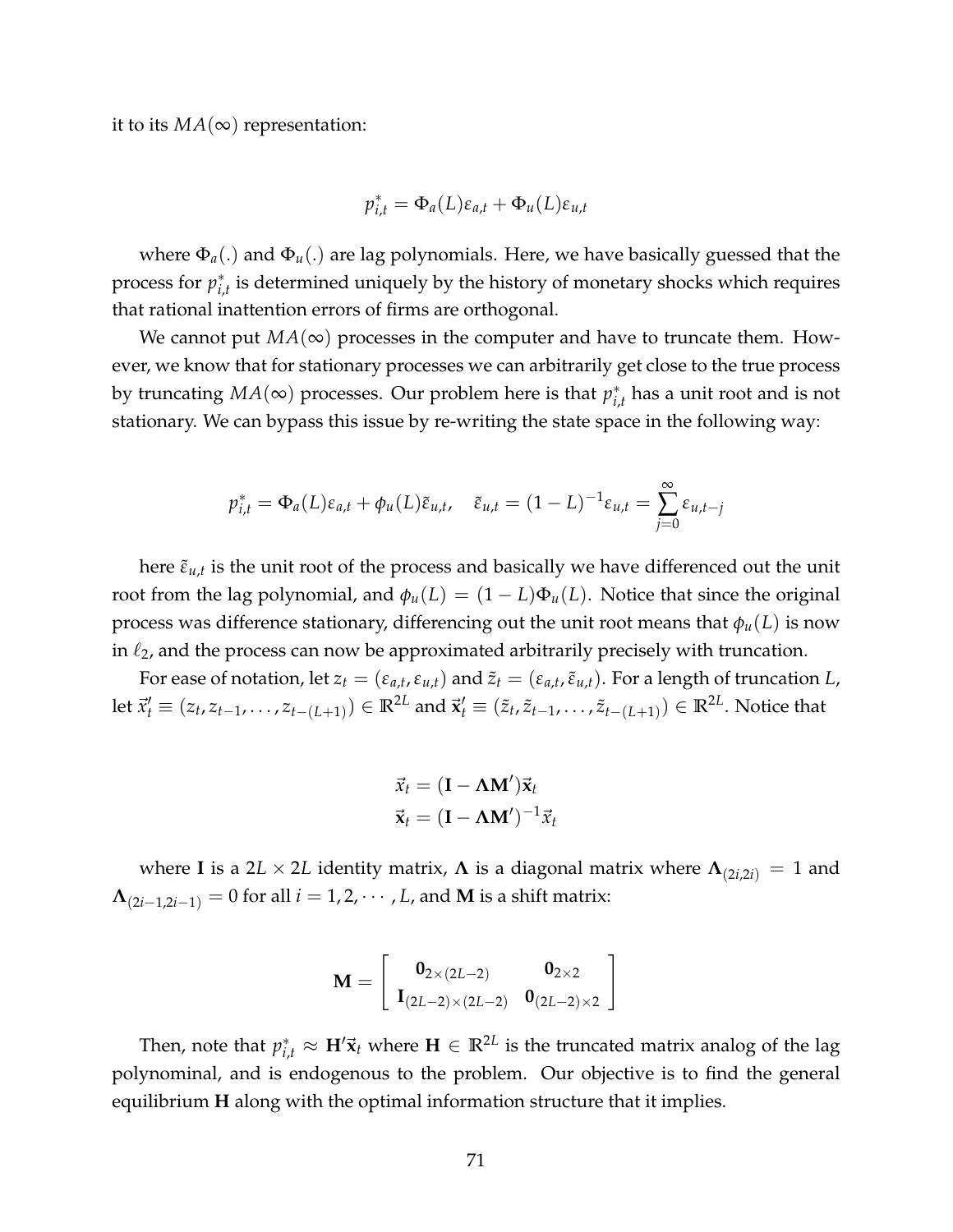Moreover, note that

$$
a_t = \mathbf{H}'_a \vec{x}_t, \quad \mathbf{H}'_a = (1, 0, \rho_a, 0, \rho_a^2, 0, \dots, \rho_a^{L-1}, 0)
$$
  

$$
u_t = \mathbf{H}'_u \vec{x}_t, \quad \mathbf{H}'_u = (0, 1, 0, \rho_u, 0, \rho_a^2, \dots, 0, \rho_u^{L-1})
$$

We will solve for **H** by iterating over the problem. In particular, in iteration  $n \geq 1$ , given the guess **H**(*n*−1) , we have the following state space representation for the firm's problem

$$
\vec{\mathbf{x}}_t = \begin{bmatrix}\n0 & 0 & 0 & \cdots & 0 & 0 & 0 & 0 \\
0 & 1 & 0 & \cdots & 0 & 0 & 0 & 0 \\
1 & 0 & 0 & \cdots & 0 & 0 & 0 & 0 \\
0 & 1 & 0 & \cdots & 0 & 0 & 0 & 0 \\
0 & 0 & 1 & \cdots & 0 & 0 & 0 & 0 \\
\vdots & \vdots & \vdots & \ddots & \vdots & \vdots & \vdots & \vdots \\
0 & 0 & 0 & \cdots & 1 & 0 & 0 & 0 \\
0 & 0 & 0 & \cdots & 0 & 1 & 0 & 0\n\end{bmatrix} \vec{\mathbf{x}}_{t-1} + \begin{bmatrix}\n1 & 0 \\
0 & 1 \\
0 & 0 \\
\vdots & \vdots \\
0 & 0\n\end{bmatrix} z_t,
$$
\n
$$
p_{i,t}^* = \mathbf{H}'_{(n-1)} \vec{\mathbf{x}}_t
$$

Now, note that

$$
p_t = \int_0^1 p_{i,t}di = \mathbf{H}'_{(n-1)} \int_0^1 \mathbb{E}_{i,t}[\vec{\mathbf{x}}_t]di
$$
  
\n
$$
= \mathbf{H}'_{(n-1)} \sum_{j=0}^{\infty} [(\mathbf{I} - \mathbf{K}_{(n)} \mathbf{Y}'_{(n)}) \mathbf{A}]^j \mathbf{K}_{(n)} \mathbf{Y}'_{(n)} \vec{\mathbf{x}}_{t-j}
$$
  
\n
$$
\approx \mathbf{H}'_{(n-1)} \underbrace{\left[ \sum_{j=0}^{\infty} [(\mathbf{I} - \mathbf{K}_{(n)} \mathbf{Y}'_{(n)}) \mathbf{A}]^j \mathbf{K}_{(n)} \mathbf{Y}'_{(n)} \mathbf{M}'^j \right] \vec{\mathbf{x}}_t
$$
  
\n
$$
= \mathbf{X}_{(n)}
$$
  
\n
$$
= \mathbf{H}'_{(n-1)} \mathbf{X}_{(n)} \vec{\mathbf{x}}_t = \mathbf{H}'_p \vec{\mathbf{x}}_t
$$

Let  $x_t = \mathbf{H}'_x \vec{x}_t$ ,  $i_t = \mathbf{H}'_i \vec{x}_t$ , and  $\pi_t = \mathbf{H}'_\pi \vec{x}_t = \mathbf{H}'_p (\mathbf{I} - \mathbf{\Lambda} \mathbf{M}')^{-1} (\mathbf{I} - \mathbf{M}') \vec{x}_t$ . Then from the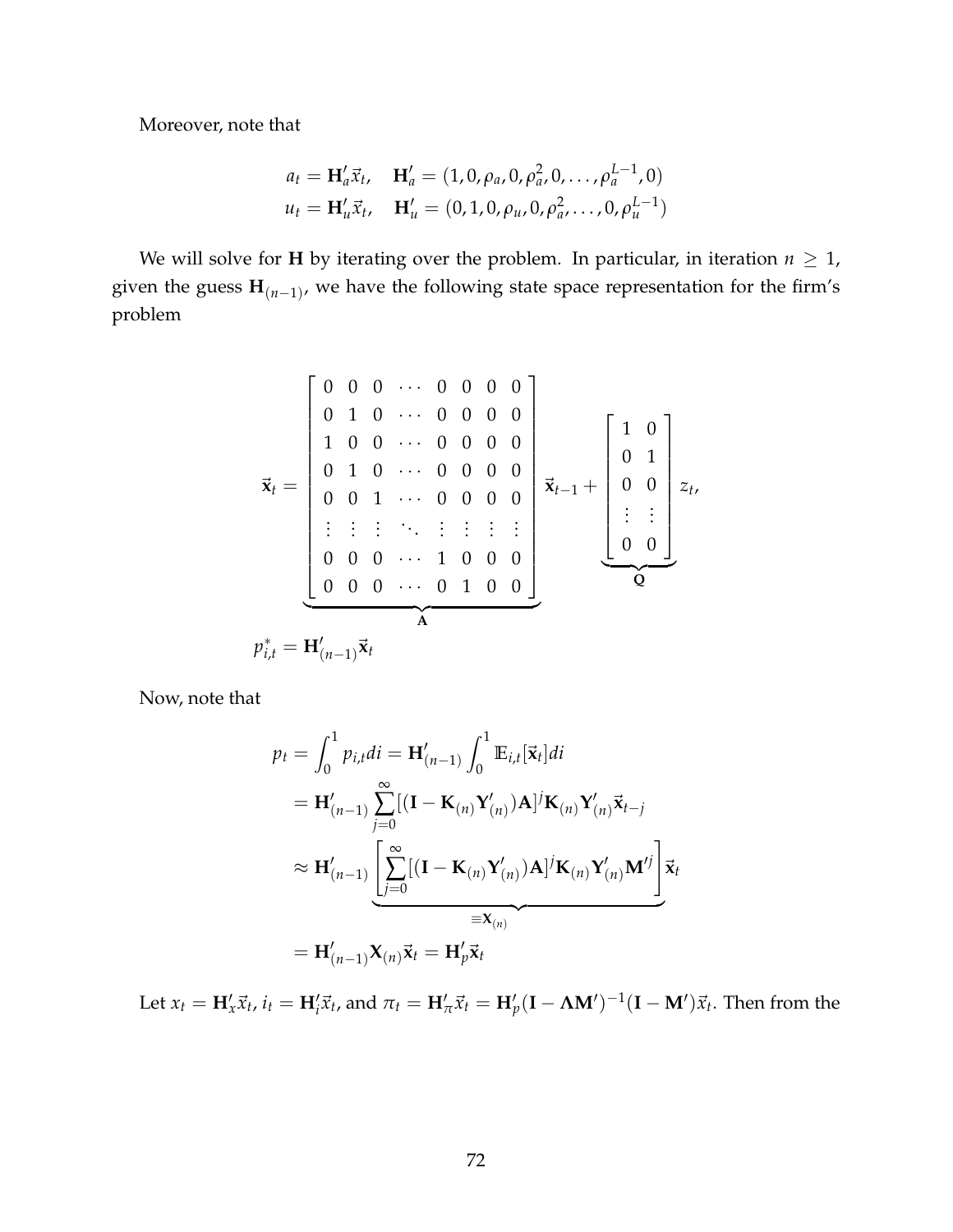households Euler equation, we have:

$$
x_{t} = \mathbb{E}_{t}^{f} \left[ x_{t+1} - \frac{1}{\sigma} \left( i_{t} - \pi_{t+1} \right) \right] + \mathbb{E}_{t}^{f} \left[ y_{t+1}^{n} \right] - y_{t}^{n}
$$
\n
$$
\implies \mathbf{H}_{i} = \sigma \left( \mathbf{M}^{\prime} - \mathbf{I} \right) \mathbf{H}_{x} + \frac{\sigma (1 + \psi)}{\sigma + \psi} \left( \mathbf{M}^{\prime} - \mathbf{I} \right) \mathbf{H}_{a} + \mathbf{M}^{\prime} \mathbf{H}_{\pi}
$$

Also, the Taylor rule gives:

$$
i_{t} = \rho i_{t-1} + (1 - \rho) \left( \phi_{\pi} \pi_{t} + \phi_{x} x_{t} + \phi_{\Delta y} \left( y_{t} - y_{t-1} \right) \right) + u_{t}
$$
  
\n
$$
\implies (\mathbf{I} - \rho \mathbf{M}) \mathbf{H}_{i} = (1 - \rho) \phi_{\pi} \mathbf{H}_{\pi} + (1 - \rho) \phi_{x} \mathbf{H}_{x}
$$
  
\n
$$
+ (1 - \rho) \phi_{\Delta y} (\mathbf{I} - \mathbf{M}) \left( \mathbf{H}_{x} + \frac{1 + \psi}{\sigma + \psi} \mathbf{H}_{a} \right) + \mathbf{H}_{u}
$$

These give us  $\mathbf{H}_x$  and  $\mathbf{H}_i$  and we update new  $\mathbf{H}_{(n)}$  using:

$$
\mathbf{H}_{(n)} = \mathbf{H}_p + \alpha(\mathbf{I} - \mathbf{M}\Lambda')\mathbf{H}_x
$$

We iterate until convergence of  $\mathbf{H}_{(n)}.$ 

## **E Appendix Tables**

|                 | constant    | ρ          | $\varphi_{\pi}$ | $\phi_{\Delta y}$ | $\phi_x$   |
|-----------------|-------------|------------|-----------------|-------------------|------------|
| Pre-Volcker     | 0.096       | $0.957***$ | $1.589*$        | $1.028*$          | $1.167**$  |
| $(1969 - 1978)$ | (0.187)     | (0.022)    | (0.847)         | (0.601)           | (0.544)    |
| Post-Volcker    | $-0.310***$ | $0.961***$ | $2.028***$      | $3.122***$        | $0.673***$ |
| (1983–2007)     | (0.062)     | (0.015)    | (0.617)         | (1.090)           | (0.234)    |

Table A.1: **Estimates of the Taylor Rule**

*Notes:* This table reports least squares estimates of the Taylor rule. We use the Greenbook forecasts of current and future macroeconomic variables. The interest rate is the target federal funds rate set at each meeting from the Fed. The measure of the output gap is based on Greenbook forecasts. We consider two time samples: 1969–1978 and 1983–2007. Newey-West standard errors are reported in parentheses. \*\*\*, \*\*, \* denotes statistical significance at 1%, 5%, and 10% levels respectively.